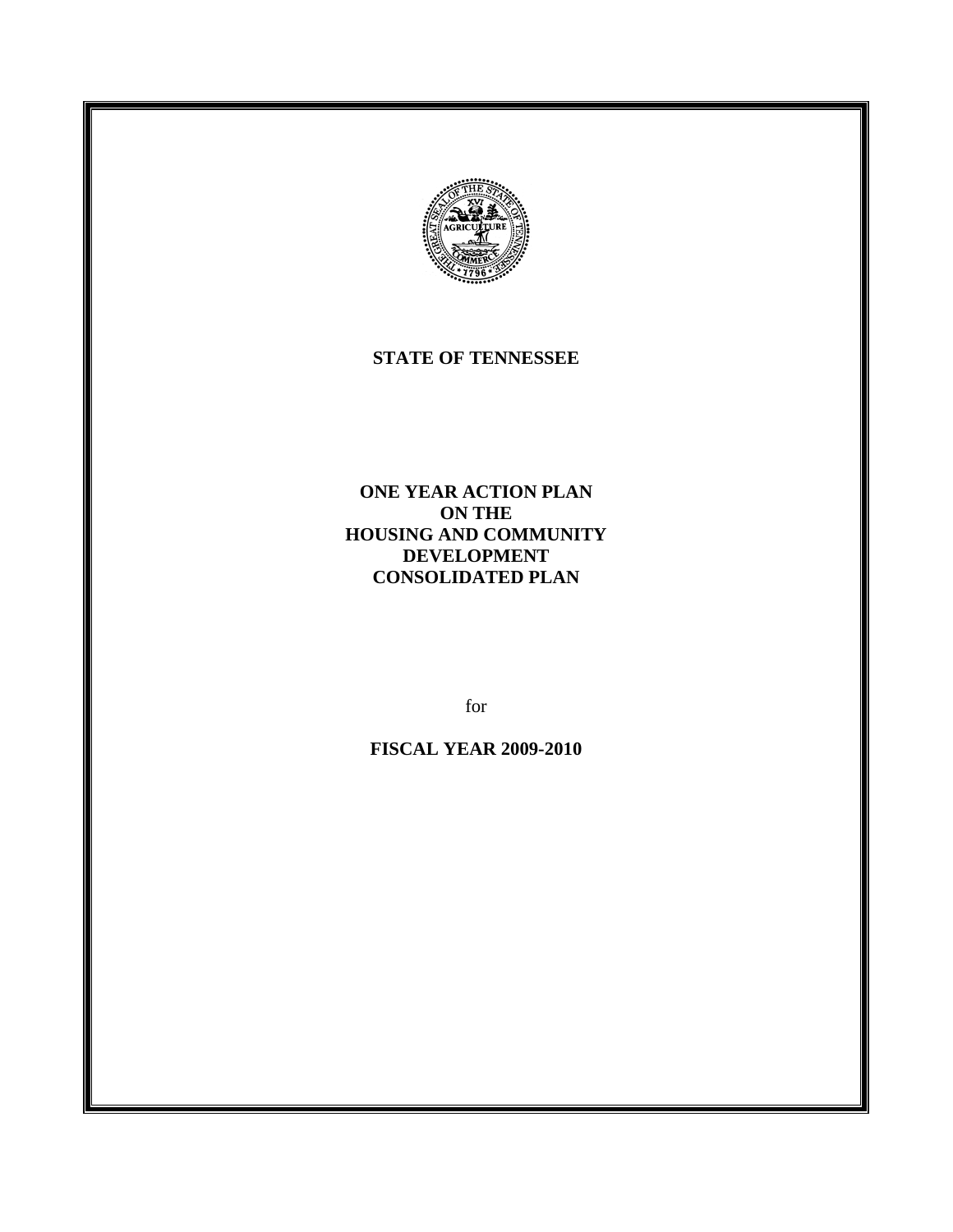#### **STATE OF TENNESSEE Fiscal Year 2010 Action Plan Executive Summary**

The Fiscal Year 2009-2010 Action Plan describes actions on the part of the State of Tennessee to administer and implement the four United States Department of Housing and Urban Development (HUD) Consolidated Plan grant programs. The period covered by this Action Plan is the State Fiscal Year, July 1, 2009 to June 30, 2010.

The three departments of state government which have administrative responsibility for these four programs and the expected HUD allocations are as follows:

The Tennessee Department of Economic and Community Development has responsibility for the Community Development Block Grant (CDBG) Small Cities program. This year the department expects to receive \$26,660,860 million in CDBG Small Cities funds from HUD and anticipates receiving approximately \$1,000,000 in program income, for a total of \$27,660,860 million that may be available through a competitive application process.

The Tennessee Housing Development Agency has responsibility for the HOME Investment Partnerships Program, the Emergency Shelter Grant (ESG) Program and the Neighborhood Stabilization Program (NSP). This year the agency expects to receive \$17,502,657 million in HOME funds, as well as \$1,520,188 million in ESG funds from HUD. The agency also expects \$49,360,421 in NSP funds from HUD.

The Tennessee Department of Health (TDOH) manages the Housing Opportunities for Persons with AIDS (HOPWA) Program and expects HUD funds in the amount of \$830,568.

This fiscal year we will continue our HUD Outcome Measures initiative. We believe that the objectives of our Consolidated Plan fit precisely into the new Outcome System. The specific objectives of the State Consolidated Plan 2005-2010 are: 1. increase the amount of affordable housing and preserve the affordable housing stock; 2. provide for the viability of communities through insuring infrastructure, community livability, health and safety, and economic development; 3. provide for the housing and supportive services needs of homeless individuals and other special needs populations; and 4. affirmatively further fair housing.

Each of the above named programs, CDBG, HOME, ESG, NSP, and HOPWA, addresses one or more of the objectives of the Consolidated Plan.

Also contained within this Action Plan are the Methods of Distribution which present the ways in which the aboved named agencies make the funds available to eligible applicants, either through a competitive grant program, or through a formula basis, or, in some cases, both.

Citizens of the state interested in learning more about the programs and how their communities might take advantage of them should notice the Geographic Distributions described in the program descriptions. A number of larger cities and some counties in Tennessee are designated by HUD as entitlement or local participating jurisdictions, and as such receive funds directly from HUD.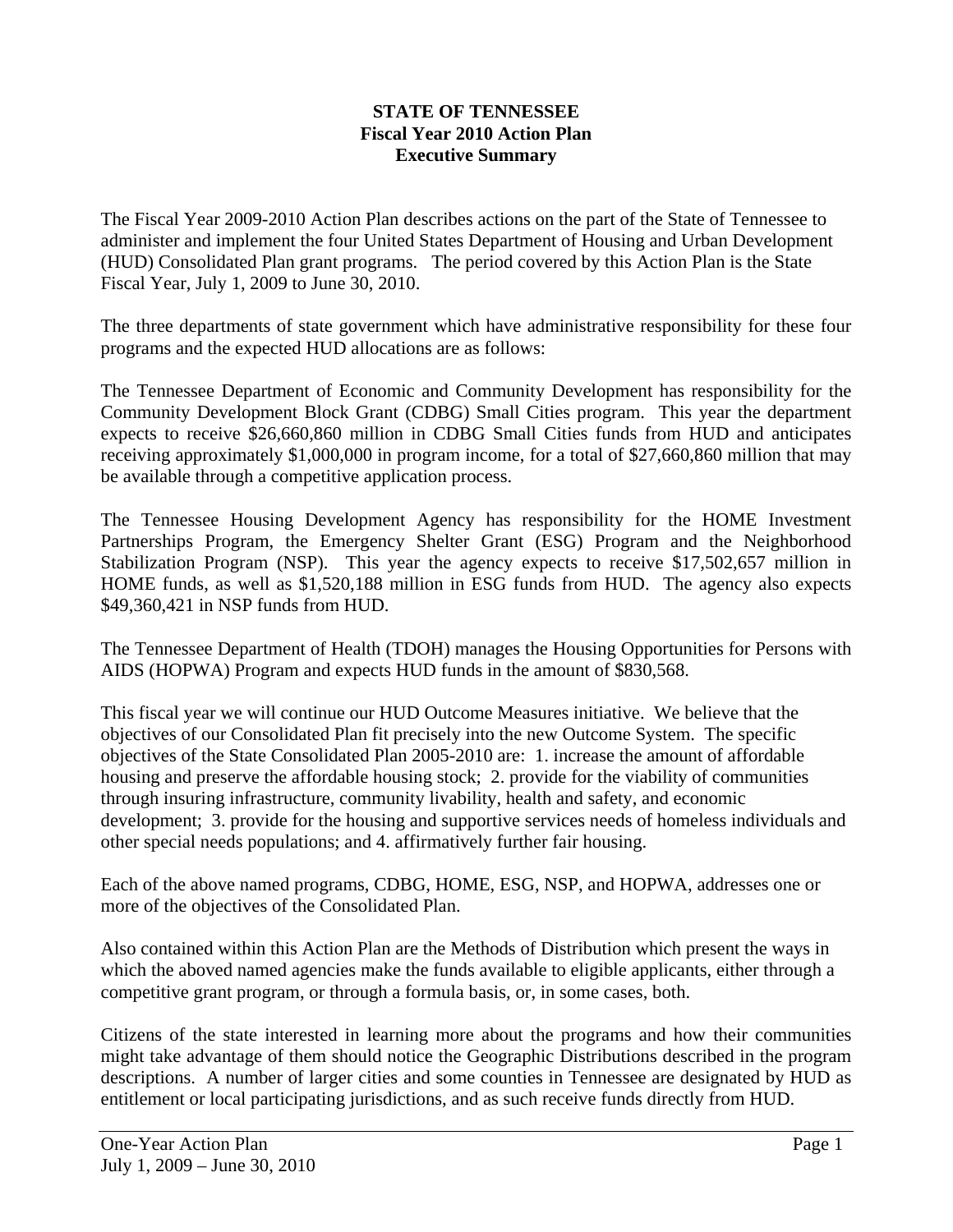The Action Plan contains descriptions of other Federal and non-Federal resources which are administered by THDA: Section 8 Rental Assistance and Contract Administration programs, the Low Income Housing Tax Credit program, the BUILD Loan program, the Community Investment Tax Credit (CITC) program, the Emergency Repair Program for the Elderly and the Homeownership Programs.

Finally, the Action Plan presents the ways in which these programs propose to address the priority needs and objectives described in the Consolidated Plan, as well as homeless and other special needs activities, the anti-poverty strategy, and other actions taken by the respective agencies to further affordable housing and community development.

While Tennessee Housing Development Agency is the designated lead agency, all of the above named state agencies participate in and have responsibility for the development of this Action Plan and the implementation of their respective programs. The Action Plan represents the cooperation of these agencies in working together to further affordable housing and community development in the State of Tennessee.

Our Action Plan is developed in consultation with the citizens of our state. The draft plan is made available for review and comment according to the guidelines of our Consolidated Plan, and described within this plan. This year we received no comments.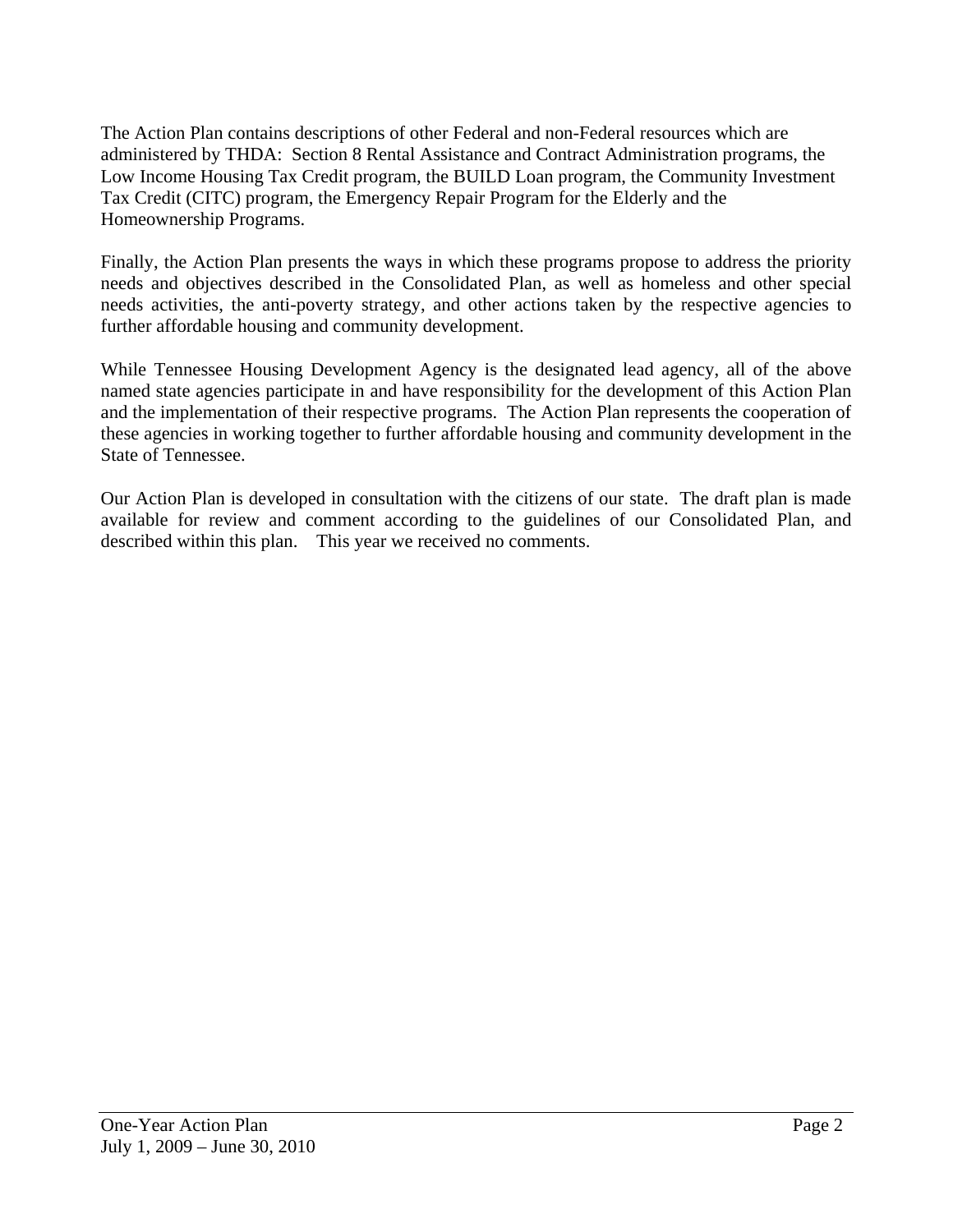### **DESCRIPTION OF RESOURCES EXPECTED TO BE MADE AVAILABLE**

# **I. HUD Resources Required Under Consolidated Planning**

### **A. Community Development Block Grant (CDBG) Small Cities Program**

The State of Tennessee, Department of Economic and Community Development, Office of Program Management, administers the Small Cities program for all those jurisdictions not designated by HUD as entitlement. In Tennessee thirteen cities and/or counties are designated as entitlement to receive direct CDBG funding. During State Fiscal Year 2010, the State of Tennessee will receive \$26,660,860 million in CDBG Small Cities funds from HUD and anticipates receiving approximately \$1,000,000 in program income, for an approximate total of \$27,660,860 million that may be available through a competitive application process.

# **B. HOME Investments Partnership (HOME)**

The State of Tennessee, through the Community Programs Division of Tennessee Housing Development Agency (THDA), administers the HOME program for those jurisdictions in the State not designated by HUD as a local Participating Jurisdictions (PJ). During the state fiscal year 2010, the State of Tennessee will receive \$17,502,657 million in HOME funds from HUD

# **C. Emergency Shelter Grants (ESG)**

The State of Tennessee, through the Tennessee Housing Development Agency (THDA) administers the ESG program. Funds are available through a competitive grant process to local government and nonprofit service providers to assist homeless persons in Tennessee. The State expects to receive \$1,520,188 million for the ESG program.

### **D. Housing Opportunities for Persons with AIDS (HOPWA)**

The Tennessee Department of Health, which administers the state HOPWA program, will expect to provide \$830,568 in HOPWA funds from HUD. The Department of Health will provide funds to nonprofit project sponsors to assist HIV-infected clients and their family members who are threatened with homelessness. State HOPWA funds are available on a formula basis to seven regional project sponsors outside of Nashville and Memphis, the two entitlement cities that receive HOPWA funds directly from HUD.

# **E. Neighborhood Stabilization Program (NSP)**

The State of Tennessee, through the Community Programs Division of Tennessee Housing Development Agency (THDA), administers the NSP program for those jurisdictions in the State not designated by HUD as entitlement. In Tennessee five cities and/or counties are designated as entitlement to receive direct NSP funding. During State Fiscal Year 2010, the State of Tennessee will receive \$49,360,421 in NSP funds from HUD. Initial NSP funding is provided by formula based on the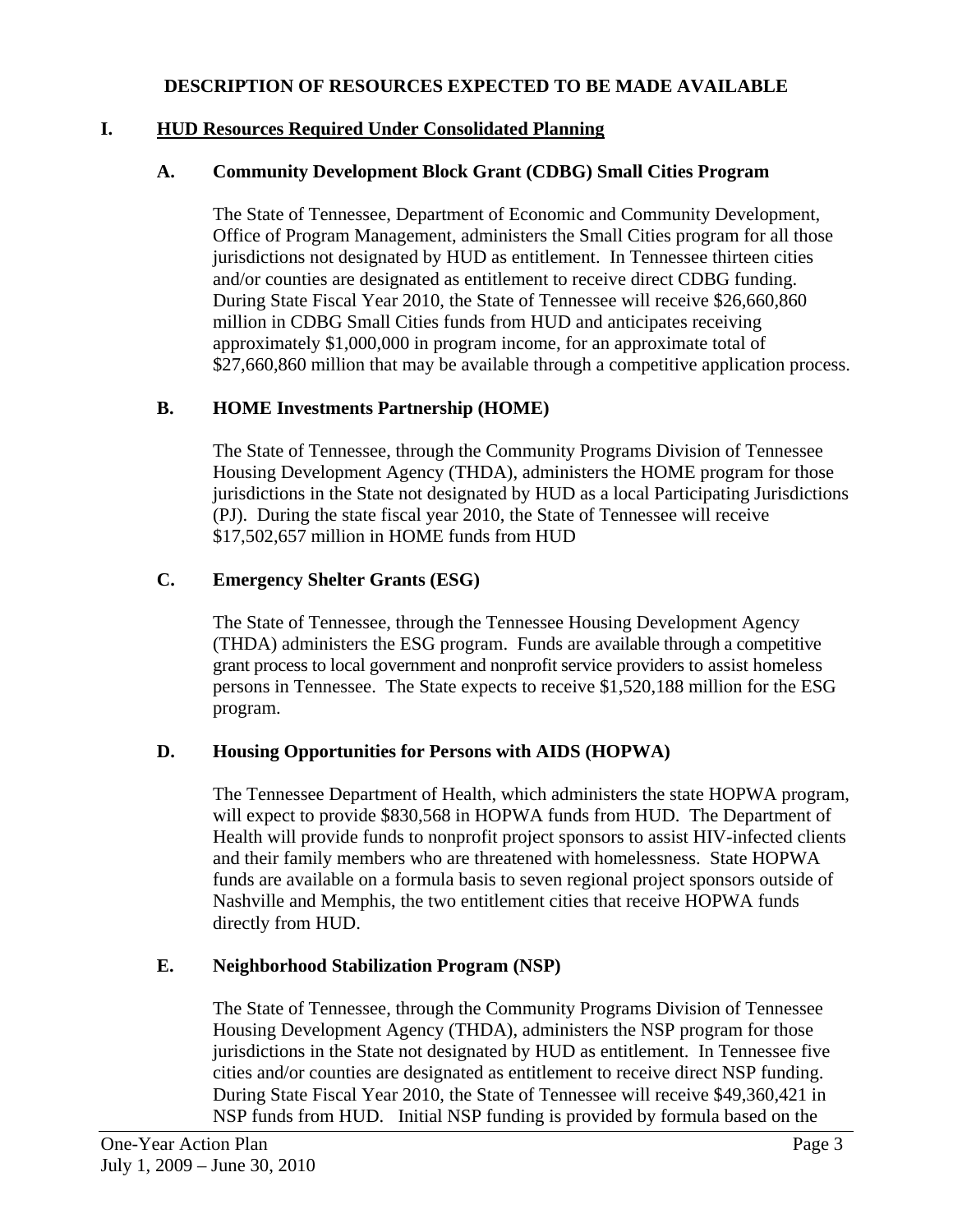following criteria: areas with the greatest percentage of home foreclosures; areas with the highest percentage of homes financed with subprime mortgages; and, areas identified as likely to face a significant rise in the rate of home foreclosures.

# **II. Other Federal Resources to be Made Available**

# **A. HUD Section 8 Tenant-Based and Project-Based Assistance Programs**

The State of Tennessee, Tennessee Housing Development Agency, administers both Section 8 Rental Assistance and Section 8 Contract Administration. The Rental Assistance Division of THDA, which administers the Section 8 Tenant-Based Rental Assistance program, is authorized to operate in all 95 counties in Tennessee. During Fiscal Year 2009-2010, it is anticipated that approximately \$30,000,000 will be made available for this program. The Contract Administration Division of THDA, which administers Section 8 Project Based contracts, is responsible for the monthly Housing Assistance Payments (HAP) to Section 8 Project base properties throughout the state.

# **B. Low Income Housing Tax Credit Program (LIHTC)**

The State, through Tennessee Housing Development Agency, administers the Low-Income Housing Tax Credit (LIHTC) program, which is authorized under Section 42 of the Internal Revenue Code, as amended. The program offers owners of and investors in low-income rental housing a reduction in federal income tax liability over a period of ten years. The Internal Revenue Service allocates tax credit authority to states on a calendar year basis. The State of Tennessee anticipates receiving approximately \$14.3 million in tax credit authority in calendar year 2008 to be issued to nonprofit and for-profit developers of low-income housing.

### **III. Other Non-Federal Resources Expected to be Made Available**

### **A. THDA Homeownership Programs**

The State of Tennessee, through the Homeownership Division of Tennessee Housing Development Agency, administers homeownership programs designed to provide opportunities for low- and moderate-income persons to purchase their first home. Funds are made available through the issuance of tax-exempt mortgage revenue bonds. Each program requires limitations on eligibility based on household income and acquisition costs.

THDA is not a direct lender to borrowers but works with approximately 90 approved mortgage lenders across the State to originate the loans. THDA either provides funds to approved mortgage lenders to close pre-approved THDA loans, or purchases pre-approved loans from the lenders after the loans are closed. During Fiscal Year 2009-2010, THDA anticipates that approximately **\$**300,000,000 in mortgage funds will be available for this program.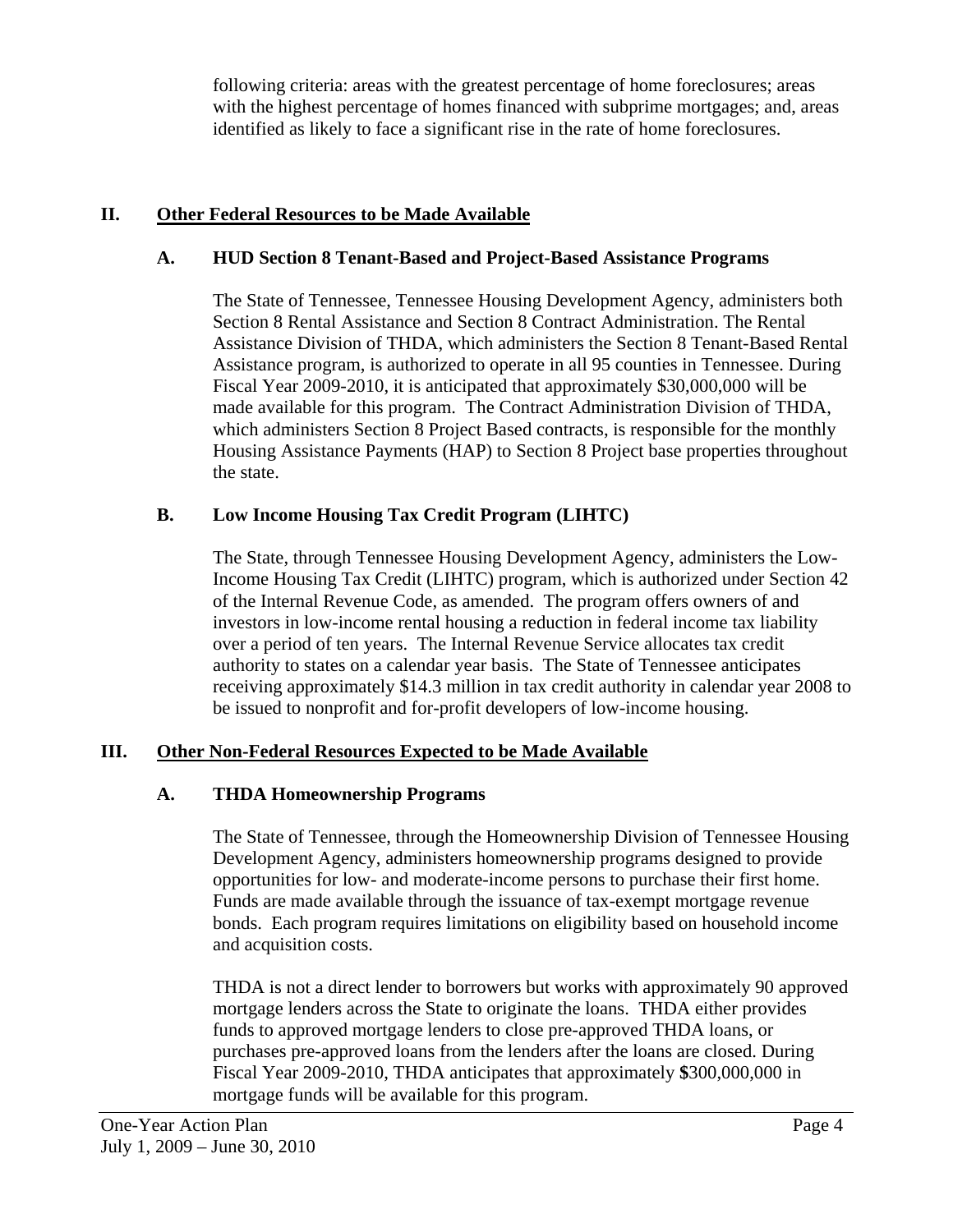# **B. Community Investment Tax Credit**

The Community Investment Tax Credit (CITC) was authorized by a bill signed into law by Governor Phil Bredesen in June 2005. The program is administered by THDA in cooperation with the Tennessee Department of Revenue. The Law allows any financial institution a credit against franchise and excise tax liability when that institution makes a qualified loan, investment, grant or contribution to an eligible housing entity that engages in activities which are eligible low income housing activities. Qualified housing entities include Tennessee nonprofit organizations, development districts, public housing authorities, and THDA. Qualified activities include those that create or preserve affordable housing, activities that assist in obtaining affordable housing, activities that help build the capacity of a nonprofit to provide affordable housing, and any other activity as approved the THDA Executive Director and the Commissioner of the Department of Revenue.

# **C. BUILD Loan Program**

In November 2005, THDA initiated the BUILD Loan Program to develop the capacity of nonprofit organizations to provide affordable housing to low income Tennesseans. The \$5.0 million loan program supports the production of affordable housing by providing low interest, short term loans to eligible nonprofit organizations. BUILD loan funds may be used for new construction or rehabilitation of units for homeownership or rental housing, land acquisition, pre-development activities, site preparation, program or operating expenses.

### **D. Emergency Repair Program for the Elderly**

THDA's Board of Directors has allocated \$2 million to continue the program in FY 09-10. The program provides grants to low income, elderly homeowners who are 60 years or older to correct, repair, or replace an essential system and/or a critical structural problem. The purpose of the program is to stabilize the elderly homeowner's residence by making rapid, essential repairs to make the home livable. This is not a comprehensive homeowner rehabilitation program.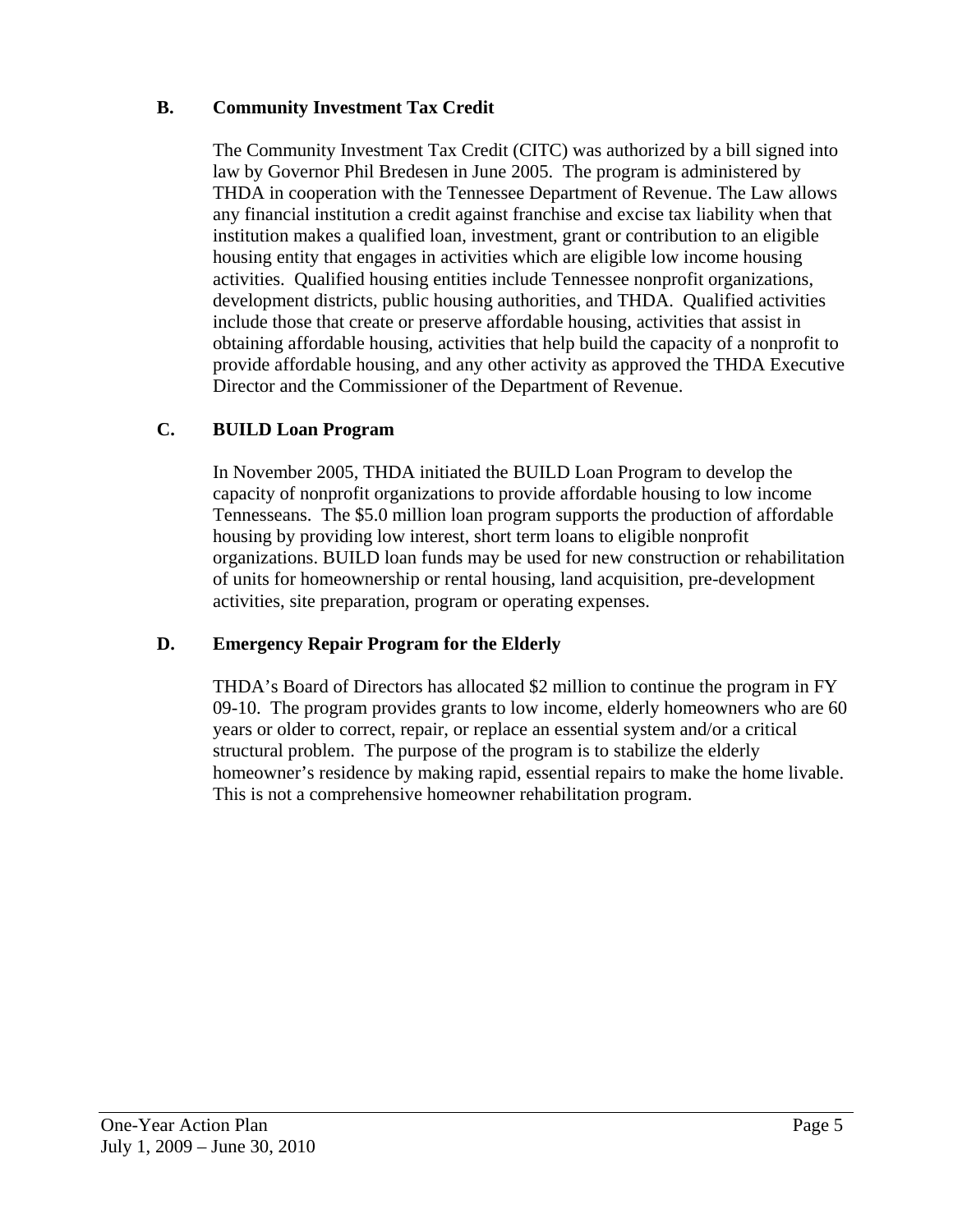### **Method of Distribution of Funds and Program Description Community Development Block Grant (CDBG) Program State Fiscal Year 2010**

### **I. Introduction**

The State of Tennessee anticipates an allocation of \$26,660,860 in CDBG funds for Fiscal Year 2010. In addition, the State anticipates receipt of approximately \$1,000,000 in program income for a total operating budget of \$27,660,860. The purpose of this section is to describe the method of distribution of small cities Community Development Block Grant (CDBG) funds within Tennessee for meeting housing and community development policies and objectives. This section will describe all criteria used to select applications for funding, including the relative importance of the criteria. This section will also describe how CDBG funds will be allocated among all funding categories, any threshold factors, and grant size limits.

### **II. National Objectives**

The federal authorizing legislation for the CDBG program requires that the program activities be used to accomplish at least one of three national objectives, these being:

- A. Activities benefiting low and moderate income (LMI) persons;
- B. Activities which aid in the prevention or elimination of slums or blight;
- C. Activities designed to meet community development needs having a particular urgency. These have been defined as activities designed to alleviate existing conditions that pose a serious and immediate threat to the health or welfare of the community which are of recent origin or which recently became urgent, that the recipient is unable to finance the activity on its own, and that other sources of funding are not available. This condition is sometimes called an "imminent threat".

#### **III. Community Development Objectives**

The objectives of the Tennessee CDBG program are the following:

- A. Human Resources Development to develop a human resource base that is healthy and capable of working at full capacity and that has the skills and education that enable them to do so.
- B. Physical Infrastructure Development to create the base of infrastructure that will provide for a high quality of life for individuals and productive capacity for communities.
- C. Job Opportunity Development to implement programs that will create a climate that is receptive to and encourages the growth of private sector jobs.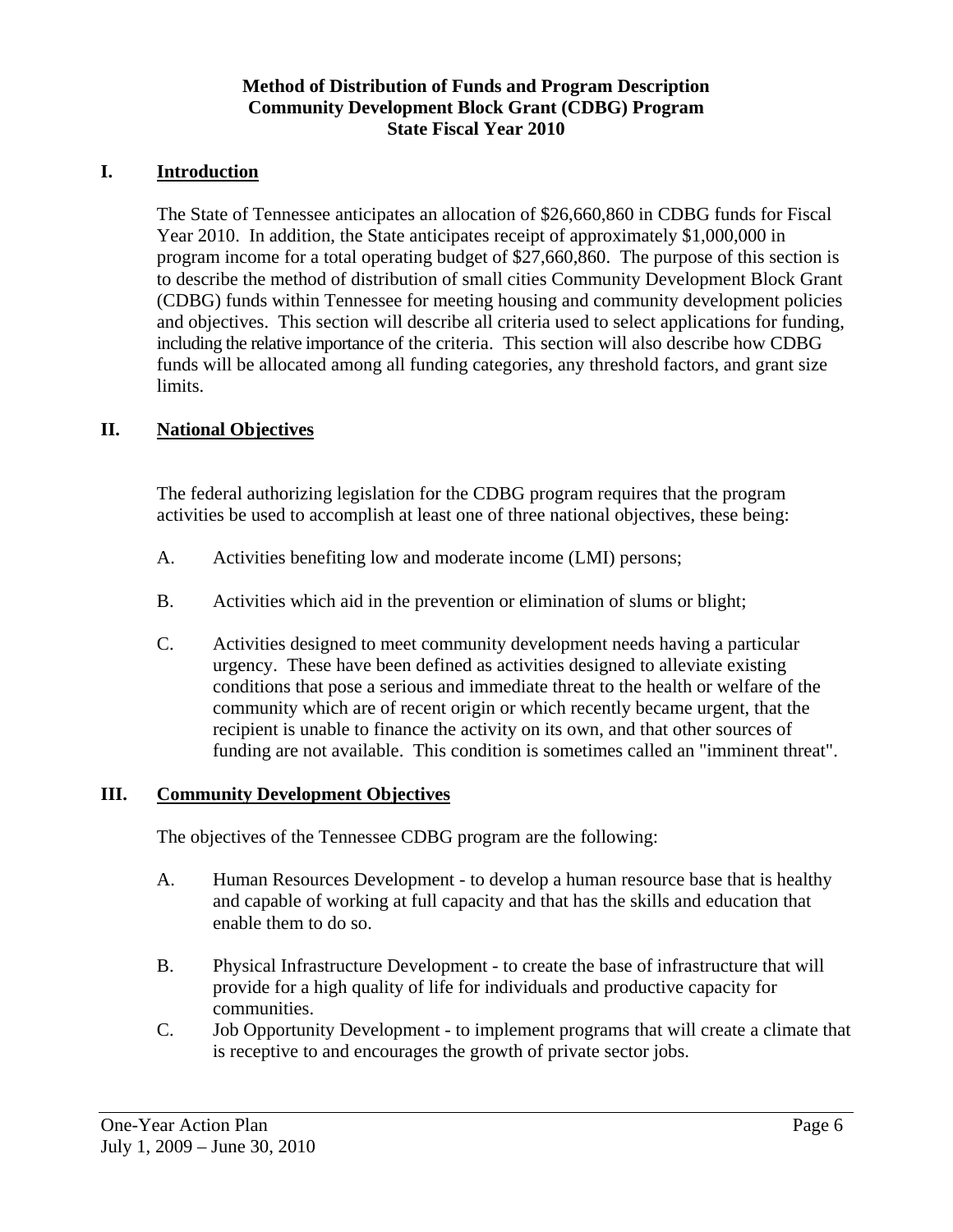- D. Target on Economic Distress to deliver community development programs in a manner that provides maximum assistance not only to economically disadvantaged individuals, but also to economically disadvantaged areas of the state.
- E. Maximize Grantees to use the resources available to the state in a manner which will maximize the number of grantees and, therefore, beneficiaries of the programs.

# **IV. Eligible Recipients of Funds**

Eligible applicants shall be city and county governments in Tennessee, except those cities of over 50,000 population and all principal cities of Metropolitan Statistical Areas (MSA). Local governments excluded from the state-administered CDBG program include: the cities of Bristol, Chattanooga, Clarksville, Cleveland, Jackson, Johnson City, Kingsport, Knoxville, Memphis, Morristown, Murfreesboro, Oak Ridge, the Metropolitan Government of Nashville-Davidson County, and the counties of Knox and Shelby.

# **V. Eligible Activities**

Local governments may undertake a wide range of activities under the CDBG program. Eligible activities include:

- A. Acquisition of real property;
- B. Acquisition, construction, reconstruction, or installation of public works facilities (except for buildings for the general conduct of government), and site or other improvements;
- C. Code enforcement in deteriorated or deteriorating areas;
- D. Clearance, demolition, removal, and rehabilitation (including rehabilitation which promotes energy efficiency) of buildings and improvements;
- E. Disposition (through sale, lease, donation, or otherwise) of any real property acquired pursuant to Title I or its retention for public purposes;
- F. Special projects directed to the removal of material and architectural barriers which restrict the mobility and accessibility of elderly and handicapped persons;
- G. Payments to housing owners for losses of rental income incurred in holding for temporary periods housing units to be utilized for the relocation of individuals and families displaced by activities under Title I;
- H. Provisions of public services;
- I. Payment of the non-Federal share required in connection with a Federal grant-in-aid program undertaken as part of activities under Title I;
- J. Payment of the cost of completing a project funded under Title I of the Housing Act of 1949;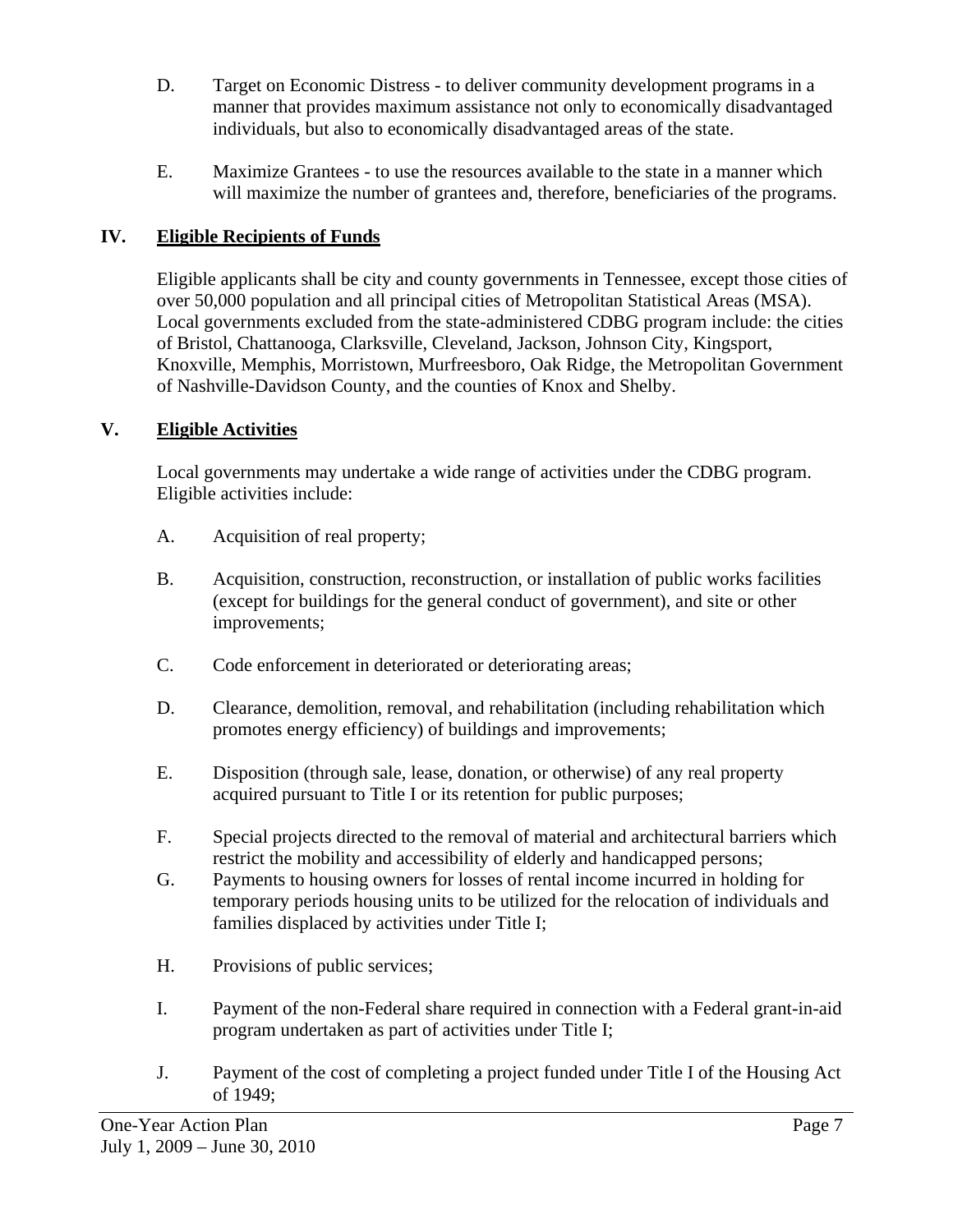- K. Relocation payments and assistance for displaced individuals, families, businesses, organizations, and farm operations, when determined by the grantee to be appropriate;
- L. Activities necessary to develop a comprehensive community development plan;
- M. Payment of reasonable administrative costs and carrying charges related to the planning and execution of community development and housing activities;
- N. Activities which are carried out by public or private non-profit entities;
- O. Assistance to neighborhood-based non-profit organizations, local development corporations, or entities organized under Section 301(d) of the Small Business Investment Act of 1958;
- P. Activities necessary to the development of a comprehensive community-wide energy use strategy;
- Q. Provision of assistance to private, for-profit entities, when the assistance is necessary or appropriate to carry out an economic development project;
- R. Rehabilitation or development of housing assistance under Section 17 of the United States Housing Act of 1937;
- S. Provision of assistance to facilitate substantial reconstruction of housing owned and occupied by LMI persons (1) where the need for the reconstruction was not determinable until after rehabilitation had already commenced, or (2) where the reconstruction is part of a neighborhood rehabilitation effort and the grantee (a) determines the housing is not suitable for rehabilitation, and (b) demonstrates that the cost of substantial reconstruction is significantly less than the cost of new construction and less than the fair market value of the property after substantial reconstruction;
- T. Assistance for the development, establishment, and operation for not to exceed two years after its establishment of a uniform emergency telephone number system if: (1) such system will contribute substantially to the safety of the residents of the area served by such system, (2) not less than 51 percent of the use of the system will be by persons of low and moderate income, and (3) other Federal funds received by the grantee are not available for the development, establishment, and operation of such system due to the insufficiency of the amount of such funds, the restrictions of the use of such funds, or the prior commitment of such funds for other purposes by the grantee;
- U. Homeownership assistance.

### **VI. Grant Categories**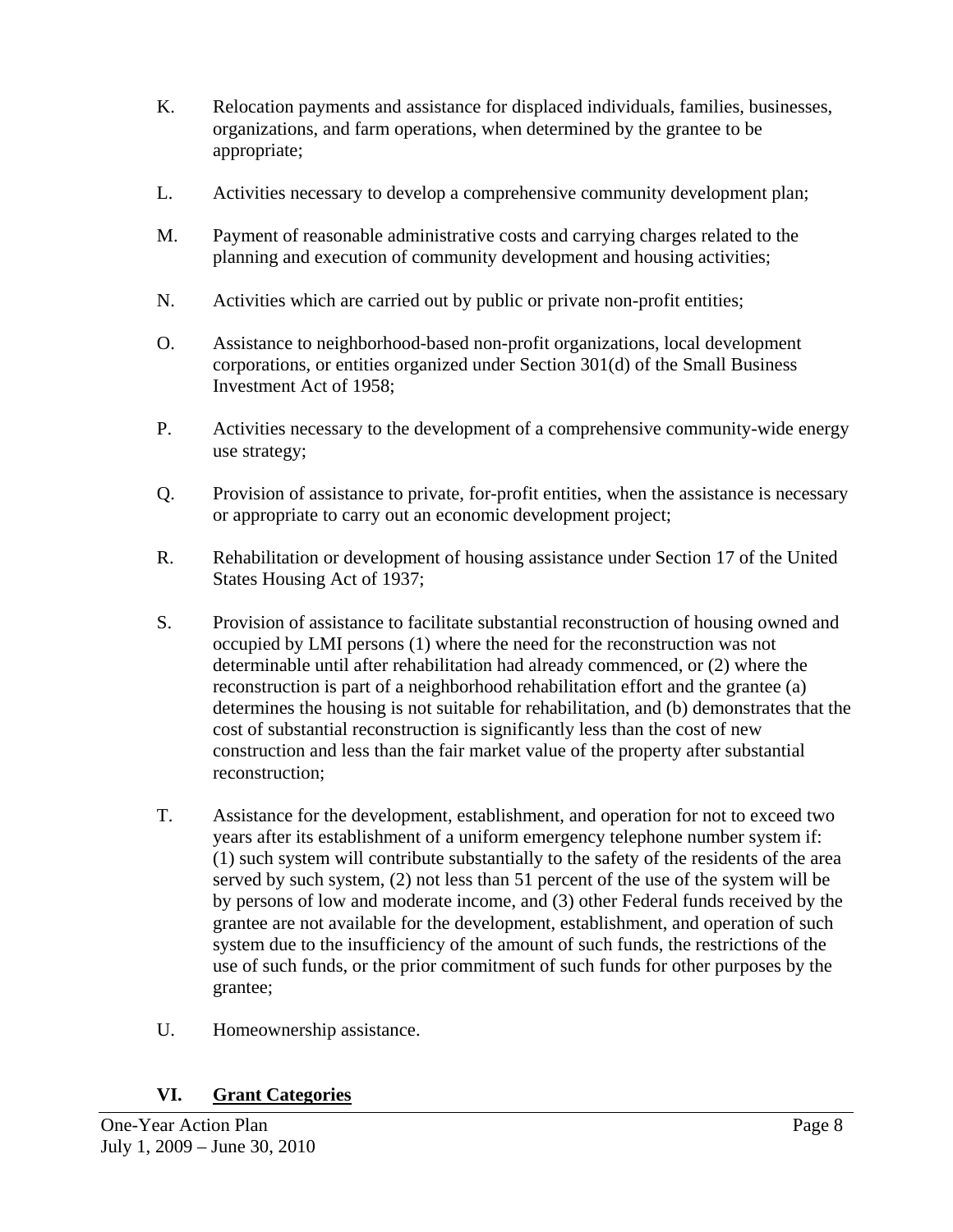For State Fiscal Year 2010, applicants may apply for funding under four different program categories: Economic Development, Community Livability, Water/Sewer, and Housing Rehabilitation.

Economic Development projects include activities where a majority of funds are used to promote the creation or retention of jobs and enhance income through industrial locations and expansions where the funds are used as loans, and also to provide needed infrastructure to industries where funds are used as grants.

Water/Sewer project funds will be targeted at improving and extending water and sewer line systems, expanding water and wastewater treatment plant capacities, and addressing conditions detrimental to health, safety, or public welfare.

Housing Rehabilitation funds are targeted in communities with areas of substandard or dilapidated housing and community facilities in LMI neighborhoods.

Community Livability projects are activities designed to provide other community development services, particularly to benefit persons of low and moderate income.

Set-Aside funds may be used for projects with high project need scores but with other scores so low that the project did not rank high enough to be funded.

All funds awarded under the categories of Community Livability, Water/Sewer, and Housing Rehabilitation qualifying under the LMI objective must be spent in LMI target areas identified by the applicant unless the community is 100 percent eligible (51% or more LMI).

# **VII. Funding Levels**

Shown below are the approximate CDBG allocation and funding categories for the fiscal year.

| Acquisition                                                               | 250,000<br>\$ |
|---------------------------------------------------------------------------|---------------|
| <b>Public Facilities</b>                                                  | 19,922,619    |
| Clearance/Demolition                                                      | 50,000        |
| Relocation                                                                | 500,000       |
| Housing Rehabilitation                                                    | 1,400,000     |
| <b>Economic Development For-Profits</b>                                   | 2,500,000     |
| <b>Project Administration - Local Governments</b>                         | 1,400,000     |
| General Administration & Technical<br><b>Assistance- State Government</b> | 638,241       |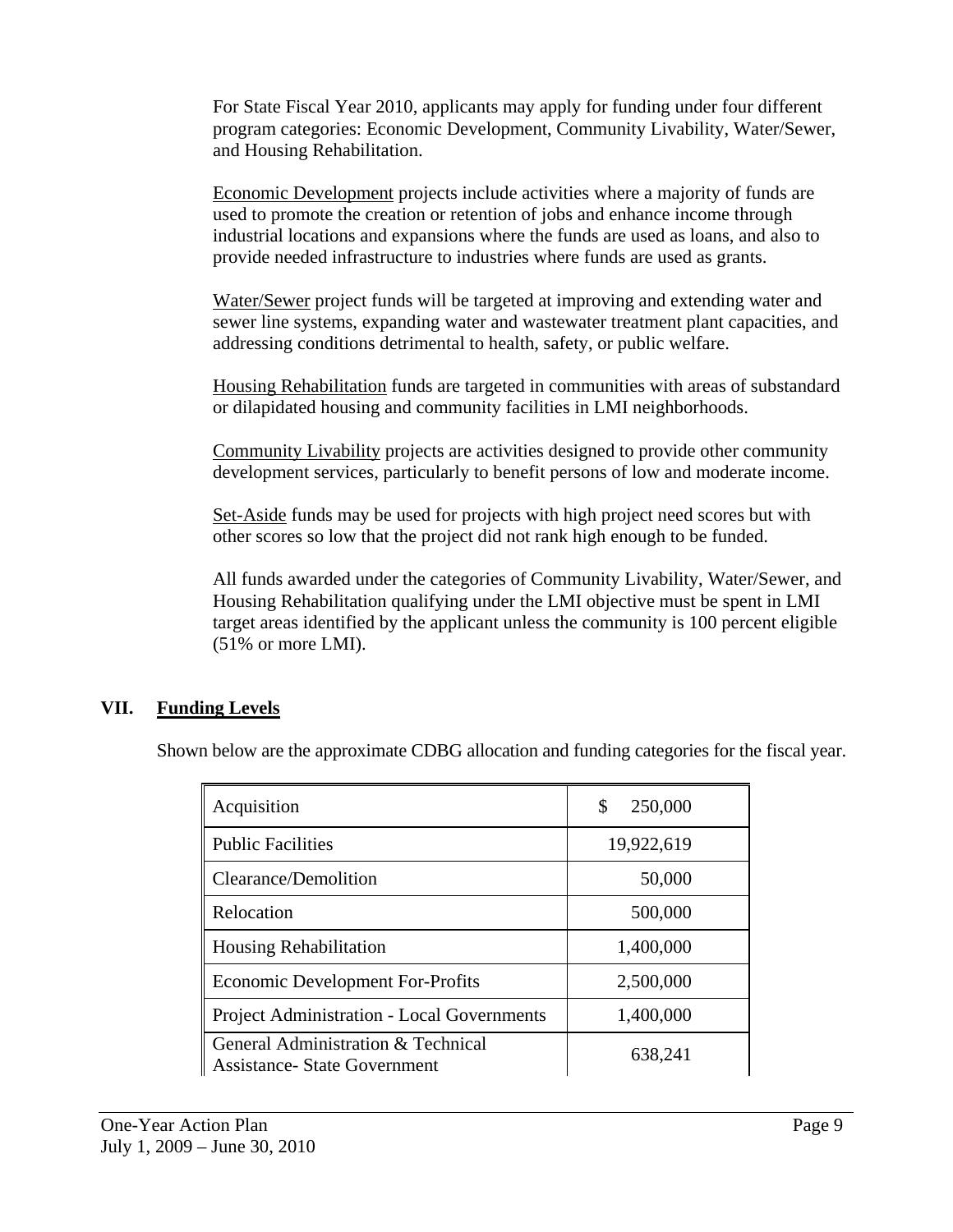| Set-Aside Funds | 1,000,000    |
|-----------------|--------------|
| TOTAL           | \$27,660,860 |

The Set-Aside is designed to permit funding for meritorious community livability, water, sewer, solid waste, or housing rehabilitation projects (those with high project need scores) but where other scores in the selection criteria are low and the total points earned are lower than required for funding. Set-Aside projects must meet all program requirements. Funds not utilized from the Set-Aside will be returned to other categories.

If approvable projects are not available in Economic Development in sufficient quantities to utilize the target allocation, the amounts not so utilized will be allocated to the other categories. A 50 percent reduction in any category will also be permitted to facilitate proper program management and allow administrative flexibility, and the funds so reduced shall be allocated to other categories.

For all years, program recoveries of both recaptured and reallocated funds shall be reappropriated to any categories and distributed in accordance with the 2008 Final Statement.

If additional funds become available, they will be allocated using the same percentages outlined above, with the State reserving the right to apply this 50 percent flexibility to any of the categories.

Under certain circumstances, the State may increase funding on economic development projects previously funded in order to protect the State's investment in the project.

Where grants to local governments are loaned to private for-profit business, the State requires loan repayments. These repayments will be returned to the State and will be used for CDBG eligible activities. Up to 2 percent of this program income can be used by the State for administration. In the event that program income is generated in a non-economic development project, the income will remain at the local level to be used for the same activity.

# **VIII. Project Eligibility Criteria for Community Development Projects in the Annual Competition**

- A. Grant categories in the annual competition are the following:
	- 1. Water/Sewer;
	- 2. Housing Rehabilitation;
	- 3. Community Livability.
- B. Applications are due in the Program Management Office on February 25, 2009**.** If hand-delivered to the office, they must be brought in no later than February 25, 2009, 4:30 p.m. (CST). A postmark of February 25, 2009, is not acceptable. They must be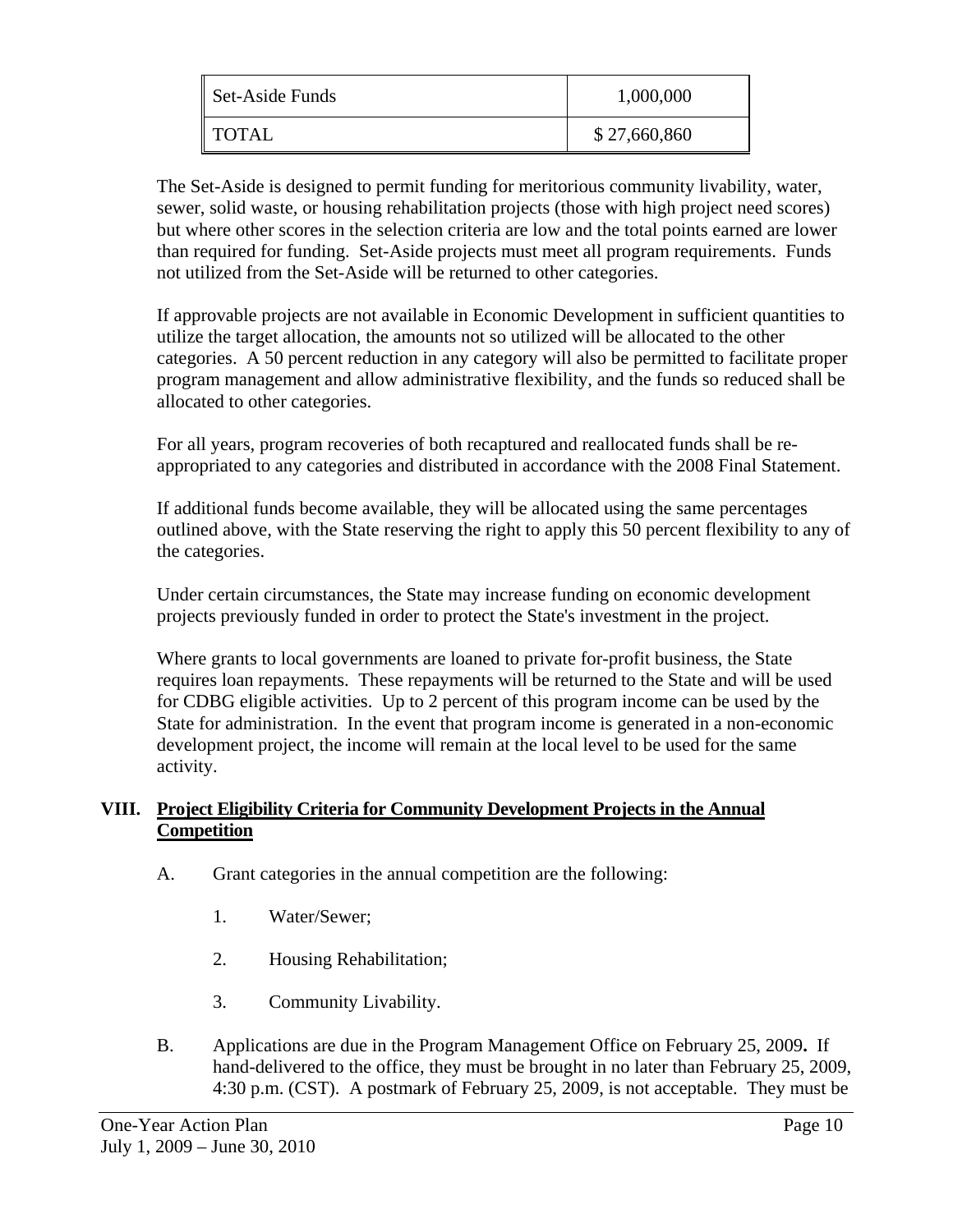in the program management office on February 25, 2009. Applications should be complete as no additional required application material will be accepted after the deadline. However, additional information may be requested.

- C. All projects through 2008 must have their final change orders to ECD by February 2, 2009. The economic development projects will not count against the draw down restrictions.
- D. All projects through 2008 must have their final request for payment including supporting documentation and final budget revision to ECD by February 9, 2009. All projects through 2008 must have closeouts to ECD by February 16, 2009.
- E Only one application may be submitted by each governmental unit except metro governments.
- F. The level of CDBG assistance for individual projects shall be limited by the following factors:
	- 1. The grant ceiling for all applicants is \$500,000, except for the following: Economic development projects may exceed \$500,000 but not be more than \$750,000 provided the county meets the economically distressed county criteria as described in part IX of this section.
	- 2. Community livability projects have a maximum grant of \$300,000.
	- 3. Maximum grants to any applicant of \$750,000 in two successive years, except for economic development projects.
	- 4. The grantee's ability-to-pay (see Section XII for a description of ability-topay).
	- 5. Higher grant levels (up to \$1,000,000) may be approved for regional projects.
- G. Funds are not available to cover cost overruns. Estimate project costs carefully.
- H. Local governments are required to hold two public meetings. These meetings must be advertised in the local newspaper at least one week prior to the date of the meeting. The advertisement must contain a statement of nondiscrimination and the name of a contact person for special accommodation required for persons with disabilities. All meeting places must be accessible to persons with disabilities.

 The first meeting is designed to solicit information about community needs and how CDBG funds can best address those needs. Communities are required to present information about how much money is available, what kinds of projects are being considered, and what activities are eligible. To ensure compliance with Title VI of the Civil Rights Act of 1964, applicants must make an additional effort to secure minority participation in this process. This meeting must be conducted 30 days before the application due date. The final date to have is January 25, 2009. The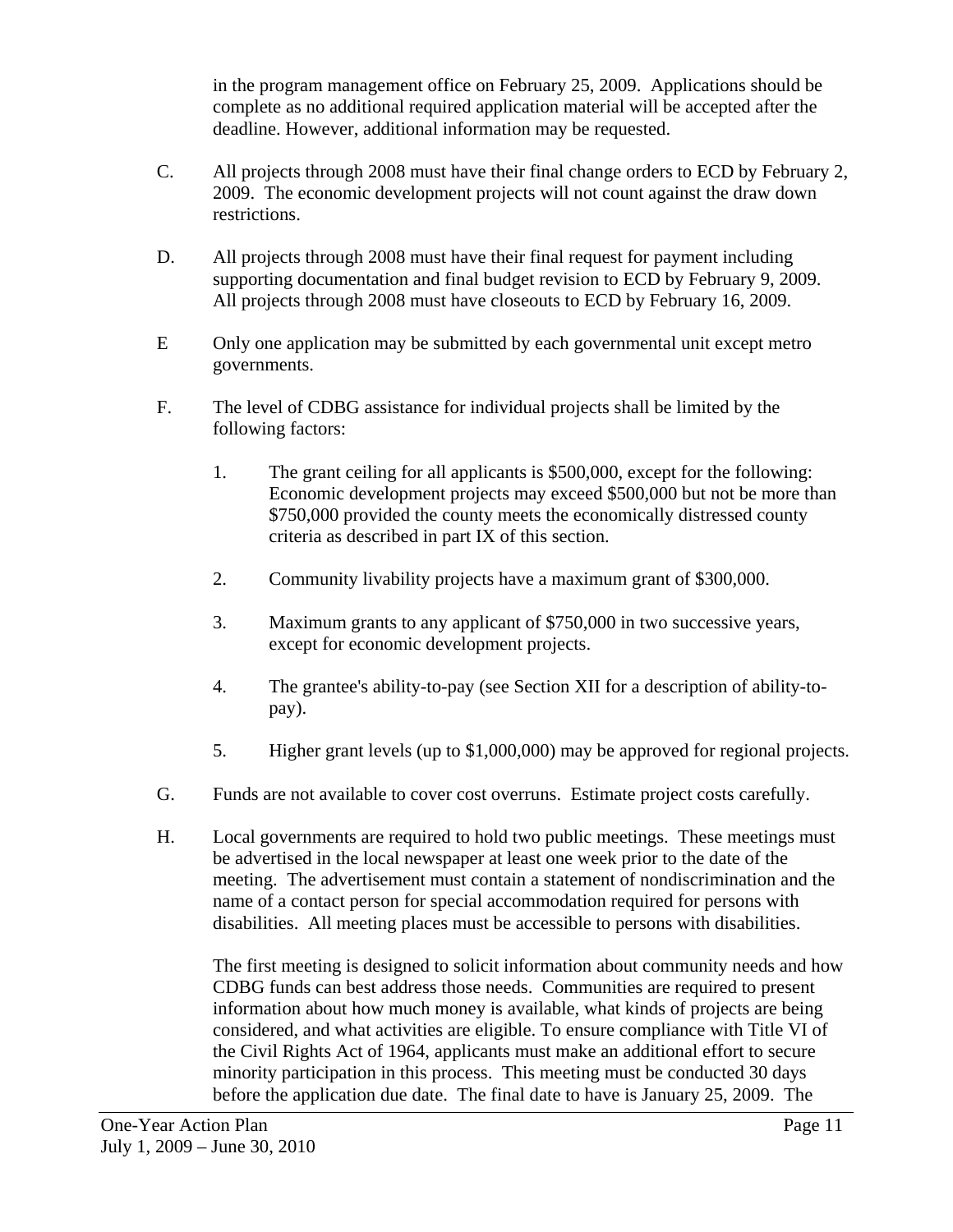second meeting occurs after the project is completed and is to discuss the accomplishments of the project.

I. The target area survey documenting the low- and moderate-income benefit must be random in order to have an eligible application under the LMI National Objective. Surveys conducted for 2007 and 2008 applications are acceptable for system wide projects. They must be compared to the new LMI threshold figures. Water line, sewer lines and housing projects can use the surveys conducted for 2008 applications if it is the exact application and no changes in the target area are proposed. The ECD form and randomness information distributed at the Application Workshop must be used. If another survey method is not specifically discussed in the survey procedure information presented in the application packet, please call Paula Lovett to discuss the survey method being proposed. Survey methods that are not described in the application information or are not pre-approved by Program Management may be considered unacceptable for the application process.

Census data is acceptable. It may be obtained from Program Management.

 The LMI threshold figures dated February 13, 2008, must be used to determine LMI%. These figures were distributed at the public hearings and at the Application Workshop. Additional copies may be obtained from Program Management. Appropriate response rates for communities/target areas are in the application package. A 100% survey is required for line extension projects.

- J. Multi-target areas (line extension projects) must each meet the 51% LMI threshold.
- K. For line extension projects where a household indicates that they do not want the service, that household should not be calculated as a beneficiary. The house should be shown on the map and on the Map/Survey Form. Please code it as a household that does not want the service.
- L. The target area survey should be used to calculate target area per capita income for the community-need score. Instructions for calculating per capita income from the target area survey were explained at the Application Workshop and are included in the application.
- M. To submit a project under the national objective of Slums/Blight on an area basis, an activity must meet all of the following criteria:
	- 1. The area must be designated by the grantee and must meet a definition of a slum, blighted, deteriorated or deteriorating area under State or local law;
	- 2. There must be a substantial number of deteriorated or deteriorating buildings or public improvements throughout the area. As a "safe harbor," ECD will consider this criteria to have been met if either of the following conditions prevails in the area: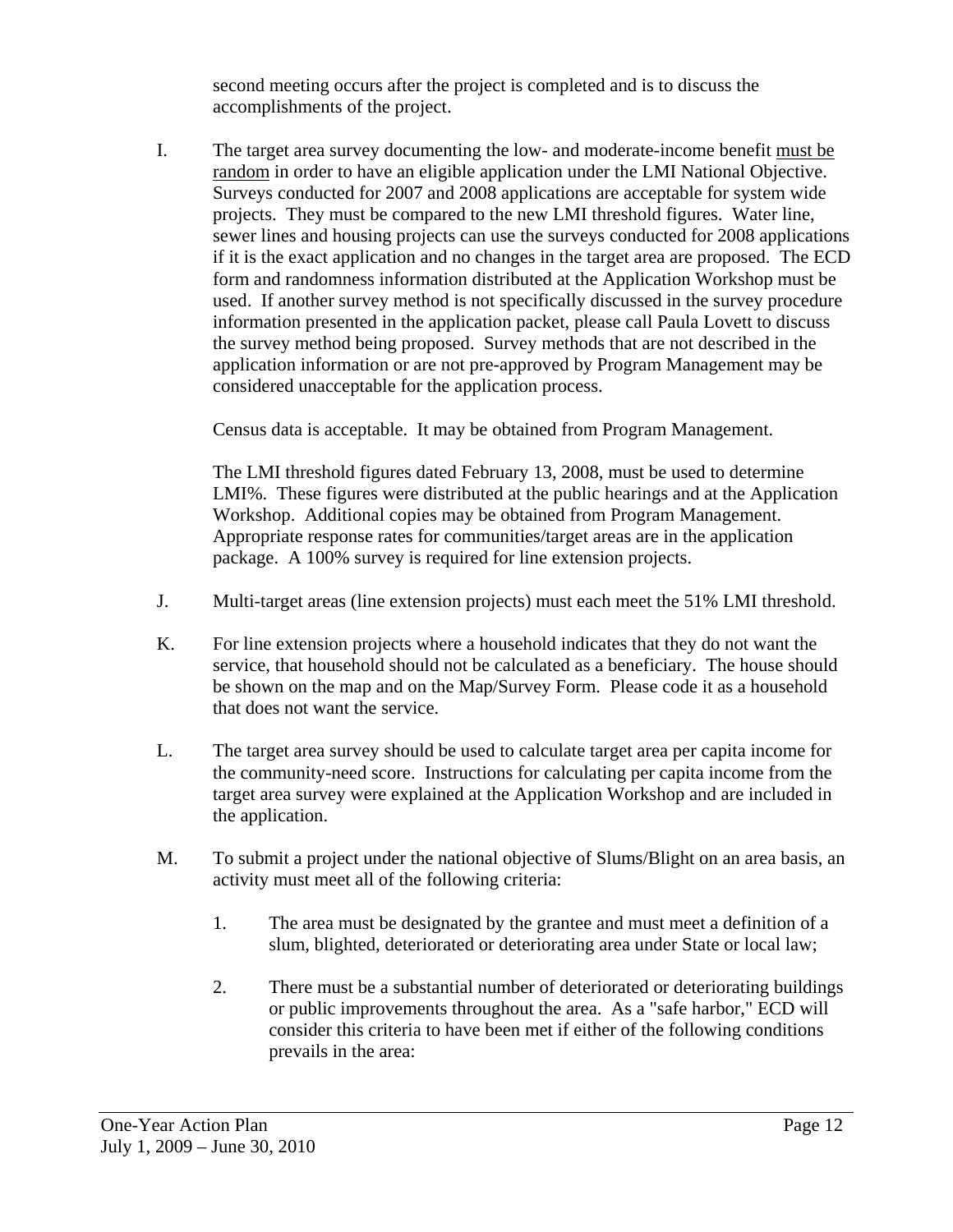- a. If State law does not specifically indicate the percentage of deteriorated or deteriorating buildings required to qualify the area, then at least one quarter of all the buildings in the area must be in a state of deterioration; or,
- b. Public improvements throughout the area are in a general state of deterioration.

 It is insufficient for only one type of public improvement, such as a sewer system, to be in a state of deterioration; rather, the public improvements taken as a whole must clearly exhibit signs of deterioration.

- 3. Documentation must be maintained by the grantee on the boundaries of the area and the condition that qualified the area at the time of its designation;
- 4. The activity must address one or more of the conditions that contributed to the deterioration of the area.

If submitting a project under Slums/Blight, this information should be submitted to ECD by December 8, 2008, so that, if Slums/Blight is not approved, sufficient time remains to complete a target area survey.

- N. To submit a project under the national objective of urgent need (or imminent threat), the following information must be provided:
	- 1. Nature of problem/documentation;
	- 2. How long problem has existed;
	- 3. Explanation of why this problem is now so critical;
	- 4. Any previous measures undertaken to correct problem;
	- 5. Alternatives;
	- 6. Projected date that problem must be corrected;
	- 7. Why local and other funds are not available to correct the problem.

Imminent threat problems must be unique, unforeseen, and have developed to a critical stage in the last 18 months. Its continuation must represent a serious threat of loss of life.

The information will be reviewed and a determination will be made as to whether it meets the imminent threat national objective. A written determination will be provided.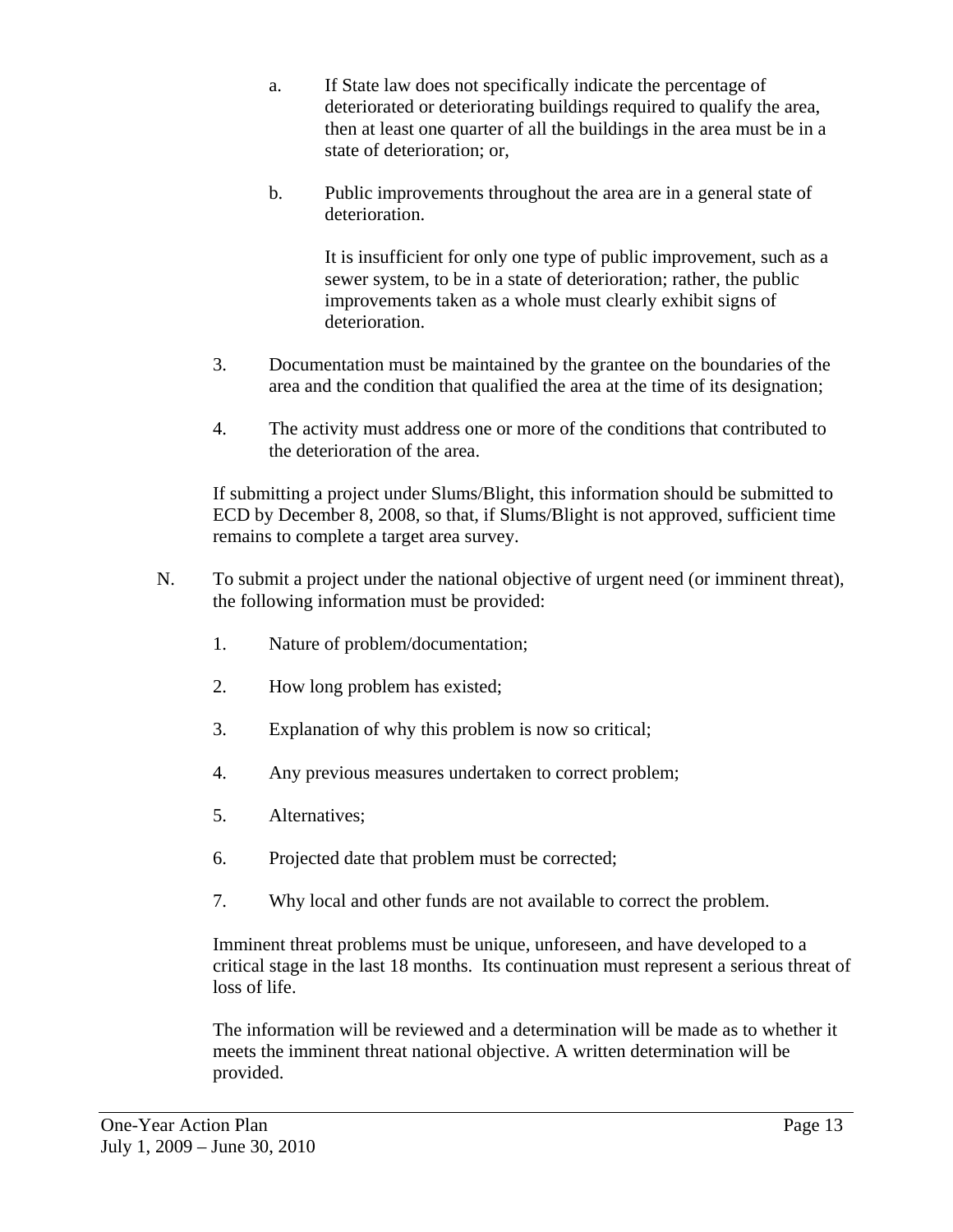Imminent threat projects will be received at any time. Threshold requirements will not count against the submittal of an application.

- O. Line Extension Projects
	- 1. A 100 percent survey is required including owners and current tenants of rental houses in the target area.
	- 2. All low and moderate income households must be provided free water/ sewer service. This includes tap fees, service lines and connection charges.
	- 3. If the property is rental and the homeowner is low and moderate- income then free service lines, taps and connections must be provided. The renter counts as the beneficiary.
	- 4. If the property is rental and the property owner is high income and pays for the service, then the renter can be counted as the beneficiary.
	- 5. People who only live in their house seasonally and receive service will count as a beneficiary. A survey or household verification form must be on file for them.
	- 6. If the seasonal homeowner is a low and moderate-income person, they are still entitled to free service. This includes tap fees, service lines and connection charges.
	- 7. If a household does not request the service, do not count as beneficiaries. If hook-up to the sewer system is mandatory, include a signed statement from the chief elected official plus a copy of the local ordinance and count all as beneficiaries.
	- 8. Dry taps for purposes other than household use are not counted as beneficiaries. Dry taps for LMI are not paid for by CDBG funds.
	- 9. The service must be run to the interior of the house, and must be utilized for domestic purposes. If service is not in the house, then they are not counted as beneficiaries.
	- 10. If the service lines and connection charges are to be part of the construction bid then they must be included on the bid form.
	- 11. If the service lines and connection charges for LMI are not going to be part of the construction bid, then approval from ECD must be obtained for the method of installation.
- P. Water Line Extensions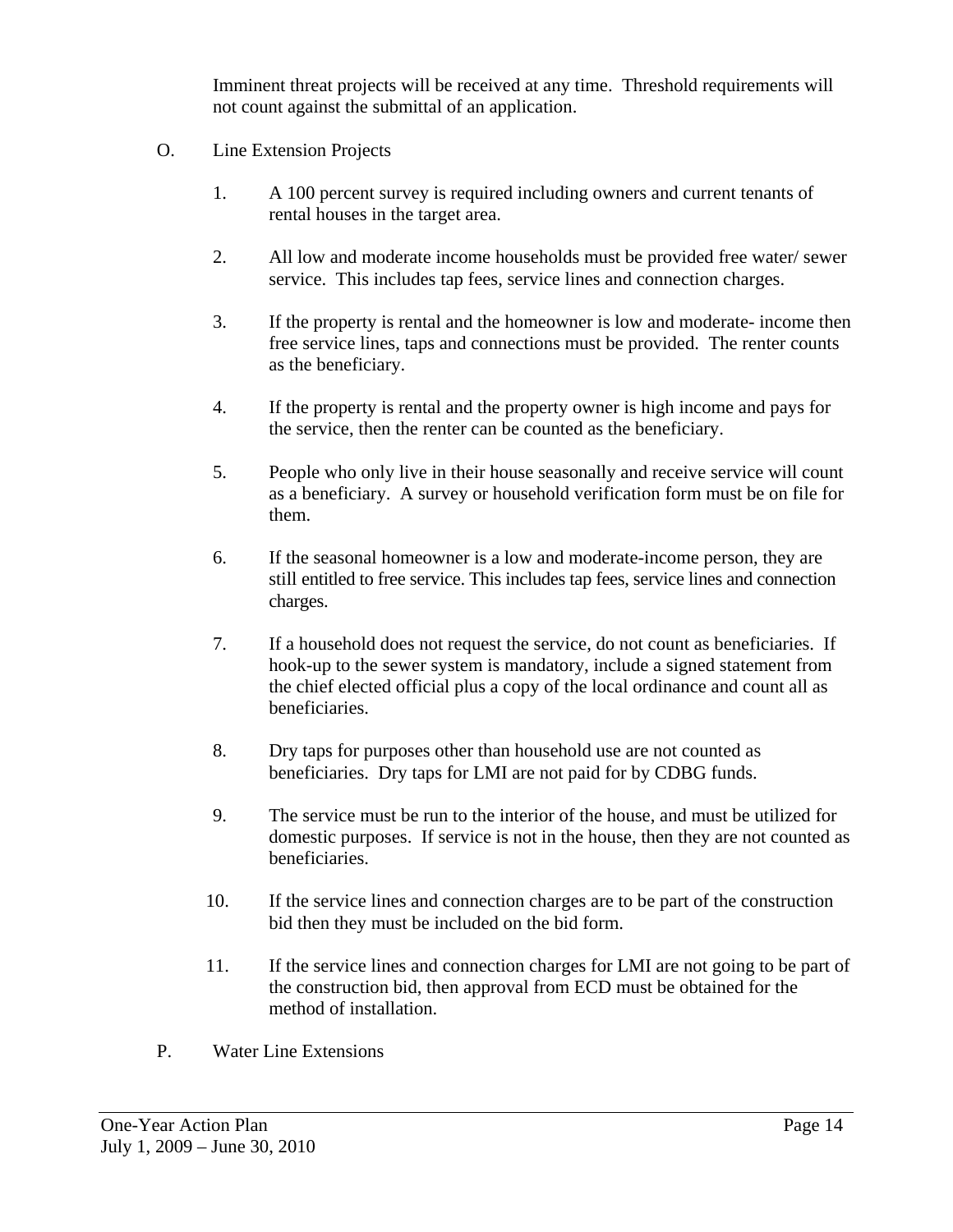- 1. All water quality sample collections for bacteria and minerals must be done by a qualified person. A qualified person is defined as anyone certified by the Tennessee Department of Environment and Conservation Board of Certification as a water operator, a local environmental specialist or a person employed by a water utility that has at least one year of experience in collecting water samples. A letter from the person collecting the water quality samples must include:
	- a. Number of samples collected for bacteria and/or mineral testing;
	- b. Date collected;
	- c. Date delivered to lab;
	- d. Name of testing lab;
	- e. Signature and title of sample collector.
	- f. License Number
- 2. The samples must be sent to the lab within 24 hours of collection.
- 3. All water quality testing must be done by a State approved lab. A list of approved labs is available from Program Management and was distributed at the Application Workshop.
- 4. If the collection and testing for bacteria and minerals are not done by a qualified person and approved lab, the applicant will receive zero points in project need in the water category for bacteria and minerals.
- 5. Requirement for the maximum number of mineral tests is 10% of the number of houses in the target area. The minimum sampling is 2% of the houses in the target area. The tests must be random within the target area.
- 6. Requirements for the maximum number of bacteria tests are 35% of the number of houses in the target area. The minimum sampling is 10% of the houses in the target area. The tests must be random within the target area.
- 7. If your project involves a supply problem, then questions 15 and 16 of the target area survey must be completed.
- 8. The applicant will receive zero points in project need in the water category for bacteria and minerals if the test results are not submitted with the application on February 25, 2009**.**
- 9. Sampling must be random or applicant will receive zero (0) project need points.
- 10. Test results completed for 2008 applications are acceptable. Test results older than a year will not be acceptable.
- 11. Bacteria sampling must occur at the house.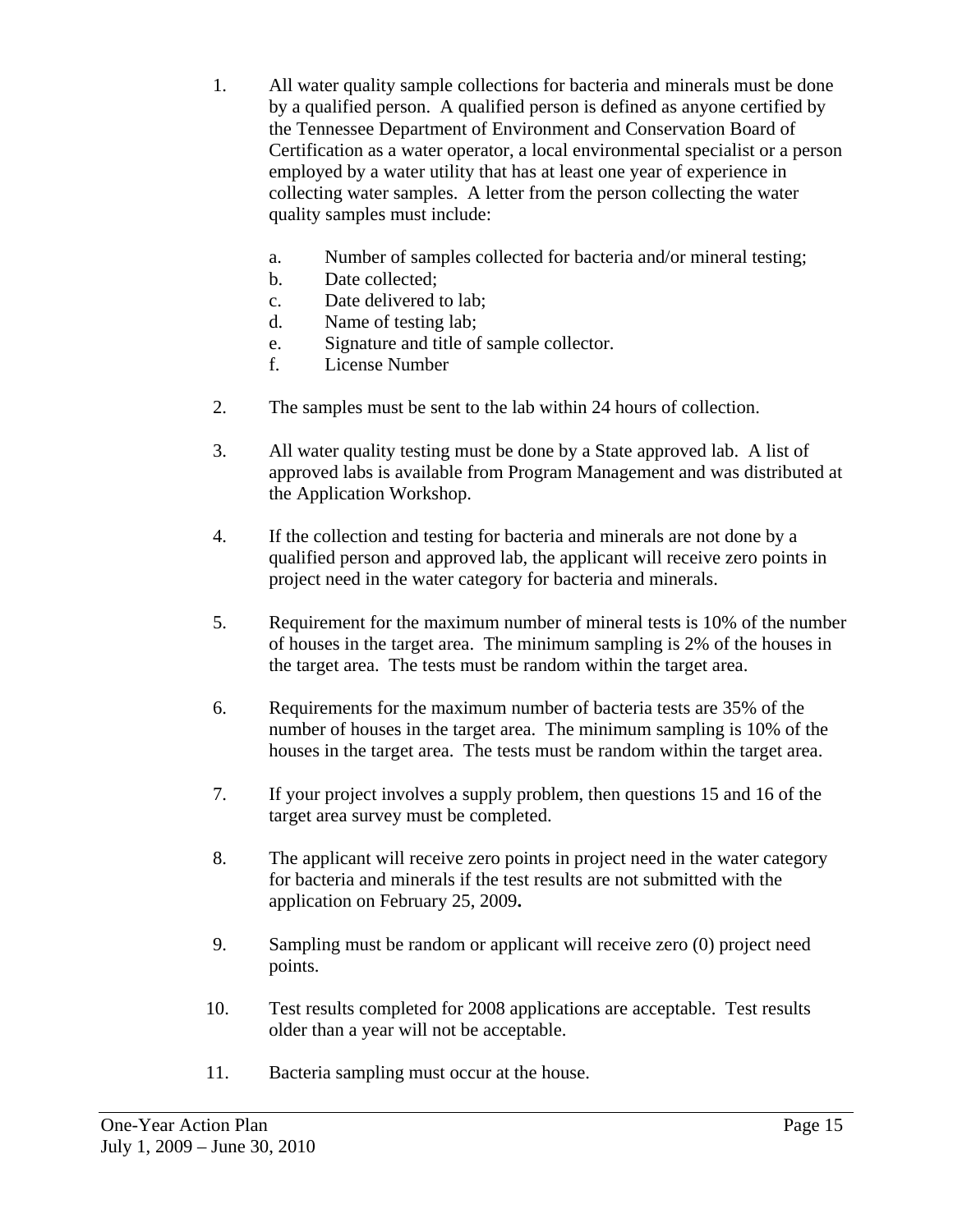- 12. Mineral sampling must occur at the source.
- 13. You must choose one problem to document for the project.
- Q. For water distribution projects documenting inadequate pressure, project need will be evaluated in terms of the percentage of residential hookups with measured pressures below 20 PSI. All pressure readings must be taken by a qualified person (as defined in 16a) or an engineer. The readings must be made at residential meters and recorded in static readings. The tests must be random within the target area or system. A letter from the person conducting the pressure readings must include:
	- 1. Address, date, and time of each pressure reading;
	- 2. Statement that pressure readings were taken under normal system operating conditions;
	- 3. Signature, title, and if certified, the certification status including license number of person conducting the pressure readings.
- R. Sewer Projects: The testing for septic tank failure rates for sewer line extension projects must be done by the Tennessee Department of Environment and Conservation. TDEC have requested that they be given at least two months in which to do the test. It must be a 100 percent survey and form RDA 2403 must be used. Use the RDA 2403 form handed out at the application workshop. Gray water alone does not count as a failure. If the community has a sewer use ordinance, it should be included in the application appendix along with written assurance from the chief elected official that the ordinance is and will be enforced. Community sewer system projects must be listed on the TN. Dept. of Environment and Conservation, Division of Community Service 2008-2009 priority list. Requests should be submitted to that department no later than January 26, 2009, to meet the CDBG deadline. For more information contact the Tenn. Department Environment and Conservation, Division of Community Services, 401 Church St., Nashville, Tenn. 37243-1533, 615-532- 0445.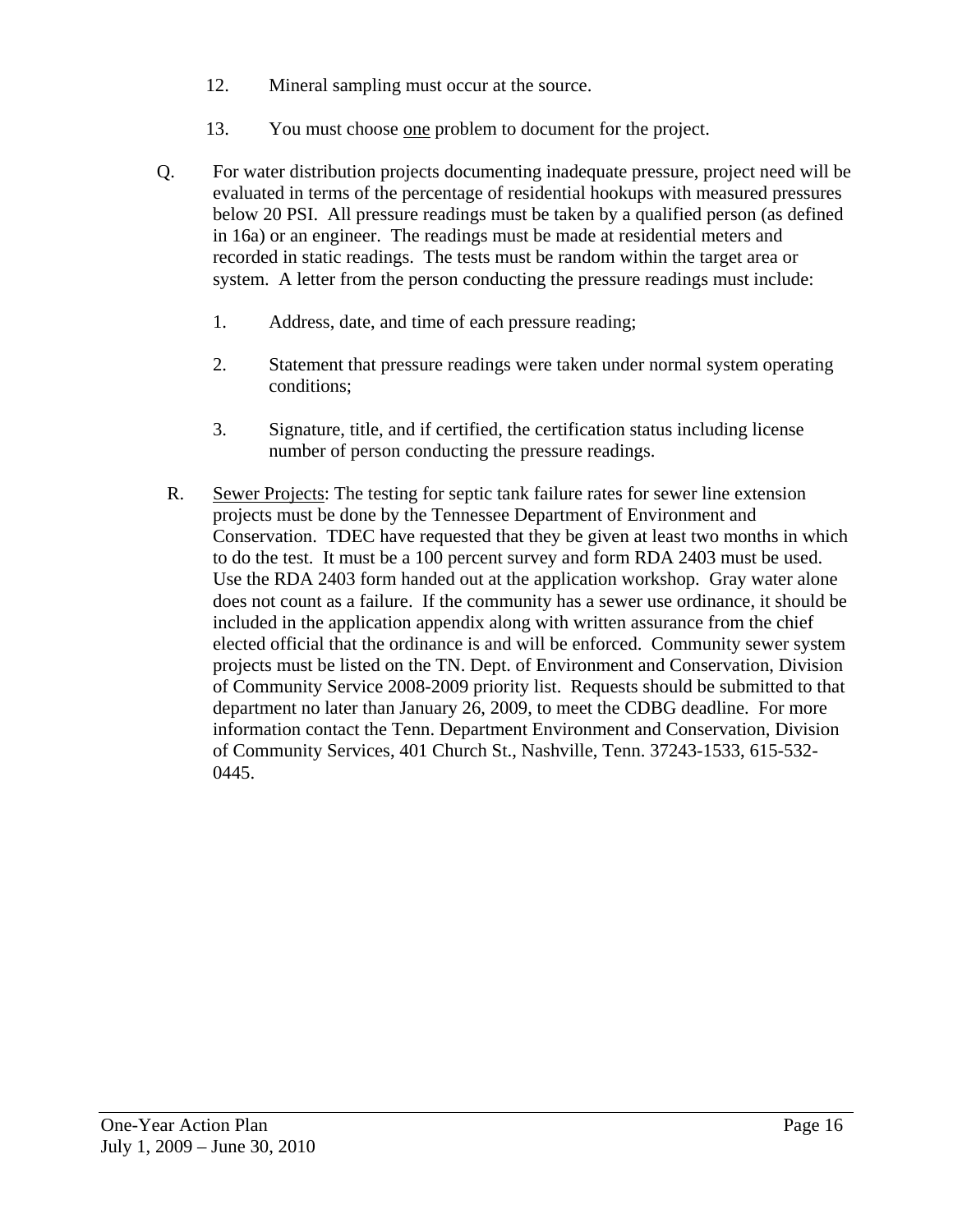- S. Housing Rehabilitation
	- 1. In order for an application to be considered under "Housing," all activities in the application should be directly related to housing.
	- 2. CDBG funds will be limited to the renovation of owner occupied dwellings.
	- 3. CDBG funds will be limited to grants.
	- 4. CDBG funds used for rehabilitation will be dispersed only through competitive bids to private contractors, not through force account city work.
	- 5. The CDBG program is not to be used primarily as a new construction program or a relocation program. New construction should be minimal.
- T. Appropriate Applicant
	- 1. A county may apply for any project within the county.
	- 2. City applicants must provide the services or have a majority of the beneficiaries.

The objective is that the applicant should bear some logical relationship to the service area. If the project deviates from 1 or 2, contact Program Management for a determination of eligibility.

# **IX. Project Eligibility Criteria for Economic Development Projects**

- A. The only purpose of the CDBG economic development program is to generate employment opportunities for Low-Moderate Income persons. Each application must contain a commitment by a private business that it will locate or expand as a result of the CDBG assistance, and that at least 51 percent of the jobs to be created or retained will be taken by LMI persons.
- B. Only basic-type economic activities will be supported. These are businesses which export more than half of their products or services outside of Tennessee, generating income that supports the growth of the non-basic sector (retail, local services, etc.). Manufacturing is the classic basic economic activity, but businesses other than manufacturing will be considered if they can meet the test for a basic economic activity.
- C. Applications are reviewed on a first-come, first-serve basis and need not be submitted on any particular date. *Applications submitted must be complete.* Incomplete applications will be returned to the applicant community with a copy of the transmittal letter to the company and the application preparer. Once the complete application is received, it will be reviewed as a new application and will not assume its former position in the order of review.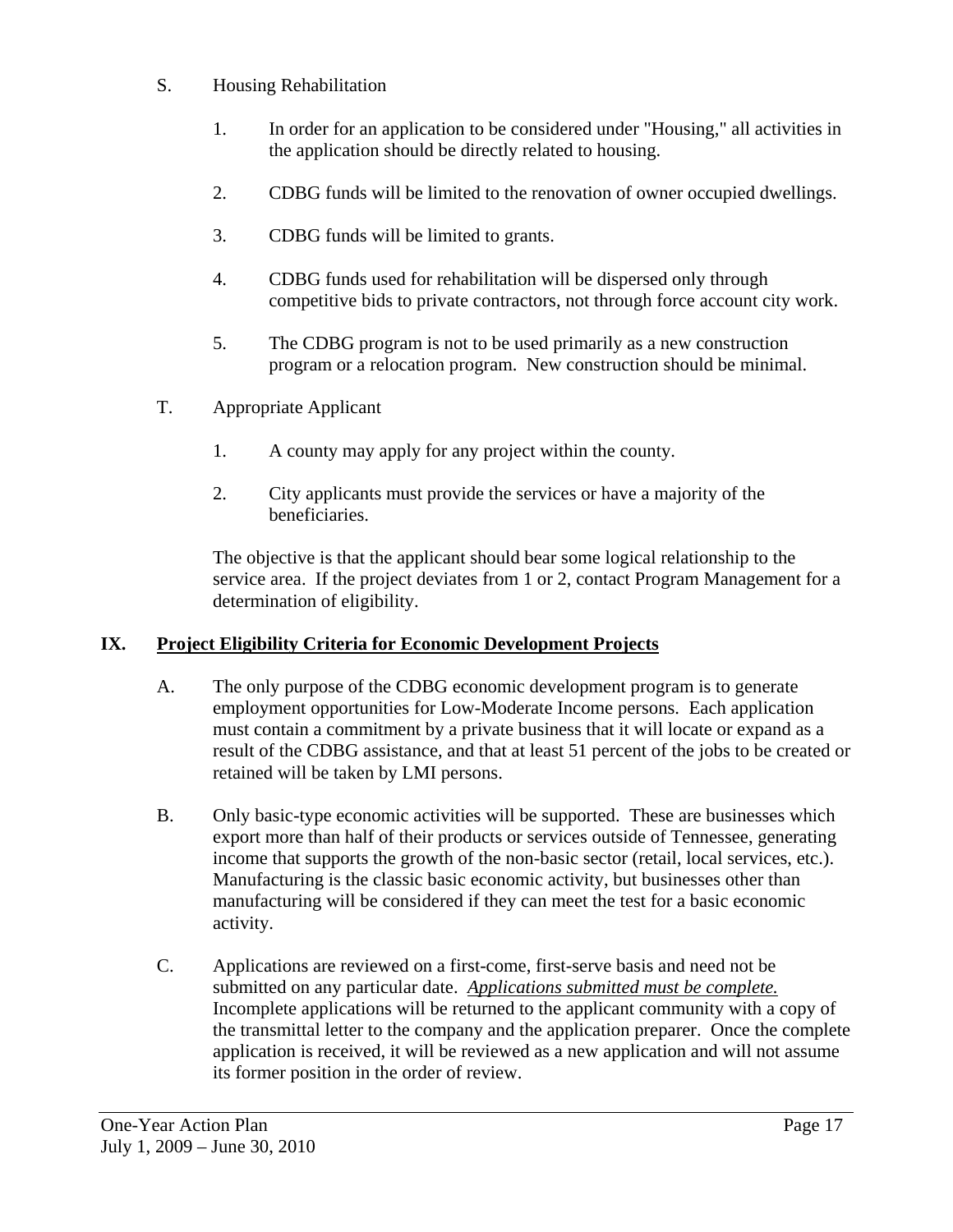- D. Local governments are required to hold two public meetings. The first meeting, which must be advertised in a local public paper at least one week prior to the date of the meeting, is designed to solicit information about the community needs and how CDBG funds can best be used to address these needs. Communities are required to present information about how much money is available, what types of projects are being considered, and what activities are eligible. After the grant is awarded, a second public hearing must be held to discuss the impact/accomplishments of the project.
- E. The maximum loan or grant any community/company may receive is \$500,000. A community's Three Star status can improve the amount the community is eligible for. Cities can increase up to \$550,000-\$600,000 in noneconomic distressed cities. Counties can increase up to \$600,000-\$650,000. All levels are determined by the Three Star Benchmark 1-2-3. Economically Distressed Counties which meet threshold tests for income, unemployment, and poverty may receive up to \$750,000. The amount of financing is negotiated with the company and is usually less than the maximum amounts available depending on the location of the project. The maximum term of a loan for equipment is seven years for any project. Special economic development incentives are provided for economically distressed counties. These are increasing the loan amount limits, extending the term of industrial buildings, and reducing the interest rates in economically distressed counties. Economically Distressed Counties (EDC) are those which are among the 10 worst counties for each of the following: unemployment, income, and poverty. The Commissioner of Economic and Community Development may designate additional counties as EDC if they exhibit substantial characteristics of economic distress such as major loss of employment, recent high unemployment rates, traditionally low levels of family incomes, high levels of poverty, and high concentrations of employment in declining industries.
- F. All federal requirements that apply to the community development projects in the annual competition apply to the economic development program.
- G. Interest rates have been established which fluctuate as the prime rate fluctuates. The prime rate will be established quarterly on the first day of the following months: January, April, July and October as quoted in the Wall Street Journal. The base prime rate will be for the quarter in which the loan is approved by ECD Loan and Grant Committee. Once the base prime rate is established, it will be in effect for the life of the loan. The only adjustments to the loan's interest rate will be the adjustment made every five years, but this will not change the base rate set at the time the loan was approved by ECD Loan and Grant Committee, only the points below the set prime rate.

Loan terms and rates are presented on the following chart. Note that in no case shall the effective rate of interest charged on CDBG loans be less than One Percent.

| <b>PROVISION</b> | <b>Economically</b><br><b>Distressed</b> | <b>Other</b><br><b>Counties</b> |
|------------------|------------------------------------------|---------------------------------|
|------------------|------------------------------------------|---------------------------------|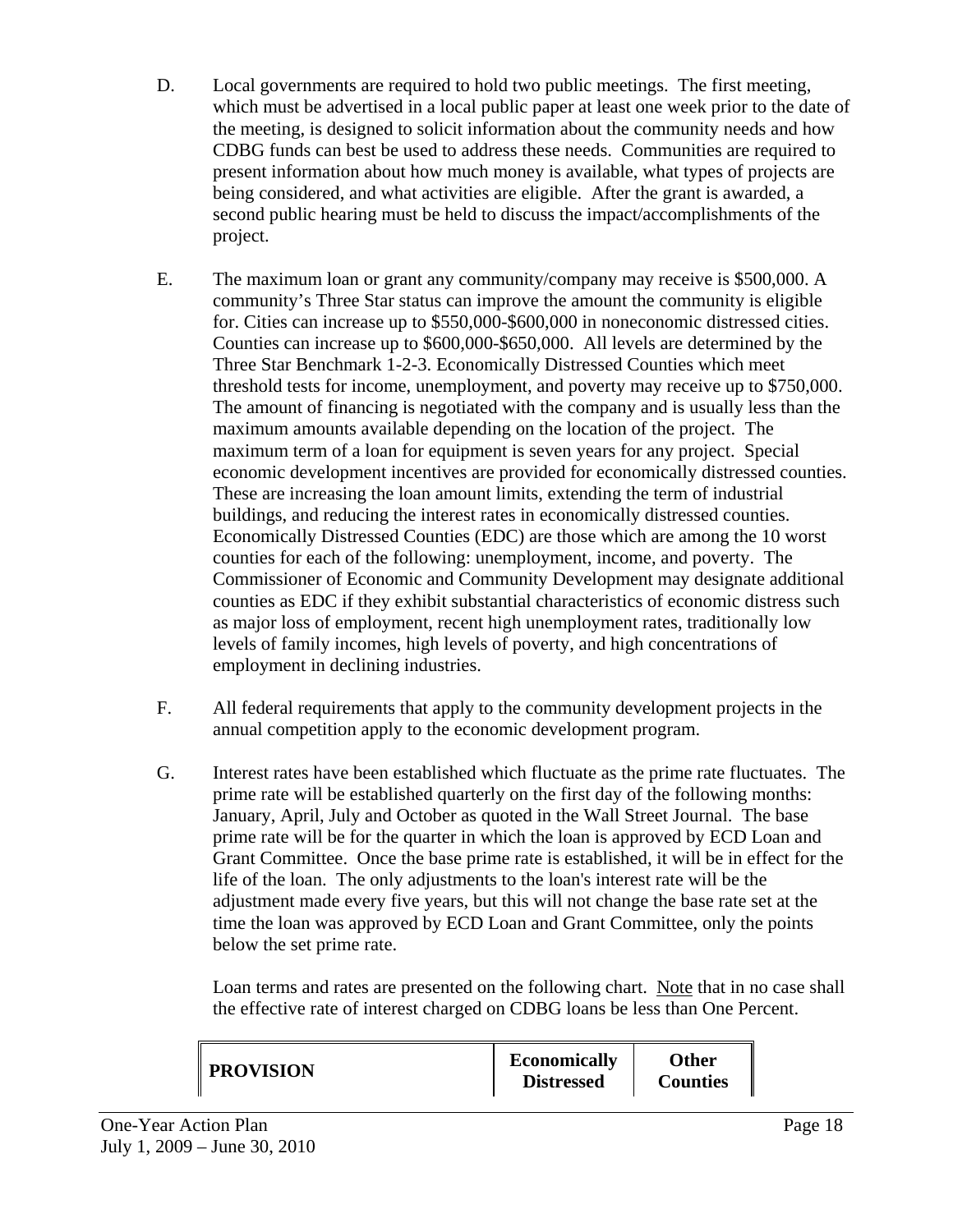| Maximum Loan/Grant                       | \$750,000 | \$500,000 |  |
|------------------------------------------|-----------|-----------|--|
| Maximum Term on Building                 | 20 Years  | 15 Years  |  |
| Maximum Term on Equipment                | 7 Years   | 7 Years   |  |
| Minimum Interest Rate:                   |           |           |  |
| Years 1-5                                | 5 PBP     | 3 PBP     |  |
| 4 PBP<br>Years $6-10$                    |           | 2 PBP     |  |
| <b>Years</b> 11-20<br>3 PBP              |           | 1 PBP     |  |
| PBP means percentage points below prime. |           |           |  |

- H. Applicants for start-up funding must have 20 percent equity and at least 30 percent of project financing must come from private sources. Any start-up applicant must have not only adequate working capital based on reasonable project success, but the potential for a second line of working capital should business conditions require it. Applications for start-up businesses will take approximately one month longer than other applications to review and make recommendations.
- I. A pre-application meeting is required for all economic development projects. This is to provide advice and give companies and communities the opportunity to ask questions.
- J. Companies applying for CDBG loan assistance must demonstrate their ability to ensure loan repayment. The state will determine the adequacy of public benefit by comparing the amount of loan funds requested, the number of jobs being generated, and the economic conditions in the country in which the loan will be made.

# **X. Project Selection Criteria for Community Development Projects in the Annual Competition**

A. The allocation of funds for community development projects in the annual competition will be on a competitive basis because the demand for funds far exceeds the amounts available. ECD will utilize an annual grant cycle for Community Livability, Water/Sewer and Housing Rehabilitation grants. Units of local government will submit applications to ECD by the aforementioned deadline using the CDBG application package made available to them.

Selection Criteria for projects in the annual competition shall be objective and quantitative, and shall be based on project need, project feasibility, project impact, community need and project essentialness (for Community Livability only).

Points for projects in the annual competition in various categories will be rated by staff evaluation with maximum points as shown below: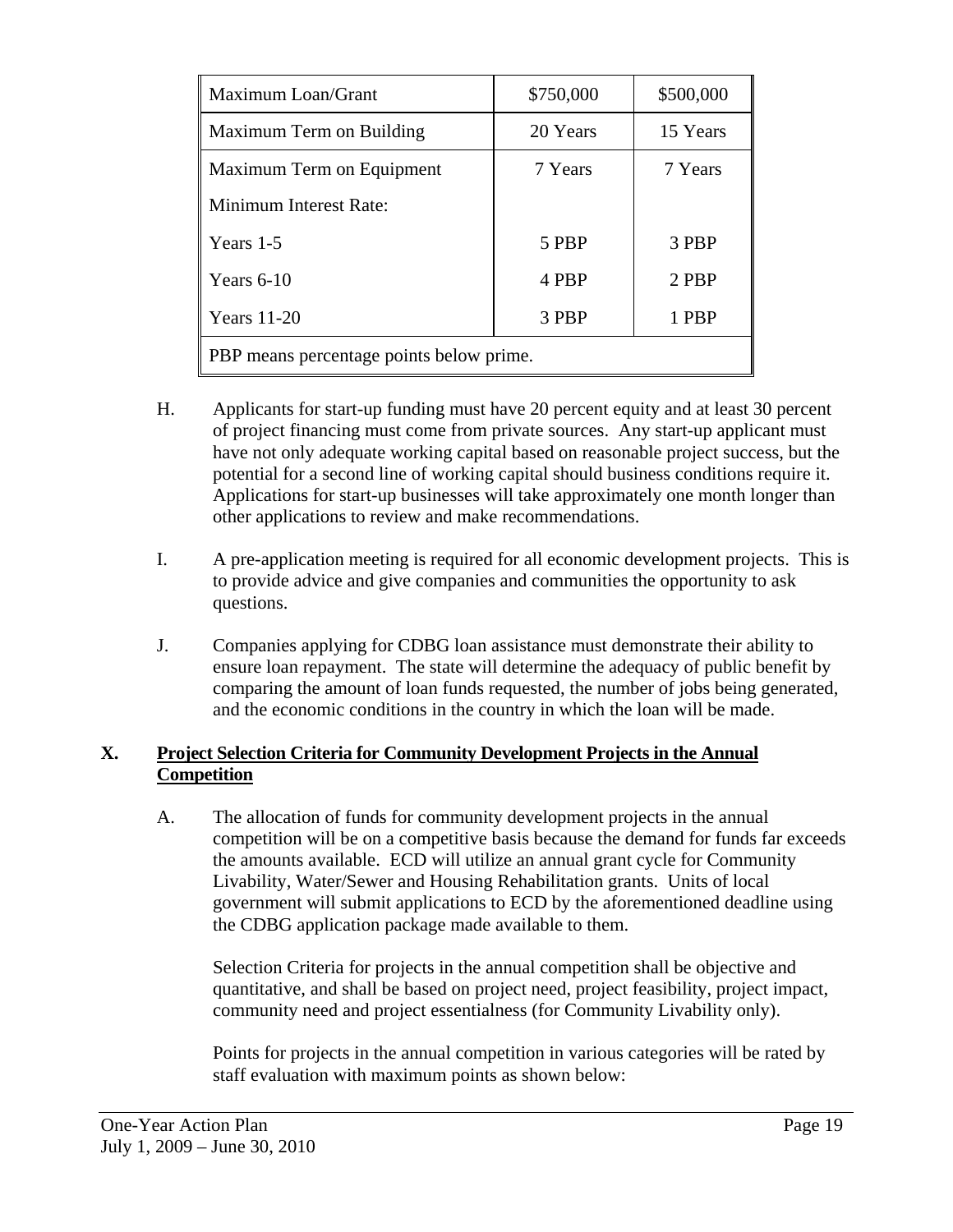|                              | Community<br>Need | Project<br>Need | Project<br>Feasibility | Project<br>Impact | Project<br>Essentialness |
|------------------------------|-------------------|-----------------|------------------------|-------------------|--------------------------|
| Water, Sewer,<br>Solid Waste | 100               | 100             | Threshold              | 100               |                          |
| Community<br>Livability      | 100               | 50              | 50                     | 50                | 50                       |
| Housing<br>Rehabilitation    | 100               | 50              | 50                     | 50                |                          |

The points for each criteria (community need, project need, etc.) will be totaled and the individual projects will be ranked from highest to lowest based on the total number of points earned. Projects in one category will not compete against projects in another category (water/sewer projects will not compete in the housing category). Projects will be approved in each category based on the total number of points earned, subject to the amount of money allocated to that category.

The selection criteria for Set-Aside projects will not be quantitative. The Set-Aside category was established to allow the state the flexibility to address situations where the selection criteria failed to operate as envisioned, and meritorious projects did not score enough total points to be approved. Therefore, the approval of Set-Aside projects must necessarily be subjective. Nevertheless, there are certain factors that will be considered when approving projects under the Set-Aside category.

Principal among these is the following:

- The project need points earned;
- The ability of the applicant to finance the project locally;
- The potential loss of other funding that has been committed;
- The number and percentage of LMI residents.

Project application materials will be supplemented, as appropriate, by site visits and by informed opinions of state agencies knowledgeable about particular projects.

- B. Imminent threat projects (those meeting the national objective of imminent threat) will be automatically approved if all selection criteria and thresholds are met. Applications are accepted any time.
- C. Community Need Points

Community need is a measure of economic distress based on unemployment and income, and is calculated as follows:

- Latest annual county unemployment rate
- Target area per capita income
- <sup>1997-2006</sup> average county unemployment rate
- 1999 per capita income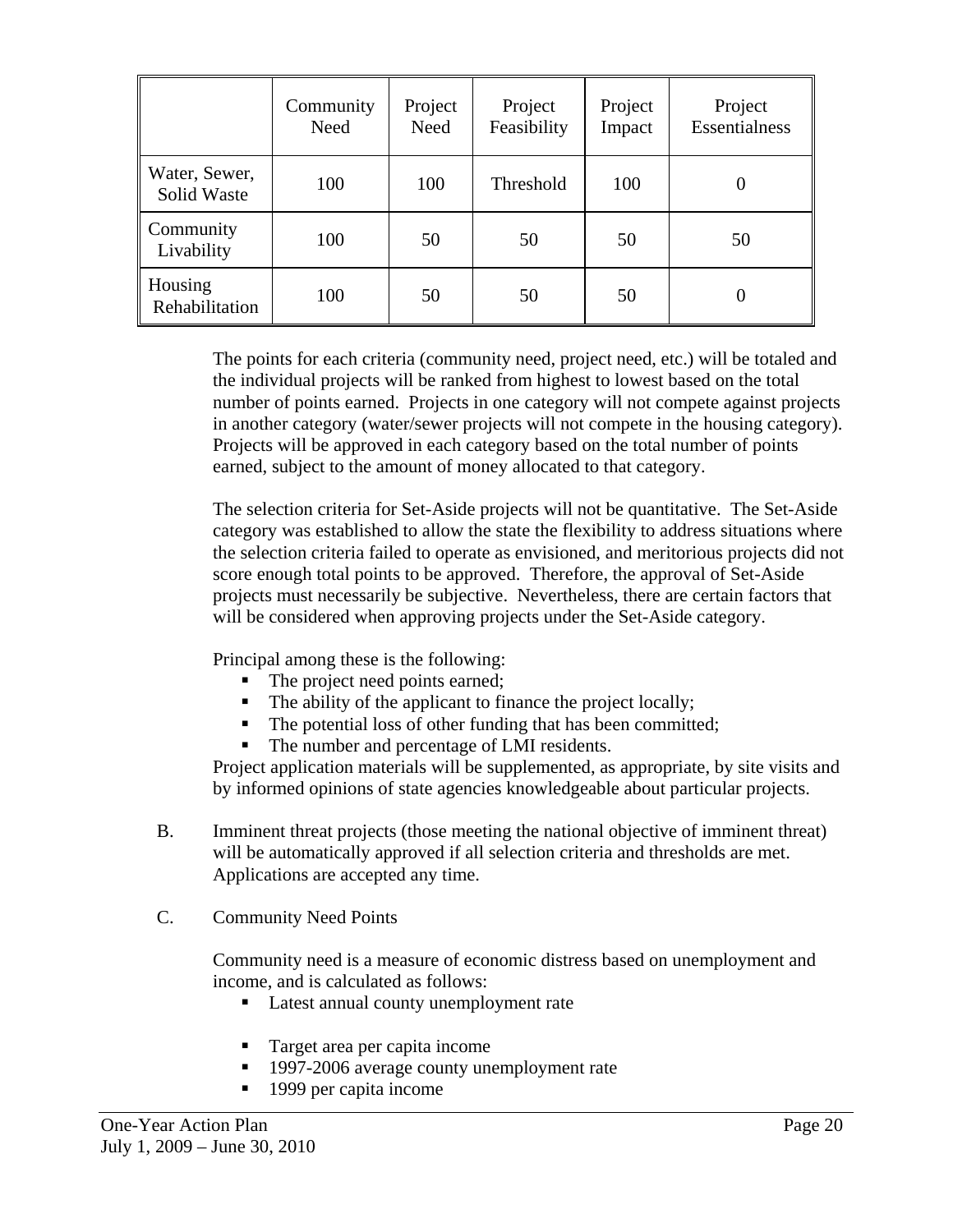# D. Project Need Points

Project need points measure the degree to which there is a need for the project (no existing facilities or existing facilities are inadequate). Because of the different types of projects, project need points must be structured differently for different types of projects. Listed below are the methods of calculating project need points for water, wastewater, and community livability projects.

1. Water Line Extensions

Project need for water line extensions relates to deficiencies with private sources (wells, springs, etc.) and is based upon a) water quantity problems which are measured by days of water shortage or b) water quality problems as measured by bacteria content or c) water quality problems as measured by mineral content. Water testing is required to document bacteria and mineral problems.

2. Water Treatment Plants

Project need for water treatment plants is based on the ability of the existing plant to provide the quantity and quality of water required to meet customer needs and standards of TDEC. Quantity problems are evaluated based on the percent of the existing capacity being utilized. Quality problems are evaluated by engineers in TDEC.

3. Water Distribution Facilities

Water distribution problems relate to deficiencies in existing distribution facilities and are based upon a) lack of water storage, b) pressure problems, c) water loss. The adequacy of storage is measured against TDEC's requirement for storage capacity equal to 24 hours average usage. Pressure problems are documented by pressure tests. Water loss is calculated based on the difference between water produced and water sold.

4. Water Source Development

Water source problems are documented by the ability of the current source to meet projected demands for quantity or quality of water.

5. Sewer System Projects

Sewer system projects are those eligible for Federal funding from the Environmental Protection Agency (EPA). The CDBG evaluation system is based upon the points assigned by the TDEC for the EPA priority list plus 100 points for new treatment plants, SAWS and innovative alternatives, 75 points for sewer plant rehabilitation, upgrade, and/or additional plant, 50 points for line rehabilitation, and 25 points for interceptors.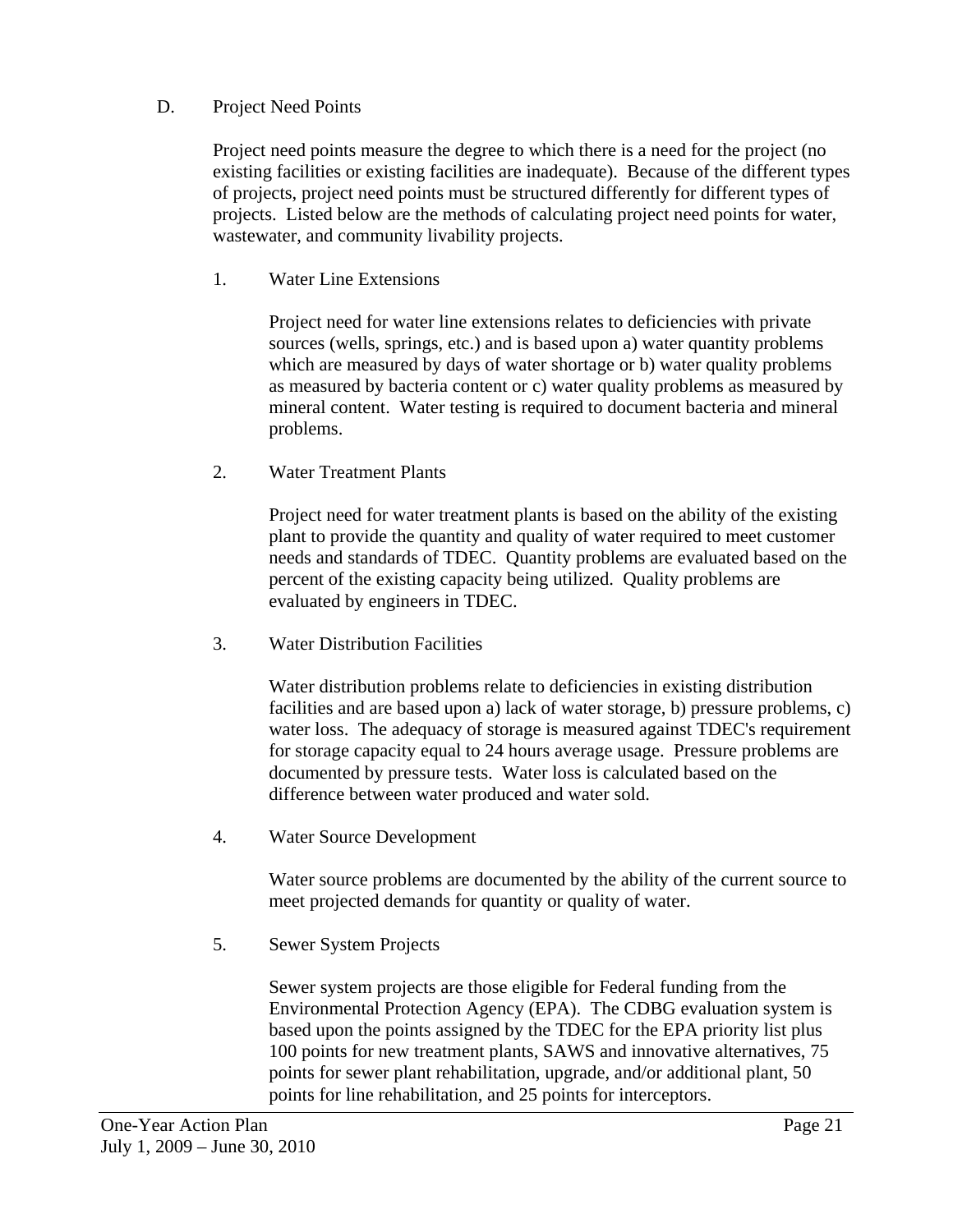6. Sewer Line Extensions

Project need for sewer line extensions is based upon septic tank failure rates. Testing of all septic tanks in the target area is required. Gray water problems alone do not count as septic tank failures.

7. Community Livability

Project need points for community livability projects are subjective because of the wide variety of projects that may be submitted under the community livability category. Project need points reflect the degree to which there is a need for the project. The adequacy of documentation to substantiate the nature and magnitude of the problem is very important.

8. Housing Rehabilitation

Project need points for housing applications will be based on two factors as follows:

- a. Percent of substandard houses to be rehabilitated with CDBG funds in the target area;
- b. Percentage of residents who are 62 years of age or above, and/or female head of household, and/or handicapped.
- E. Project Feasibility
	- 1. Water/Sewer

Project feasibility for water and sewer projects is a threshold. All projects will be reviewed for technical feasibility by the Department of Environment and Conservation engineers. If they do not meet this threshold, they will not be allowed to compete for funding.

2. Community Livability

Project feasibility points for community livability projects will be based upon the following considerations:

- a. Quality of design compared to accepted standards;
- b. Cost effectiveness, designed to create greatest benefit for least cost;
- c. Alternatives examined;
- d. Adequacy of operating budget;
- e. Quality of documentation that the project will solve the problem.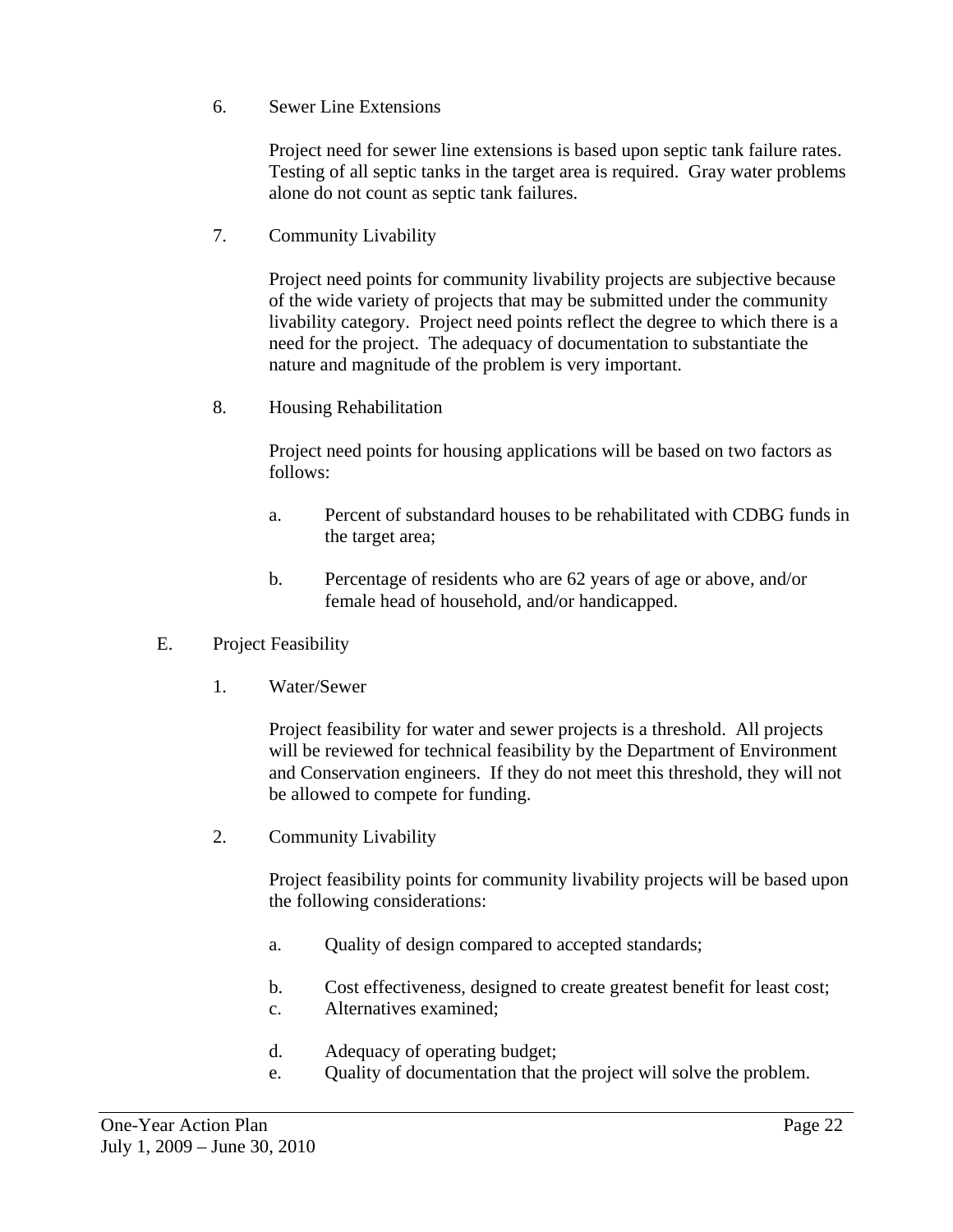3. Housing Rehabilitation

Project feasibility points for housing applications will be based on the following considerations:

- a. A total of 25 points based on an assessment of whether the work proposed in the application can be accomplished with the funds available (including CDBG and other funds);
- b. A total of 25 points based on the relative magnitude of the problems identified in each application based on observations made on site visits.
- F. Project Impact
	- 1. Water/Sewer

Project impact points for water and sewer projects will be calculated as follows:

| a.             | CDBG cost per person;     | 25 Points  |
|----------------|---------------------------|------------|
| $\mathbf b$ .  | CDBG cost per LMI person; | 25 Points  |
| $\mathbf{c}$ . | LMI percent;              | 30 Points  |
| $d$ .          | Rate factor;              | 20 Points  |
|                | Monthly bill 5000 gals.   |            |
|                | <b>TAS PCI</b>            |            |
|                |                           | 100 Points |

2. Community Livability

Again, because of the variety of community livability projects that may be submitted, the calculation of project impact points must be able to be used for a variety of projects. Therefore, project impact points will be assigned as follows:

| a. | CDBG cost per LMI person; | 25 Points |
|----|---------------------------|-----------|
|    | CDBG cost per LMI person; | 25 Points |
|    |                           | 50 Points |

3. Housing Rehabilitation

Project impact points for housing applications will be based on the following considerations:

| a. | LMI Percentage;      | 25 Points |
|----|----------------------|-----------|
|    | Cost per LMI person; | 25 Points |
|    |                      | 50 Points |

G. Project Essentialness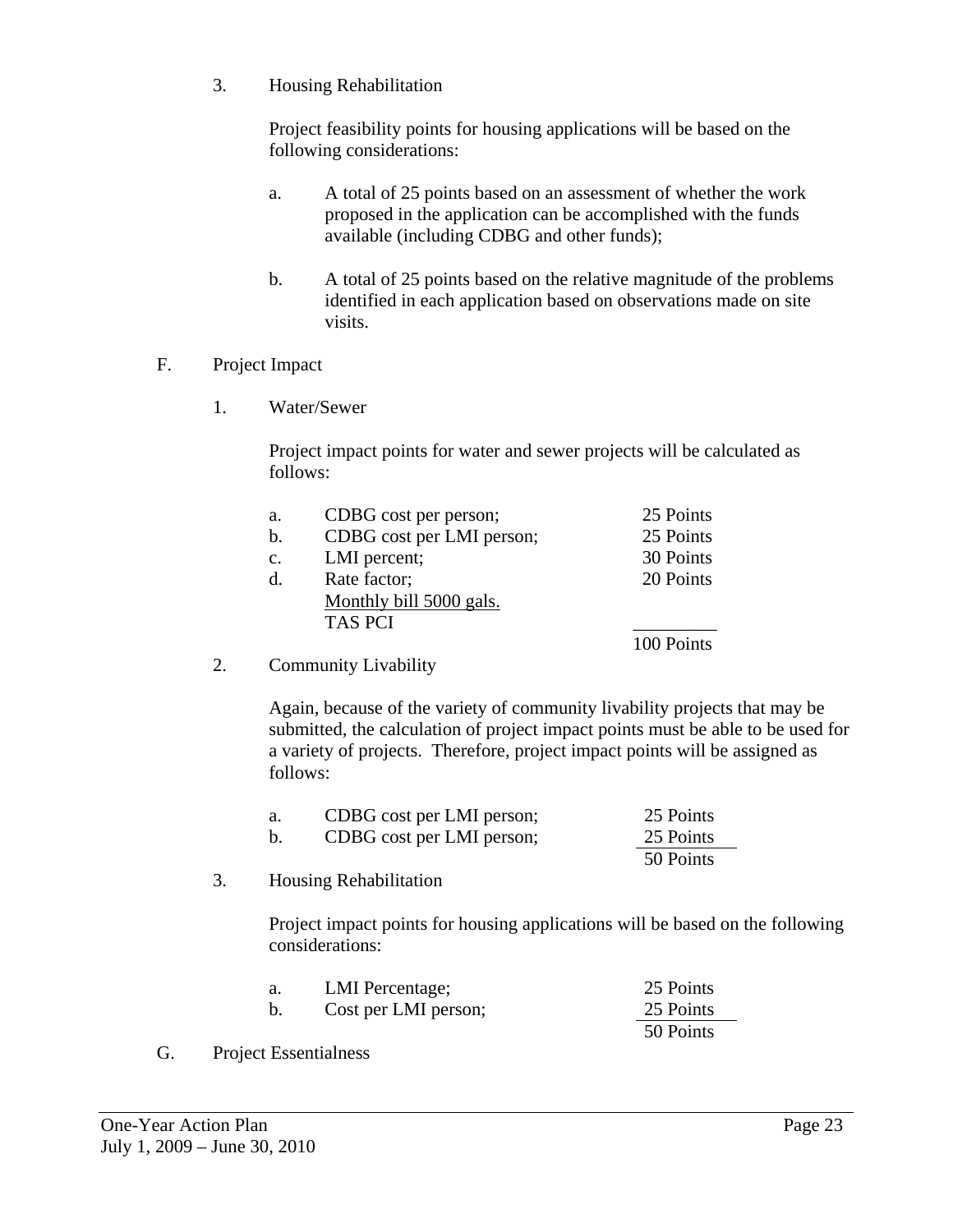Project essentialness points apply only to community livability projects, and are designed to assess the degree to which the project is essential for the maintenance of safe and tolerable living conditions. Project essentialness points are subjective and are assigned as follows:

- 1. Extremely critical restricted to life threatening situations; 50 Points 2. Critical - related to solving health and safety problems; 30 Points 3. Important – improves living conditions, quality of life; 20 Points
- 4. Needed removes inconvenience, improves quantity or 10 Points quality of public services;
- 5. Not Needed does not address current problem 0 Points

# **XI. Project Selection Process for Economic Development Projects**

Unlike the community development projects in the annual competition, it is not possible to use a point system to select economic development projects for funding. Because of this, the economic development program operates very much like a bank, with loan officers gathering as much information about a project as possible, analyzing this information and making a recommendation regarding funding, with the final decision regarding funding being the responsibility of the Department of Economic and Community Development's Loan/Grant Committee.

In making a funding decision on economic development projects, the Loan/Grant Committee shall give consideration to the following:

- A. Economic development projects must create and/or retain jobs. The creation of private investment without the creation and/or retention of jobs will not qualify a project for CDBG assistance. Of the jobs created and/or retained, 51 percent must go to individuals who, prior to employment in the assisted business, were classified as having low or moderate income. Subsection I provides additional information regarding public benefit issues related to jobs created and/or retained compared to CDBG investments.
- B. The project costs of activities assisted with CDBG funds must be reasonable. For construction projects, reasonableness will be determined by competitive bidding, including the use of Davis-Bacon wage rates. For the acquisition of equipment, reasonableness will be determined by industry standards. For the acquisition of used equipment, industry standards will be determined through the appraisal of equipment to be purchased, with the asking price of the equipment being compared to the appraisal. For new equipment, industry standards will be based on recent experience with similar equipment. The borrower also has a vested interest in obtaining reasonable costs since the equipment loan must be repaid. The state will retain the final determination of reasonableness which will be based on cost comparison with recently funded similar projects.
- C. To the extent practicable, reasonable financial support must be committed for project activities from non-federal sources prior to the disbursement of federal funds.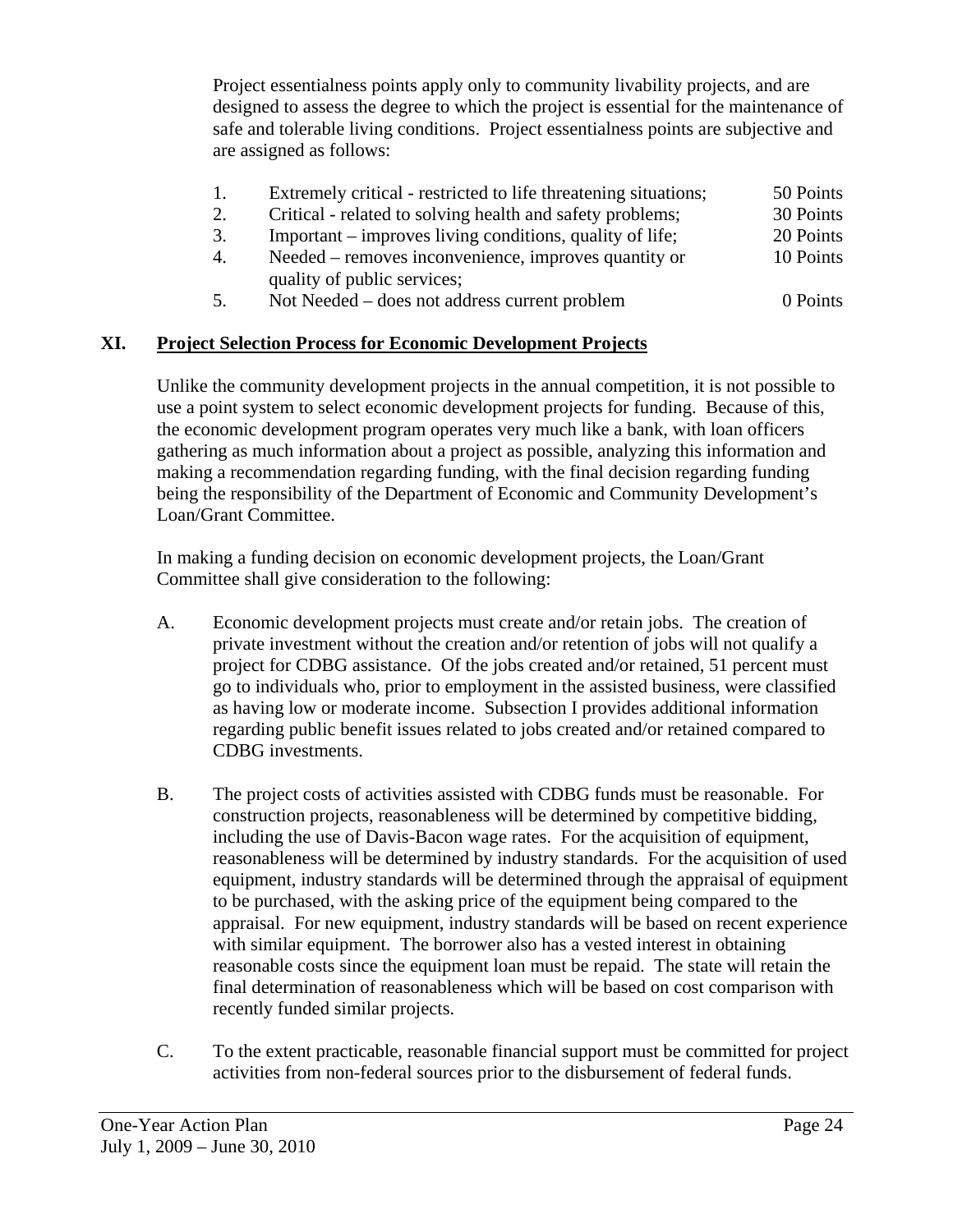- D. To the extent practicable, any grant funds to be provided for project activities must not substantially reduce the amount of non-federal financial support for the activities.
- E. Project activities must be financially feasible. Non-CDBG funds in a project must be sufficient to complete the project as proposed. When an infrastructure grant is involved, the assisted business must demonstrate a high expectation of success and long-term employment of low and moderate income individuals. When a building or equipment loan is involved, the business must demonstrate a high expectation of success and repayment of the federal funds.
- F. In determining a high expectation of success which includes the long-term employment of low and moderate income individuals and the repayment of federal funds, the Committee will consider the following:
	- 1. Historical financial statements.
	- 2. Projected financial statements.
	- 3. Dun and Bradstreet and/or business credit reports on the company.
	- 4. Marketing plan.
	- 5. Resumes of management to document operational expertise of the company.
	- 6. Financial strength of the owner(s) of the company, including personal credit bureau reports.

 In analyzing the historical and projected financial statements, comparisons are made to industry standards such as those contained in the Robert Morris Associates Annual Statement Studies (including debt to assets, profit to assets, profit to net worth, receivables, inventory, payables, etc.). Significant deviations from industry standards will result in a more in-depth review.

 Dun and Bradstreet and business credit bureau reports are reviewed to identify any recent problems the company may have had.

 Marketing plans are reviewed to assess current and future customers, and their continued interest in purchasing goods and services from the company.

 Management expertise is reviewed to determine the level of experience in the industry and the management skills of who will operate the company.

 The financial strength of the owner(s) of the company is assessed to ensure their ability to provide additional funding to the company if necessary. This may include discussion and verification of personal assets with owners' bankers.

G. To the extent practicable, project activities assisted with CDBG funds must not provide more than a reasonable return on investment to the owner. The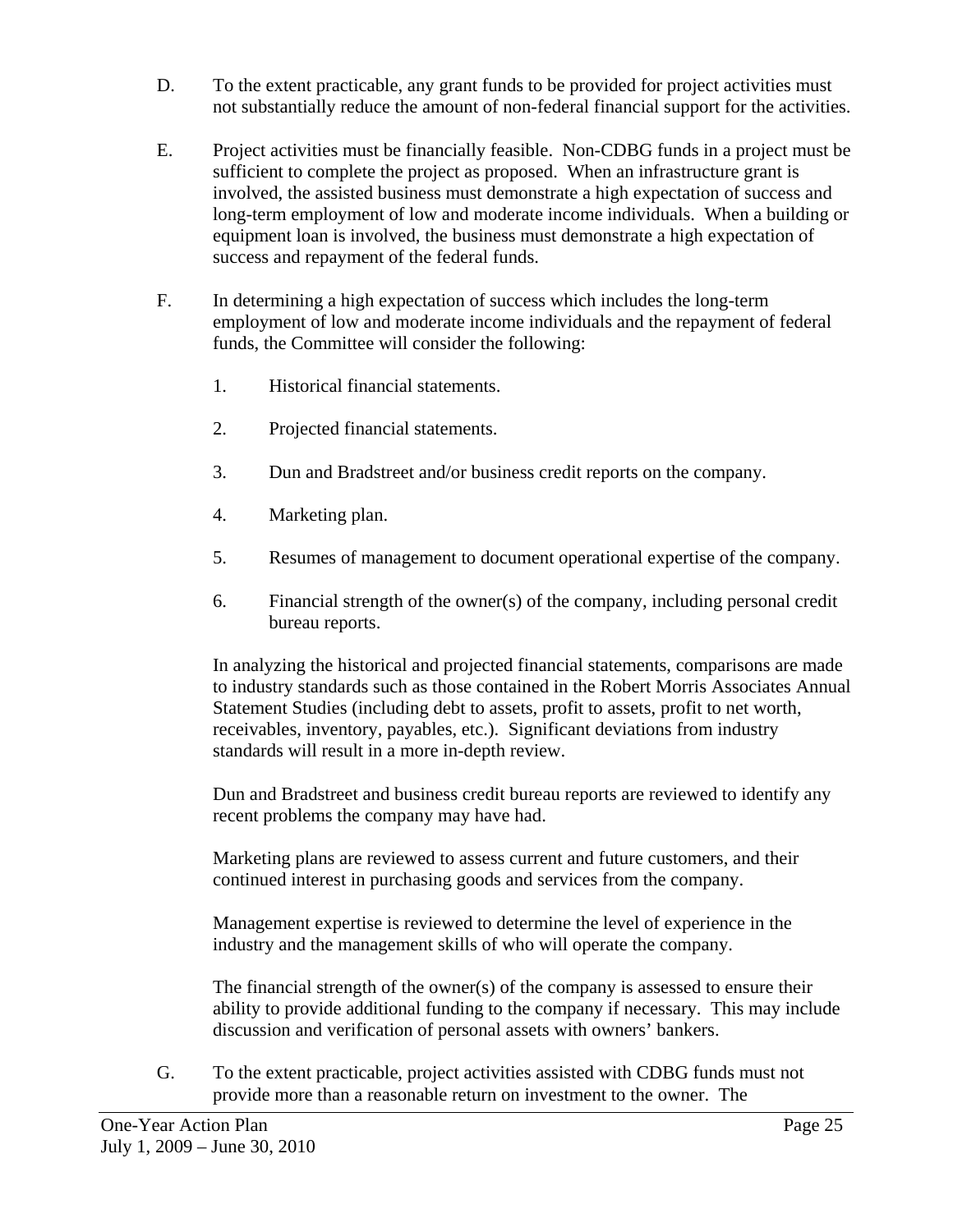reasonableness of return on investment will take into consideration industry standards such as those contained in the Robert Morris Associates Annual Statement Studies. Projects which, as a result of the CDBG assistance, will have an unreasonably high return on investment will not be considered for assistance.

- H. To the extent practicable, grant amounts used for the costs of project activities will be disbursed on a pro-rata basis with the amounts of other sources.
- I. The public benefit provided by the project activities must be appropriate relative to the amount of assistance provided by grant funds. In determining appropriateness, the Committee will consider such factors as the number of jobs being created, the number of jobs being created for low and moderate income individuals, unemployment rates, income levels, poverty rates, recent plant closings, reliance on declining industries, isolation from centers of population and inadequate transportation facilities, labor force characteristics, and the amount of CDBG funds per full time equivalent job to be created or retained. HUD's threshold test of public benefit regardless of location is the creation or retention of at least one full-time equivalent permanent job per \$35,000 of CDBG funds used. Historically, Tennessee grants have created one job for each \$7,500, and rarely have exceeded one job per \$15,000, and the state would expect that trend to continue. There may be exceptional cases, however, where it is appropriate for the cost per job to exceed \$15,000. These grants will be looked at on a case by case basis, considering the factors listed above that determine the appropriateness of the funding level. However, in no case will the state fund a project in excess of the HUD threshold of \$35,000 per job.

Grant and loan requests are presented to the ECD Loan/Grant Committee which consists of 1) the Commissioner of ECD, 2) the Deputy Commissioner of ECD; 3) the Assistant Commissioner of Community Development in ECD, 4) the Assistant Commissioner of Business Development in ECD, and 5) the Assistant Commissioner for Communications in ECD. The final disposition of the grant or loan request may be approval, denial, approval with conditions, or re-negotiation based on these same criteria.

The final decision on the loan or grant will be made by the Committee based on the following considerations:

- A. Does the project meet the basic federal requirements (especially LMI and public benefit test)?
- B. Is the level of risk acceptable? Based on the analysis of the business plan, marketing plan, historical and projected financial statements, and the organizational structure and expertise of the management of the company, does it appear that the company will remain in production for a significant period of time meeting its employment obligations, and if a loan is involved that the loan will be repaid.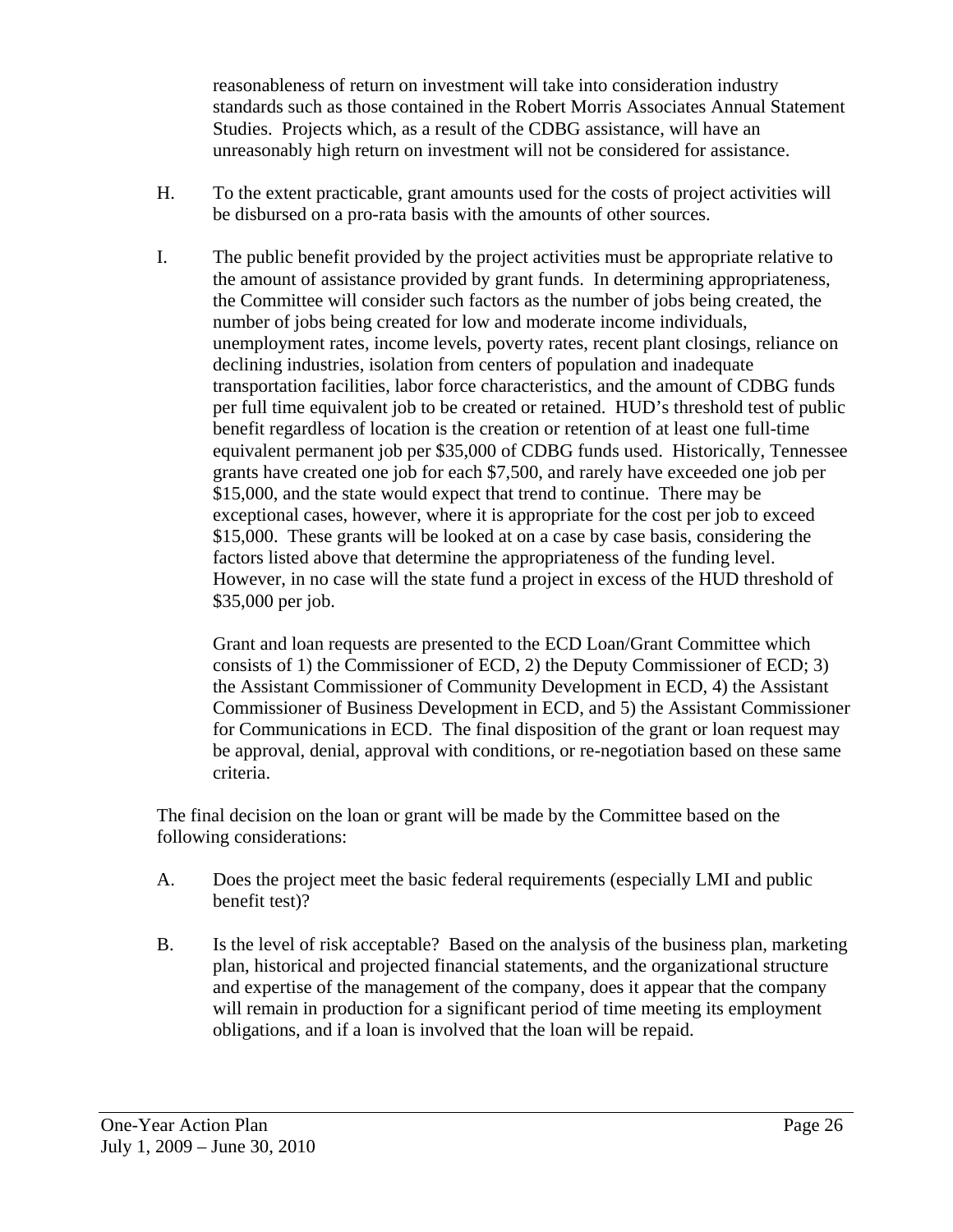The funding decision for economic development is necessarily subjective by the Committee, but it is based on specific criteria which are designed to identify those companies which hold promise for long-term success and continued employment of LMI persons.

Unlike the community development projects in the annual competition, it is not possible to use a point system to select economic development projects for funding. Because of this, the economic development program operates very much like a bank, with loan officers gathering as much information about a project as possible, analyzing this information and making a recommendation regarding funding, with the final decision regarding funding being the responsibility of a Loan/Grant Committee.

Each business requesting CDBG assistance is required to provide the following information:

Business plan; Marketing plan; Historical financial statements; Projections; Resumes.

This information is thoroughly analyzed and verified. This involves checking with customers, suppliers, banking references, and others that may provide information on the business and the principals in the business.

The grant or loan request is presented to a Loan/Grant Committee which consists of the Commissioner of ECD, the Deputy Commissioner of ECD, and the Assistant Commissioners of the Department as described above in Part XI. The final disposition of the grant or loan request may be approval, denial, approval with conditions, or renegotiation based on these same criteria. The final decision on the loan or grant request is based on the following:

- 1. Does the project meet the federal requirements of LMI especially and public benefit?
- 2. Are the number and type of jobs to be generated appropriate for the amount of assistance being requested?
- 3. Is the level of risk acceptable?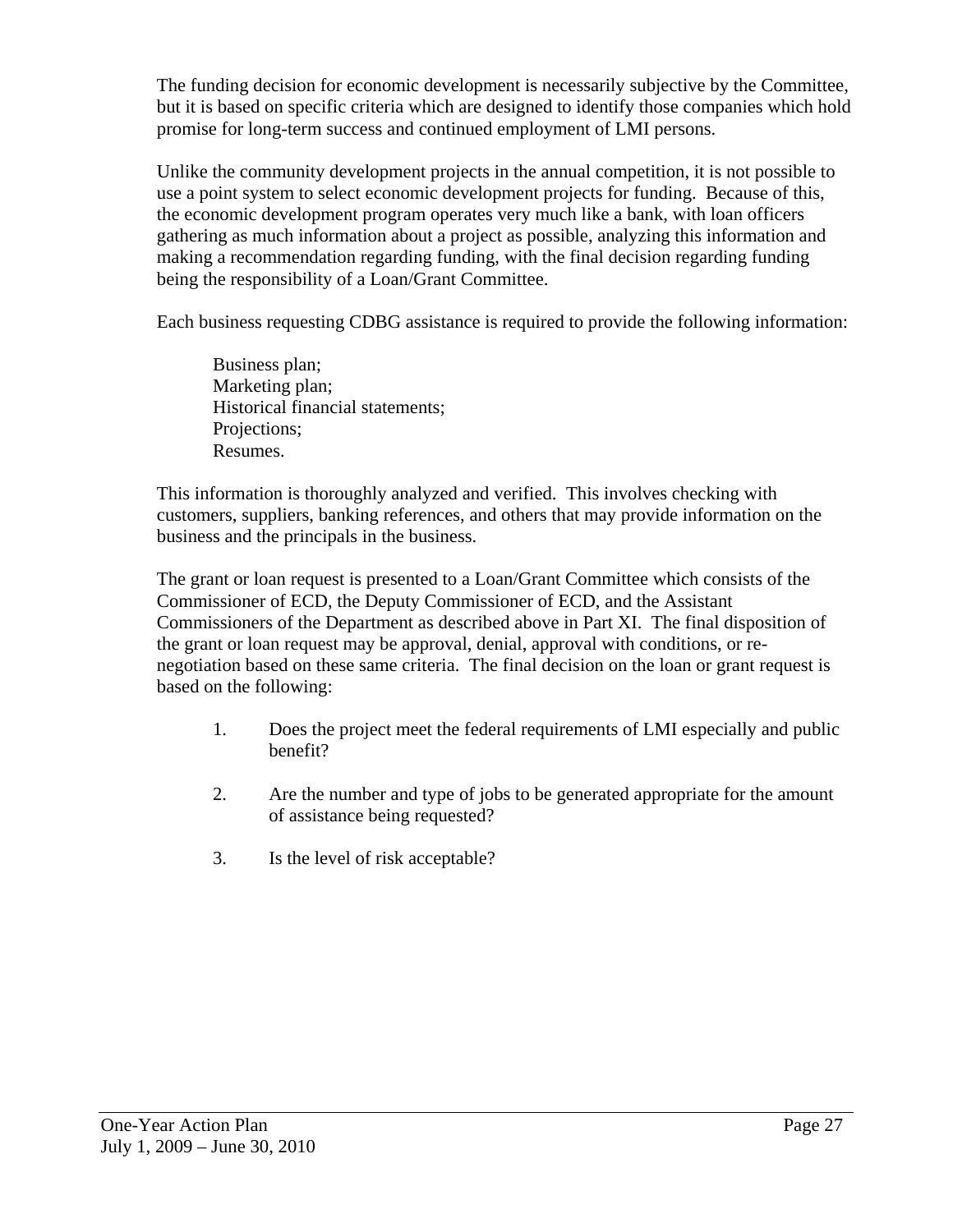### **XII. Ability to Pay**

Each CDBG grant (not loan), except for housing, is based upon an ability-to-pay calculation that determines the level of local financial contribution that is required. This ability-to-pay determination includes per capita income, the value of taxable property, and the value of taxable sales.

User-financed projects are based on per capita income only. Tax financed projects are based on per capita income, property values, and sales.

Depending on the service area of the project, ability-to-pay is calculated for municipalities only, rural county only, and the county as a whole. The correct application of these different indices is as follows:

- A. For county applications where 75 percent of the beneficiaries are located in the county, use the county rural rate;
- B. For county applications where 75 percent of the beneficiaries are located in an incorporated area, use the city rate;
- C. For county applications that do not have 75 percent of the beneficiaries located in either the county or city, use the county aggregate rate;
- D. For city applications, use the city rate;
- E. For economic development applications, use the tax financed rate;
- F. For county economic development applications, use the county aggregate rate. Grant rates range from 60 to 100 percent for economic development projects and 70 to 100 percent for community development projects.

### **XIII. Three Star Bonus**

The following will be used for the Three Star bonus points and incentives:

|                                     | Level I        | Level II       | Level III      |
|-------------------------------------|----------------|----------------|----------------|
|                                     |                |                |                |
| <b>CDBG</b> Points (Regular Round): |                |                |                |
| City                                | $\overline{2}$ | $\overline{2}$ | $\overline{2}$ |
| County                              | 5              | 5              | 5              |
|                                     |                |                |                |
| Local Match (CDBG):                 |                |                |                |
| City (Ability-to-Pay)               | $-1\%$         | $-2\%$         | $-3%$          |
| County (Ability-to-Pay)             | $-3%$          | $-4%$          | $-5%$          |
|                                     |                |                |                |
| <b>CDBG</b> Loan Limits:            |                |                |                |
| City                                | \$550,000      | \$575,000      | \$600,000      |
| County                              | \$600,000      | \$625,000      | \$650,000      |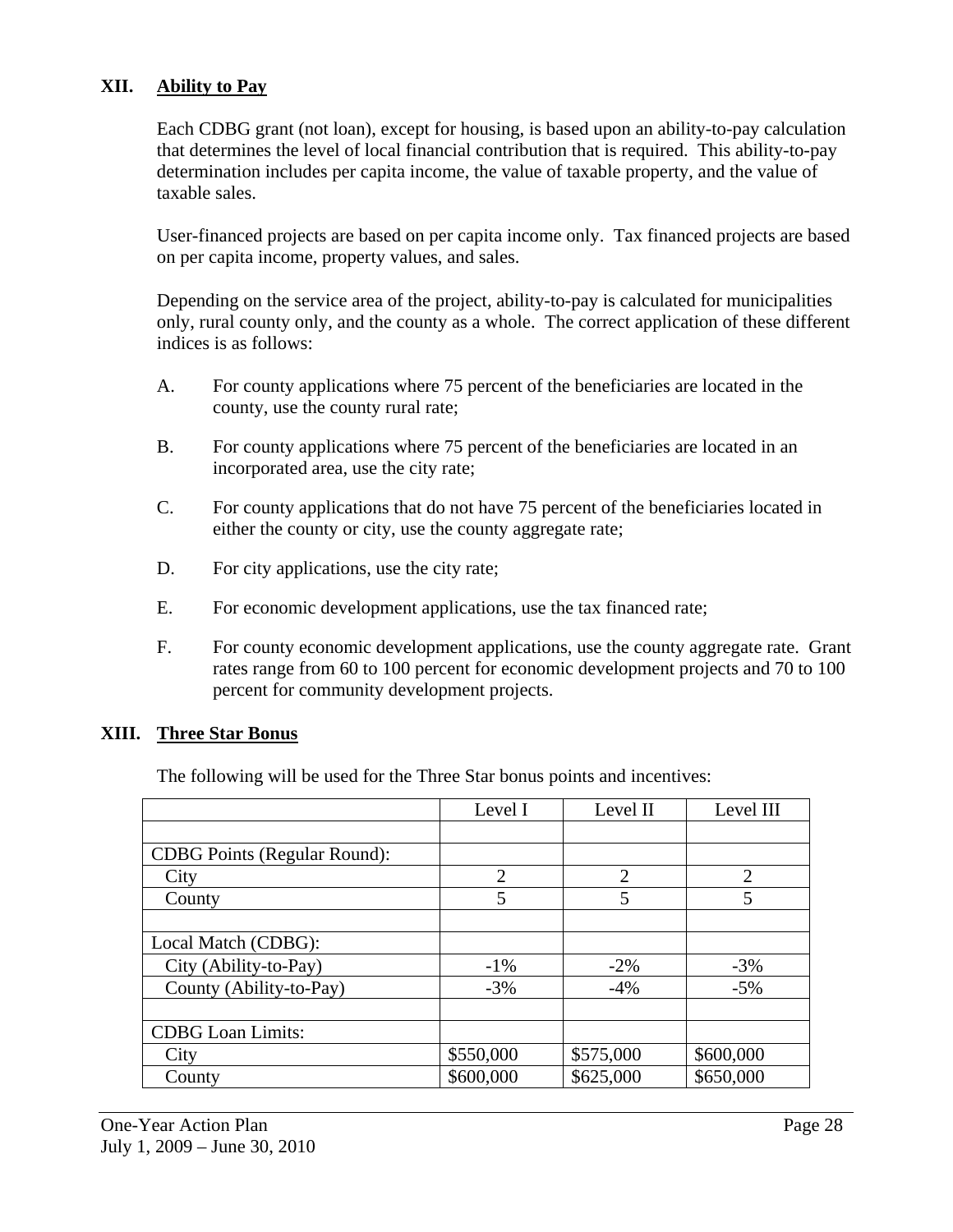#### **Method of Distribution HOME Program for Fiscal Year 2009-2010**

The Tennessee Housing Development Agency (THDA) administers the federally funded HOME program to promote the production, preservation and rehabilitation of housing for low-income households. The purpose of this Program Description is to explain the requirements and the application process of the HOME program.

HOME funds are awarded through a competitive application process to cities, counties and nonprofit organizations outside local participating jurisdictions. Local participating jurisdictions (PJs) are those local governments in Tennessee that receive HOME funds directly from the Department of Housing and Urban Development. The Local PJs are Chattanooga, Clarksville, Jackson, Knoxville, Memphis, Nashville-Davidson County, Knox County, Shelby County and the Northeast Tennessee/Virginia Consortium (the cities of Bristol, Kingsport, Johnson City, Bluff City, and Sullivan and Washington counties). Community Housing Development Organizations (CHDOs) and non-profit organizations located in a local participating jurisdiction may apply for projects located outside the local participating jurisdictions. An applicant must apply for at least \$100,000 and may apply for a maximum HOME grant of \$500,000. There is a \$750,000 limit on the amount of HOME funds that can be awarded to any one county.

The program description is followed by the application package. The program description and pdffillable application is available at www.thda.org.

# **The HOME Program**

This program is governed by Title 24 Code of Federal Regulations, Part 92. Those regulations are incorporated by reference in this Program Description. The federal regulations take precedence over this program description in cases of conflicting requirements.

# **A. ELIGIBLE APPLICANTS**

The State of Tennessee, through THDA, will accept applications for the HOME program from cities, counties, and private, non-profit organizations.

To be eligible the non-profit organization must:

- 1. Be organized under Tennessee law, as evidenced by a Certificate of Existence from the Tennessee Secretary of State dated within twelve months of the application due date;
- 2. Have no part of its net earnings inuring to the benefit of any member, founder, contributor or individual;
- 3. Have among its purposes the provision of decent housing that is affordable to lowincome and moderate-income persons, as evidenced in its charter, articles of incorporation, resolutions or by-laws, and experience in the provision of housing to low income households;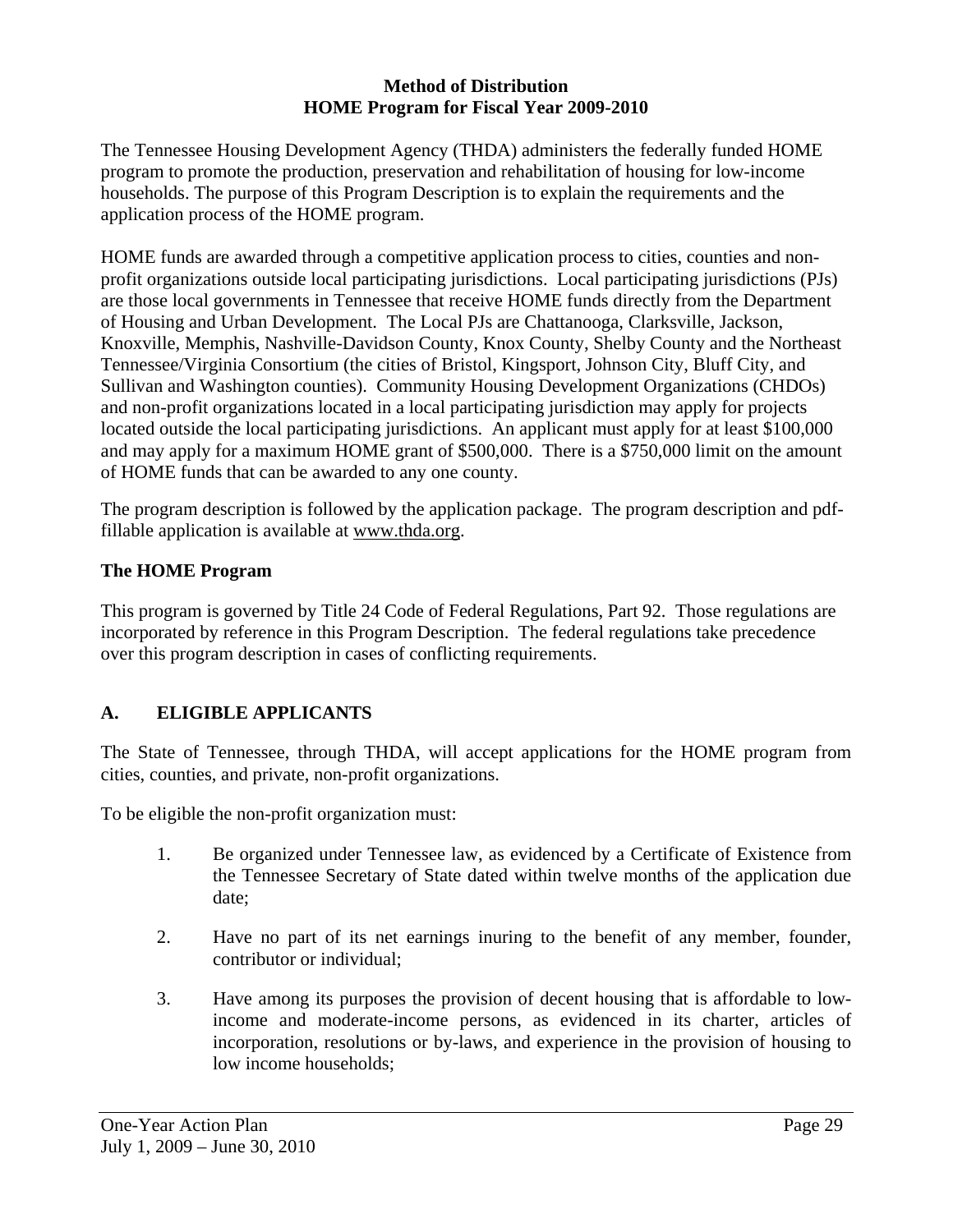- 4. Have standards of financial accountability that conform to 24 CFR 84.21, *Standards of Financial Management Systems*; and
- 5. Have an IRS designation under Section 501(c)(3) of the tax code. *Non-profit applicants may not submit an application until they have received their 501(c)(3) designation from the IRS.*

THDA will also accept HOME applications from community housing development organizations (CHDOs). A CHDO is a private, non-profit organization that meets all the requirements for a nonprofit listed above, plus the following additional requirements:

- 1. Is neither controlled by, nor under the direction of, individuals or entities seeking to derive profit or gain from the organization. A CHDO may be sponsored or created by a for-profit entity, but
	- a. The for-profit entity may not be an entity whose primary purpose is the development or management of housing, such as a builder, developer or real estate management firm;
	- b. The for-profit entity may not have the right to appoint more than one-third of the membership of the organization's governing body. Board members appointed by the for-profit entity may not appoint the remaining two-thirds of the board members; and
	- c. The CHDO must be free to contract for goods and services from vendors of its own choosing.
- 2. Does not include a public body (including the participating jurisdiction). An organization that is State or locally chartered may qualify as a CHDO; however, the State or local government may not have the right to appoint more than one-third of the membership of the organization's governing body and no more than one-third of the board members may be public officials or employees of the participating jurisdiction or State Recipient. Board members appointed by the State or local government may not appoint the remaining twothirds of the board members;
- 3. Maintains accountability to low income community residents by:
	- a. Maintaining at least one-third of its governing board's membership for residents of low-income neighborhoods, other low-income community residents, or elected representatives of low-income neighborhood organizations. For urban areas, "community" may be a neighborhood or neighborhoods, city, county or metropolitan area; for rural areas, it may be a neighborhood or neighborhoods, town, village, county, or multi-county area (but not the entire State); and
	- b. Providing a formal process for low-income program beneficiaries to advise the organization in its decisions regarding the design, site selection, development, and management of affordable housing.
- 4. Has a demonstrated capacity for carrying out activities assisted with HOME funds. An organization may satisfy this requirement by hiring experienced key staff members who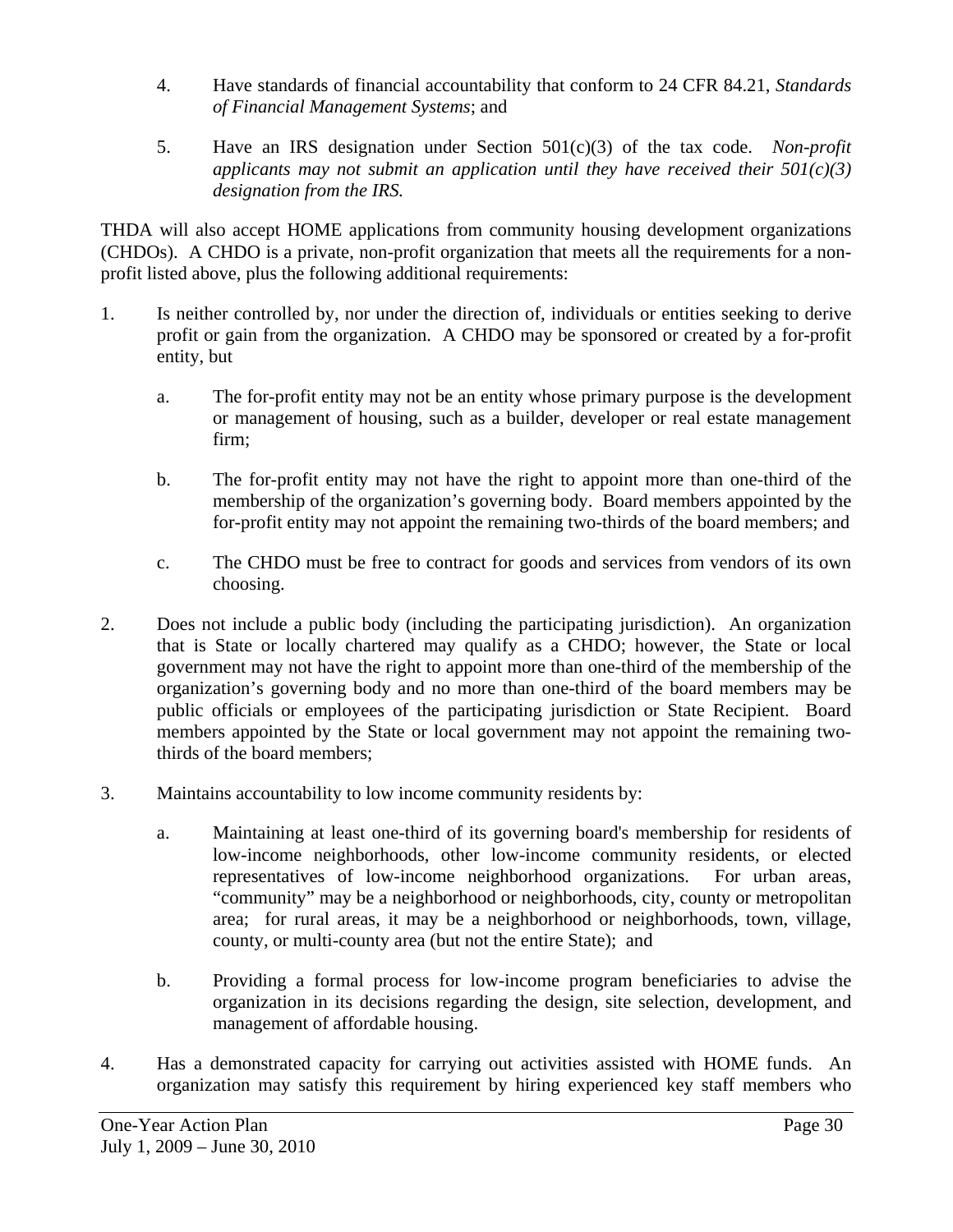have successfully completed similar projects, or a consultant with the same type of experience and a plan to train appropriate key staff members of the organization; and

5. Has a history of serving the community within which the housing to be assisted with HOME funds is to be located. In general, an organization must be able to show one year of serving the community before HOME funds are reserved for the organization. However, a newly created CHDO formed by local churches, service organizations, or neighborhood organizations may meet this requirement by demonstrating that its parent organization has at least a year of serving the community.

CHDOs may only apply for HOME funding for projects in which the CHDO is the owner, sponsor or developer. With their permission, unsuccessful CHDO applicants will be referred to the HUD Technical Assistance provider to develop capacity.

Applicants with prior HOME grants must also have *requested* (submitted an official Request for Payment Form with supporting documentation) the following percentages of their grants by February 27, 2009 to be eligible for the 2009 HOME program:

| <b>HOME GRANT YEAR</b> | <b>SPEND DOWN REQUIREMENT</b> |
|------------------------|-------------------------------|
| $1992 - 2005$          | 100%                          |
| 2006                   | 75%                           |
| 2007                   | 50%                           |
| 2008                   | 25%                           |

These spending requirements also apply to applications from CHDOs. In addition, CHDOs that were funded for homeownership programs that generate CHDO proceeds will have to demonstrate a need for additional HOME funds to be eligible for the 2009 HOME program.

Subject to review by the Grants Committee of the THDA Board of Directors, applicants who have not submitted required documentation to close a prior grant or applicants found in material noncompliance with THDA rules are disqualified.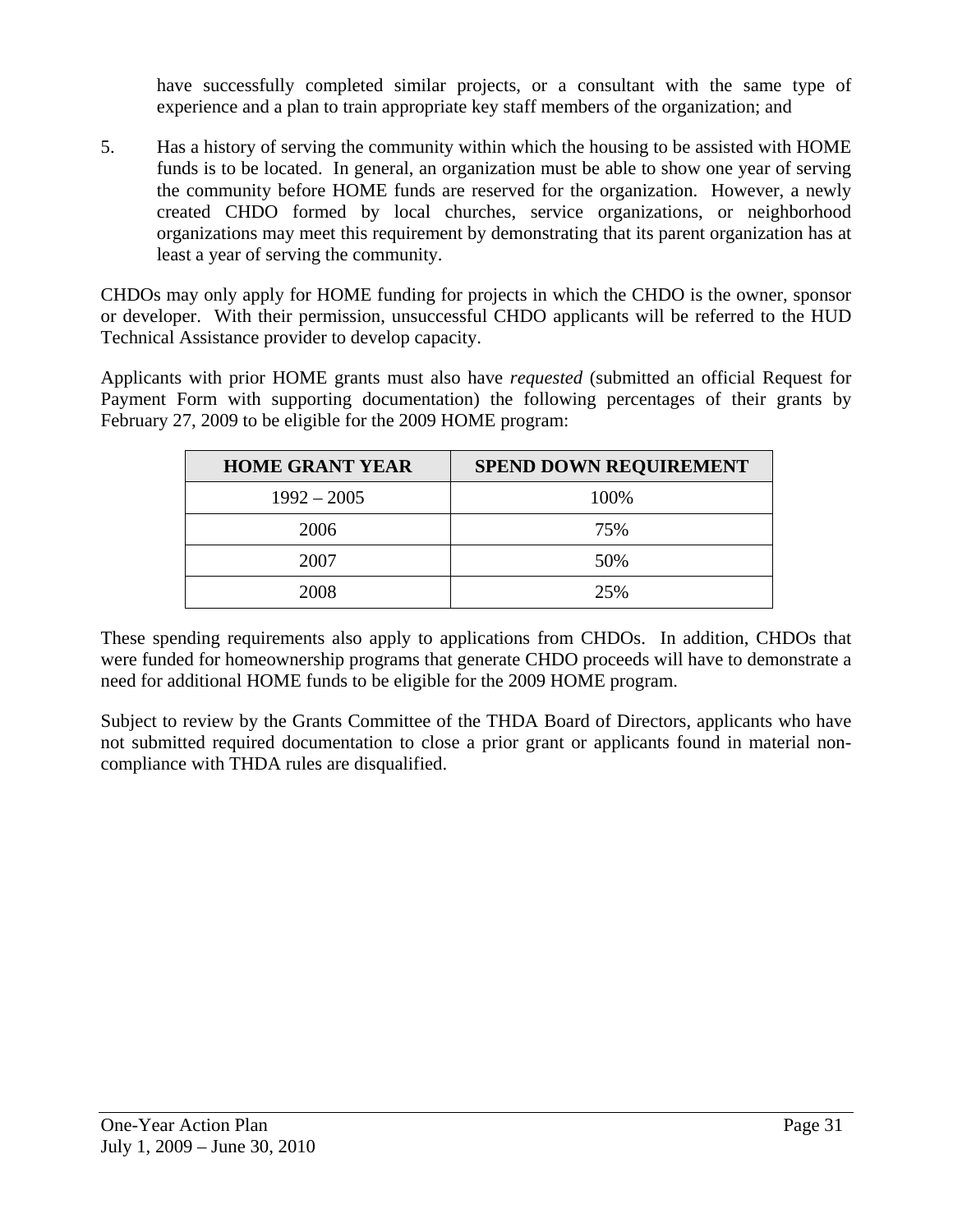# **B. ALLOCATION OF FUNDS**

HOME funds committed to the State of Tennessee, through THDA, will be allocated as promulgated in the State of Tennessee's Consolidated Plan, as amended. THDA will spend up to ten percent (10%) of its HOME allocation for administrative and planning expenses. THDA will use three percent (3%) of these funds for its own administrative expenses. The remaining seven percent (7%) is available to pay the administrative costs of local governments and non-profit grant recipients. The balance of THDA's FY 2009 HOME allocation will be divided as follows:

**CHDO Set-aside**. Fifteen percent (15%) of the total allocation will be reserved for eligible applications from CHDOs outside the local participating jurisdictions or from CHDOs located in local participating jurisdictions, but proposing projects outside the local participating jurisdictions. THDA will also accept applications for the CHDO set-aside for projects in Clarksville, Jackson, Knox County and Shelby County. The THDA HOME funding to successful applicants for projects in these four jurisdictions will be reduced by the amount of funding the CHDO receives from the local participating jurisdiction to keep within the \$500,000 maximum grant. THDA may spend up to seven percent (7%) of the CHDO set-aside for CHDO operating expenses. Funds not committed to CHDOs within 24 months will be recaptured by HUD. If in the opinion of THDA, the applications submitted do not represent CHDOs with viable proposals or with the organizational potential to comply with all HOME affordability requirements, THDA may choose not to award all of the FY 2009 CHDO funds in the current application round.

**Special Needs Set-aside**. Ten percent (10%) of the total allocation will be reserved for eligible applicants proposing special needs projects. Special needs projects include, but are not limited to, housing designed for persons with an unusual need due to a condition that can be either a permanent or temporary disability. *Special Needs applications must include documentation of on-going support services.* In a mixed project, over one half of the units must be targeted to special needs households to be considered a special needs project. Projects targeted to the elderly or homeowner rehabilitation projects are not considered special needs projects. Special needs projects will be scored and ranked on a separate special needs matrix. See *Eligible Activities, Section C, Special Needs Housing* for additional information. If there are not enough applicants for the Special Needs Set-aside, the remaining funds will be combined with the funds in the Regional Allocation.

**Regional Allocation**. The remaining sixty-five percent (65%) of the HOME funds will be allocated regionally, based upon the percentage of low-income households outside the local participating jurisdictions. Counties will be grouped in regions that correspond to the existing nine development districts across the state with three regions in each Grand Division. There will be a matrix for each region and the applicants will be scored, ranked and funded until the funds are used. There will be a \$750,000 maximum grant per county in each region, and grants will be reduced proportionately should there be multiple successful applicants from the same county with a minimum grant of \$250,000. The THDA Board of Directors may, however, award less than \$250,000 should there be more than three successful applicants from the same county. In the event that a region is not able to utilize its total allocation, the funds would be reallocated within the Grand Division, and the unfunded applicants from the other two regions would compete for the remaining funds in a Grand Division matrix.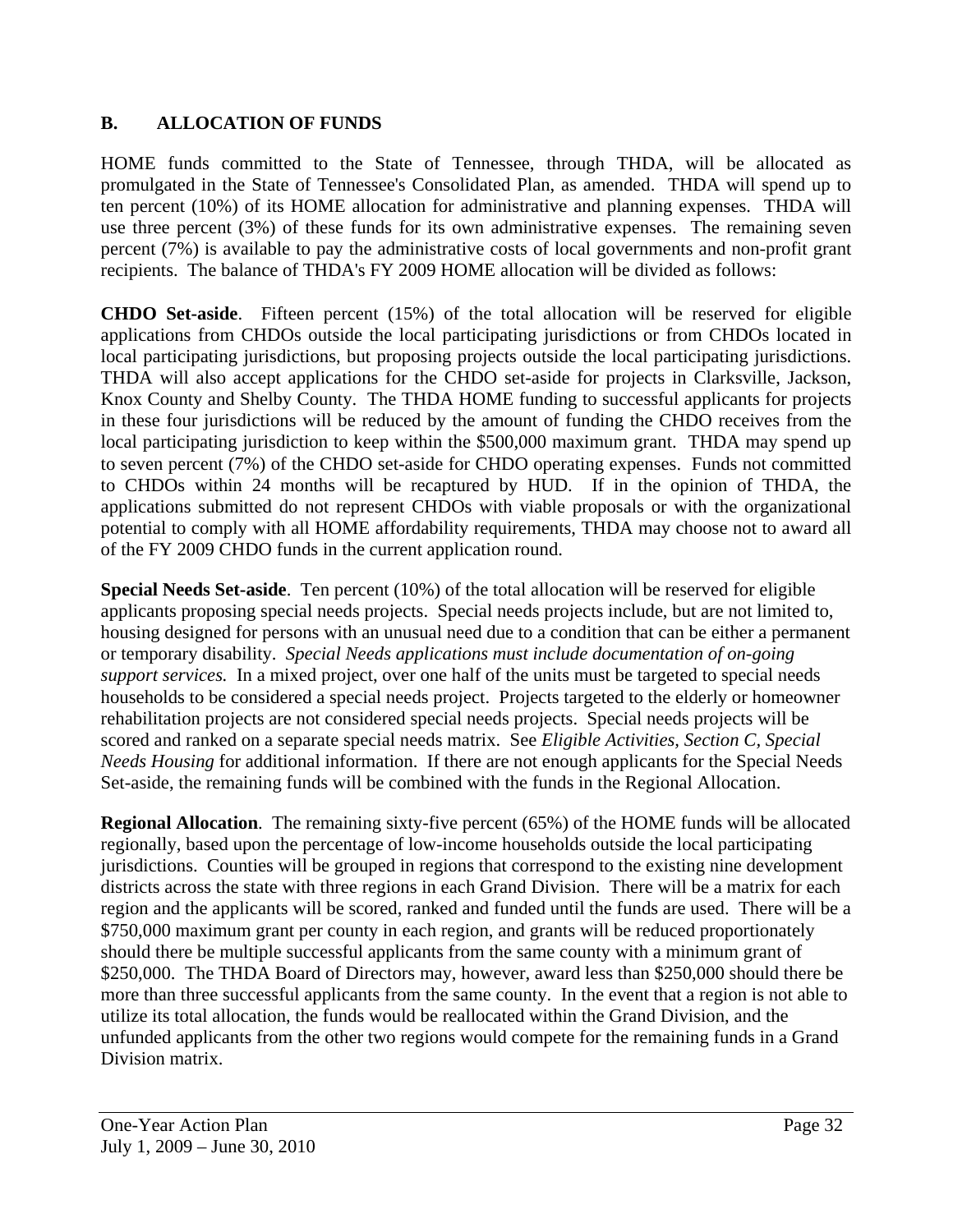HOME awards will be in the form of a grant. There is, however, an exception for rental housing projects. For small rental projects (those with less than 12 units) the HOME funds awarded to a successful applicant can be in the form of a loan or grant. For rental projects of 12 or more units, HOME funds will be awarded to successful applicants only in the form of a loan, subject to terms and conditions approved by THDA.

# **C. ELIGIBLE ACTIVITIES**

There are specific eligible activities under the HOME Program that must address the housing needs of low-income households. Housing includes manufactured housing and manufactured housing lots, permanent housing for disabled homeless persons, transitional housing, single-room occupancy housing and group homes. Housing does not include emergency shelters (including shelters for disaster victims) or facilities such as nursing homes, convalescent homes, hospitals, residential treatment facilities, correctional facilities and student dormitories. Eligible housing activities include:

# **1. Homeowner rehabilitation programs.**

- *Reconstruction*. For the purposes of the HOME program, rehabilitation includes the demolition and rebuilding or reconstruction of substandard housing. Reconstruction is defined as the rebuilding, on the same lot, of housing standing on a site at the time of project commitment. The number of housing units on the lot may not be decreased or increased as part of a reconstruction project. However, the number of rooms per unit may be increased or decreased depending upon the needs and the size of the household. The reconstructed housing must be substantially similar (i.e., single- or multi-family housing) to the original housing. Reconstruction also includes replacing an existing substandard unit of manufactured housing with a new or standard unit of manufactured housing. All reconstructed units will have a compliance period of 15 years.
- *New Construction without acquisition*. Based upon approval by THDA, replacement of a manufactured housing unit with a stick-built unit is considered new construction. It can be considered an eligible activity as long as all of the requirements for homeownership, including the affordability period and the resale/recapture provisions, are met.
- *Conversion.* Under the HOME program, rehabilitation also includes the conversion of an existing structure from an alternative use to affordable, residential housing. If conversion involves additional units beyond the walls of an existing structure, the project will be deemed new construction. Conversion of a structure to commercial use is not an eligible use of HOME funds.
- *Manufactured Housing*. For purposes of this program description, the definition of manufactured housing contained in the Code of Federal Regulations and used by HUD is adopted. Manufactured housing is transportable in one or more sections, which in the traveling mode is eight feet or more in width, or forty feet or more in length, or when erected on site, is 320 or more square feet in size; is built on a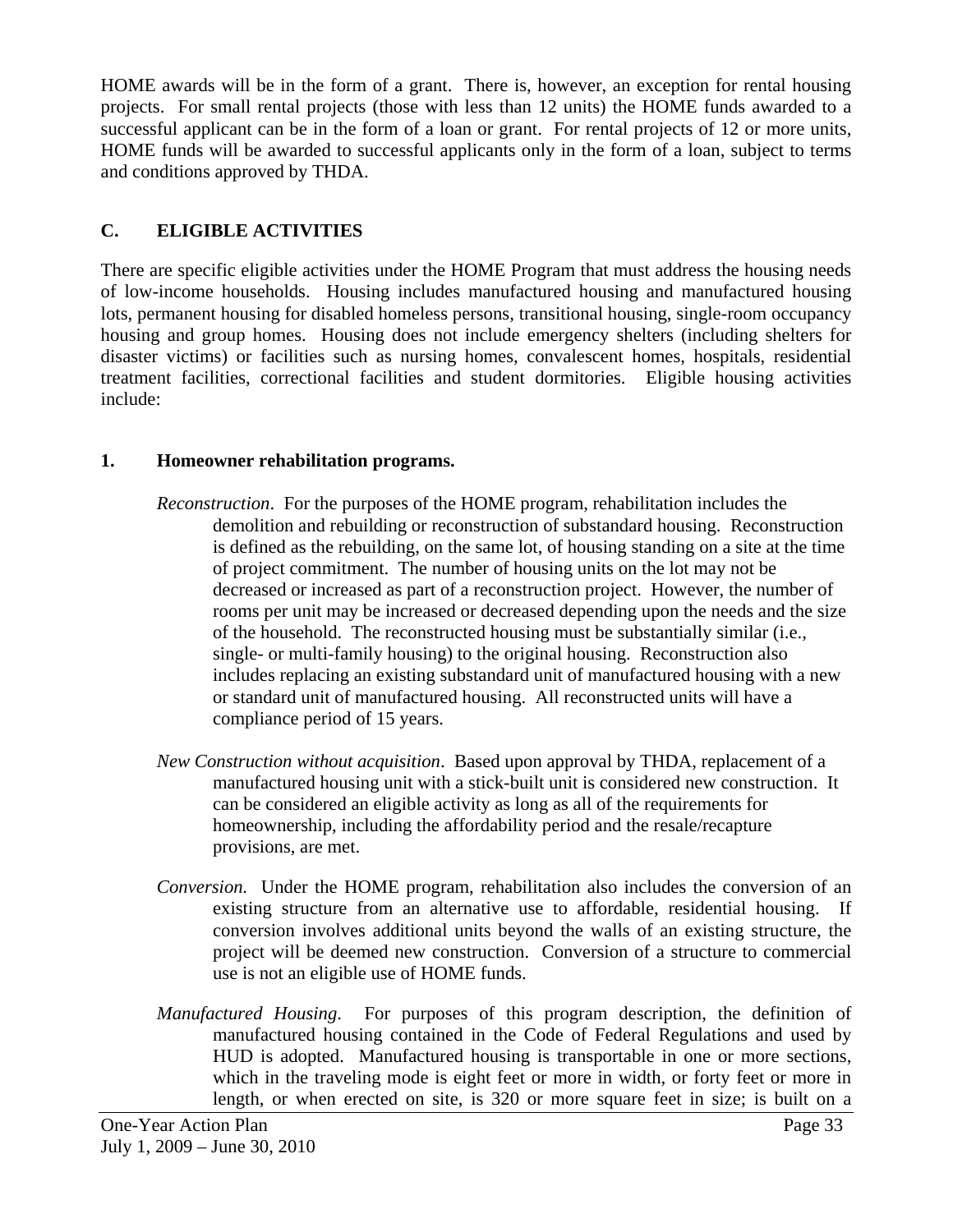permanent chassis to assure the initial and continued transportability of the structure; and is designed to be used as a dwelling with or without a permanent foundation.

Under limited circumstances, HOME funds may be used to renovate existing manufactured housing, but the HOME assistance will be limited to a maximum of \$10,000 for single-wide units. Multiple-width units will be evaluated and preapproved by THDA on a case by case basis. The \$10,000 limit does not apply to the replacement of substandard manufactured housing units under reconstruction; however, replacement must also be pre-approved by THDA.

To receive assistance, the owner of the manufactured home must also own the land on which the home is located or have a 99-year lease.

*Housing Rehabilitation Costs and Lead-based Paint*. If a unit to be rehabilitated was built after 1978, the rehabilitation costs are capped by the HOME subsidy limits. All units built prior to 1978 will require a risk assessment by a qualified lead inspector. If the risk assessment of a pre-1978 unit discloses no lead, then the cap for rehabilitation costs will be the HOME subsidy limits. If the risk assessment for a pre-1978 unit reveals the presence of lead-based paint and the estimated rehabilitation costs are less than \$25,000, then standard treatments will apply and the maximum HOME subsidy for rehabilitation is limited to \$25,000. If the risk assessment reveals the presence of lead-based paint and the estimated rehabilitation costs exceed \$25,000, then abatement will be required by a qualified abatement contractor to provide assistance up to the HOME subsidy limits. These restrictions do not apply to instances of reconstruction.

#### **2. Homeownership Programs.**

- *CHDOs*. Construction financing or acquisition and substantial rehabilitation of substandard single-family dwellings. HOME funds are to be used as the primary method of financing (without interest cost) the development of affordable single-family units either through new construction or acquisition and rehabilitation of substandard units by the CHDO. The CHDO must be the owner, sponsor or developer of the project. At the time of permanent financing the HOME funds are repaid to the CHDO as CHDO proceeds and are used to develop additional single-family units for homeownership. A CHDO must allow up to \$14,999 of HOME funds to remain with the unit as a soft second mortgage as necessary to qualify the household for permanent financing. THDA requires that a subsidy remain in the financing when the unit is sold so affordability is based on the less restrictive recapture provision of the HOME regulations.
- *Cities, counties and non-profit organizations (non-CHDO).* Homeownership programs are restricted to a soft second mortgage necessary to qualify the household for permanent financing.
- *Soft second mortgages.* Any HOME funds used for a soft second mortgage in homeownership programs are limited to a maximum subsidy of \$14,999 per household with a five-year affordability period forgiven at the end of the fifth year.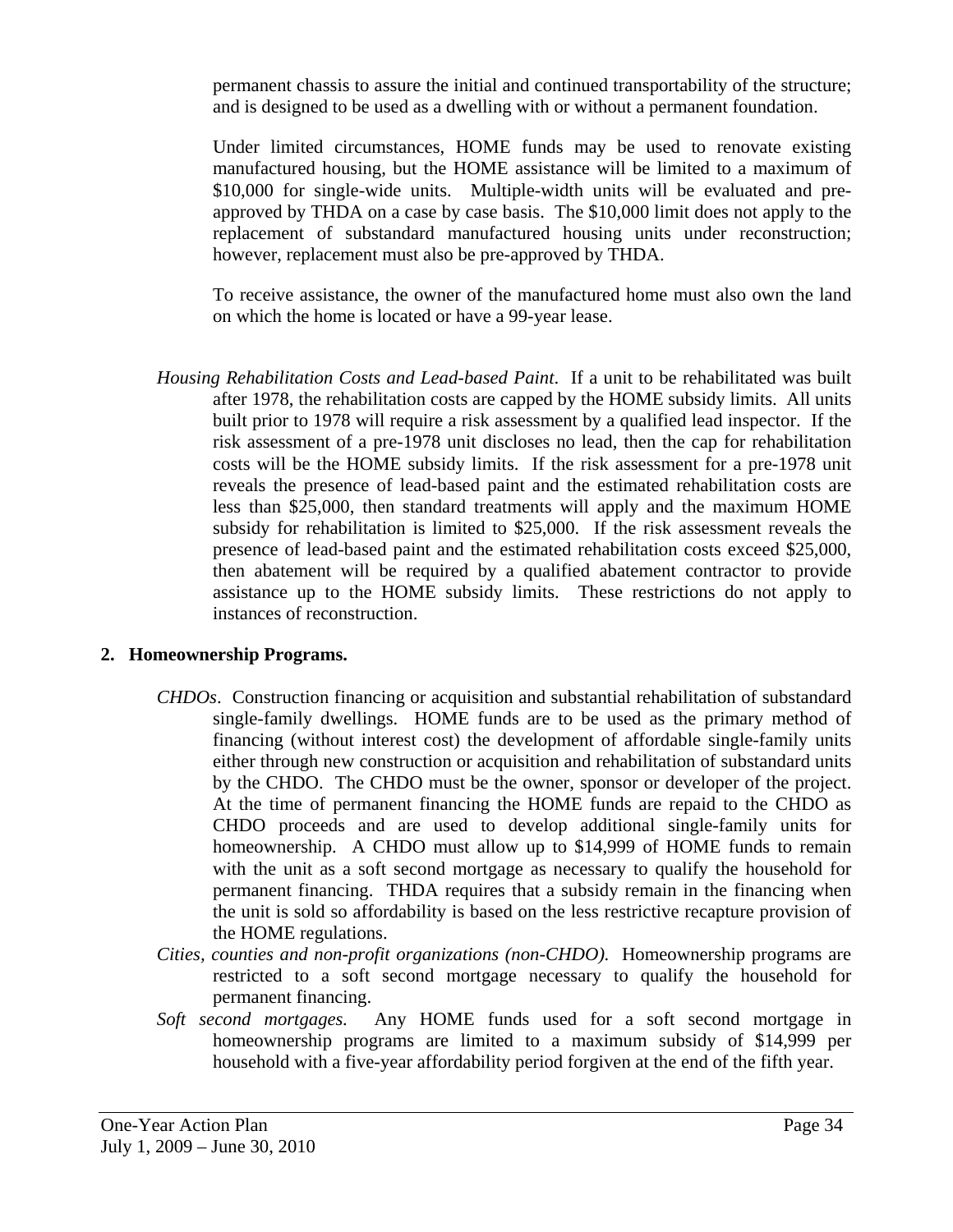- *Sales Price Limits.* The sales price limits for homeownership programs are the same as the property value limits for homeowner rehabilitation programs. See Attachment Three: Property Value Limits.
- *Underwriting.* Front and back end ratios may not exceed thirty-five (35%) and forty-five percent (45%), respectively. Lower ratios are encouraged.
- *Permanent Financing*. Under homeownership programs, THDA expects the use of THDA mortgages whenever suitable. Other financing may be used if it is comparable to a THDA mortgage. Permanent financing is considered comparable if the interest rate does not exceed the prevailing THDA Great Rate by more than two percentage points. All loans must have a fixed interest rate fully amortizing over the term of the loan. There can be no pre-payment penalty for early payoffs.
- *Homebuyer Contribution*. The homebuyer must make a contribution from their own funds equal to one percent (1%) of the purchase price of the property. This requirement will be waived for special needs homebuyers working with non-profit agencies funded for downpayment programs under the Special Needs set-aside.
- *Homebuyer Education*. All homebuyers must complete a homebuyer education program from a THDA qualified homebuyer education trainer prior to purchase.

Before construction or acquisition and rehabilitation can begin under homeownership, all units must have qualified buyers pre-approved for a permanent loan. No speculative construction or acquisition is allowed. However, lease purchase is permitted if necessary.

It is expected that the grantee will not only shepherd the homebuyer through the home buying process, but also work toward fostering an on-going relationship with the homebuyer. This includes facilitating additional homeowner counseling, verifying homeowner occupancy requirements on an annual basis, and monitoring mortgage default issues.

### **3. Rental Housing Programs.**

New construction of rental housing units.

Acquisition and/or rehabilitation of rental housing units.

*Special Needs Housing*. New Construction, acquisition and/or rehabilitation of housing, including transitional housing, single-room occupancy housing and group homes, for persons with a physical, emotional or mental disability.

A *person with disabilities* means a household composed of one or more persons, at least one of whom is an adult who has a disability. A person is considered to have a disability if the person has a physical, mental or emotional impairment that is expected to be of long-continued and indefinite duration; substantially impedes his or her ability to live independently; and is of such a nature that such ability could be improved by more suitable housing.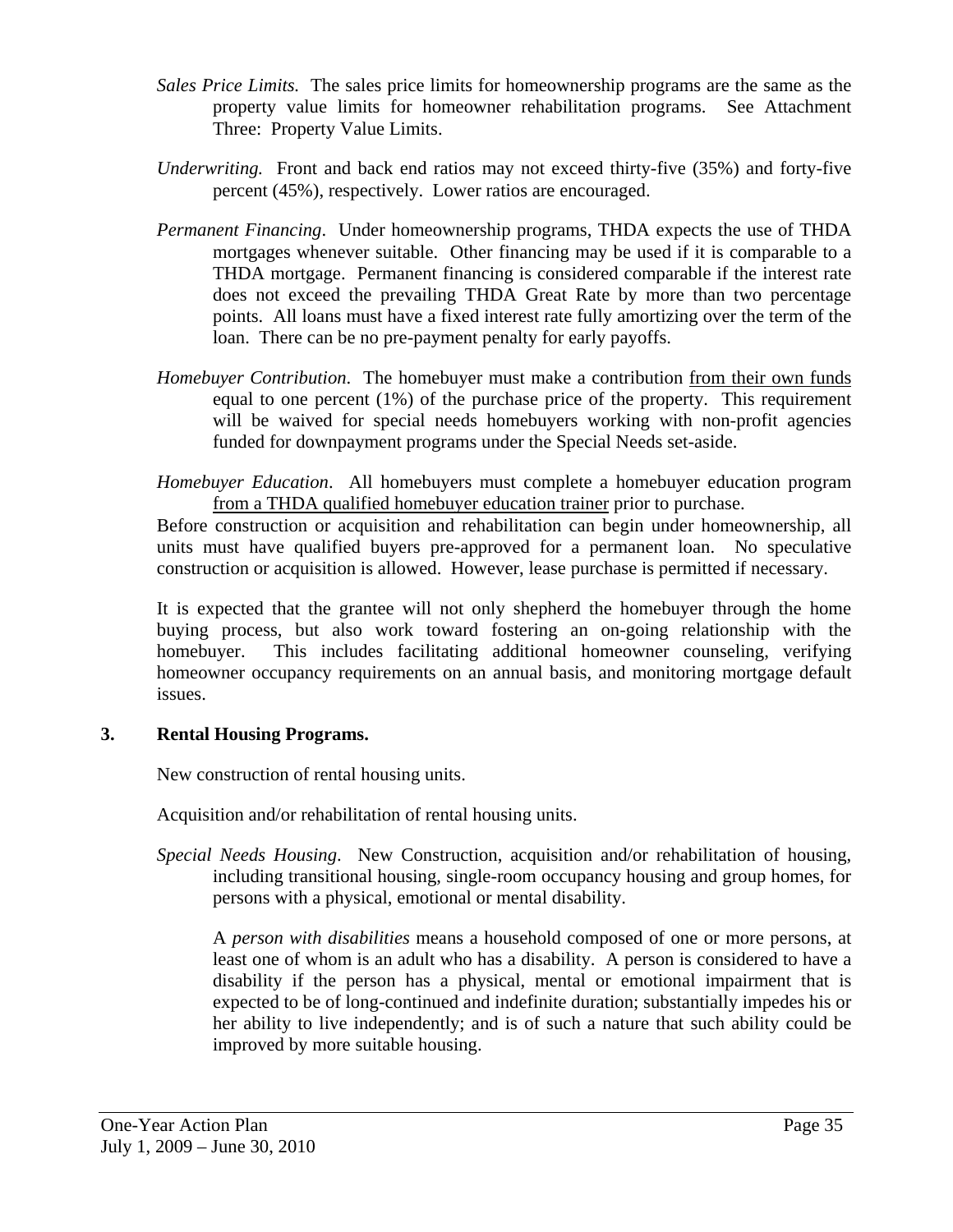A person will also be considered to have a disability if he or she has a developmental disability, which is a severe, chronic disability that is attributable to a mental or physical impairment or combination of mental and physical impairments; is manifested before the person attains age 22; is likely to continue indefinitely; results in substantial functional limitations in three or more of the following areas of major life activity: self-care, receptive and expressive language, learning, mobility, self-direction, capacity for independent living, and economic self-sufficiency; and reflects the person's need for a combination and sequence of special interdisciplinary, or generic care, treatment, or other services that are of lifelong or extended duration and are individually planned and coordinated.

- *Transitional housing* means housing that is designed to provide housing and appropriate support services to persons, including (but not limited to) deinstitutionalized individuals with disabilities, homeless individuals with disabilities, and homeless families with children; and has as its purpose facilitating the movement of individuals and families to independent living within a time period that is set by the grantee or project owner before occupancy.
- *Group Home* means housing occupied by two or more single persons or families consisting of common space and/or facilities for group use by the occupants of the unit, and (except in the case of shared one-bedroom units) separate private space for each household. Supportive services may be provided. A group home is generally a large single-family unit, and is considered a one-unit project.

The subsidy limit is based upon the number of bedrooms in the unit, including bedrooms occupied by resident support service providers.

Rents for HOME-assisted group homes are based upon the number of bedrooms in the unit, excluding bedrooms occupied by live-in support service providers, with each household paying its proportionate share of the total unit rent.

*Single Room Occupancy (SRO)* housing means housing consisting of clearly identifiable separate dwelling units that are the primary residence of its occupant or occupants. If the project consists of new construction, conversion of non-residential space, or reconstruction, then the unit must contain either food preparation or sanitary facilities (and may contain both). For acquisition or rehabilitation of an existing residential structure or a hotel, neither food preparation nor sanitary facilities are required to be in the unit. If the units do not contain sanitary facilities, the building must contain sanitary facilities that are shared by the tenants.

The maximum per unit subsidy is the subsidy for zero-bedroom units times the number of HOME-assisted units in the structure. However, in no event may the maximum subsidy exceed the actual development cost of the HOME-assisted units based on their proportionate share of the total development cost.

If the HOME-assisted SRO unit has neither food preparation nor sanitary facilities, or only one, the rent may not exceed 75% of the FMR for a zero bedroom unit.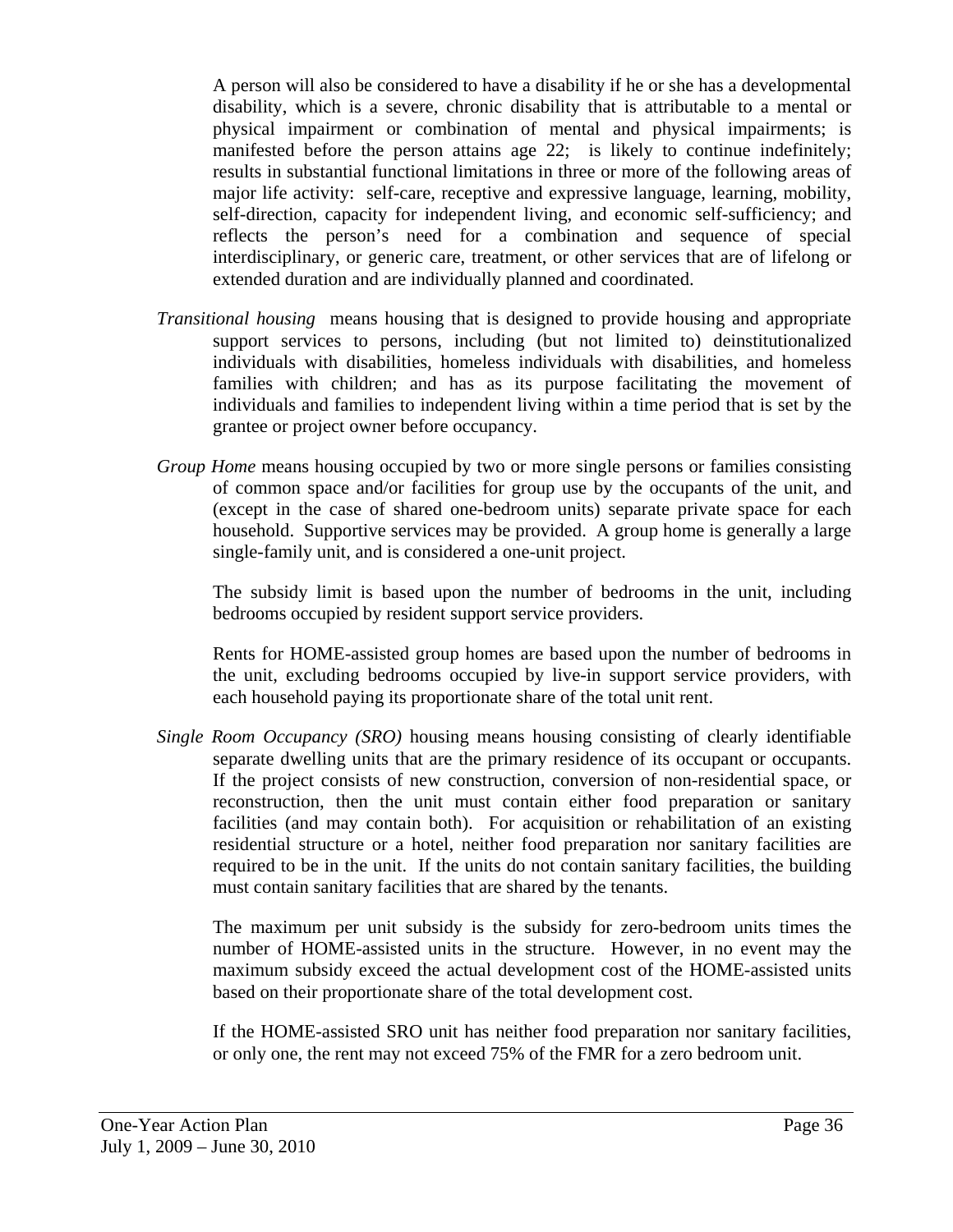If the HOME-assisted SRO unit has both food preparation and sanitary facilities in the unit, the High and Low HOME rent requirements of the HOME program apply. See *Section H- Additional Requirements for HOME Rental Housing Programs*.

HOME funds are used as gap financing, and the applicant must demonstrate a need for the HOME funds. If the project development costs require additional financing, documentation must be provided that the other financing has been secured. If the project can support a debt, other financing will be a threshold requirement.

# **4. CHDO Operating Expenses, Developer's Fees and CHDO Proceeds.**

- *CHDO Operating Expenses.* CHDO may request up to 7% of the grant as CHDO operating expenses to help with the administrative costs of operating a housing program. Operating expenses are separate from project funds.
- *Developers Fee*s. A CHDO may also request an 8% developer's fee if the CHDO is acting as a developer of housing. The developer's fee is 8% of the HOME funds used to construct or acquire and rehabilitate the unit. The developer's fee is a project soft cost and counts against the maximum per unit subsidy limit.
- *CHDO Proceeds*. CHDO proceeds are the HOME funds returned to a CHDO upon the sale of a unit developed by the CHDO from the buyer's permanent financing. The CHDO must use its CHDO proceeds to develop more housing. A CHDO may use 15% of the CHDO proceeds for operating expenses, 7% for administration and 8% for developer's fees. Once the CHDO proceeds are used a second time to develop more housing, the HOME restrictions on the use of proceeds are eliminated. There is, however, a cap of 25% on the amount of CHDO proceeds that can be used for operating or administrative expenses and a CHDO must submit audited financial statements annually that the 25% cap has not been exceeded. (This policy applies retroactively to existing CHDO proceeds as well as the 2006 and future HOME programs.)

### **5. Project Soft Costs.**

In planning their programs, applicants may include as a project soft cost the costs for inspections and work write-ups. There is a limit to these costs of 7% of the hard costs of the rehabilitation or construction, not to exceed \$2,100 or be less than \$500. In addition to the costs for inspections and work write-ups, the costs for lead-based paint inspections, risk assessments and clearance testing, and architectural and engineering fees are also paid as project soft costs. All project soft costs count toward the maximum per unit subsidy limit.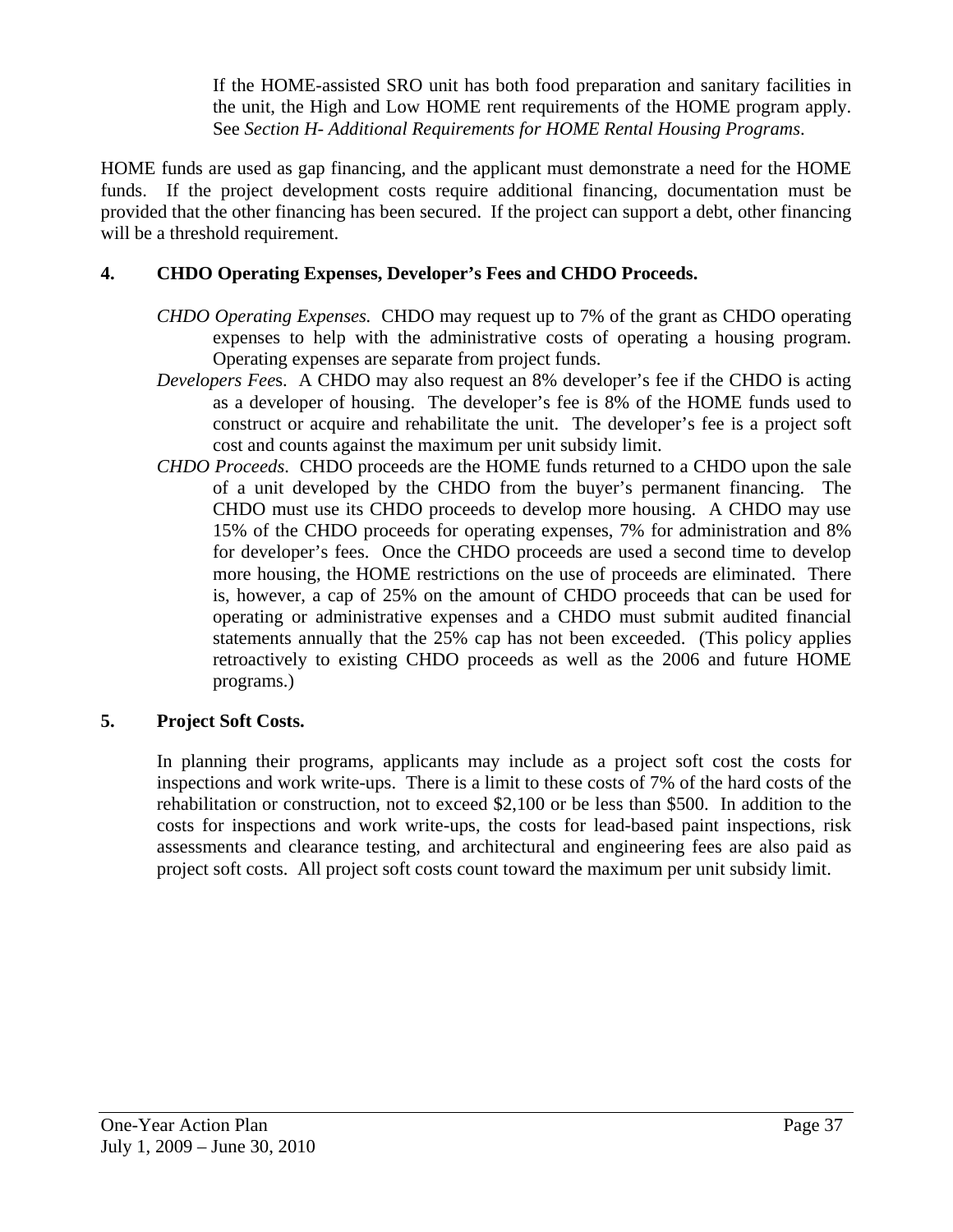# **D. PROHIBITED ACTIVITIES**

- 1. Provide project reserve accounts, or operating subsidies;
- 2. Provide tenant-based rental assistance for the special purposes of the existing Section 8 program, in accordance with Section 212(d) of the Act;
- 3. Provide non-federal matching contributions required under any other Federal program;
- 4. Provide assistance authorized under Section 9 of the 1937 Act (annual contributions for operation of public housing);
- 5. Carry out activities authorized under 24 CFR Part 968 (Public Housing Modernization);
- 6. Provide assistance to eligible low-income housing under 24 CFR Part 248 (Prepayment of Low Income Housing Mortgages;
- 7. Provide assistance (other than assistance to a homebuyer to acquire housing previously assisted with HOME funds) to a project previously assisted with HOME funds during the period of affordability established by HUD and THDA in the written agreement. However, additional HOME funds may be committed to a project up to one year after project completion, but the amount of HOME funds in the project may not exceed the maximum per-unit subsidy amount;
- 8. Pay for any cost that is not eligible under 24 CFR 92.206 through 92.209; and
- 9. Homeowner rehabilitation projects are not an eligible activity for a CHDO. A CHDO can only participate in the HOME program if they are the owner, sponsor or developer of a project.
- 10. Projects that propose assistance to private, for-profit owners of rental properties.
- 11. Projects that propose combining HOME funds with HUD 811 or 202 projects.

# **E. LAYERING**

Layering is the combining of other federal resources on a HOME-assisted project that results in an excessive amount of subsidy for the project. Such activity is prohibited. Grantees will analyze each project to insure that only the minimum amount of assistance is allocated to the project. In no case may the amount of HOME funds exceed the Maximum Per Unit Subsidy Limit.

# **F. MATCH AND LEVERAGE**

For the FY 2009 HOME program, THDA will continue to provide the required federal match. Although no local match is required from applicants, THDA will count toward its matching requirement any non-federal project funds that qualify as match under the HOME rule.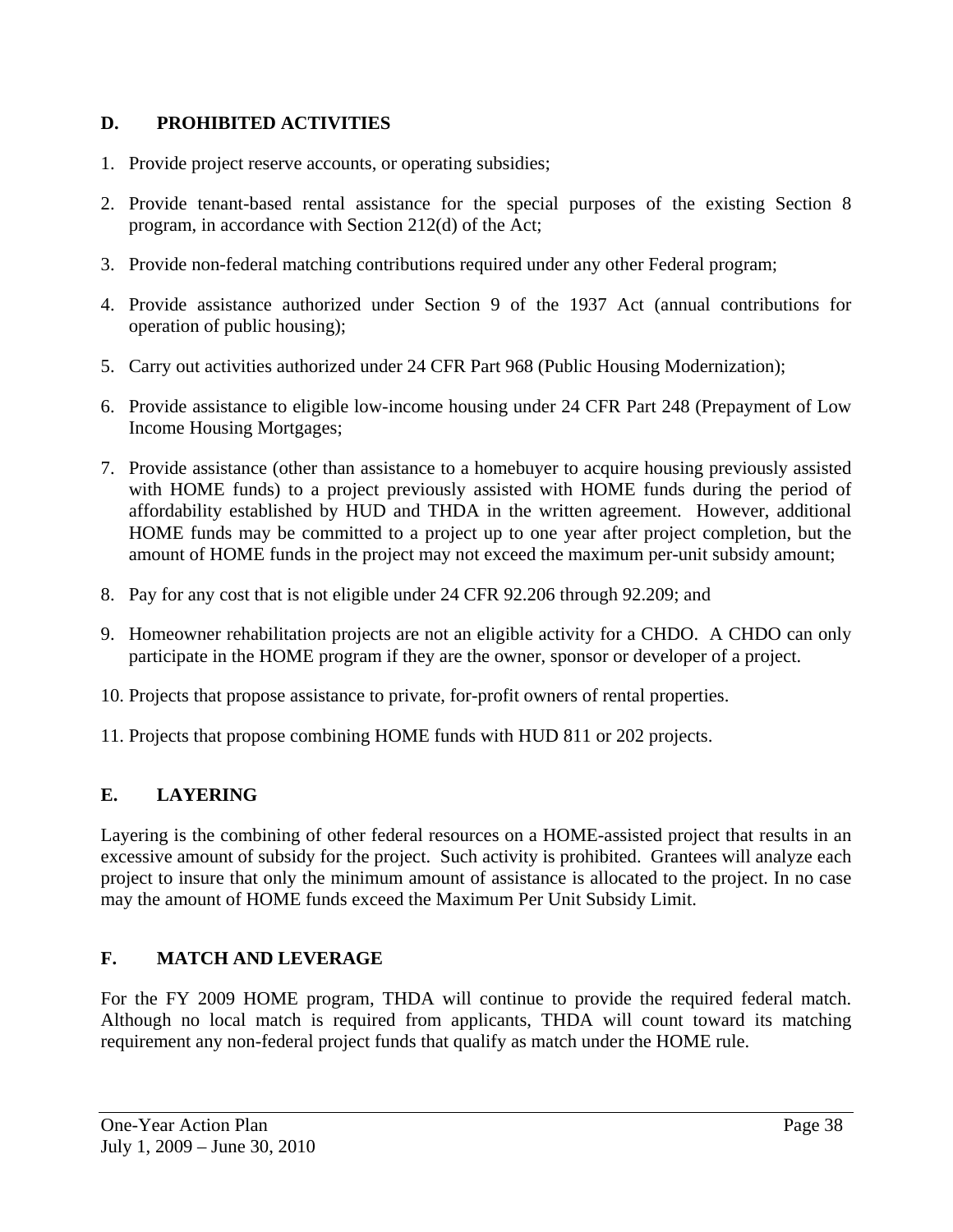In the scoring matrix, any project that has leveraged funds will receive additional points. Leveraged funds are funds provided by the local governments, grants from other sources and cash from program beneficiaries. Loan proceeds from a lending institution do not count as leverage. However, the savings generated from a below market interest rate will count as leverage. Administrative funds, *anticipated* fund-raising revenues, THDA BUILD loan funds, and construction loans do not count toward leverage. Leveraged funds counted in one program year do not qualify again as leverage in subsequent years.

The value of donated labor, materials and land will count toward leverage. The value of unskilled labor is set at the current minimum wage, and the value of skilled labor is set at twice the current minimum wage. The value of land and/or a building donated or acquired for a project prior to the application will count as leverage, but there must be an appraisal or tax assessment included in the application to document its value. In order to count donated supplies or materials, only the documented value of the actual goods or materials will be considered and they must be legitimately required by the program. The donor must provide a letter to confirm the amount of the supplies or materials. Proposed discounts will not count as leverage.

In addition, for rental projects, HOME funds are to be used a gap funding, and the applicant must demonstrate a need for the HOME funds. If development costs require other financing, documentation must be provided that the other financing has been secured. If a rental project can support debt, other financing will be a threshold requirement.

# **G. HOME PROGRAM REQUIREMENTS**

# **1. INCOME LIMITS**

HOME funds may be used to benefit only low-income or very low-income households. "Low income households" means an individual or household whose income does not exceed 80% of the area median income, adjusted for household size. "Very low income household" means an individual or household whose income does not exceed 50% of the area median income, adjusted for household size.

For rental property, the income limits apply to the incomes of the tenants, not to the owners of the property. At initial occupancy 90% of the tenant households must have incomes below 60% of the area median income, adjusted for household size. (Refer to *Section H - Additional Requirements for HOME Rental Programs*.)

The income of the household to be reported for purposes of eligibility is the sum of the annual gross income of the beneficiary, the beneficiary's spouse, and any other household member residing in the home or rental unit. Annual gross income is "anticipated" for the next 12 months, based upon current circumstances or known upcoming changes, minus certain income exclusions.

Median income for an area or the state shall be that median income estimate made by HUD. Median incomes change when HUD makes revised estimates.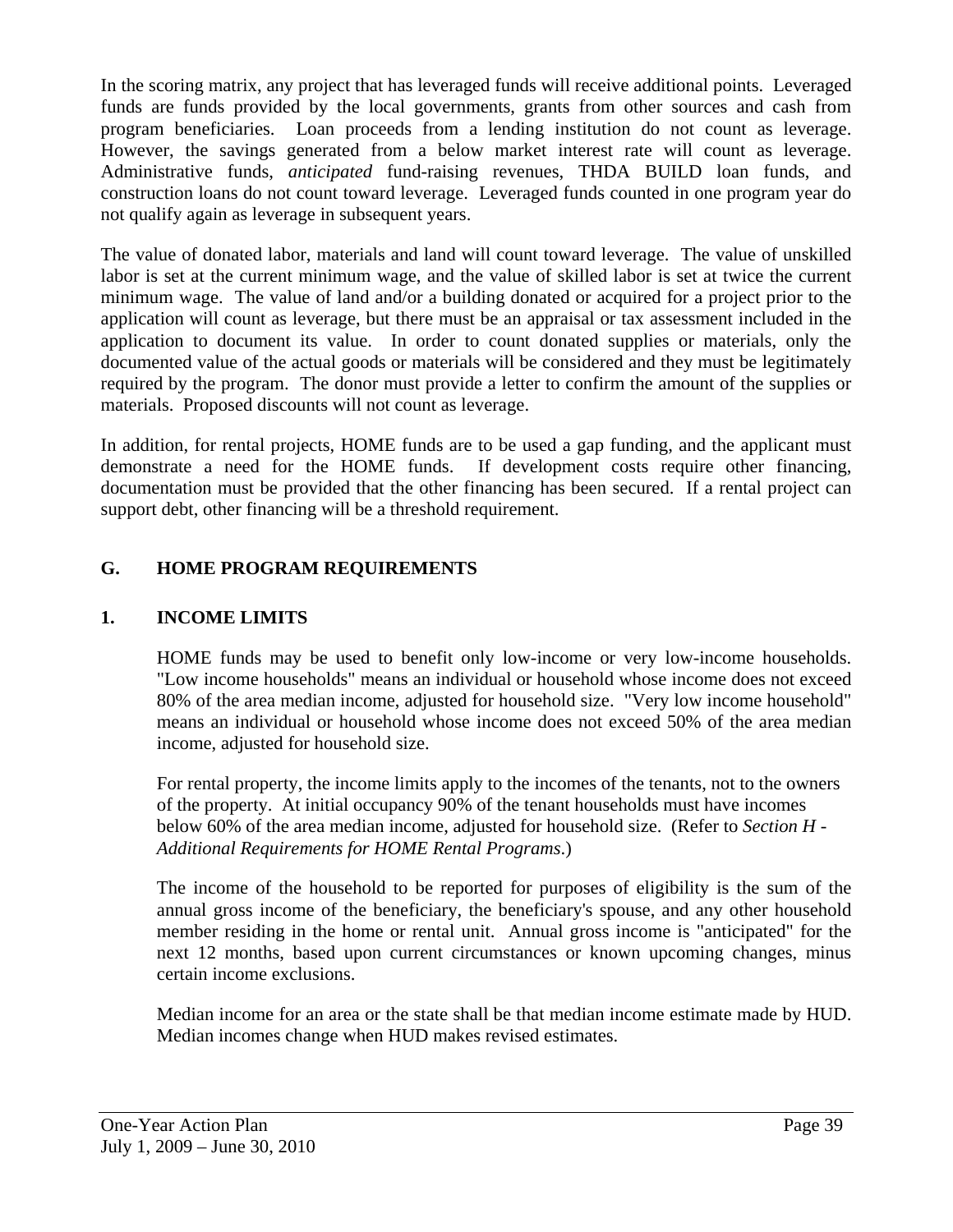### **2. FORMS OF ASSISTANCE**

- *Homeowner rehabilitation*. Assistance from grant recipients to program beneficiaries will be limited to forgivable grants that are completely forgiven after a specified period of time as long as the beneficiary adheres to the conditions of the grant.
- *Homeownership programs*. Assistance from grant recipients to program beneficiaries as soft second mortgages will be limited to loans which are forgiven at the end of 5 years.
- *Rental programs.* For small rental projects (those with less than 12 units) the HOME funds awarded to a successful applicant in the form of a grant. For rental projects of 12 or more units, HOME funds will be awarded to successful applicants only in the form of a loan, subject to terms and conditions approved by THDA.

Applicants may request approval from THDA to provide loans which generate program income. During the time the HOME grant is active, drawn requests must be reduced by accumulated program income before drawing down "new" HOME funds. Once a HOME grant is closed out, program income must be accounted for and reported to THDA at least quarterly. A Grantee may also elect to return accumulated program income to THDA on a quarterly basis.

# **3. COMPLIANCE PERIOD**

- *Homeowner rehabilitation without reconstruction*.Grants for homeowner rehabilitation projects that do not involve reconstruction shall have a compliance period of at least five years with a forgiveness feature of 20% annually. In order to enforce the compliance period, THDA will require that homeowners sign both a grant note and a deed of trust.
- *Homeowner rehabilitation with reconstruction.* Grants for homeowner rehabilitation projects involving reconstruction of substandard units will have a compliance period of 15 years with a forgiveness feature of 6.66% annually. In order to enforce the compliance period, THDA will require that homeowners sign both a grant note and a deed of trust.

If the homeowner of a property that has been rehabilitated or reconstructed dies during the compliance period and the property is inherited by heirs, the property may be rented without repaying the unforgiven portion of the HOME subsidy to THDA. However, if the house is sold by the heirs during the affordability period, the remaining unforgiven portion must be repaid to THDA. (This policy may be applied retroactively to prior HOME projects as needed.)

*Homeownership Programs***.** A CHDO must leave up to \$14,999 of HOME funds in the unit as a soft second mortgage necessary to qualify a household for permanent financing. There will be an affordability period of five years which is forgiven at the end of the  $5<sup>th</sup>$  year if the unit remains in compliance, i.e., remains the primary residence of the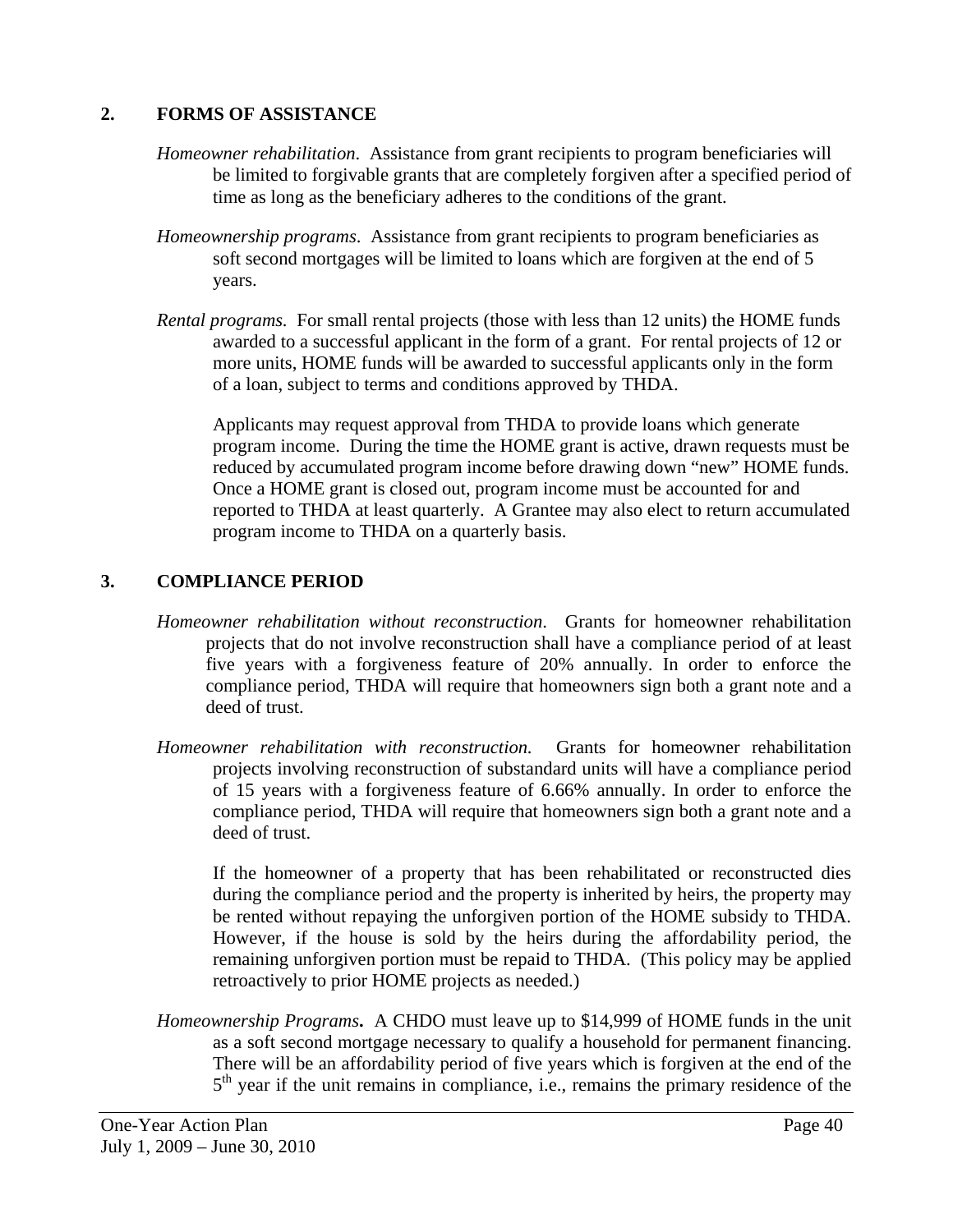initial homebuyer and is not leased. If the unit remains in compliance but is sold during the affordability period, the amount of the HOME subsidy subject to recapture will be reduced by 20% per year. In order to enforce the compliance period, THDA will require that the homebuyer sign both a note and a deed of trust.

Under construction financing, the per unit amount of HOME funds and the affordability period they trigger are based upon the amount of HOME funding invested in the unit. In order to enforce the provisions of the Working Agreement, THDA will require that a restrictive covenant be recorded against the property.

| <b>HOMEOWNERSHIP</b><br><b>ASSISTANCE</b><br><b>HOME SUBSIDY PER UNIT</b> | <b>MINIMUM PERIOD OF</b><br><b>AFFORDABILITY</b> |
|---------------------------------------------------------------------------|--------------------------------------------------|
| Under \$15,000                                                            | 5 Years                                          |
| $$15,000 - $40,000$                                                       | 10 Years                                         |
| Over \$40,000                                                             | 15 Years                                         |

*Rental Housing Projects.* Grants for rental housing projects will be subject to affordability requirements based upon the project type and the amount of HOME subsidy per unit. See *Section H-4, Affordability Terms For Rental Projects*. Prior to drawing down HOME funds, owners of rental projects will be required to sign a grant note, deed of trust and restrictive covenant to enforce the HOME affordability period.

# **4. LEVEL OF SUBSIDY**

| <b>MINIMUM HOME DOLLARS</b>           | \$1,000   | PER UNIT                               |
|---------------------------------------|-----------|----------------------------------------|
| <b>MAXIMUM HOME</b><br><b>DOLLARS</b> | \$50,859  | 0-BEDROOM (EFFICIENCY)<br><b>LIMIT</b> |
|                                       | \$58,300  | 1-BEDROOM LIMIT                        |
|                                       | \$70,893  | 2-BEDROOM LIMIT                        |
|                                       | \$91,712  | <b>3-BEDROOM LIMIT</b>                 |
|                                       | \$100,672 | 4-BEDROOM OR MORE<br><b>LIMIT</b>      |

# **5. PROPERTY STANDARDS**

Minimal property standards must be met when HOME funds are used for a project. Any housing constructed or rehabilitated with THDA grant funds under the HOME program must meet all applicable local codes, rehabilitation standards, and zoning ordinances at the time of project completion.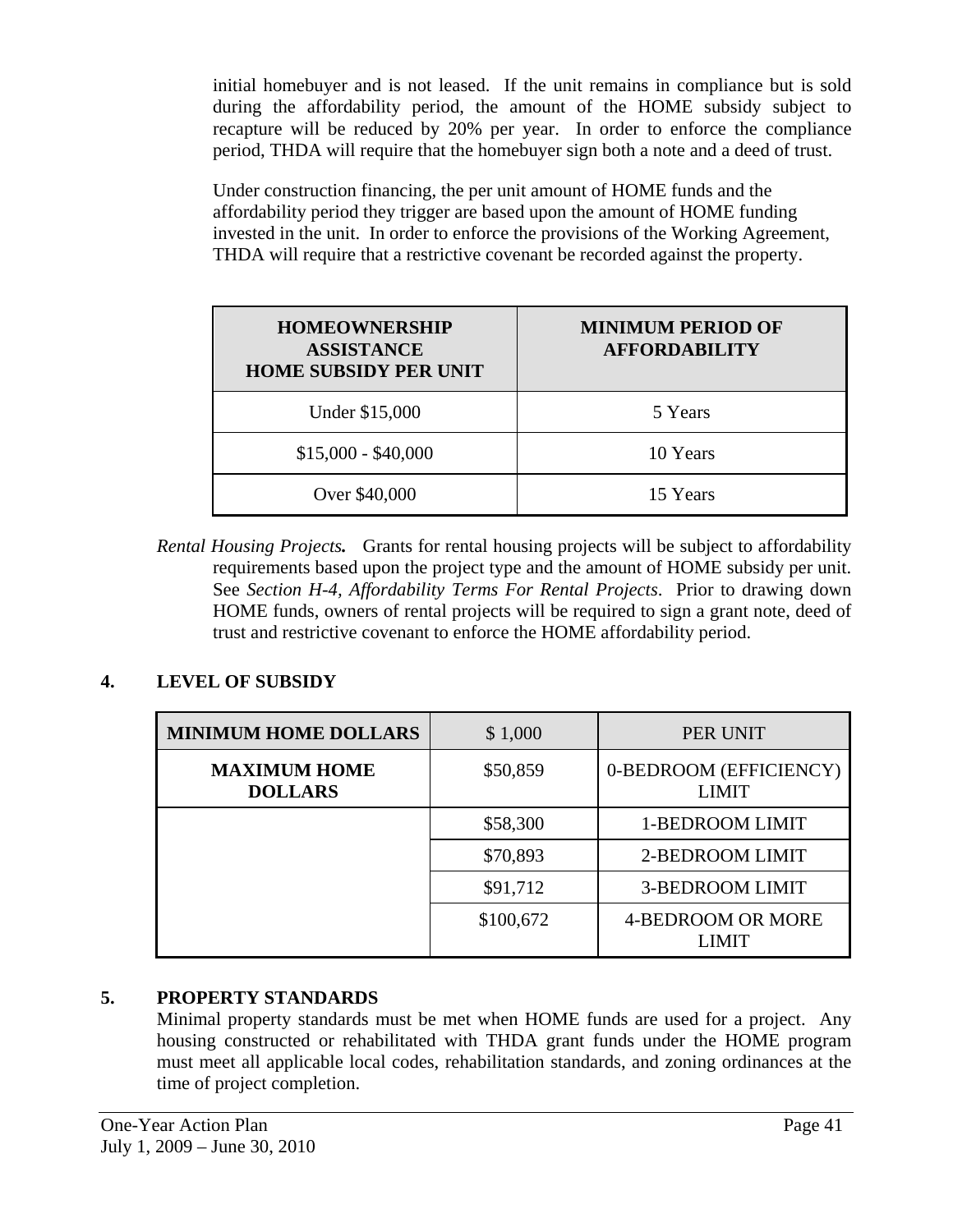In the absence of a local code, new construction of multi-family apartments of 3 or more units must meet the 2003 International Building Code; new construction or reconstruction of single-family units or duplexes must meet the 2003 International Residential Code for Oneand Two-Family Dwellings; and rehabilitation of rental units or existing homeowner units must meet the 2003 International Property Maintenance Code. In addition, rental units must, at a minimum, continue to meet Section 8 Housing Quality Standards (HQS) on an annual basis.

The International Code books are available from:

| <b>International Code Council</b> |                                   |  |
|-----------------------------------|-----------------------------------|--|
| 4051 W. Flossmore Road            |                                   |  |
|                                   | Country Club Hills, IL 60478-5795 |  |
|                                   | Telephone: (800) 786-4452         |  |
| Fax:                              | $(866) 891 - 1695$                |  |
| Website:                          | www.iccsafe.org                   |  |

*Energy Code*. New construction projects, including reconstructions, must also meet the 2003 International Energy Conservation Code. Copies of the Energy Code may also be obtained from the International Code Council at the address listed above.

*Section 504.* Section 504 of the Rehabilitation Act of 1973 prohibits discrimination in federally assisted activities and programs on the basis of handicap, and imposes requirements to ensure that qualified individuals with handicaps have access to these programs and activities.

For new construction of multi-family projects (five or more units), a minimum of 5% of the units in the project (but not less than one unit) must be accessible to individuals with mobility impairments, and at a minimum, an additional 2% of the units (but not less than one unit) must be accessible to individuals with sensory impairments. The total number of units in a HOME-assisted project, regardless of whether they are all HOME-assisted, is used as the basis for determining the minimum number of accessible units. Also, in a project where not all the units are HOME-assisted, the accessible units may be either HOME-assisted or non-HOMEassisted.

The Section 504 definition of substantial rehabilitation for multi-family projects includes construction in a project with 15 or more units for which the rehabilitation costs will be 75% or more of the replacement cost. In such developments, a minimum of 5% of the units in the project (but not less than one unit) must be accessible to individuals with mobility impairments, and an additional 2%, at a minimum, (but not less than one unit) must be accessible to individuals with sensory impairments. As in the case of new construction, the total number of units in a HOME-assisted, regardless of whether they are all HOME-assisted, is used as the basis for determining the minimum number of accessible units, and, in a project where not all of the units are HOME-assisted, the accessible units may be either HOME-assisted or non-HOME-assisted.

When rehabilitation less extensive than substantial rehabilitation is undertaken in projects of 15 or more units, alterations must, to the maximum extent feasible, make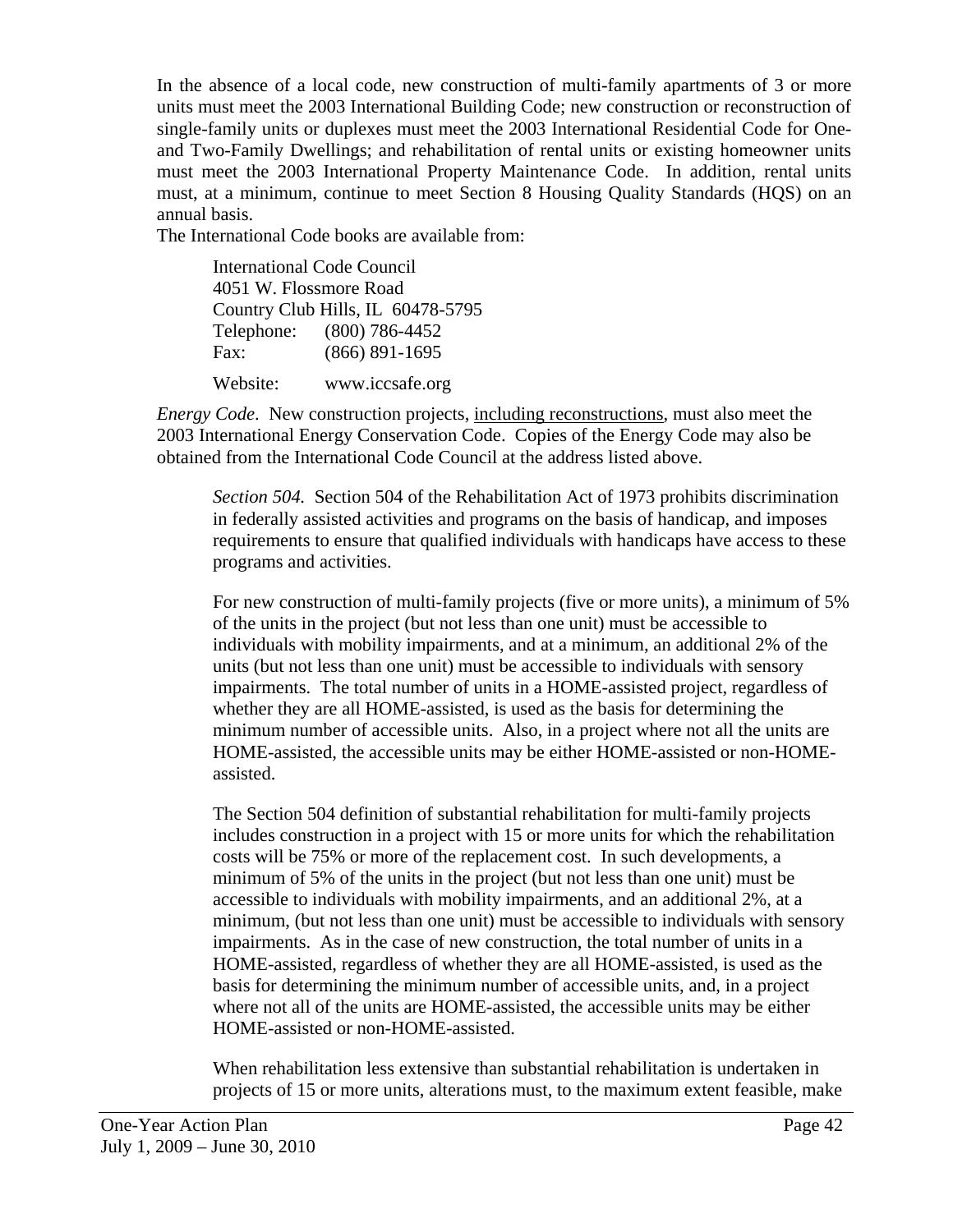the units accessible to and usable by individuals with handicaps, until a minimum of 5% of the units (but not less than one unit) are accessible to people with mobility impairments. For this category of rehabilitation, the additional 2% of units requirement for individuals with sensory impairments does not apply. Alterations to common spaces must, to the maximum extent feasible, make those areas accessible.

### **6. AFTER REHABILITATION PROPERTY VALUE**

F*or homeowner rehabilitation projects*, the maximum after rehabilitation value permitted for the type of single-family housing (1-4 family residence, condominium, cooperative unit, combination manufactured home and lot) shall not exceed 95% of the median purchase price for the area as established by HUD. The after rehabilitation value is determined by adding the appraised value of the land and improvements from the county assessor's office and the cost of the rehabilitation (construction hard costs plus project soft costs). See **Attachment Three: Property Value Limits.** These limits are also the sales price limits for homeownership programs.

## **H. ADDITIONAL REQUIREMENTS FOR HOME RENTAL HOUSING PROGRAMS**

### **1. INCOME & RENT REQUIREMENTS FOR HOME TENANTS AT INITIAL OCCUPANCY**

Rental housing will qualify as affordable only if, INITIALLY, the income composition is as follows:

*Five or more units.* In the case of projects with five or more rental units or in the case of an owner of multiple one or two unit projects with a total of five or more rental units:

20% of the HOME-assisted rental units must be occupied by tenants who have annual incomes that are 50% or less of median income, adjusted for household size, and must pay the Low HOME rents;

70% of the HOME-assisted rental units must be occupied by tenants who have annual incomes that are 60% or less of median, adjusted for household size, and may pay the High HOME rents; and

The remaining 10% of the HOME-assisted rental units must be occupied by tenants who have annual incomes that are 80% or less of median income, adjusted for household size, and may pay the High HOME rents.

*Four or less units.* If the five or more unit rule does not apply to your project, then the tenants may pay the High HOME rents and the income composition *at initial occupancy is:* 

10% of the HOME-assisted rental units must be occupied by tenants who have annual incomes that are 80% or less of median income, adjusted for household size; and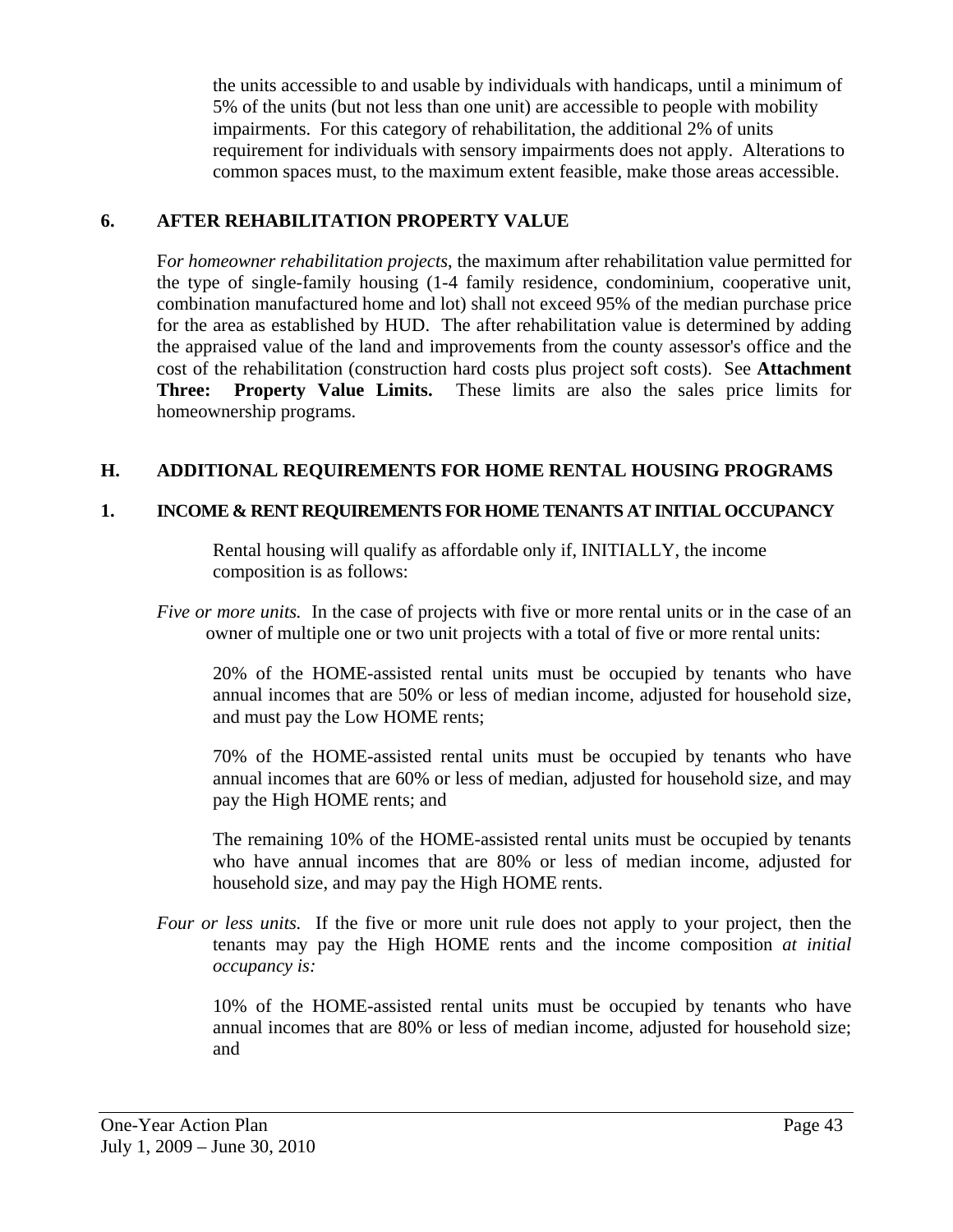90% of the HOME-assisted rental units must be occupied by tenants who have annual incomes that are 60% or less of median income, adjusted for household size.

### **2. LONG TERM OCCUPANCY REQUIREMENTS FOR HOME TENANTS**

Owners of rental property are required to maintain occupancy of units by low income and very low income persons for an affordability period ranging from 5 to 20 years.

*Five or more units*. In the case of projects with five or more rental units or in the case of an owner of multiple one or two unit projects with a total of five or more rental units:

During the applicable affordability period, 80% of the HOME-assisted units must be occupied by persons with incomes at or below 80% of median income, adjusted for household size, and may pay the High HOME rents;

20% of the HOME-assisted units must be occupied by households with incomes at or below 50% of area median income, adjusted for household size, and pay the Low HOME rents.

*Four or less units.* In the case of projects with less than five rental units, all of the tenants may pay the High HOME rents and have incomes at or below 80% of area median income, adjusted for household size.

Tenants whose annual incomes increase to over 80% of median may remain in occupancy but must pay no less than 30 percent of their adjusted monthly income for rent and utilities.

HOME-assisted units retain their HOME designation for the entire period of affordability. However, units that are designated as Low HOME rent units and High HOME rent units can, but are not required to, "float" within the HOME-assisted units to maintain compliance with long-term occupancy requirements.

The owner shall make every effort to keep the project in compliance during the affordability period by leasing the next available unit to an individual at the income level needed for compliance.

### **3. RENT LEVELS**

Every HOME assisted unit is subject to rent controls designed to make sure that rents are affordable to low or very low-income households. These maximum rents may be referred to as HOME rents

Rents are controlled for the length of the applicable affordability period. These rents are determined on an annual basis by HUD. The owner will be provided with these rents, which include all utilities. *The cost of utilities paid by tenants must be subtracted (using applicable utility allowances) from the published HOME rents to determine the maximum allowable rents.* HOME rents are not necessarily representative of market conditions and HOME rents may increase or decrease from year to year. Regardless of changes in fair market rents and in median income over time, the HOME rents for a project are not required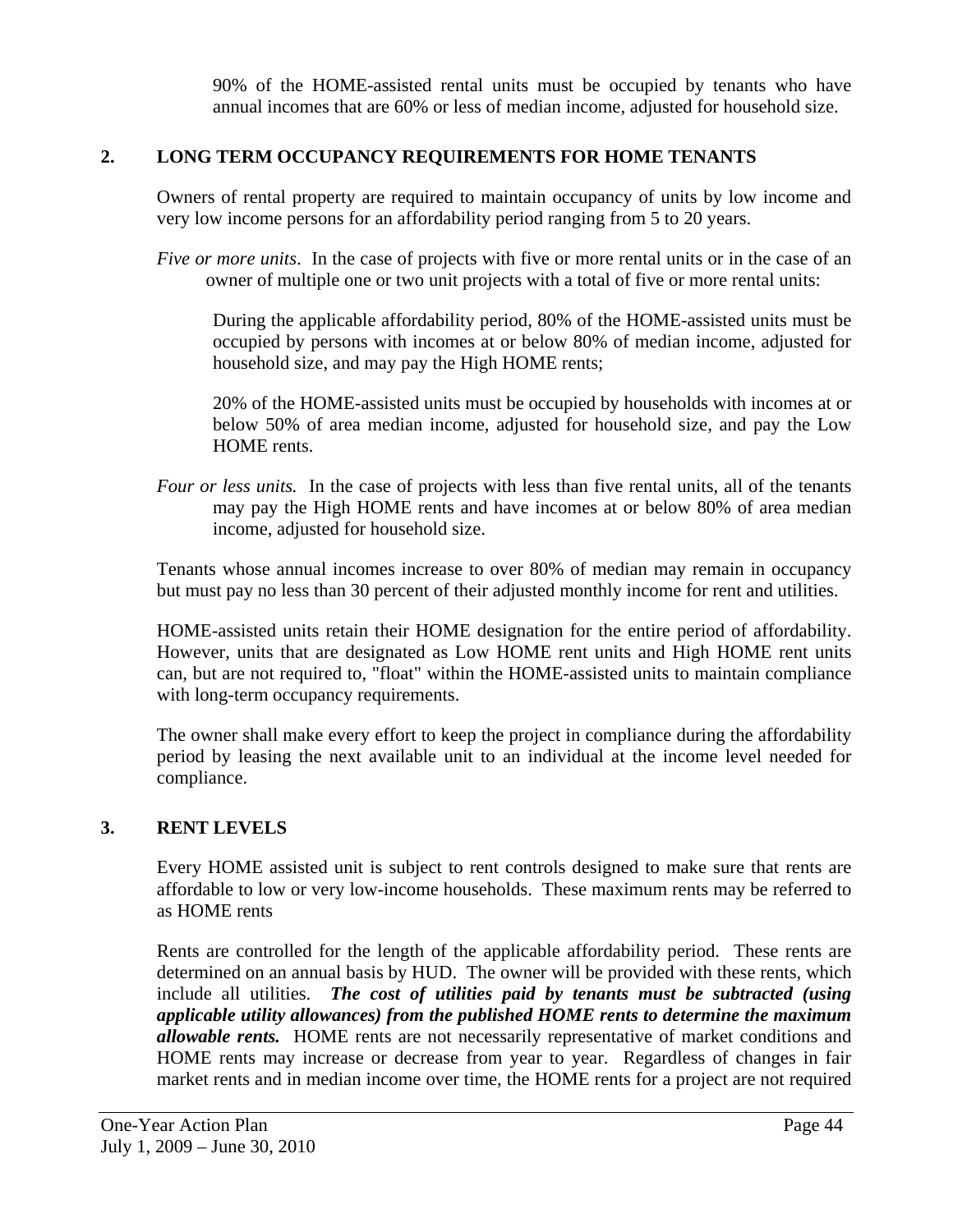to be lower than the HOME rents for the project in effect at the time of project commitment. HOME rents represent the following:

*HIGH HOME RENTS.* The *LESSER* of Fair Market Rents for existing units as determined by HUD *OR* 30% of 65% of median income, adjusted for household size.

*LOW HOME RENTS*. This rent is equal to 30% of 50% of median income, adjusted for household size.

 Each Grantee should be aware of the market conditions of the area in which the project is located. The High HOME rents and Low HOME rents are maximum rents which can be charged. Each project should show market feasibility not based upon the High and Low HOME rents, but rather upon area housing markets and HOME occupancy requirements which demand occupancy by low-income persons. Rents shall not exceed the published High and Low HOME rents, adjusted for utility arrangements and bedroom size. However, because these rents must also be attractive to lower income tenants, actual rents may be lower than the High and Low HOME rents. Programs should be designed so they take into consideration the market feasibility of projects funded.

# **4. AFFORDABILITY TERMS FOR RENTAL PROJECTS**

| <b>ACTIVITY</b>                                                                                 | \$ PER HOME<br><b>UNIT</b> | <b>AFFORDABILITY</b><br><b>PERIOD</b> |
|-------------------------------------------------------------------------------------------------|----------------------------|---------------------------------------|
| Rehabilitation or Acquisition of existing<br>housing                                            | Less than $$14,999$        | 5 years                               |
| Rehabilitation or Acquisition of existing<br>housing                                            | $$15,000 - $40,000$        | 10 years                              |
| Rehabilitation or Acquisition of existing<br>housing or rehabilitation involving<br>refinancing | Over \$40,000              | 15 years                              |
| New Construction or Acquisition of New<br>Housing                                               |                            | 20 years                              |

 HOME assisted Rental units are rent and income controlled for varying lengths of time depending upon the average amount of HOME funds invested per unit:

# **5. GRANTEE'S ON-GOING OBLIGATIONS FOR RENTAL PROPERTY**

 After the project is officially closed out by letter to the Grantee, the record will be transferred to the Program Compliance Division of THDA for long-term compliance monitoring. The Program Compliance Division will provide Grantees with information on HOME Long Term Compliance. Each Grantee will be monitored annually to determine each project's compliance with the HOME Rules and Regulations. Each Grantee will also be monitored for adherence to its contract with THDA.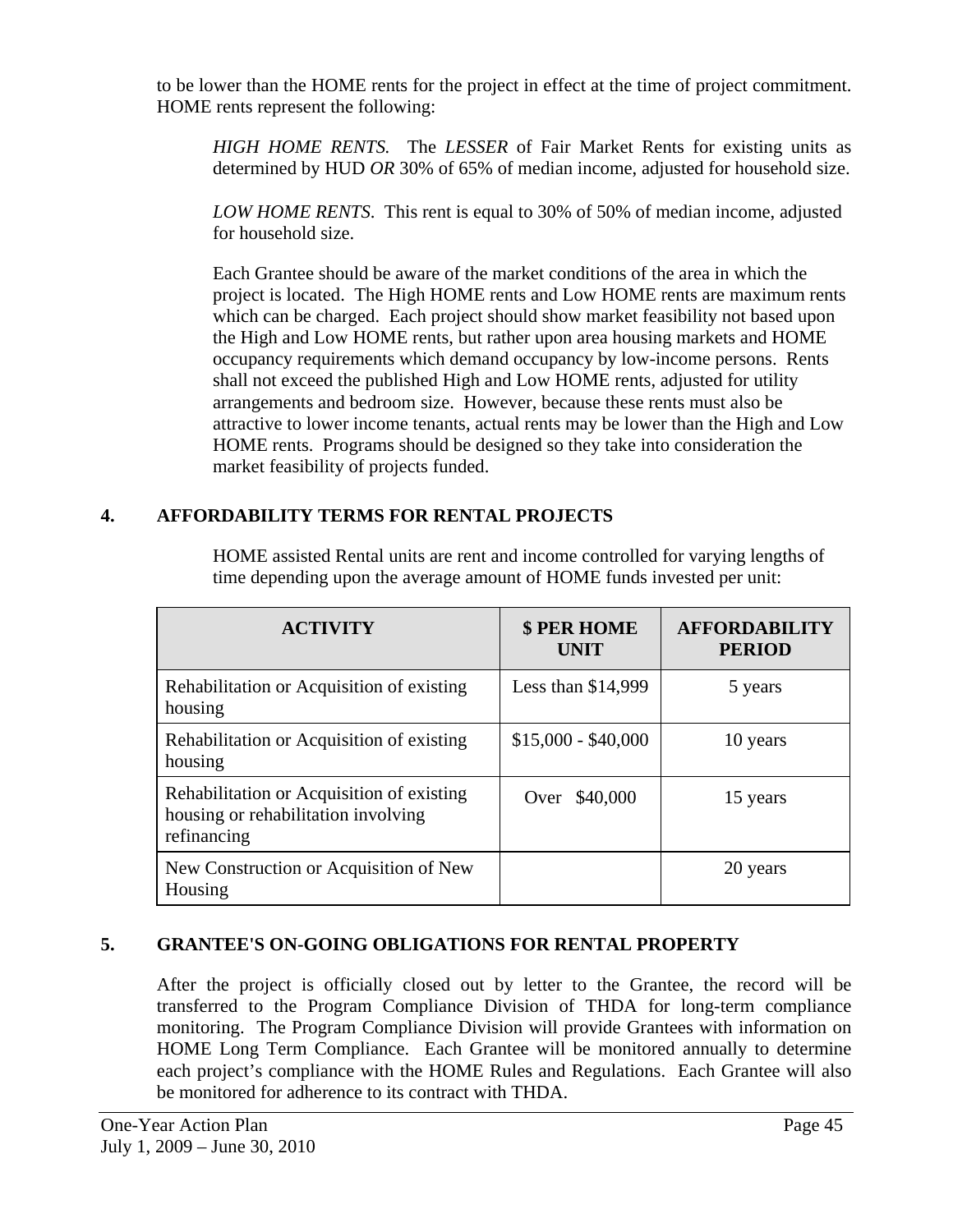The rental housing long term monitoring requirements are the responsibility of the Grantees. They are responsible for:

- a Annual income certification of tenants;
- b. Adherence to the HOME rent and income composition guidelines;
- c. Compliance with the Standard Housing Codes or Section 8 Housing Quality Standards;
- d. Reporting to THDA.

# **I. HOME RELOCATION REQUIREMENTS**

## *THDA DISCOURAGES PROJECTS INVOLVING DISPLACEMENT OR RELOCATION OF HOUSEHOLDS. PRIOR TO APPLICATION, CONTACT THDA IF YOU ARE PLANNING ANY PROJECT THAT MAY INVOLVE DISPLACEMENT OR RELOCATION.*

The Uniform Relocation Assistance and Real Property Acquisition Policies Act of 1970 (Uniform Act), and its implementing regulations, 49 CFR Part 24 requires relocation assistance where acquisition has occurred under the Uniform Act. In addition, the Uniform Act coverage was expanded in 1987 amendments to cover displacement of individuals resulting from rehabilitation, demolition or private acquisition carried out under a federally assisted project or program.

Section 104(d) of the Housing and Community Development Act ("The Barney Frank Amendments") and HUD's Residential Anti-Displacement and Relocation Assistance Plan include additional relocation requirements. This extra level of relocation protection may be triggered for low-income households when units are converted or demolished with CDBG, UDAG, or HOME funds. In addition, when Section 104(d) is triggered, jurisdictions may need to replace any low/moderate income dwelling units that are lost due to the conversion or demolition. This section refers only to residential relocation. If non-residential (commercial/industrial) relocation is involved, contact THDA.

Understanding how relocation requirements are triggered, alternate ways of meeting them, and the costs of the alternatives is essential in making HOME program decisions. Concerns about relocation may cause an administrator to consider establishing a preference for vacant buildings. However, administrators should also consider that vacant buildings are often very deteriorated. Rehabilitating an occupied building even with the cost of assisting tenants to remain or relocate, may be less costly than rehabilitating a vacant building. In occupied buildings, program administrators must consider whether occupants will be able to return after rehabilitation and whether Section 8 assistance is available to help meet relocation costs. Selecting vacant projects does not relieve all relocation concerns. Vacant buildings in good condition may have been recently occupied. If so, the program administrator must consider whether the owner removed the tenants in order to apply for HOME assistance for a vacant building. If so, these tenants are displaced persons.

Skilled staff can save the local program money and build goodwill with owners and tenants. Failure to understand and follow relocation requirements can result in unnecessary costs for the local program. It is possible for uninformed owners and staff to take steps that would obligate the local program to provide significant relocation benefits and services. Early briefings for owners and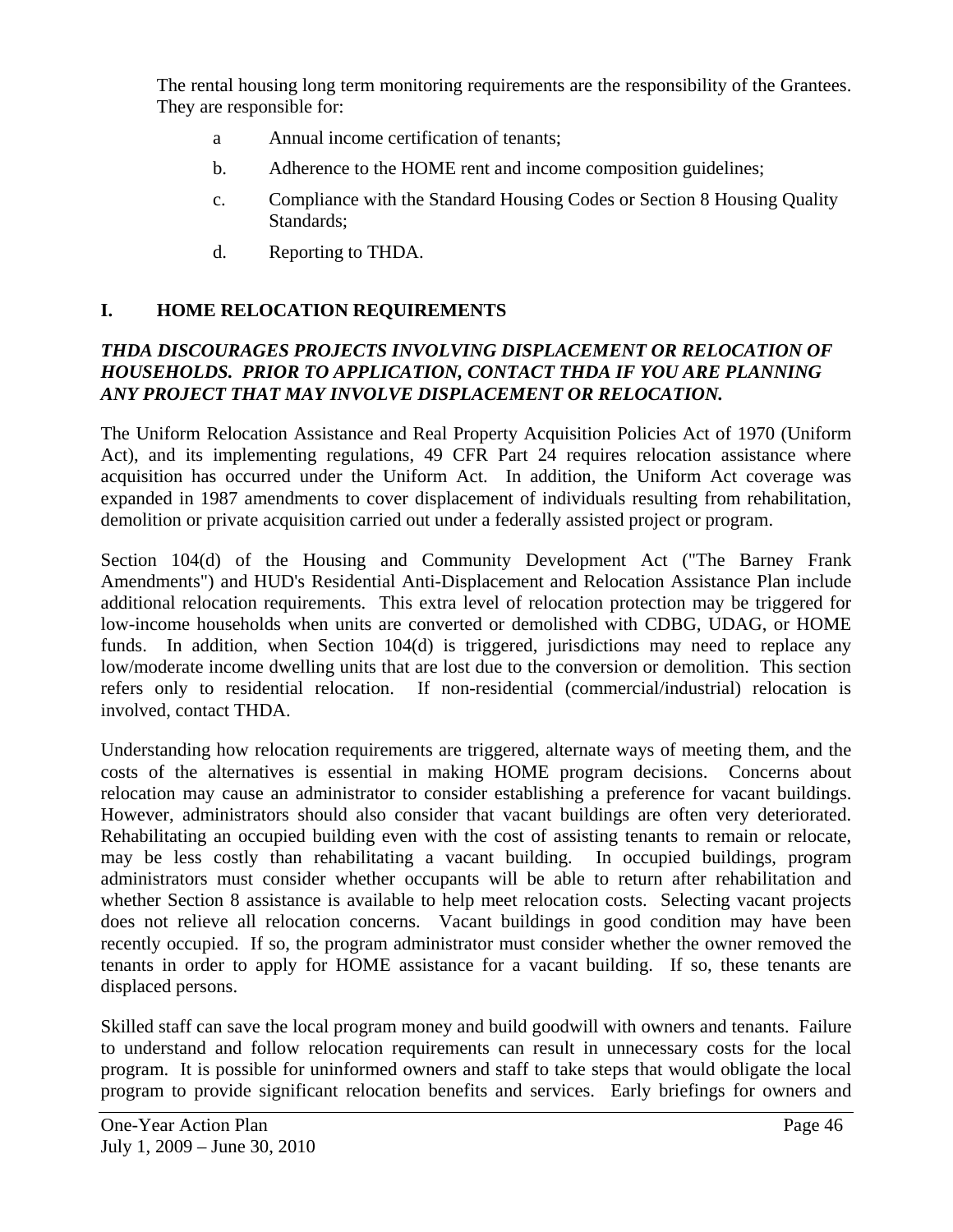program staff on relocation rules are essential. Handbook 1378, Tenant Assistance, Relocation and Real Property Acquisition consolidates relocation requirements for HOME and other HUD programs in one document. It is available from HUD Field Offices or by contacting THDA. HUD informational booklets for persons who are displaced or whose property is to be acquired are also available from HUD Field Offices or from THDA.

URA requirements are triggered at the time the application is being prepared, and additional requirements are triggered at the time the working agreement is signed between the owner and the grantee and when rehabilitation is completed. Treatment of displaced persons depends upon whether the displaced person is (1) a tenant or owner; (2) a business or household; (3) has income above or below the Section 8 Lower Income Limit.

**WHO IS A DISPLACED PERSON? -** Any person (household, individual, business, farm, or nonprofit organization) that moves from the real property, permanently, as a direct result of rehabilitation, demolition, or acquisition for a project assisted with HOME funds. Relocation requirements apply to all occupants of a project/site for which HOME assistance is sought even if less than 100% of the units are HOME assisted.

**WHO IS NOT A DISPLACED PERSON?** - A tenant evicted for cause, assuming the eviction was not undertaken to evade URA obligations. A person with no legal right to occupy the property under State or local law (e.g., squatter). A tenant who moved in after the application was submitted but before signing a lease and commencing occupancy, was provided written notice of the planned project, its possible impact on the person (e.g., the person may be displaced, temporarily relocated, or experience a rent increase), and the fact that the person would not qualify as a "displaced person" (or for any assistance under URA) as a result of the project. A person, after being fully informed of their rights, waives them by signing a Waiver Form.

# **HOW IS DISPLACEMENT TRIGGERED?**

*Before Application.* A tenant moves permanently from the property before the owner submits an application for HOME assistance **if** THDA or HUD determines that the displacement was a direct result of the rehabilitation, demolition, or acquisition for the HOME project. (e.g., THDA determines that the owner displaced tenants in order to propose a vacant building for HOME assistance.)

*After Application.* A tenant moves permanently from the property after submission of the application, or, if the applicant does not have site control, the date THDA or the local program administrator approves the site because: (1) the owner requires the tenant to move permanently; or (2) the owner fails to provide timely required notices to the tenant; or (3) the tenant is required to move temporarily and the owner does not pay all actual, reasonable out-of-pocket expenses or because the conditions of the move are unreasonable.

*After Execution of Agreement.* A tenant moves permanently from the project after execution of the agreement covering the acquisition, rehabilitation or demolition because the tenant is not provided the opportunity to lease a suitable, affordable unit in the project.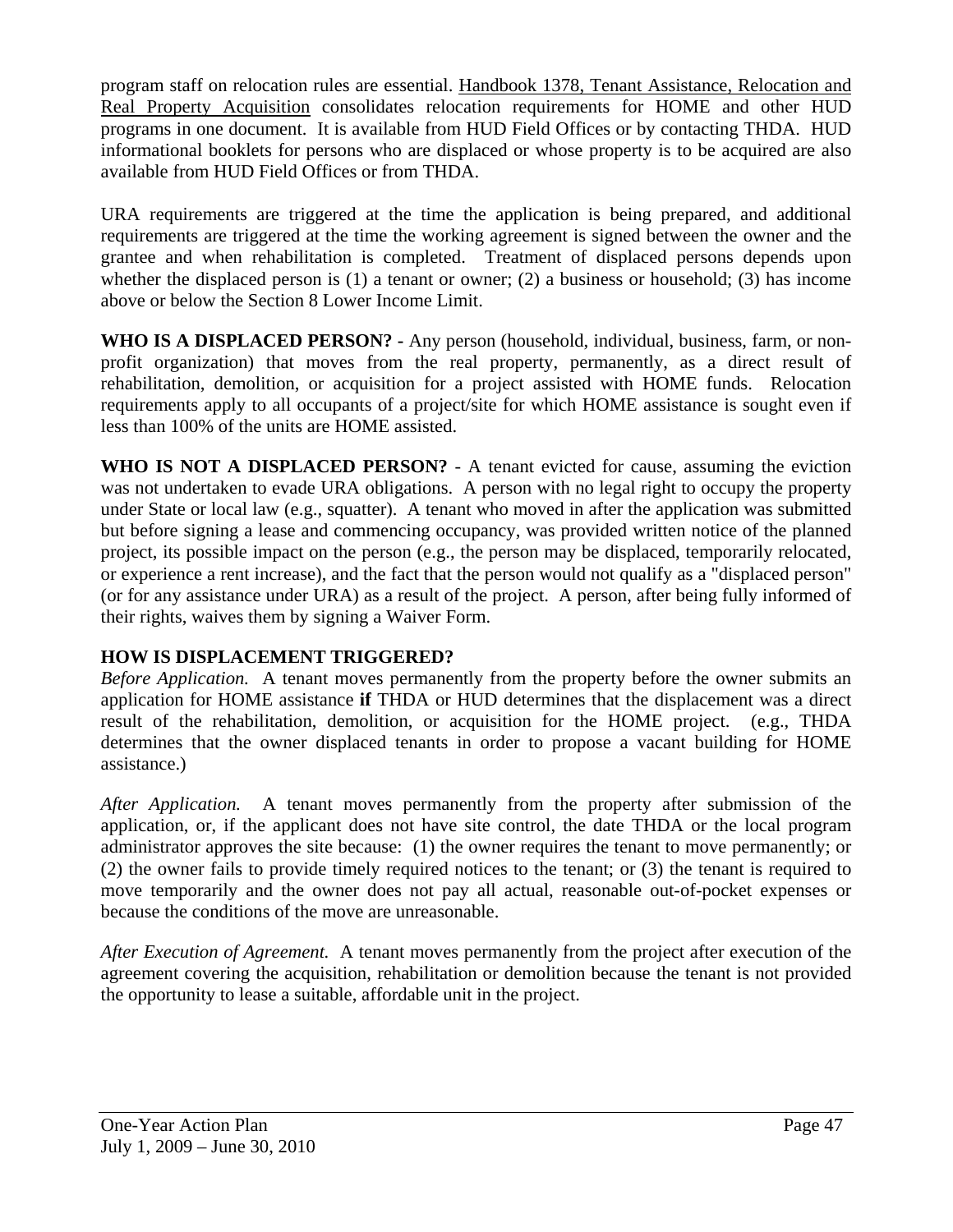### **J. HOME RESIDENTIAL ANTI-DISPLACEMENT AND RELOCATION ASSISTANCE PLAN**

THDA will replace all occupied and vacant habitable lower income housing demolished or converted to a use other than as lower income housing in connection with a project assisted with funds provided under the HOME Investment Partnership Act.

All replacement housing will be provided within three years after the commencement of the demolition or conversion. Before entering into a working agreement committing THDA to provide funds for a project that will directly result in the demolition or conversion, THDA will make public by and submit to the HUD/Knoxville HOME coordinator certain information. Each applicant proposing demolition or any reduction in lower income housing units must submit the following information to THDA:

- 1. A description of the proposed assisted project;
- 2. The address, number of bedrooms, and location on a map of lower income housing that will be demolished or converted to a use other than as lower income housing as a result of an assisted project;
- 3. A time schedule for the commencement and completion of the demolition or conversion;
- 4. To the extent known, the address, number of bedrooms and location on a map of the replacement housing that has been or will be provided;
- 5. The source of funding and a time schedule for the provision of the replacement housing;
- 6. The basis for concluding that the replacement housing will remain lower income housing for at least 10 years from the date of initial occupancy; and
- 7. Information demonstrating that any proposed replacement of housing units with smaller dwelling units (e.g., a 2-bedroom unit with two 1-bedroom units), or any proposed replacement of efficiency or single-room occupancy (SRO) units with units of a different size, is appropriate and consistent with the housing needs and priorities identified in the approved Consolidated Plan.

# **K. EQUAL OPPORTUNITY AND FAIR HOUSING**

No person in the United States shall on the grounds of race, color, national origin, religion, age, disability, familial status, or sex be excluded from participation, denied benefits or subjected to discrimination under any program funded in whole or in part by HOME funds. The following Federal requirements as set forth in 24 CFR 5.105(a), Nondiscrimination and equal opportunity, are applicable to HOME projects: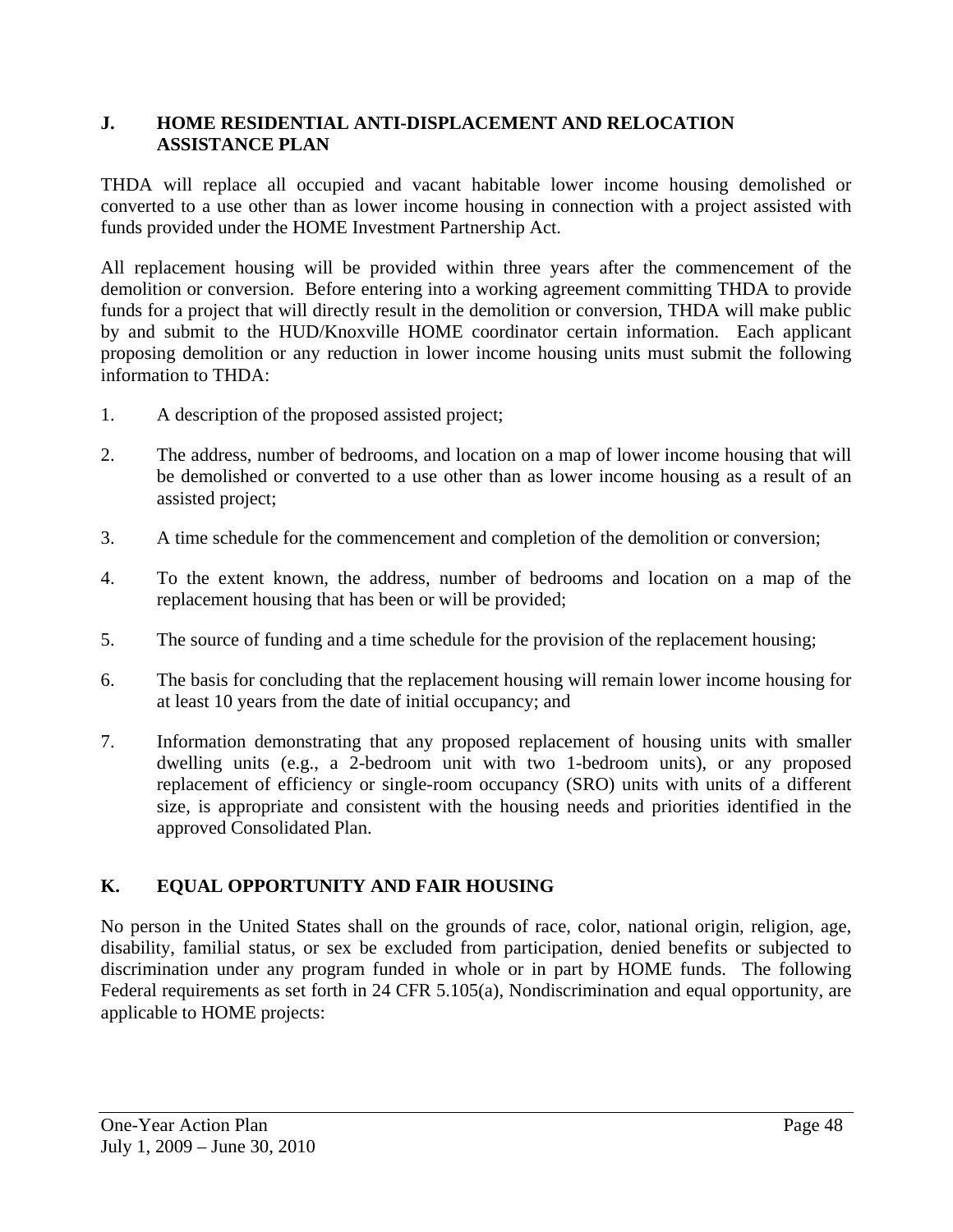| <b>Fair Housing Act</b>                                                             | <b>24 CFR 100</b> |
|-------------------------------------------------------------------------------------|-------------------|
| Executive Order 11063, as amended<br>(Equal Opportunity in Housing)                 | 24 CFR 107        |
| Title VI of the Civil Rights Act of 1964<br>(Nondiscrimination in Federal programs) | 24 CFR 1          |
| Age Discrimination Act of 1975                                                      | 24 CFR 146        |
| Section 504 of the Rehabilitation Act of 1973                                       | 24 CFR 8          |
| Executive Order 11246, as amended<br>(Equal Employment Opportunity Programs)        | 41 CFR 60         |
| Section 3 of the Housing & Urban Development Act of 1968                            | 24 CFR 135        |

 Section 3 requires that the employment and other economic opportunities generated by Federal financial assistance for housing and community development programs shall, to the greatest extent feasible, be directed toward low-income persons, particularly those who are recipients of government assistance for housing.

Executive Order 11625, as amended (Minority Business Enterprises)

Executive Order 12432, as amended (Minority Business Enterprise Development)

Executive Order 12138, as amended (Women's Business Enterprise)

 Executive Orders 11625, 12432, and 12138 (Minority/Women's Business Enterprise) require that PJs and local programs must prescribe procedures acceptable to HUD for a minority outreach program to ensure the inclusion, to the maximum extent possible, of minorities and women and entities owned by minorities and women in all contracts. Local programs must also develop acceptable policies and procedures if their application is approved by THDA.

In addition to the above requirements, the PJ and local programs must assure that its Equal Opportunity and Fair Housing policies in the HOME Program are consistent with its current Consolidated Plan.

# **L. SITE AND NEIGHBORHOOD STANDARDS**

- *General.* Housing provided through the HOME program must be suitable from the standpoint of facilitating and furthering full compliance with the applicable provisions of Title VI of the Civil Rights Act of 1964, the Fair Housing Act, Executive Order 11063, and HUD regulations issued pursuant thereto; and promotes greater choice of housing opportunities.
- *New rental housing.* In carrying out the site and neighborhood requirements for new construction of rental housing, the grantee is responsible for making the determination that proposed sites for new construction meet the requirements in 24 CFR 983.6(b) which places limiting conditions on building in areas of "minority concentration" and "racially mixed" areas.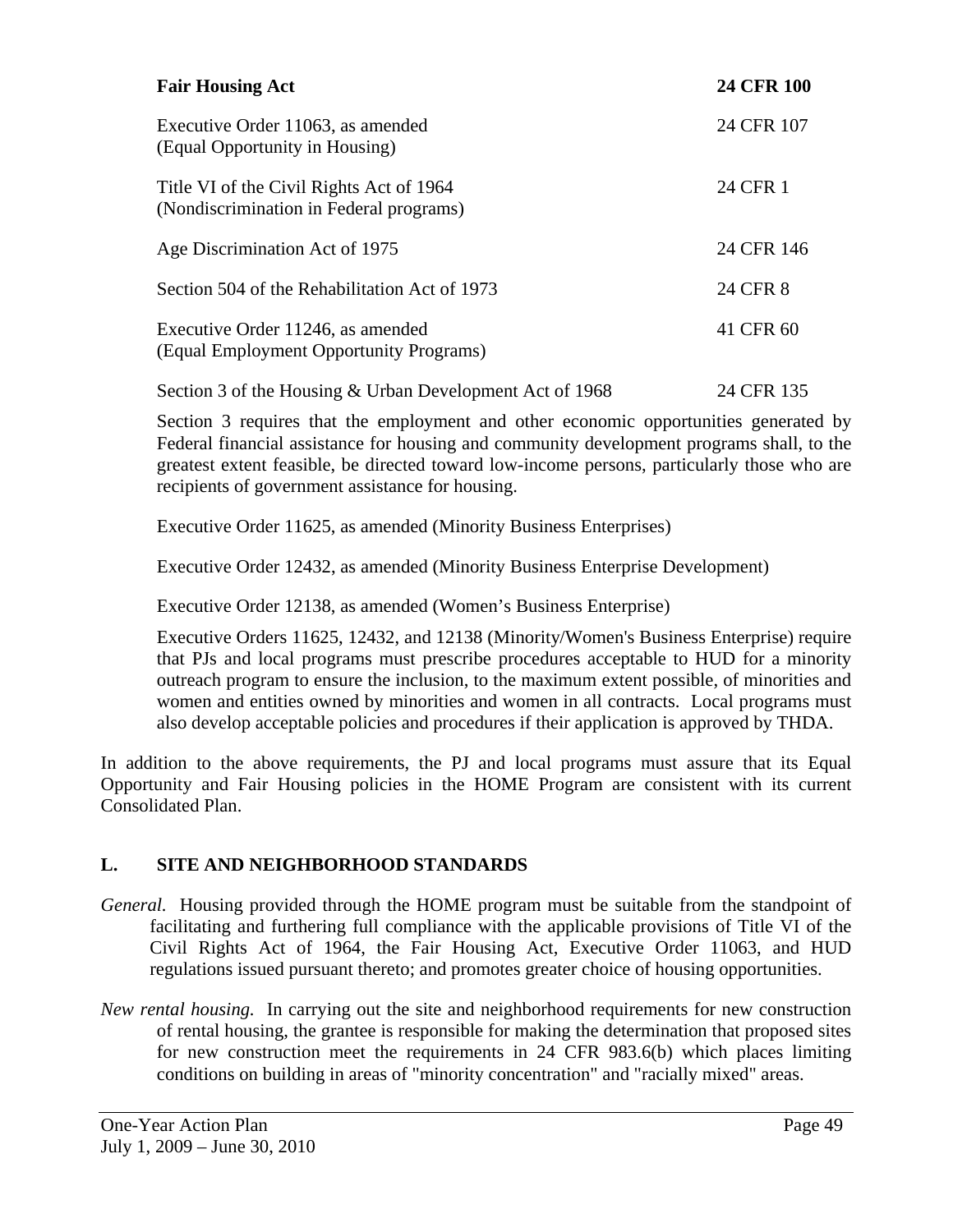These rules are complex and subject to interpretation. Several common sense actions will help in deciding on projects. Avoid action which would ultimately increase the racial segregation in your communities. Review rental new construction plans with your HUD field office. Try to get input from the Fair Housing person and the program person. Identify and address community concerns about projects to the greatest extent possible before committing funds.

# **M. AFFIRMATIVE MARKETING**

Local programs must adopt affirmative marketing procedures and requirements for all HOME rental housing with five or more units. These must be approved by THDA prior to any HOME funds being committed to a project. Requirements and procedures must include:

- 1. Methods for informing the public, owners and potential tenants about fair housing laws and the local program's policies;
- 2. A description of what owners and/or the program administrator will do to affirmatively market housing assisted with HOME funds;
- 3. A description of what owners and/or the program administrator will do to inform persons not likely to apply for housing without special outreach;
- 4. Maintenance of records to document actions taken to affirmatively market HOME-assisted units and to assess marketing effectiveness; and
- 5. Description of how efforts will be assessed and what corrective actions will be taken where requirements are not met.

# **N. ENVIRONMENTAL REVIEW**

In implementing the HOME program, the environmental effects of each activity must be assessed in accordance with the provisions of the National Environment Policy Act of 1969 (NEPA) and the related authorities listed in HUD's regulations at 24 CFR Parts 50 and 58.

THDA as the Participating Jurisdiction and the units of local government funded by THDA will be responsible for carrying out environmental reviews. THDA will approve the release of funds for local governments and must request the release of funds from HUD for any projects of CHDOs or non-profit organizations. The CHDOs and non-profit organizations will be responsible for gathering the information required for the environmental reviews. HOME funds cannot be committed until the environmental review process has been completed. Commitments for expenditures made prior to the approval of the environmental review cannot be reimbursed with HOME funds.

# **O. LEAD-BASED PAINT**

Housing assisted with HOME funds is subject to the Lead-Based Paint Poisoning Prevention Act (42 U.S.C. 4821 et seq.) and 24 CFR Part 35, Subparts C through M. The lead-based paint provisions of 982.401(j) also apply, irrespective of the applicable property standard under 24 CFR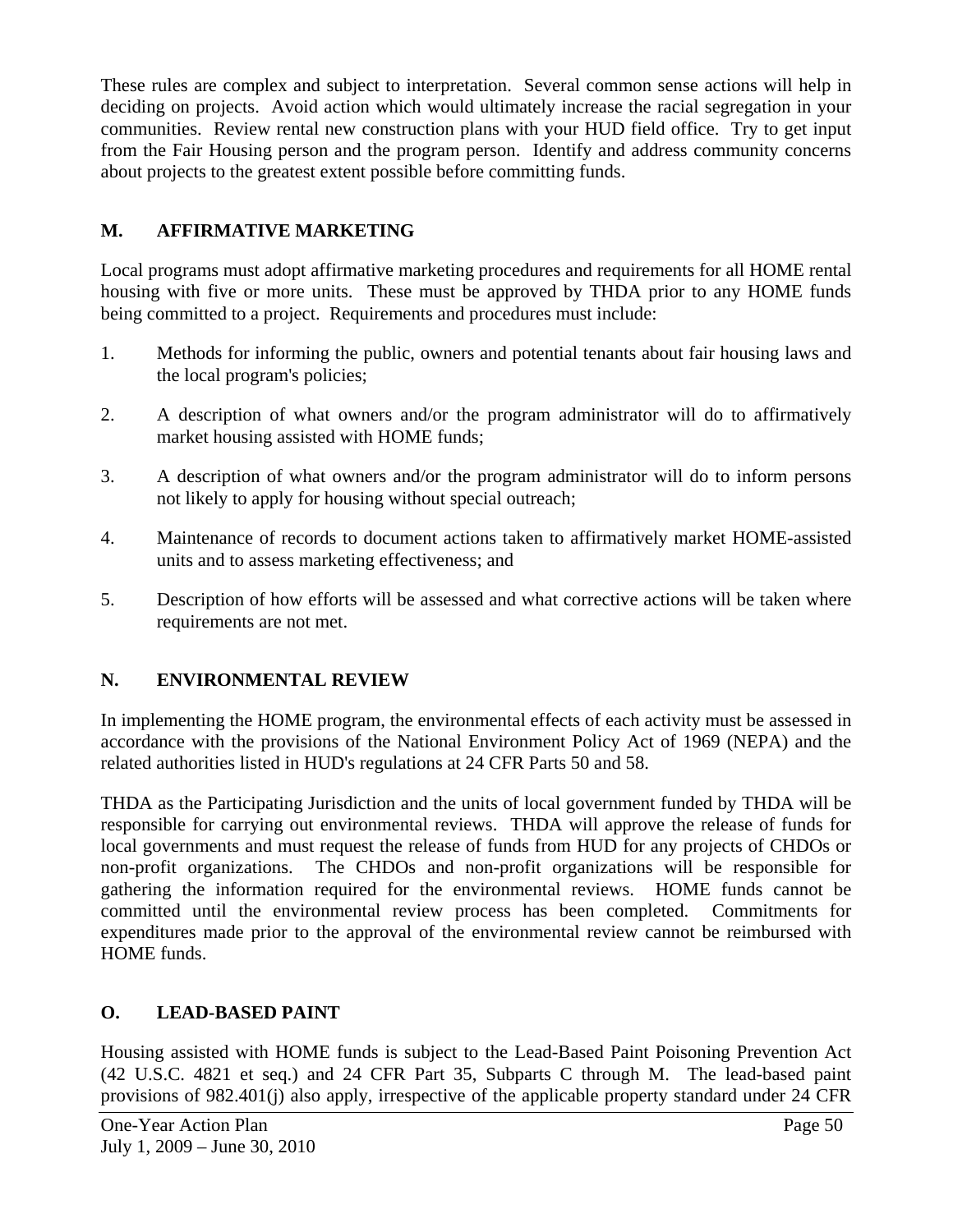92.251. The Lead-Based Paint regulations are available at www.hud.gov/lea or by contacting 1- 800-424-LEAD (5323). In a rental project in which not all units are assisted with HOME funds, the lead-based paint requirements apply to all units and common areas in the project.

# **P. LABOR STANDARDS**

Davis-Bacon wage compliance and other Federal laws and regulations pertaining to labor standards apply to all contracts for rehabilitating or constructing 12 or more units assisted with HOME funds. The contract for construction must contain the applicable wage provisions and labor standards. Davis-Bacon does not apply to projects using volunteer labor or to sweat equity projects.

# **Q. DEBARMENT AND SUSPENSION**

Local programs must require participants in lower-tier transactions covered by 24 CFR 24 to certify that neither it nor its principals are presently debarred, suspended, proposed for debarment, declared ineligible or voluntarily excluded from the covered transaction.

# **R. FLOOD PLAINS**

*HOME funds may not be used to construct or reconstruct housing* in an area identified by the Federal Emergency Management Agency as having special flood hazards. In addition, THDA discourages the rehabilitation of units located in special flood hazard areas, but in a few instances and with written permission from THDA, houses located in a floodplain may be assisted. The community must be participating in the National Flood Insurance Program and flood insurance must be obtained on the units.

# **S. CONFLICT OF INTEREST**

In the procurement of property and services, the conflict of interest provisions in 24 CFR 85.36 and 24 CFR 84.42, respectively, apply. In all cases not governed by 24 CFR 85.36 and 24 CFR 84.42 the conflict of interest provisions of the HOME Rule apply.

The conflict of interest provisions of the HOME program are more strict than those of other federal programs. The HOME conflict of interest provisions apply to any person who is an employee, agent, consultant, officer, elected official or appointed official of THDA, a State recipient or subrecipient receiving HOME funds. No person listed above who exercises or has exercised any functions or responsibilities with respect to activities assisted with HOME funds or who is in a position to participate in a decision-making process or gain inside information with regard to these activities may obtain a financial interest or benefit from a HOME-assisted activity, or have an interest in any contract, subcontract or agreement with respect thereto, or the proceeds thereunder, either for themselves or those with whom they have family or business ties, during their tenure or for one year thereafter.

No owner, developer or sponsor of a project assisted with HOME funds (or officer, employee, agent or consultant of the owner, developer or sponsor) whether private, for profit or non-profit (including a CHDO when acting as an owner, developer or sponsor) may occupy a HOME-assisted affordable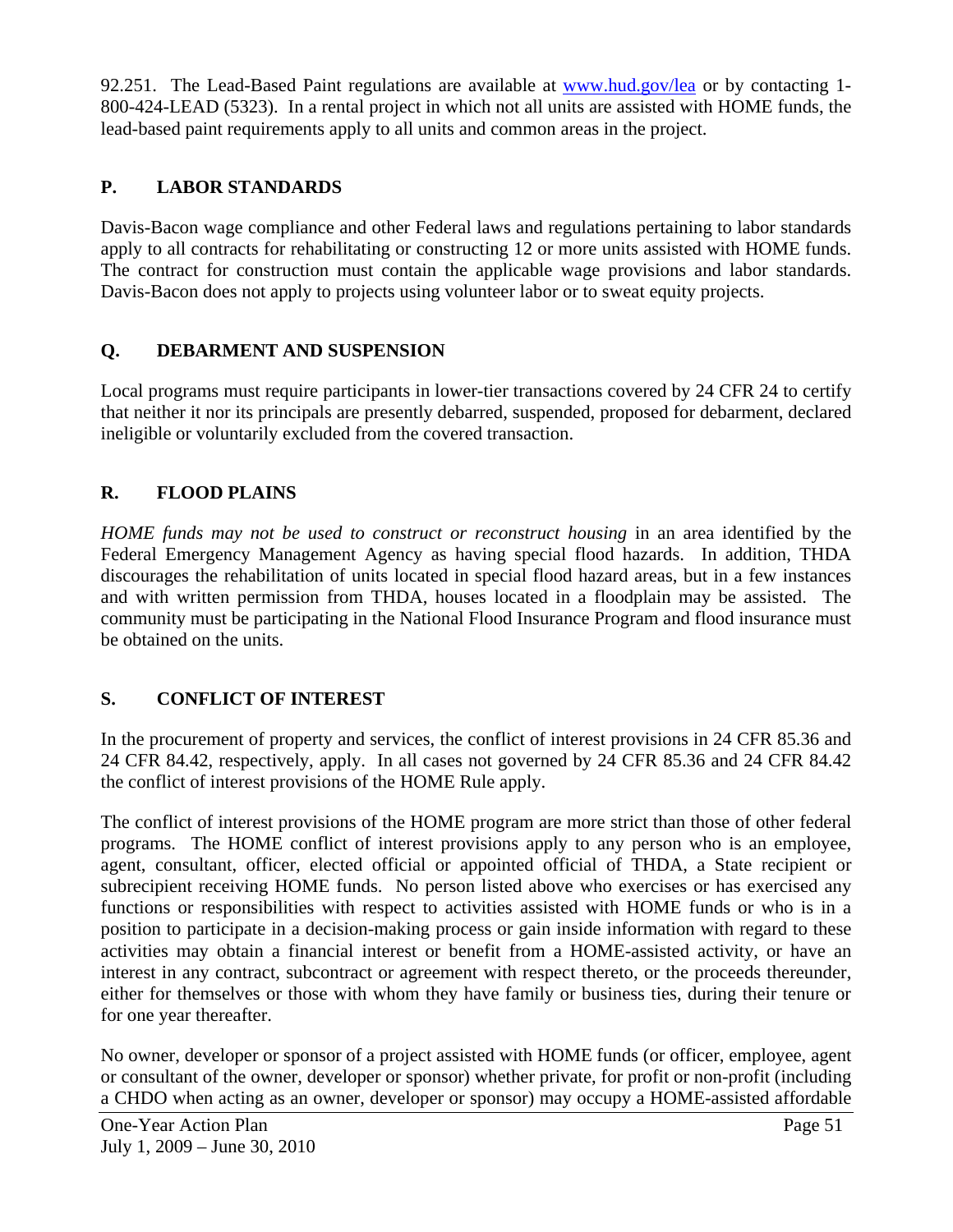housing unit in a project. This provision does not apply to an owner-occupant of single-family housing or to an employee or agent of the owner or developer of a rental housing project who occupies a HOME-assisted unit as the project manager or maintenance worker.

THDA does not routinely consider requesting exceptions to the conflict of interest provisions from HUD.

# **T. PROCUREMENT**

It is important to keep the solicitation of bids for goods and services as well as professional services contracts open and competitive. Cities, counties and non-profit organizations must follow their procurement policies and meet state and federal requirements. At a minimum, cities and counties must comply with 24 CFR 85.36 and non-profits (including CHDOS) must comply with 24 CFR 84.40 – 84.48.

Applicants should obtain 3 to 5 bids using formal advertising or requests for proposals for the procurement of professional services such as grant administration, inspections and work write-ups. There must be an established selection procedure and a written rationale for selecting the successful bid or proposal.

# **U. APPLICATION AND EVALUATION PROCEDURE**

THDA will evaluate each application to determine if the proposal meets threshold criteria. Threshold criteria includes: submission of a complete application; proposal of an eligible activity; proposal of a project that in the opinion of THDA is physically, financially and administratively feasible; proposal of a project that meets the requirements of 24 CFR Part 92, as amended; and documentation of an approved growth plan and the formation of a Joint Economic and Community Development Board (JECDB) prior to the submission of the 2009 HOME application. Threshold requirements for special needs applications includes documentation that funding for support services for program beneficiaries has been secured.

Documentation must be submitted along with the completed Checklist to demonstrate that the organization meets threshold requirements and has the capacity to provide affordable housing for low income households, including the administration of the proposed project.

Applications meeting the threshold criteria will be scored and ranked in descending numerical order within the nine regional rounds, the special needs round or the CHDO round, based on the following categories: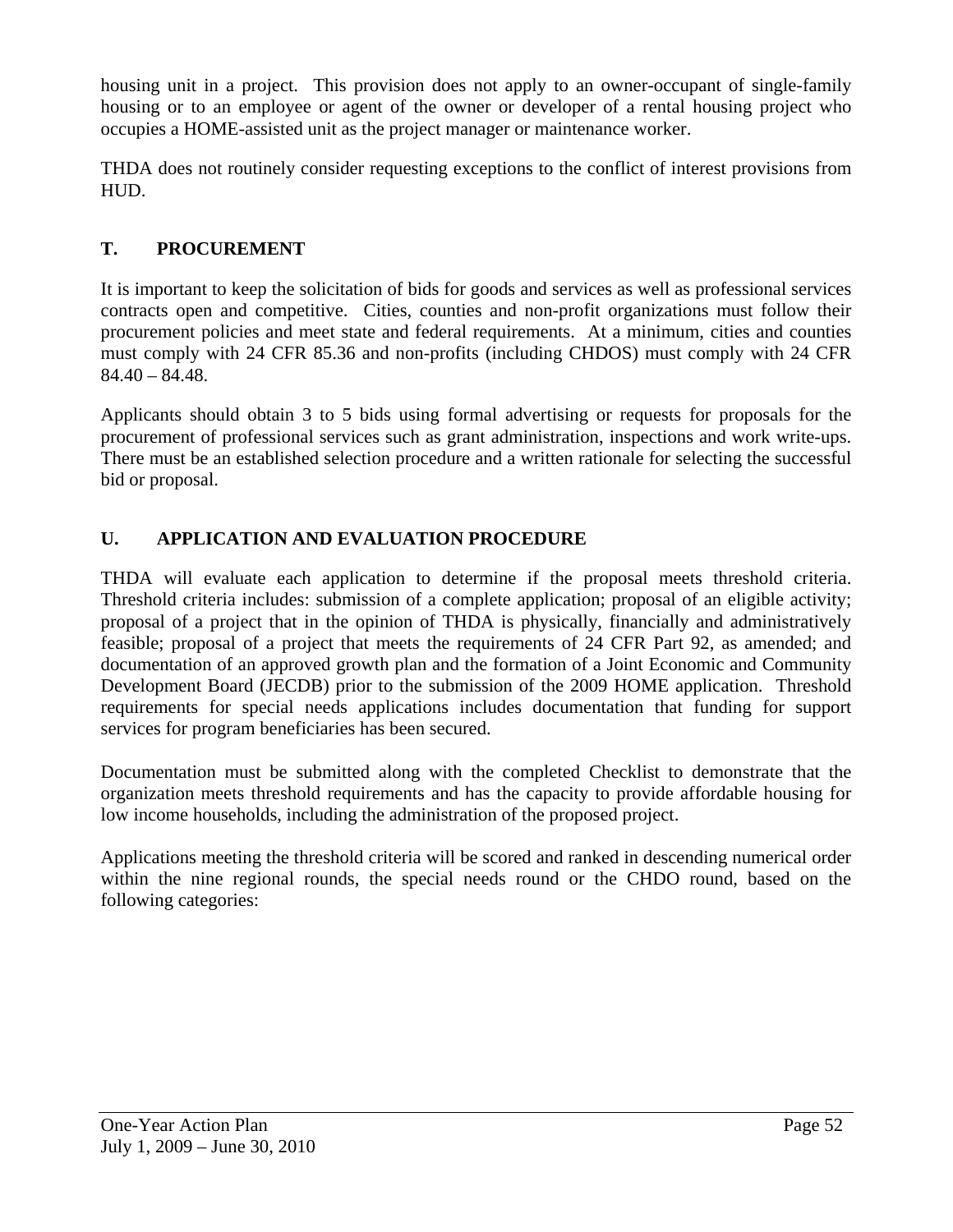# **1.** PROGRAM DESIGN Up to 35 points

The proposed program demonstrates exceptional planning, readiness and administrative capability. All necessary components to accomplish the project have been identified in the application.

- Program administrators have been identified and have personnel that is knowledgeable in grant administration, have relevant experience in the administration of housing grants, and/or have otherwise shown the capability to administer the project.
- Individuals/firms providing architectural, construction management and/or inspection services have been identified and are qualified to perform the services.
- If applicable, the lead inspector and/or risk assessors have been identified and are qualified to perform the services.
- If the applicant is a local community, the local government is involved in the administration of the project.
- For Rental Projects:
	- o Potential sites have been identified in the application.
	- o If not a Special Needs project, there is a demonstrated capacity to secure financial arrangements which exceed threshold.
	- o The applicant has experience in rental housing oversignt

 THDA has calculated need factors using housing statistics for counties. Factors are based on percentages rather than absolute numbers. For homeowner projects, the need factors used are the percentage of owner households that are low income; the percentage of low income owner households with cost burden or other problems; and the percent of affordable owner units built before 1960.

For rental projects, the county need factors used are the number of affordable units per 100 low income households; the percentage of low income households with cost burden or other problems; and the percentage of affordable units built before 1960.

For multi-county projects, the need score is calculated proportionately according to the number of units proposed for each county.

# 3. NOT PROPORTIONALLY SERVED Up to 50 points

THDA shall award up to 50 additional points to applications submitted from areas where the amount of THDA and HOME funding is below the state average. The formula for awarding these points is based on the percentage of 2005, 2006 and 2007 HOME dollars awarded in

# **2. NEED Up to 50 points**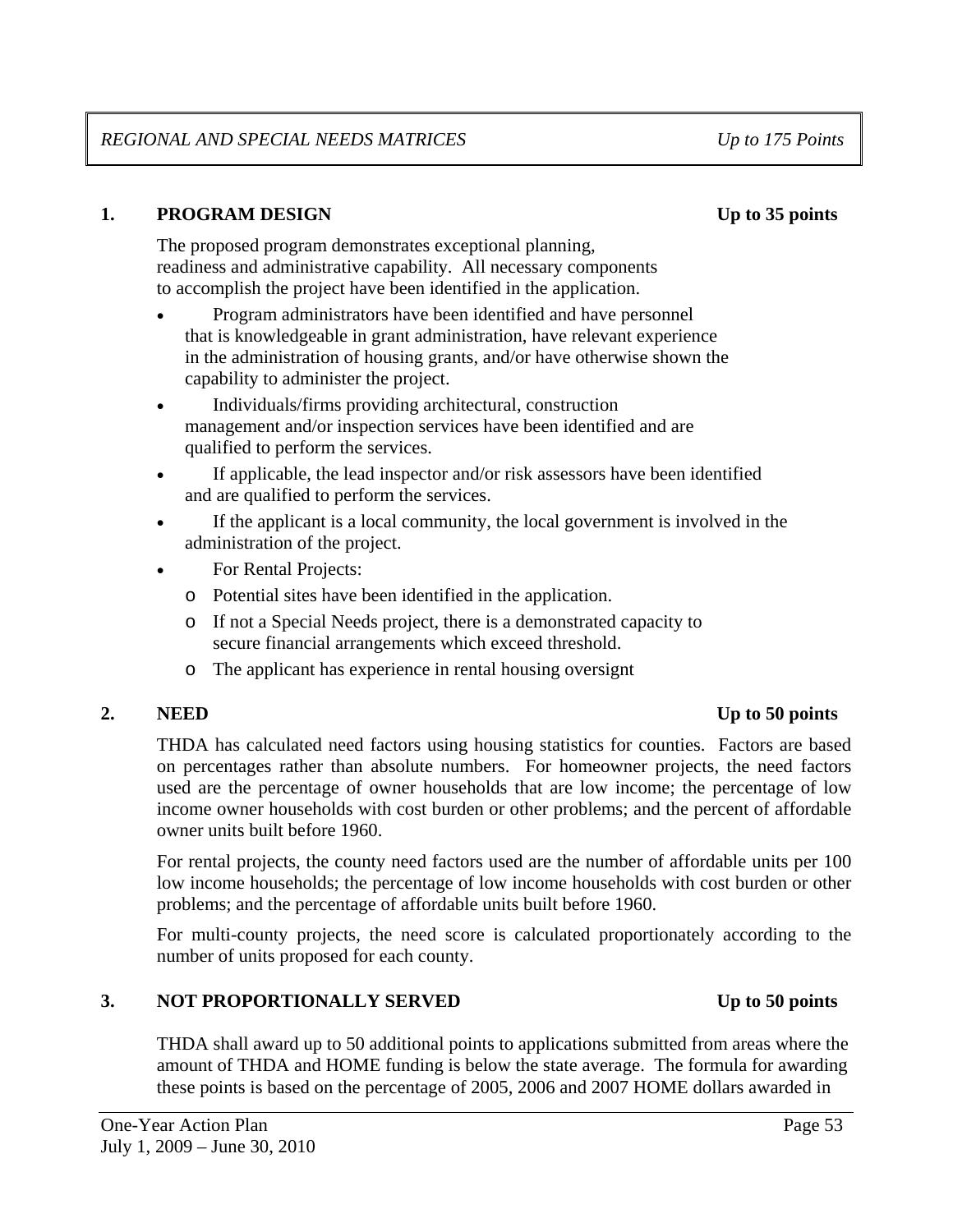each county. For multi-county projects, this score is calculated proportionately according to the number of units in each county.

# **4. DISASTER AREAS** Up to 10 points

 THDA shall award 10 additional points to applications for projects located in counties that have been declared a presidential disaster area under the Robert T. Stafford Disaster Relief and Emergency Assistance Act in the year prior to the application due date.

# **5. LEVERAGE. Up to 10 points**

THDA shall award up to 10 additional points to applications that include the use of funds from other sources. THDA will award points in this category based on the actual percentage of other funds in the project. Leveraged funds counted in one program year do not qualify again as leverage in subsequent years. (See Match and Leverage - Page 8.) In order to receive points, there must be written documentation of the leveraged funds in the application.

# **6. ENERGY CONSERVATION Up to 10 points**

THDA shall award up to 10 additional points to applications that contain energy conservation measures which exceed conservation measures required by local codes or the international codes.

### **7. THREE-STAR PROGRAM. Up to 10 points**

THDA shall award up to 10 additional points to applications from communities participating in the Department of Economic and Community Development's (ECD) Three-Star Program with a housing component as determined by ECD in 2008.

|    | <b>CHDO MATRIX</b>                                                                                                                                                                                                                                                                                                                                                                                                                                                                        | Up to 180 Points |
|----|-------------------------------------------------------------------------------------------------------------------------------------------------------------------------------------------------------------------------------------------------------------------------------------------------------------------------------------------------------------------------------------------------------------------------------------------------------------------------------------------|------------------|
| 1. | <b>CAPABILITY</b><br>$\blacktriangleright$                                                                                                                                                                                                                                                                                                                                                                                                                                                | Up to 50 points  |
|    | The proposed project demonstrates exceptional<br>planning and readiness.<br>The program design is complete and all necessary components<br>to accomplish the project are identified in the application.<br>Sites have been identified and CHDO has site control.<br>Feasibility worksheet is complete and demonstrates<br>need for HOME funds.<br>CHDO has the capacity to secure other funding for the<br>$\bullet$<br>project. Commitment letters are included in the application.<br>↘ | Up to 25 points  |
|    | One-Year Action Plan                                                                                                                                                                                                                                                                                                                                                                                                                                                                      | Page 54          |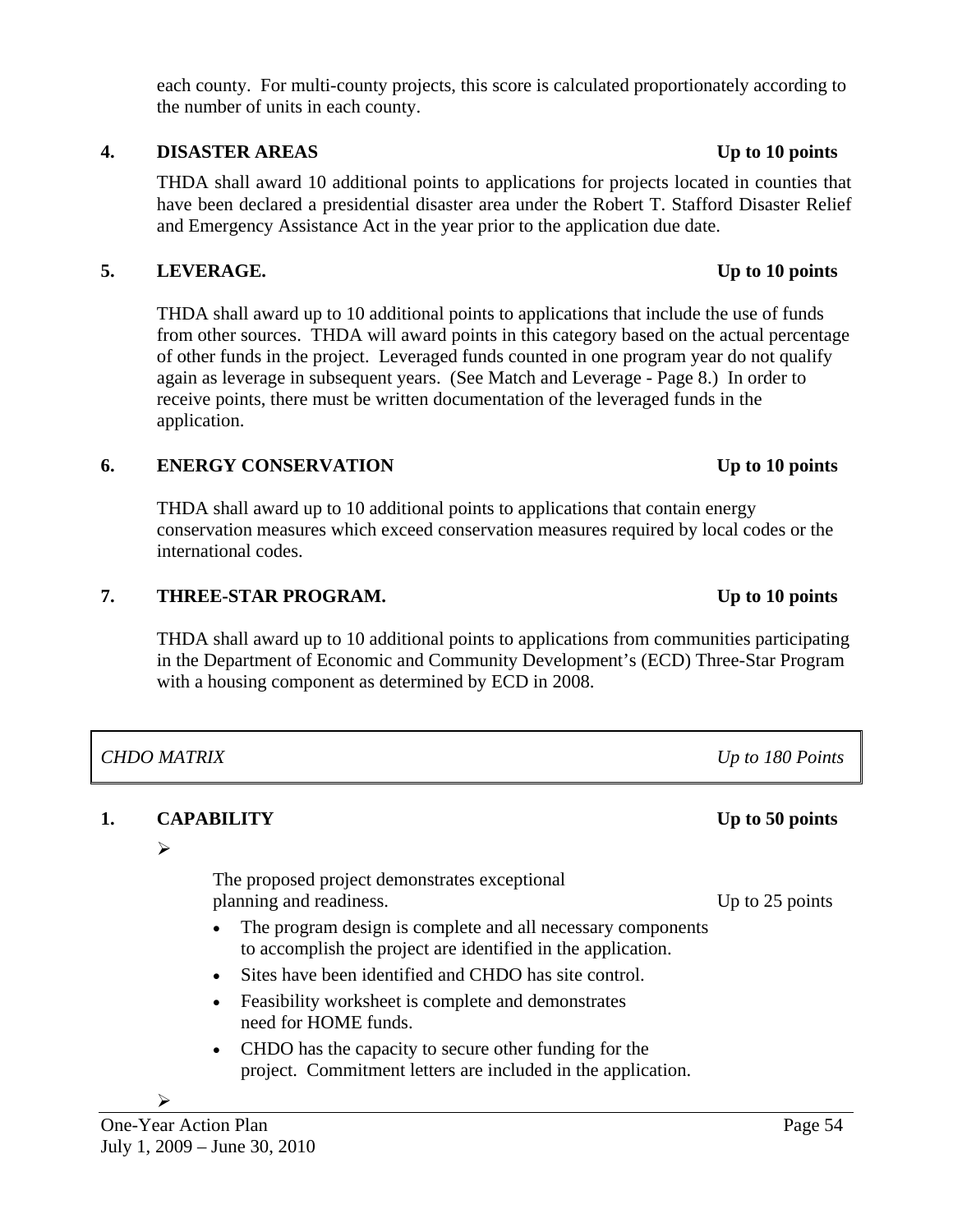The organization demonstrates sufficient capacity beyond threshold. Up to 25 points

- The organization has produced successful affordable housing projects.
- The organization has a demonstrated capacity to manage rental or homeownership programs, if applicable.
- The agency's budget reflects multiple sources of funding.
- If previous experience under HOUSE or HOME, the ability to draw down funds; the ability to complete a project in a timely manner; monitoring findings; and response to client concerns or complaints.

### **2. NEED Up to 50 points**

 THDA has calculated need factors using housing statistics for counties. Factors are based on percentages rather than absolute numbers. For homeowner projects, the need factors used are percentage of owner households that are low income; the percentage of low income owner households with cost burden or other problems; and the percent of affordable owner units built before 1960.

For rental projects, the county need factors used are the number of affordable units per 100 low income households; the percentage of low income households with cost burden or other problems; and the percentage of affordable units built before 1960.

For multi-county projects, the need score is calculated proportionately according to the number of units proposed for each county.

### 3. NOT PROPORTIONALLY SERVED Up to 50 points

THDA shall award up to 50 additional points to applications submitted from areas where the amount of THDA and HOME funding is below the state average. The formula for awarding these points is based on the percentage of 2004, 2005 and 2006 HOME dollars awarded in each county. For multi-county projects, this score is calculated proportionately according to the number of units in each county.

### **4. DISASTER AREAS 10 points**

THDA shall award 10 additional points to applications for projects located in counties that have been declared a presidential disaster area under the Robert T. Stafford Disaster Relief and Emergency Assistance Act in the year prior to the application due date.

### **5. LEVERAGE. Up to 10 points**

THDA shall award up to 10 additional points to applications that include the use of funds from other sources. THDA will award point in this category based on the actual percentage of other funds in the project. Leveraged funds counted in one program year do not qualify again as leverage in subsequent years. In order to receive point, there must be written documentation for the leveraged funds in the application.

#### **6. ENERGY CONSERVATION Up to 10 points**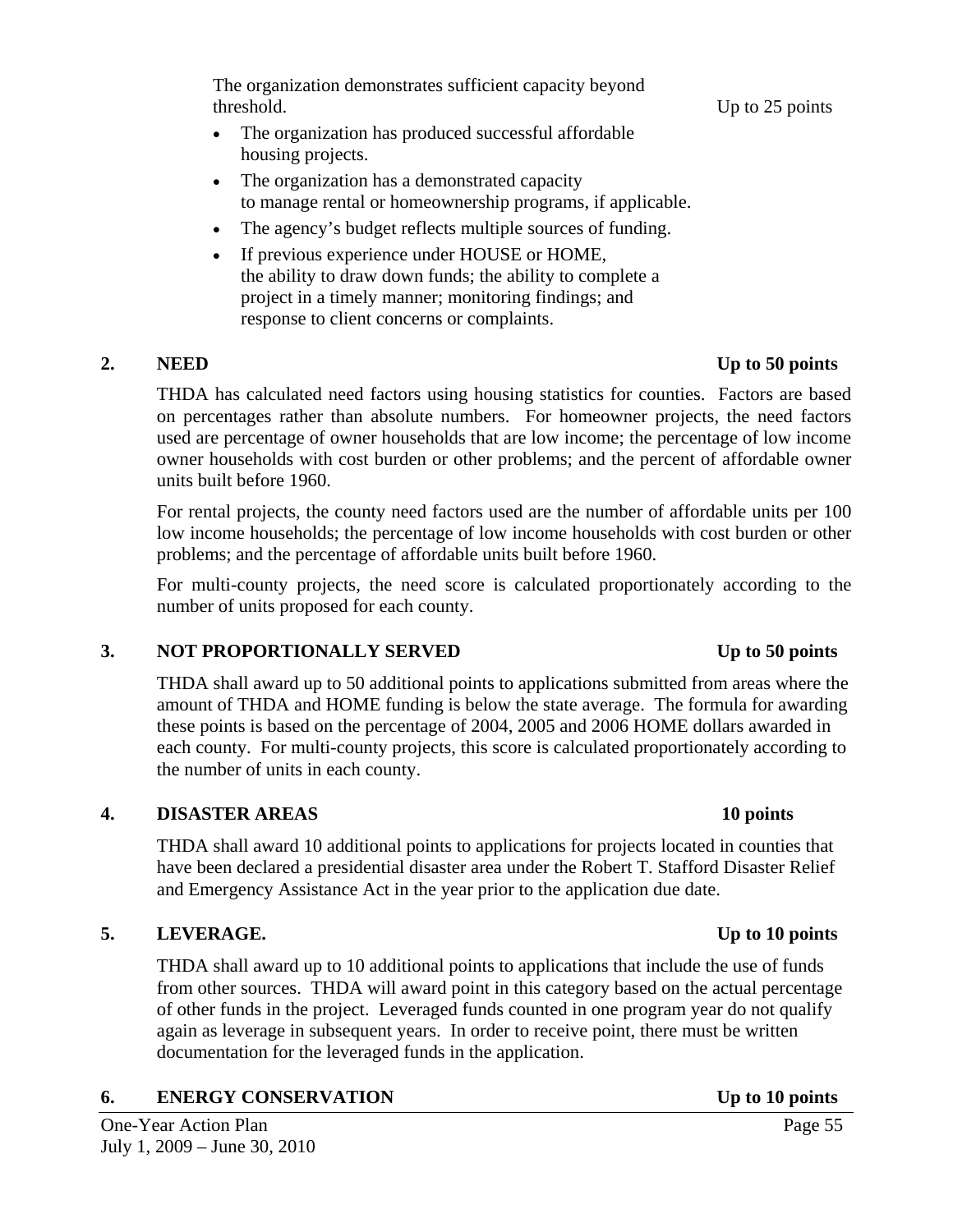THDA shall award up to 10 additional points to applications that contain energy conservation measures which exceed conservation measures required by local codes or the international codes.

### **TENNESSEE HOUSING DEVELOPMENT AGENCY THE AMERICAN DREAM DOWNPAYMENT INITIATIVE (ADDI)**

THDA expects no American Dream Downpayment Initiative (ADDI) funds in FY 09-10.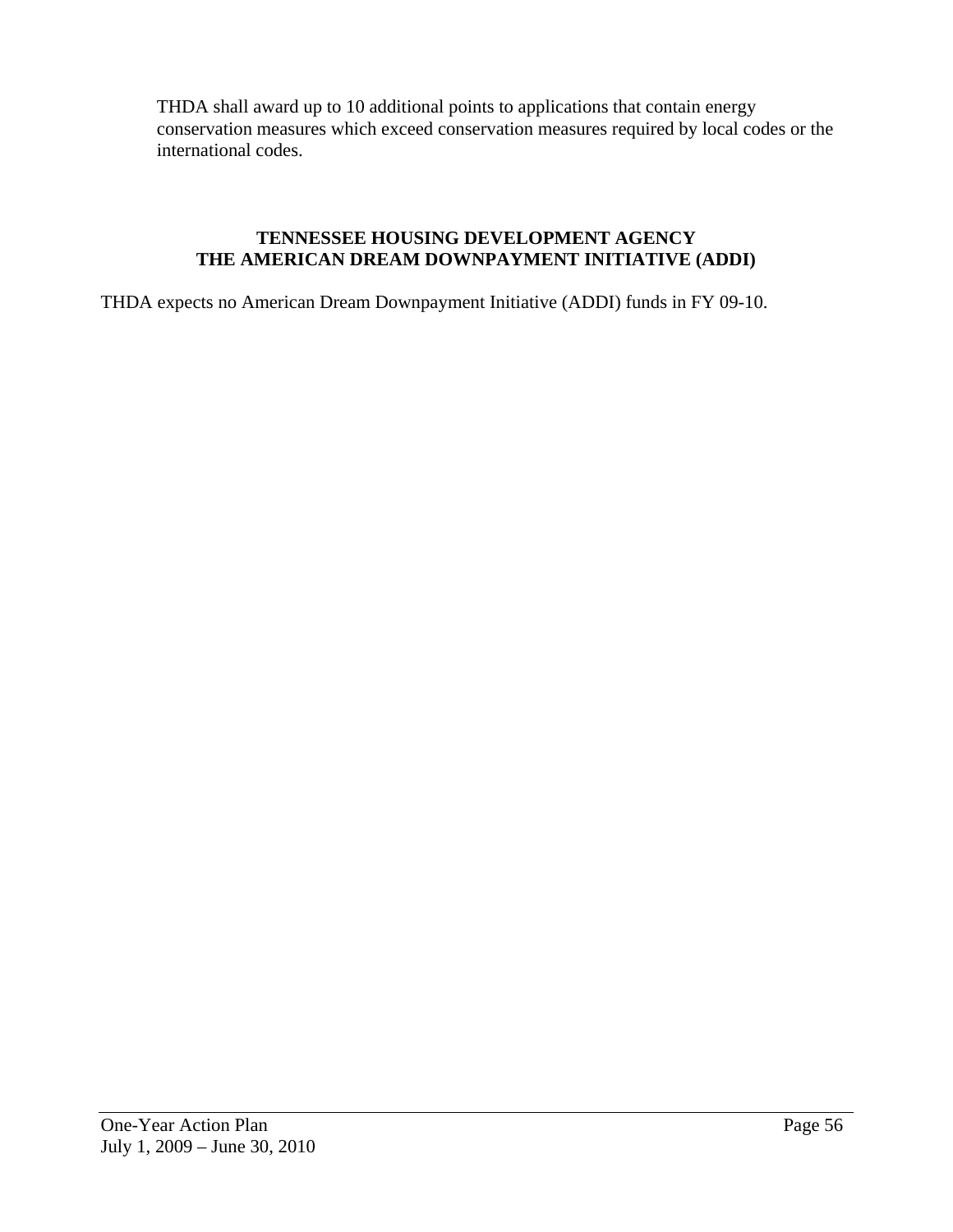#### **Method of Distribution of Funds and Program Description Emergency Shelter Grant (ESG) Program 2009-2010**

The Tennessee Housing Development Agency (THDA) administers the federally-funded Emergency Shelter Grant (ESG) Program to increase the number and quality of emergency shelters and transitional housing facilities for homeless individuals and families, to operate these facilities and provide essential social services, and to help prevent homelessness. The purpose of this Program Description is to explain the requirements and the application process for the ESG Program.

ESG funds are awarded on a competitive basis to non-profit organizations outside the CDBG entitlement communities that receive their own ESG funding directly from the U. S. Department of Housing and Urban Development. The Tennessee entitlement communities that receive their own allocation of ESG funds are Chattanooga, Knoxville, Memphis and Nashville-Davidson County. An applicant must apply for at least \$35,000 and may apply for a maximum of \$75,000 in ESG funding. THDA anticipates an ESG allocation in 2009 of \$1,520,568 dollars.

## **THE ESG PROGRAM**

The ESG program is governed by Title 24 Code of Federal Regulations, Part 576. Those regulations are incorporated by reference in this Program Description. The federal regulations take precedence over this program description in cases of conflicting requirements.

The objectives of the ESG program are:

- 1. To help improve the quality of emergency shelters for the homeless;
- 2. To help meet the costs of operating and maintaining emergency shelters;
- 3. To provide essential services so that homeless individuals have access to the assistance they need to improve their situation; and
- 4. To provide emergency intervention assistance to prevent homelessness.
- **Note:** ESG funds cannot be utilized for permanent housing projects. A person is considered homeless only when he/she resides in one of the places described below:
- 1. In places not meant for human habitation, such as cars, parks, sidewalks, abandoned buildings or on the street;
- 2. In an emergency shelter;
- 3. In transitional or supportive housing for homeless persons who originally came from the streets or emergency shelters;
- 4. In any of the above places but is spending a short time (up to 30 consecutive days) in a hospital or other institution;
- 5. Is being evicted within a week from a private dwelling unit and no subsequent residence has been identified and the person lacks the resources and support networks needed to obtain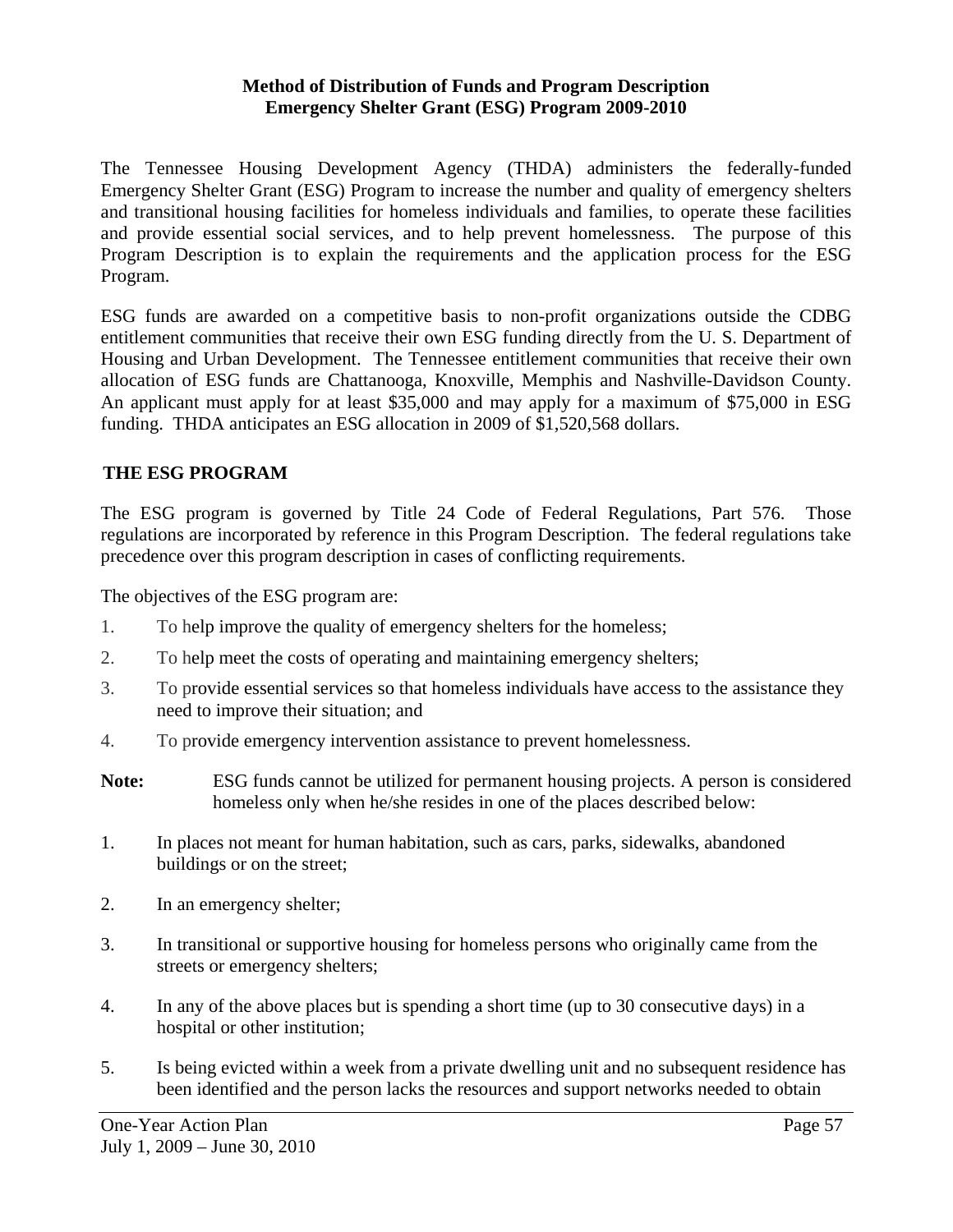housing or their housing has been condemned by housing officials and is no longer considered meant for human habitation;

- 6. Is being discharged within a week from an institution in which the person has been a resident for more that 30 consecutive days and no subsequent residence has been identified and the person lacks the resources and support networks needed to obtain housing; or
- 7. Is fleeing a domestic violence housing situation and no subsequent residence has been identified and the person lacks the resources and support networks needed to obtain housing.
- **Exclusion:** The term "homeless" or "homeless individual" does not include any individual imprisoned or otherwise detained pursuant to an Act of Congress or a State law.)

# **A. CONSISTENCY WITH THE CONSOLIDATED PLAN**

ESG activities are focused on helping meet the needs of emergency homeless shelters and programs in under-served areas of the State outside of Entitlement Cities. The State is particularly interested in developing and expanding shelter programs in rural areas that lack ready access to other homeless funds. The State is also placing a priority on shelter programs serving families and on transitional living shelters that provide an array of supportive services in addition to living arrangements for a period of at least six months. ESG proposals will be evaluated for consistency with the State of Tennessee's Consolidated Plan, as amended. The State's Consolidated Plan identifies the need for the following types of emergency shelters:

- 1. Emergency Family Shelters. With the increase of homeless single and two-parent families noted statewide, there is a need for 24-hour emergency family shelters.
- 2. Emergency Elderly and Disabled Shelters. Small, non-traditional shelter arrangements for the frail, elderly and disabled elderly will protect this vulnerable group. Such shelters could exist in a family home system or be tied to an existing service center for the elderly that could make needed services more accessible.
- 3. 24-Hour Emergency Shelters for the Employed. Most shelters require participants to vacate the shelter during the day. Shelter residents who become employed or who enter the shelter employed may work odd shifts and require access for sleeping, etc. A small shelter for the employed would accommodate second and third shift employees and make available employment support services.
- 4. Shelters for the Mentally Ill. The actions of chronic mentally ill homeless persons can be very distressing to others as well as themselves. Emergency shelters for the chronic mentally ill would allow for a more appropriately controlled environment that would ultimately serve the support needs of these clients.

# **B. ALLOCATION OF FUNDS**

ESG funds committed to the State of Tennessee, through THDA, will be allocated as promulgated in the State of Tennessee's Consolidated Plan, as amended. THDA will spend up to 5% of its ESG allocation for administrative and planning expenses. THDA will share the amount available for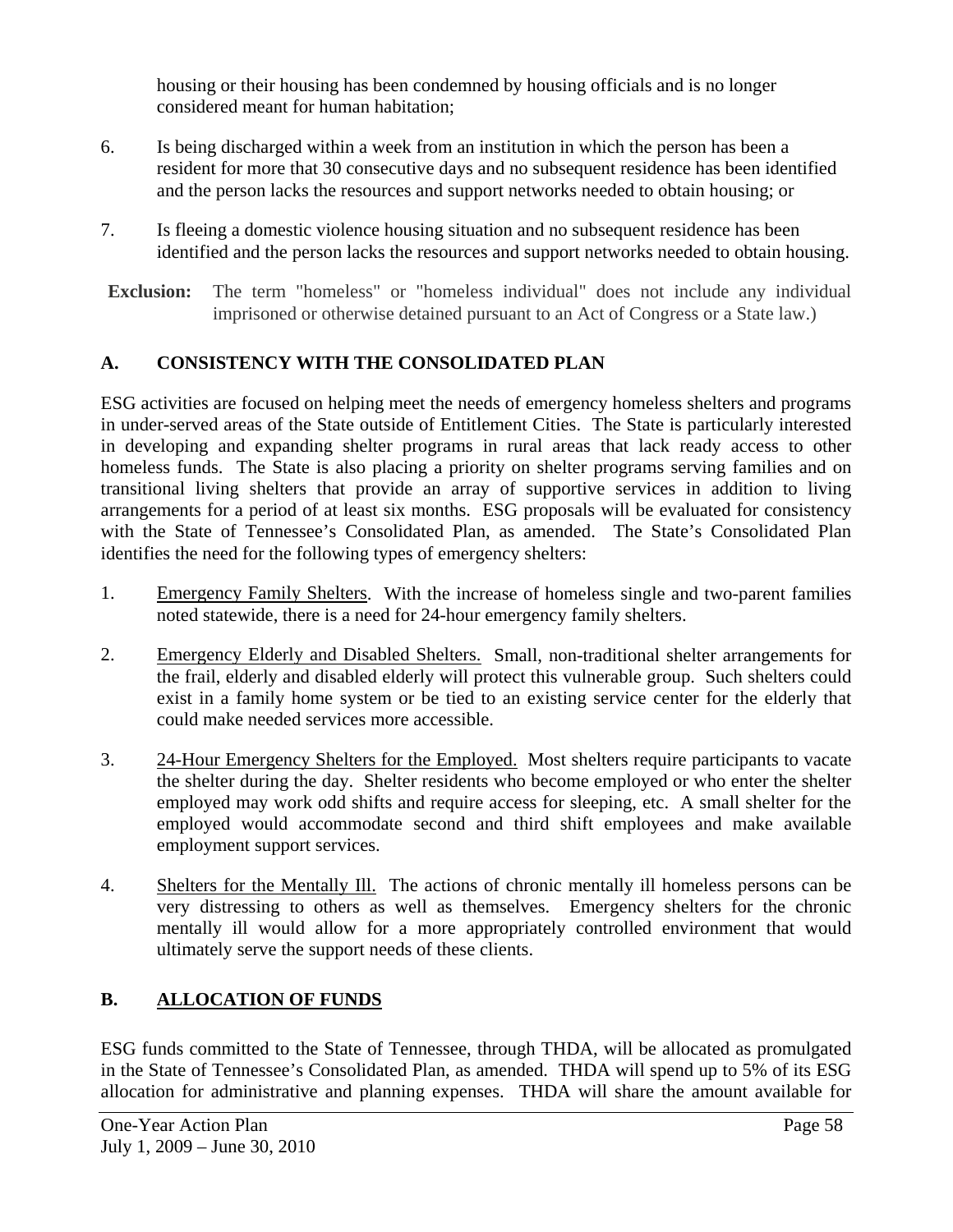administration with the small city entitlement communities that do not receive their own ESG allocation from HUD.

- THDA Targeted Set-Aside. For the 2009 ESG program, THDA will allocate the \$100,000 of ESG funding that does not require matching funds to the Tennessee Department of Mental Health and Developmental Disabilities (TDMHDD). TDMHDD will use the ESG funds for essential services, operations and prevention activities through its established network of housing agencies providing services to clients being discharged from medical and mental health facilities.
- Small Cities Set-Aside. THDA will allocate 52% of the remaining ESG funds on a formula basis to the ten CDBG entitlement cities that do not receive ESG grants, but are expected to address homelessness through the "Continuum of Care" described in their Consolidated Plans. These cities are: Bristol, Clarksville, Cleveland, Franklin, Jackson, Johnson City, Kingsport, Morristown, Murfreesboro and Oak Ridge. See **Attachment I: Small City ESG Allocation Plan**.

Competitive Allocation. The remaining 48% of the ESG funds will be allocated to eligible applicants in a competitive grant review process.

# **C. ELIGIBLE APPLICANTS**

The State of Tennessee, through THDA, will accept applications for the ESG program from nonprofit organizations.

To be eligible to apply for ESG funding the non-profit organization must:

- 1. Be organized under Tennessee law, as evidenced by a Certificate of Existence from the Tennessee Secretary of State dated within six months of the application due date;
- 2. Have no part of its net earnings inuring to the benefit of any member, founder, contributor or individual;
- 3. Be established for charitable purposes and whose activities include, but are not limited to, the promotion of social welfare and the prevention or elimination of homelessness., as evidenced in its charter, articles of incorporation, resolutions or by-laws, and experience in the provision of shelter and services to the homeless;
- 4. Have standards of financial accountability that conform to 24 CFR 84.21, Standards of Financial Management Systems; and
- 5. Have an IRS designation under Section  $501(c)(3)$  of the tax code. Non-profit applicants may not submit an application until they have received their  $501(c)(3)$  designation from the IRS.
- 6. Faith-based organizations receiving ESG funds, like all organizations receiving HUD funds, must serve all eligible beneficiaries without regard to religion.

Non-profit organizations are eligible to receive funds only if such funding is approved by the local government jurisdiction where programs are based. If the organization intends to provide homeless assistance in a number of jurisdictions, the certification of approval must be submitted by each of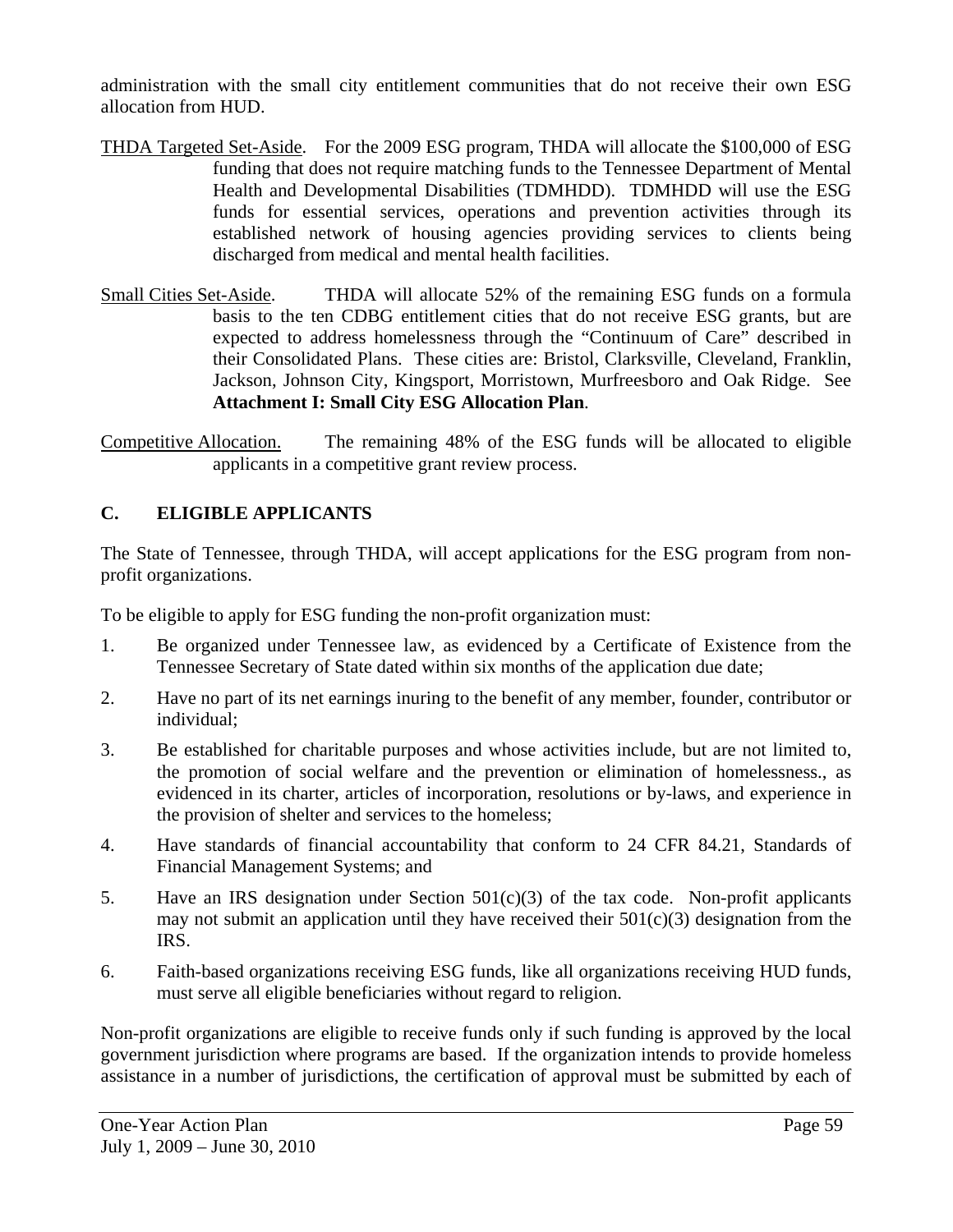the units of local government in which the projects are to be located. Housing agencies funded by TDMHDD are not eligible to apply for ESG funds through the Competitive Allocation.

# **D. ELIGIBLE ACTIVITES**

*Renovation, major rehabilitation or conversion.* – Renovation means rehabilitation that involves costs of 75% or less of the value of the building before renovation. Major rehabilitation means rehabilitation that involves costs in excess of 75% of the value of the building before rehabilitation. Conversion means a change in the use of the building to an emergency shelter for the homeless, where the cost of conversion exceeds 75% of the value of the building after conversion.

All renovation, rehabilitation or conversion work proposed for buildings constructed prior to 1978 must comply with Lead-Based Paint Regulations at 24 CFR Part 35, Subpart J, as applicable.

Grantees receiving ESG assistance for major rehabilitation or conversion must maintain the building as a shelter for homeless individuals and families for 10 years; grantees receiving ESG assistance for renovations must be maintained as a shelter for homeless individuals and families for 3 years.

- *Essential services to the homeless*. This includes services concerned with employment, health, drug abuse, education and staff salaries necessary to provide these services and may include, but are not limited to:
	- 1. Assistance in obtaining permanent housing;
	- 2. Medical and psychological counseling and supervision;
	- 3. Employment counseling;
	- 4. Nutritional counseling;
	- 5. Substance abuse treatment and counseling;
	- 6. Assistance in obtaining other Federal, State and local assistance including mental health benefits; employment counseling; medical assistance; Veteran's benefits; and income support assistance such as Supplemental Security Income, Food Stamps and Aid to Families with Dependent Children;
	- 7. Other services such as child care, transportation, job placement and job training; and
	- 8. Staff salaries necessary to provide the above services.

ESG regulations restrict the amount of ESG funds that may be spent on essential services to 30 percent of the total State ESG allocation, and restrict funding to new services or a quantifiable increase in services above the level funded during the immediately previous 12 month period. ESG may not be used to replace existing government or non-profit funding of service. However, once a new or increased level of service meets the above standards, ESG funds may be used to continue funding that service in subsequent years.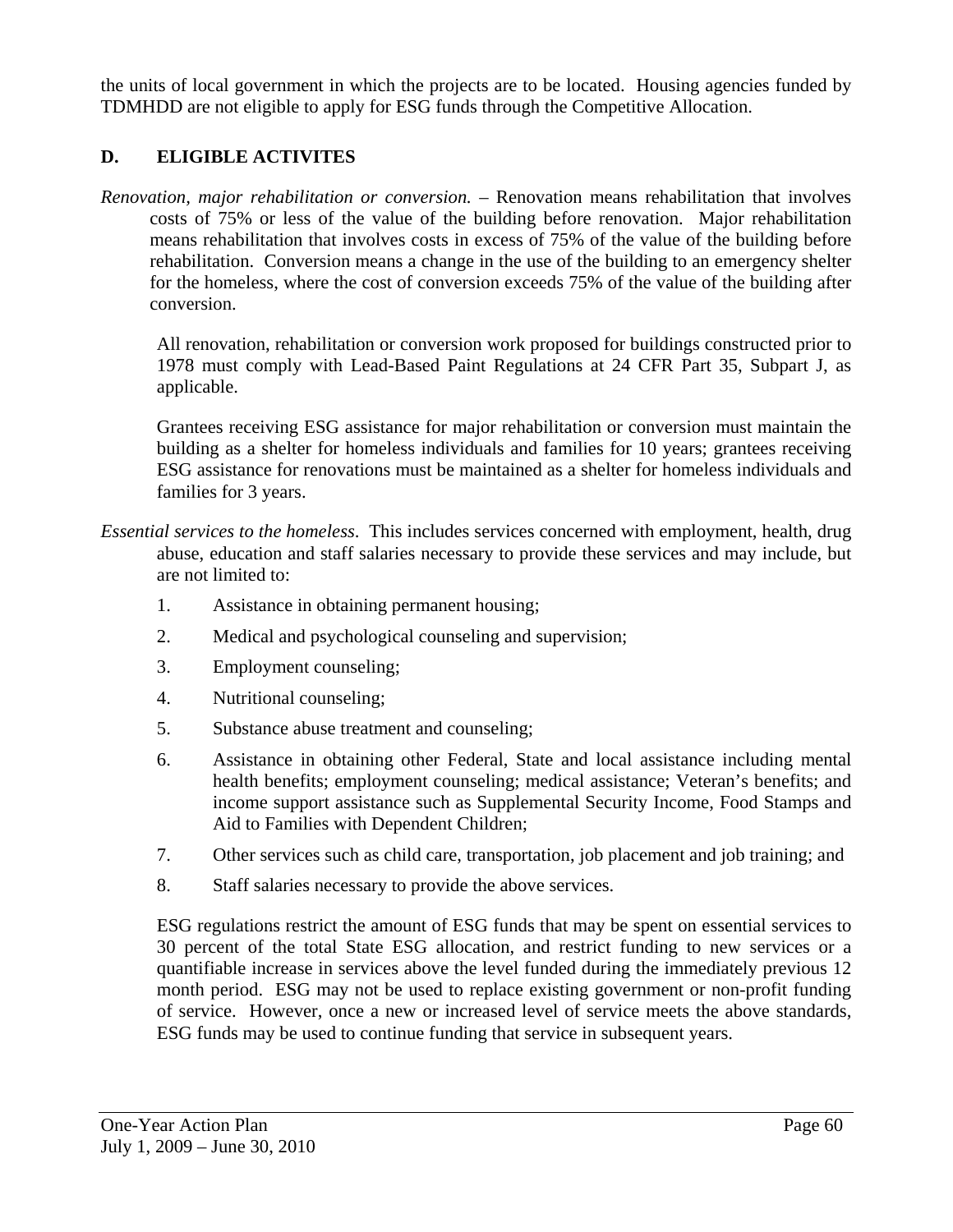*Operating expenses.* Payment of eligible operation costs related to the operation of emergency and transitional housing, including but not limited to, maintenance, operation, rent, repair, security, fuel, equipment, insurance, utilities, food and furnishings.

Staff salaries (including fringe benefits) paid under the operating costs category are limited to 10% of the grant. Maintenance and security salary costs are not subject to the 10% cap.

*Prevention Activities.* Development and implementation of homeless prevention activities including but not limited to:

- 1. Short-term subsidies to defray utility, rent or mortgage arrearages;
- 2. Security deposits or first month's rent to permit a homeless family to move into an apartment;
- 3. Mediation programs for landlord tenant disputes;
- 4. Legal services to represent tenants in eviction proceedings;.

ESG regulations restrict the amount of ESG funds that may be spent on prevention activities to 30 percent of the total State ESG allocation.

Local government recipients may distribute all or a part of their ESG funds to eligible, private nonprofit organizations for allowable ESG activities.

For each of the eligible activities, THDA reserves the right to adjust funding requests to remain within the required percentages.

# **E. INELIGIBLE ACTIVITIES**

Under renovation, rehabilitation or conversion projects, ESG funds may not be used for the following:

- 1. Acquisition of real property;
- 2. New construction of an emergency shelter for the homeless;
- 3. Property clearance or demolition;
- 4. Rehabilitation administration, such as the preparation of work specifications or inspections;
- 5. Staff training or fund raising activities associated with rehabilitation;
- 6. Building maintenance and repairs.

Under essential service programs, ESG funds may not be used for the following:

- 1. Existing services and staff (services must be new or provided to more persons);
- 2. Salary of case management supervisor when not working directly on participant issues;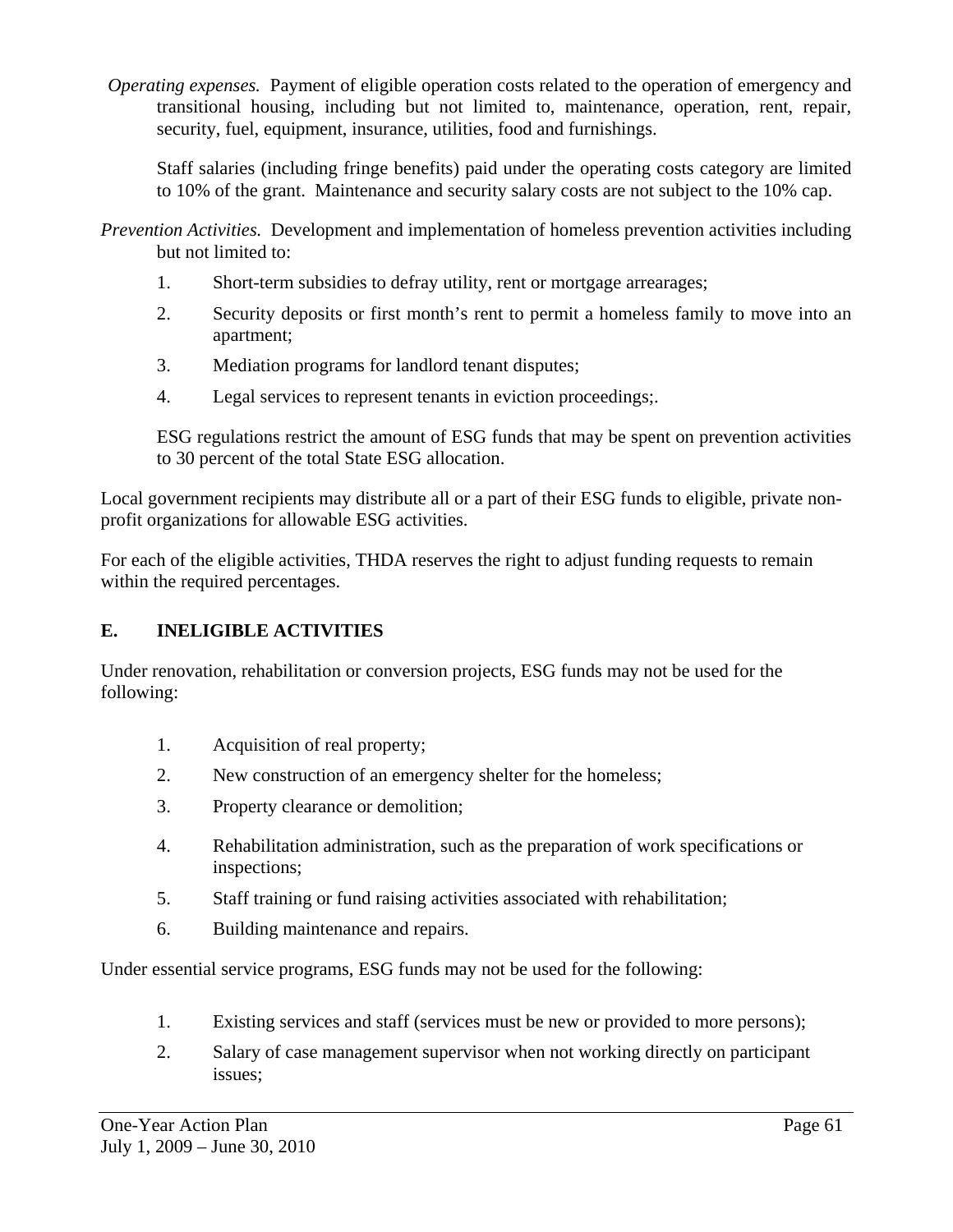- 3. Advocacy, planning, and organizational capacity building;
- 4. Staff recruitment and/or training
- 5. Transportation costs not directly associated with service delivery.

Under operating or maintenance programs, ESG funds may not be used for the following:

- 1. Recruitment or on-going training of staff;
- 2. Depreciation;
- 3. Costs associated with the organization rather than the supportive housing project (advertisements, pamphlets about the agency, surveys, etc.)
- 4. Staff training, entertainment, conferences or retreats;
- 5. Public relations or fund raising;
- 6. Bad debts or bank fees;
- 7. Mortgage payments.

# **F. MATCHING FUNDS**

The ESG program requires a dollar for dollar match for the ESG funds. All grantees must supplement their ESG funds with equal amounts of funds or in-kind support from non-ESG sources. Certain other federal grants contain language that may prohibit their being used as a match. Matching funds or in-kind support must be provided after the date of the grant award to the recipient and within the period of the ESG contract with THDA. The recipient may not include funds used to match any previous ESG grant.

# **G. OTHER FEDERAL REQUIREMENTS**

NON-DISCRIMINATION AND EQUAL OPPORTUNITY. – Grantees must make facilities and services available to all on a nondiscriminatory basis, and publicize the facilities and services. The procedures a Grantee uses to convey the availability of such facilities and services should reach persons with handicaps or persons of any particular race, color, religion, sex, age, familial status, or national origin within their service area who may qualify for them. If not, the Grantee must establish additional procedures that will ensure that these persons are made aware of the facilities and services. Grantees must adopt procedures to disseminate information to anyone who is interested regarding the existence and location of handicap accessible services or facilities.

LEAD BASED PAINT. - Housing assisted with ESG funds is subject to the Lead-Based Paint Poisoning Prevention Act and the Act's implementing regulations at 24 CFR Part 35, Subparts C through M for any building constructed prior to 1978. Grantees using ESG funds only for essential services and operating expenses must comply with Subpart K to eliminate as far as practical leadbased paint hazards in a residential property that receives federal assistance for acquisition, leasing, support services or operation activities. Grantees using ESG funds for renovation, major rehabilitation or conversion must comply with Subpart J to eliminate as far as practical lead-based paint hazards that receives federal assistance for rehabilitation. The Lead-Based Paint Regulations are available at www.hud.gove/lea.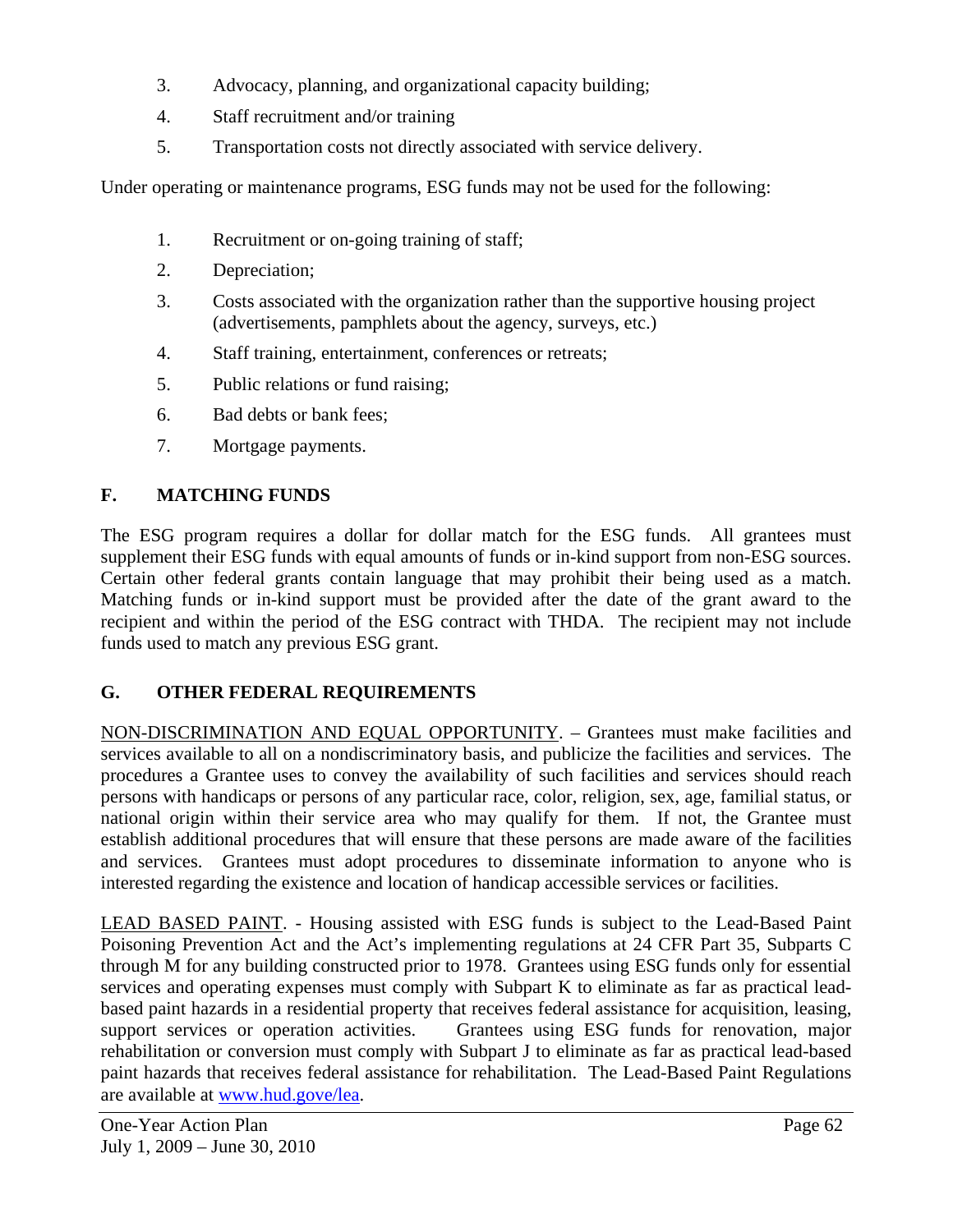PROPERTY MANAGEMENT STANDARDS. – In addition to the three-year or ten-year compliance period required for projects that use ESG funds for rehabilitation, renovation or conversion, recipients of ESG funds are also required to follow uniform standards for using and disposing of capital improvements and equipment. Equipment is defined as having a useful life of one year and a per unit value of \$5,000 or more.

RELOCATION AND DISPLACMENT. – Grantees are required to take reasonable steps to minimize the displacement of persons, families, individuals, businesses, non-profit organizations or farms as a result of administering projects funded through ESG. Any persons displaced by the acquisition of property must be provided with relocation assistance (24 CFR 576.59).

ENVIRONMENTAL REVIEW. - In implementing the ESG program, the environmental effects of each activity must be assessed in accordance with the provisions of the National Environment Policy Act of 1969 (NEPA) and the related authorities listed in HUD's regulations at 24 CFR Part 58. THDA as the Responsible Entity and the units of local government funded by THDA will be responsible for carrying out environmental reviews.

THDA will approve the release of funds for local governments and must request the release of funds from HUD for any projects of non-profit organizations. The non-profit organizations will be responsible for gathering the information required for the environmental reviews. ESG funds cannot be committed until the environmental review process has been completed. Commitments for expenditures made prior to the approval of the environmental review cannot be reimbursed with ESG funds.

CONFLICT OF INTEREST. - Each ESG recipient must adopt a conflict of interest policy which prohibits any employee, persons with decision making positions or having information about decisions made by an organization, from obtaining a personal or financial interest or benefit from the organization's activity, including through contracts, subcontracts, or agreements. (24 CFR 576.57).

ASBESTOS. - Prior to renovation, Tennessee State law requires an asbestos inspection for any structure that is not a residential building having four or fewer dwelling units. The costs of asbestos removal may be included in the grant request.

CONTRACTUAL AGREEMENT. - All recipients must enter into a contractual agreement with THDA. This Working Agreement includes all requirements contained in the ESG Final Rule (24 CFR Part 576) in addition to all other applicable rules and regulations. The Working Agreement will include, but is not limited to the following:

- 1. BUILDING STANDARDS. Recipients must ensure that any building for which emergency shelter grants are used for renovation, conversion or major rehabilitation will meet the local government standards for safety and sanitation.
- 2. CERTIFICATION OF ASSISTANCE. Recipients must certify that on-going assistance will be provided to homeless individuals in obtaining appropriate supportive services, including permanent housing, medical and mental health treatment, counseling, supervision and other services essential for achieving independent living and other federal, state local and private assistance available for such persons.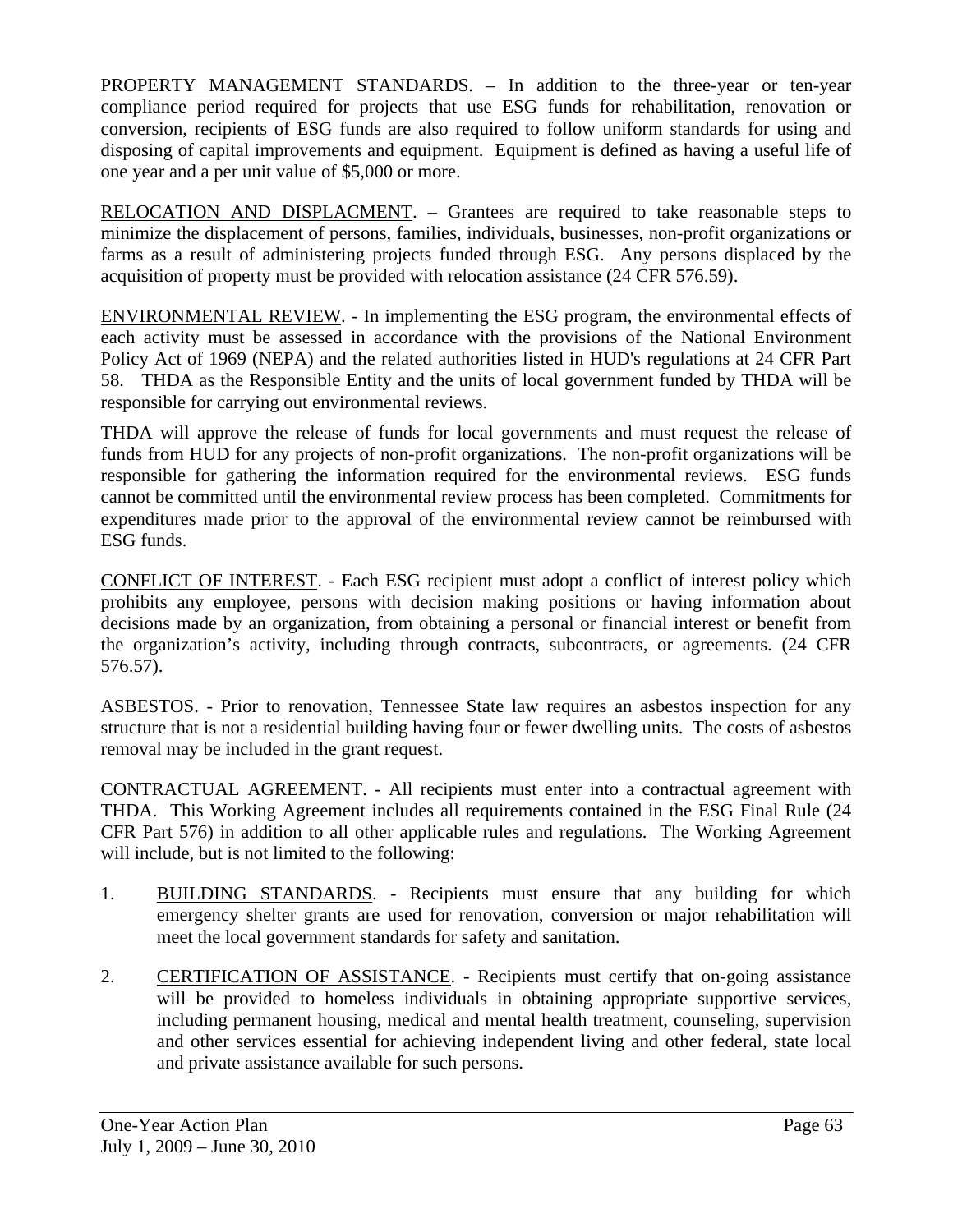- 3. CONFIDENTIALITY. Recipients must develop procedures to ensure the confidentiality of victims of domestic violence.
- 4. DRUG AND ALCOHOL-FREE FACILITIES. Recipients must administer a policy designed to ensure that each assisted homeless facility is free from the illegal use, possession or distribution of drugs or alcohol by its beneficiaries.
- 5. CLIENT PARTICIPATION. Recipients must involve the homeless individuals and families in the maintenance and operation of facilities, and in the provision of services to residents of these facilities to the maximum extent possible. The involvement of homeless persons is required through the Housing and Community Development Act of 1992.
- 6. PROCUREMENT PROCEDURES. Each ESG recipient must have an appropriate procurement procedure in place. At a minimum, three telephone bids must be obtained for any equipment or furniture purchases to be charged totally or in part to ESG.
- 7. FAIR HOUSING. All ESG recipients must perform and document action in the area of enforcement and/or promotion to affirmatively further fair housing. During the grant year recipients must carry out a minimum of one activity to promote fair housing. Nondiscrimination and equal opportunity are applicable to ESG programs (24 CFR 5.105(a)]
- 8. TERMINATING ASSISTANCE. All ESG recipients must have a formal process for terminating assistance to an individual or family. At a minimum, there must be an appeals procedure with one level of administrative review for clients who are evicted or refused service from the facility for any reason.
- 9. REPORTING REQUIREMENTS. Each ESG recipient must complete periodic reporting forms as required by THDA.
- 10. HMIS REPORTING REQUIREMENTS. Homeless shelters and service providers receiving funds under the ESG program are required to participate in the Homeless Management Information System (HMIS) if the provider is located in a jurisdiction covered by a Continuum of Care with an HMIS.

# **H. APPLICATION AND EVALUATION PROCEDURE**

THDA will evaluate each application to determine if the proposal meets threshold criteria. Threshold criteria includes: submission of a complete application; proposal of an eligible activity; proposal of a project that in the opinion of THDA is physically, financially and administratively feasible; proposal of a project that meets the requirements of 24 CFR Part 576, as amended. Documentation must be submitted along with the completed Checklist to demonstrate that the organization meets threshold requirements and has the capacity to provide shelter, essential services and/or operations for programs serving the homeless. Applications meeting the threshold criteria will be scored and ranked in descending numerical order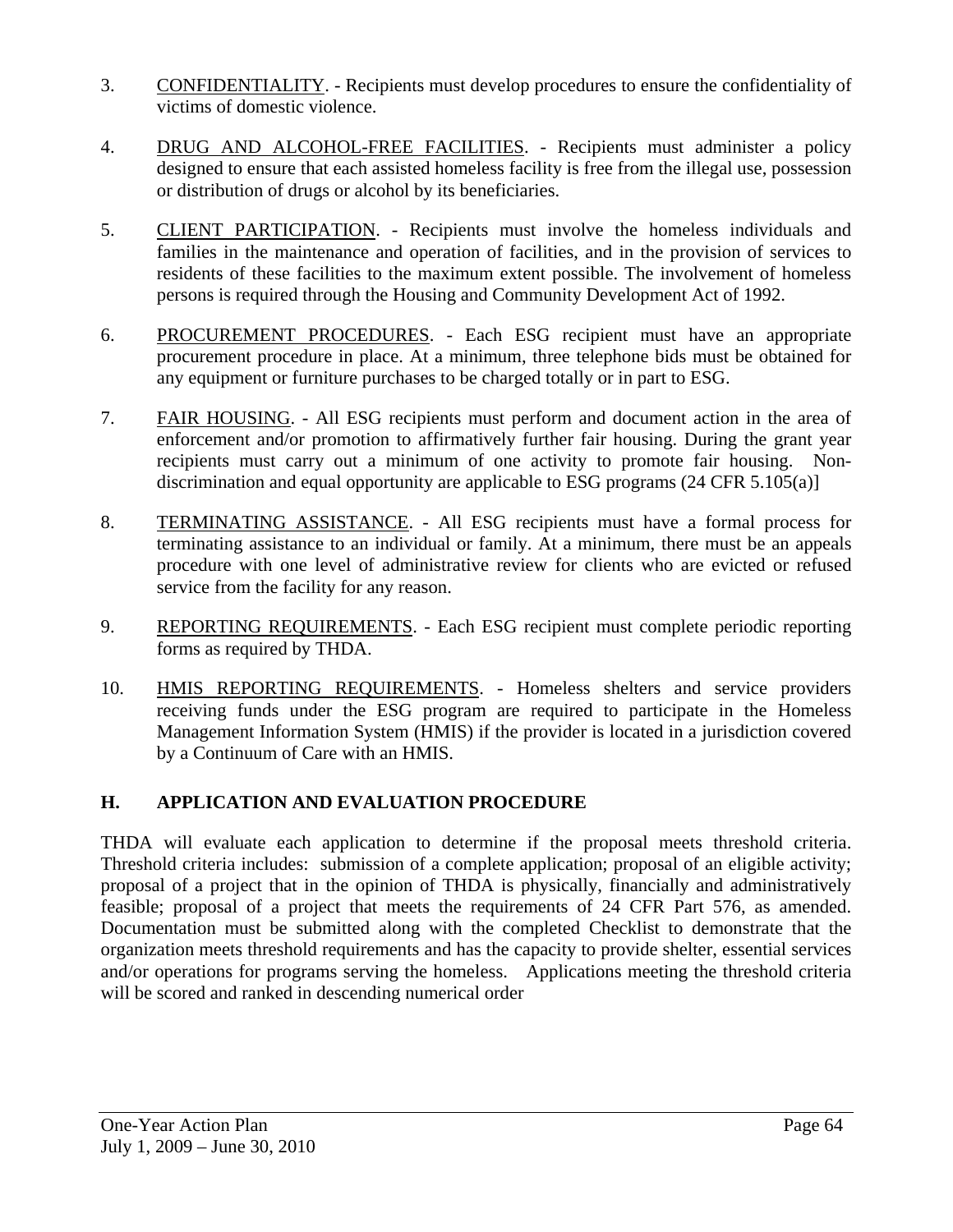#### **2009 ESG COMPETITIVE ALLOCATON RATING SCALE 200 POINTS**

#### **1. NEEDS SCORE UP TO 100 POINTS**

THDA has calculated need factors using poverty statistics for counties. Factors are based on percentages rather than absolute numbers. The need factors used are the percentage of households that are low income; percentage of population receiving food stamps, percentage of reported domestic violence victims, unemployment rates, and percentage of homeless reported in the Continuum of Cares.

#### **2. AGENCY CAPACITY UP TO 40 POINTS**

Documentation of Agency's administrative capacity to administer ESG grant and experience with grant funding. Adequate description of staff and volunteers available to implement the proposed activities.

#### **3. FISCAL INFORMATION UP TO 35 POINTS**

Completeness of budget. Clear and specific documentation of match, source(s) and level of committed cash match. This criterion will include a review of past expenditure of ESGP funds.

#### **4. DISASTER AREAS 10 POINTS**

THDA shall award 10 additional points to applications for projects located in counties that have been declared a presidential disaster area under the Robert T. Stafford Disaster Relief and Emergency Assistance Act in the year prior to the application due date.

#### **5. LACK OF RESOURCES 5 POINTS**

THDA shall award 5 additional points to applications for projects located in counties that do not have other resources within the county to serve the homeless or to provide homelessness prevention.

### **6. DOMESTIC VIOLENCE SHELTERS UP TO 5 POINTS**

THDA recognizes that while the risk factors for homelessness are also risk factors for domestic violence – they aren't the only risk factors. We recognize that domestic violence cannot be necessarily be tracked in the same way as other subgroups of the homeless. Therefore, up to 5 additional points will be granted to domestic violence shelters in areas of reported incidents.

# **7. RATE OF HOMELESS CHILDREN UP TO 5 POINTS**

Each Local Educational Agency is required to report incidents of homeless children within its district.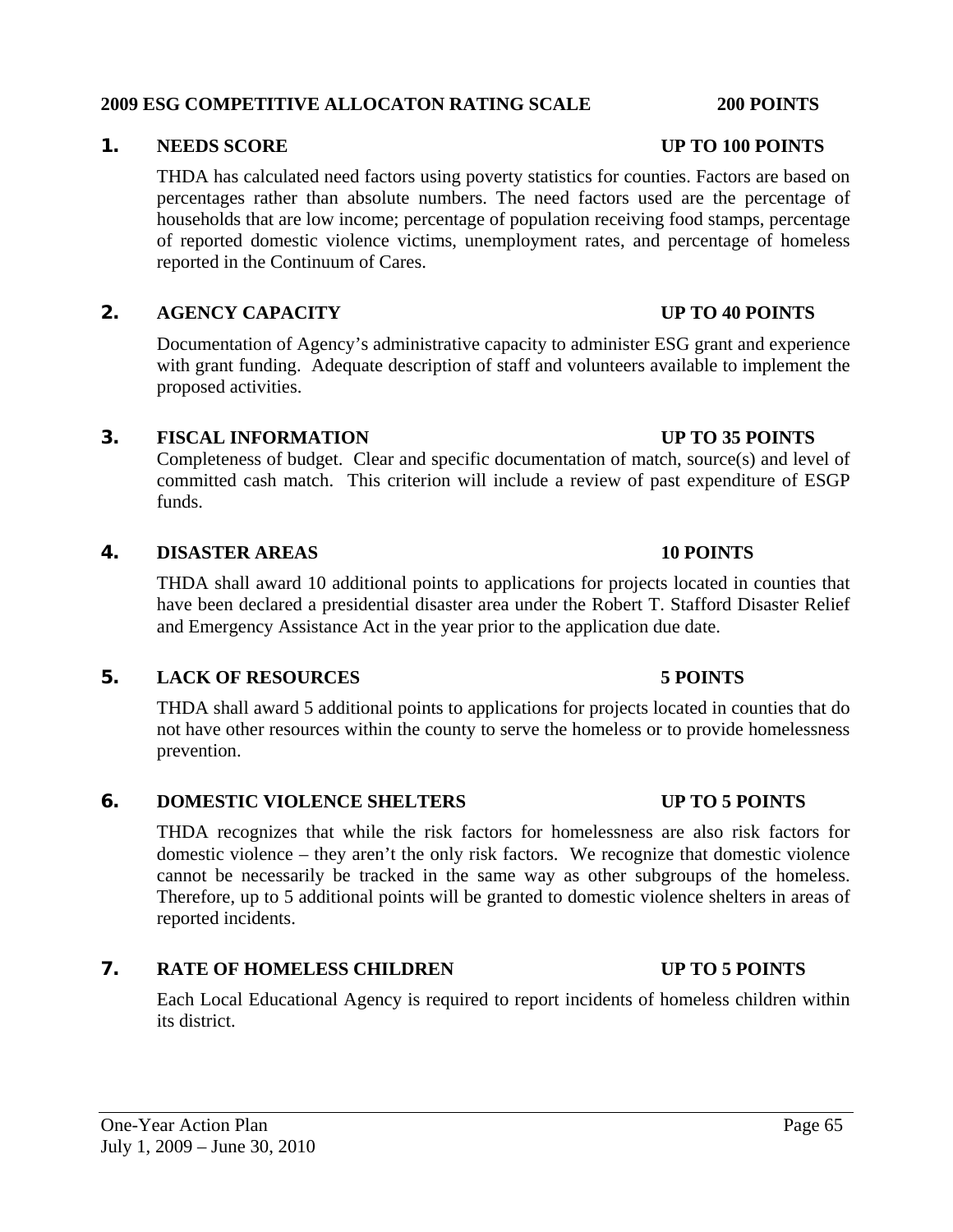# **SMALL CITIES ESG ALLOCATION PLAN<sup>1</sup>**

| <b>CDBG SMALL CITY</b><br><b>ENTITLEMENT</b><br><b>AREAS</b> | <b>POPULATIO</b><br>$N \leq 50\%$ AMI | % OF TOTAL<br><b>SMALL CITY</b><br><b>VLI</b><br><b>POPULATION</b> |
|--------------------------------------------------------------|---------------------------------------|--------------------------------------------------------------------|
| <b>BRISTOL</b>                                               | 2,647                                 | 5.80%                                                              |
| <b>CLARKSVILLE</b>                                           | 6,007                                 | 13.17%                                                             |
| <b>CLEVELAND</b>                                             | 4,479                                 | 9.82%                                                              |
| <b>FRANKLIN</b>                                              | 2,241                                 | 4.91%                                                              |
| <b>JACKSON</b>                                               | 6,396                                 | 14.02%                                                             |
| <b>JOHNSON CITY</b>                                          | 5,912                                 | 12.96%                                                             |
| <b>KINGSPORT</b>                                             | 5,324                                 | 11.67%                                                             |
| <b>MORRISTOWN</b>                                            | 3,085                                 | 6.76%                                                              |
| <b>MURFREESBORO</b>                                          | 7,289                                 | 15.98%                                                             |
| <b>OAK RIDGE</b>                                             | 2,247                                 | 4.92%                                                              |
| <b>TOTAL</b>                                                 | 45,627                                | 100.00%                                                            |

<sup>&</sup>lt;u>ness</u><br><sup>1</sup> The 2009 ESG allocation for Tennessee has not been announced by HUD. When the allocation is announced, an Allocation Plan with actual dollars will be posted to the THDA website.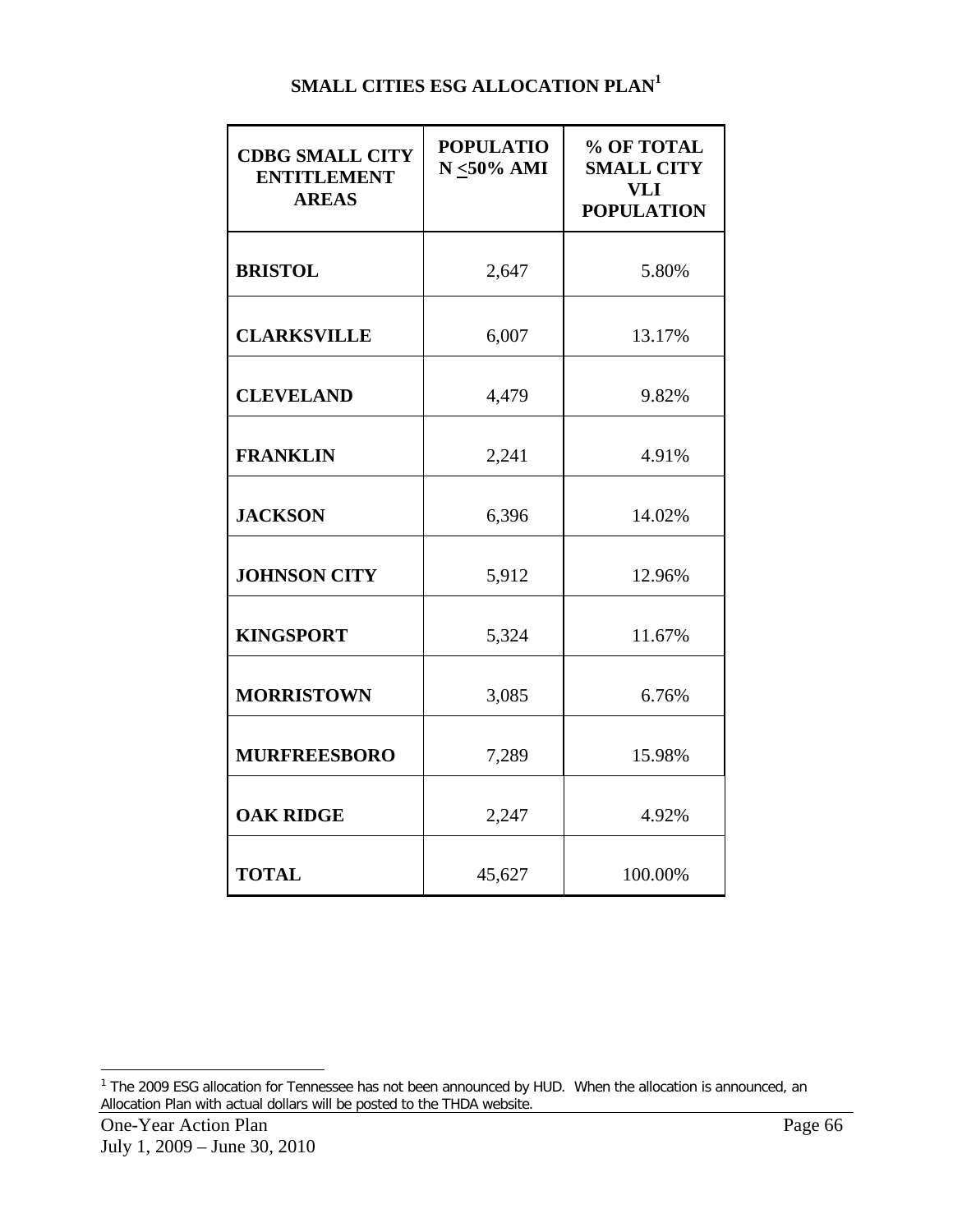# **COUNTY NEED SCORE**

| <b>COUNTY</b>     | <b>POINTS</b> | <b>COUNTY</b>     | <b>POINTS</b> |
|-------------------|---------------|-------------------|---------------|
| <b>ANDERSON</b>   | 80            | <b>LAUDERDALE</b> | 98            |
| <b>BEDFORD</b>    | 57            | <b>LAWRENCE</b>   | 64            |
| <b>BENTON</b>     | 73            | <b>LEWIS</b>      | 43            |
| <b>BLEDSOE</b>    | 59            | <b>LINCOLN</b>    | 39            |
| <b>BLOUNT</b>     | 81            | <b>LOUDON</b>     | 52            |
| <b>BRADLEY</b>    | 91            | <b>MACON</b>      | 64            |
| <b>CAMPBELL</b>   | 86            | <b>MADISON</b>    | 97            |
| <b>CANNON</b>     | 46            | <b>MARION</b>     | 66            |
| <b>CARROLL</b>    | 92            | <b>MARSHALL</b>   | 45            |
| <b>CARTER</b>     | 83            | <b>MAURY</b>      | 66            |
| <b>CHEATHAM</b>   | 36            | <b>MCMINN</b>     | 92            |
| <b>CHESTER</b>    | 65            | <b>MCNAIRY</b>    | 88            |
| <b>CLAIBORNE</b>  | 73            | <b>MEIGS</b>      | 58            |
| <b>CLAY</b>       | 50            | <b>MONROE</b>     | 79            |
| <b>COCKE</b>      | 81            | <b>MONTGOMERY</b> | 70            |
| <b>COFFEE</b>     | 54            | <b>MOORE</b>      | 18            |
| <b>CROCKETT</b>   | 66            | <b>MORGAN</b>     | 62            |
| <b>CUMBERLAND</b> | 80            | <b>OBION</b>      | 77            |
| <b>DAVIDSON</b>   |               | <b>OVERTON</b>    | 65            |
| <b>DECATUR</b>    | 63            | <b>PERRY</b>      | 38            |
| <b>DEKALB</b>     | 52            | <b>PICKETT</b>    | 42            |
| <b>DICKSON</b>    | 53            | <b>POLK</b>       | 53            |
| <b>DYER</b>       | 95            | <b>PUTNAM</b>     | 88            |
| <b>FAYETTE</b>    | 77            | <b>RHEA</b>       | 76            |
| <b>FENTRESS</b>   | 73            | <b>ROANE</b>      | 70            |
| <b>FRANKLIN</b>   | 66            | <b>ROBERTSON</b>  | 51            |
| <b>GIBSON</b>     | 97            | <b>RUTHERFORD</b> | 92            |
| <b>GILES</b>      | 47            | <b>SCOTT</b>      | 77            |
| <b>GRAINGER</b>   | 59            | <b>SEQUATCHIE</b> | 45            |
| <b>GREENE</b>     | 92            | <b>SEVIER</b>     | 78            |
| <b>GRUNDY</b>     | 70            | SHELBY***         | 100           |
| <b>HAMBLEN</b>    | 77            | <b>SMITH</b>      | 52            |
| HAMILTON*         | 90            | <b>STEWART</b>    | 51            |
| <b>HANCOCK</b>    | 51            | <b>SULLIVAN</b>   | 90            |
| <b>HARDEMAN</b>   | 88            | <b>SUMNER</b>     | 66            |
| <b>HARDIN</b>     | 91            | <b>TIPTON</b>     | 96            |
| <b>HAWKINS</b>    | 79            | <b>TROUSDALE</b>  | 25            |
| <b>HAYWOOD</b>    | 85            | <b>UNICOI</b>     | 45            |
| <b>HENDERSON</b>  | 80            | <b>UNION</b>      | 54            |
| <b>HENRY</b>      | 86            | <b>VAN BUREN</b>  | 37            |

| <b>COUNTY</b>     | <b>POINTS</b> |
|-------------------|---------------|
| LAUDERDALE        | 98            |
| <b>LAWRENCE</b>   | 64            |
| <b>LEWIS</b>      | 43            |
| <b>LINCOLN</b>    | 39            |
| <b>LOUDON</b>     | 52            |
| <b>MACON</b>      | 64            |
| <b>MADISON</b>    | 97            |
| <b>MARION</b>     | 66            |
| <b>MARSHALL</b>   | 45            |
| <b>MAURY</b>      | 66            |
| <b>MCMINN</b>     | 92            |
| <b>MCNAIRY</b>    | 88            |
| <b>MEIGS</b>      | 58            |
| <b>MONROE</b>     | 79            |
| <b>MONTGOMERY</b> | 70            |
| <b>MOORE</b>      | 18            |
| <b>MORGAN</b>     | 62            |
| <b>OBION</b>      | 77            |
| <b>OVERTON</b>    | 65            |
| <b>PERRY</b>      | 38            |
| <b>PICKETT</b>    | 42            |
| <b>POLK</b>       | 53            |
| <b>PUTNAM</b>     | 88            |
| <b>RHEA</b>       | 76            |
| <b>ROANE</b>      | 70            |
| <b>ROBERTSON</b>  | 51            |
| <b>RUTHERFORD</b> | 92            |
| <b>SCOTT</b>      | 77            |
| <b>SEQUATCHIE</b> | 45            |
| <b>SEVIER</b>     | 78            |
| SHELBY***         | 100           |
| <b>SMITH</b>      | 52            |
| <b>STEWART</b>    | 51            |
| <b>SULLIVAN</b>   | 90            |
| <b>SUMNER</b>     | 66            |
| <b>TIPTON</b>     | 96            |
| <b>TROUSDALE</b>  | 25            |
| <b>UNICOI</b>     | 45            |
| <b>UNION</b>      | 54            |
| <b>VAN BUREN</b>  | 37            |

One-Year Action Plan Page 67 July 1, 2009 – June 30, 2010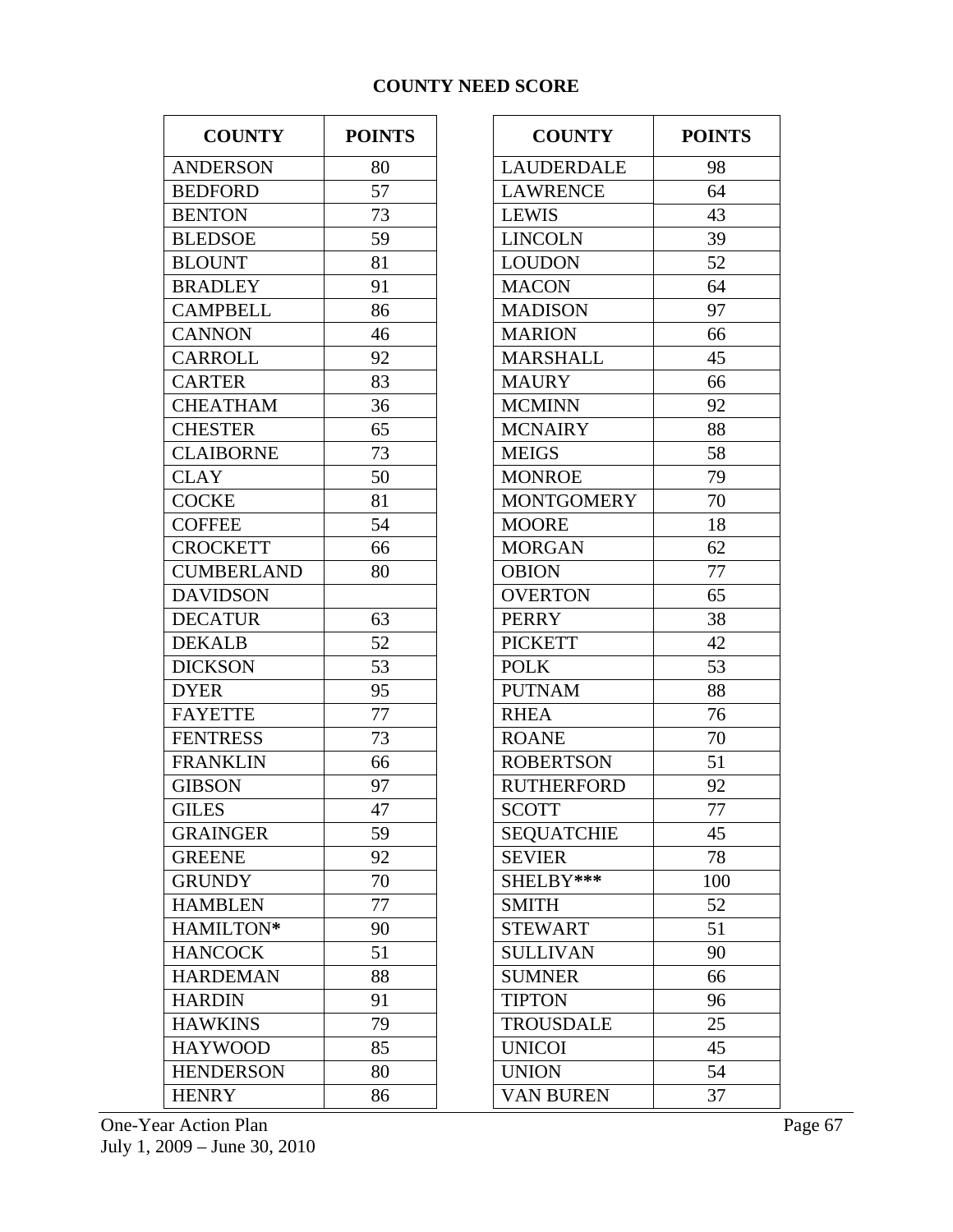| <b>HICKMAN</b>   | 50 | <b>WARREN</b>     | 79  |
|------------------|----|-------------------|-----|
| <b>HOUSTON</b>   | 51 | <b>WASHINGTON</b> | 86  |
| <b>HUMPHREYS</b> | 64 | <b>WAYNE</b>      | 44  |
| <b>JACKSON</b>   | 53 | <b>WEAKLEY</b>    | 88  |
| <b>JEFFERSON</b> | 73 | WHITE             | 68  |
| <b>JOHNSON</b>   | 58 | WILLIAMSON        | 47  |
| KNOX**           | 91 | <b>WILSON</b>     | 52. |
| LAKE             | 58 |                   |     |

| WARREN            | 79 |
|-------------------|----|
| <b>WASHINGTON</b> | 86 |
| <b>WAYNE</b>      | 44 |
| <b>WEAKLEY</b>    | 88 |
| WHITE             | 68 |
| <b>WILLIAMSON</b> | 47 |
| <b>WILSON</b>     | 52 |
|                   |    |

**\*** Hamilton County minus Chattanooga **\*\*** Knox County minus Knoxville **\*\*\*** Shelby County minus Memphis

## **CURRENT DISASTER COUNTIES**

Disaster Declaration: FEMA-1745-DR February 7, 2008

| <b>BENTON</b>   | <b>FAYETTE</b>    |
|-----------------|-------------------|
| <b>FENTRESS</b> | <b>HARDIN</b>     |
| HAYWOOD         | <b>HICKMAN</b>    |
| HOUSTON         | <b>LEWIS</b>      |
| MACON           | <b>MADISON</b>    |
| MCNAIRY         | <b>MONTGOMERY</b> |
| PERRY           | <b>TIPTON</b>     |
| TROUSDALE       | <b>SHELBY</b>     |
| <b>SUMNER</b>   | <b>WAYNE</b>      |
| WILLIAMSON      |                   |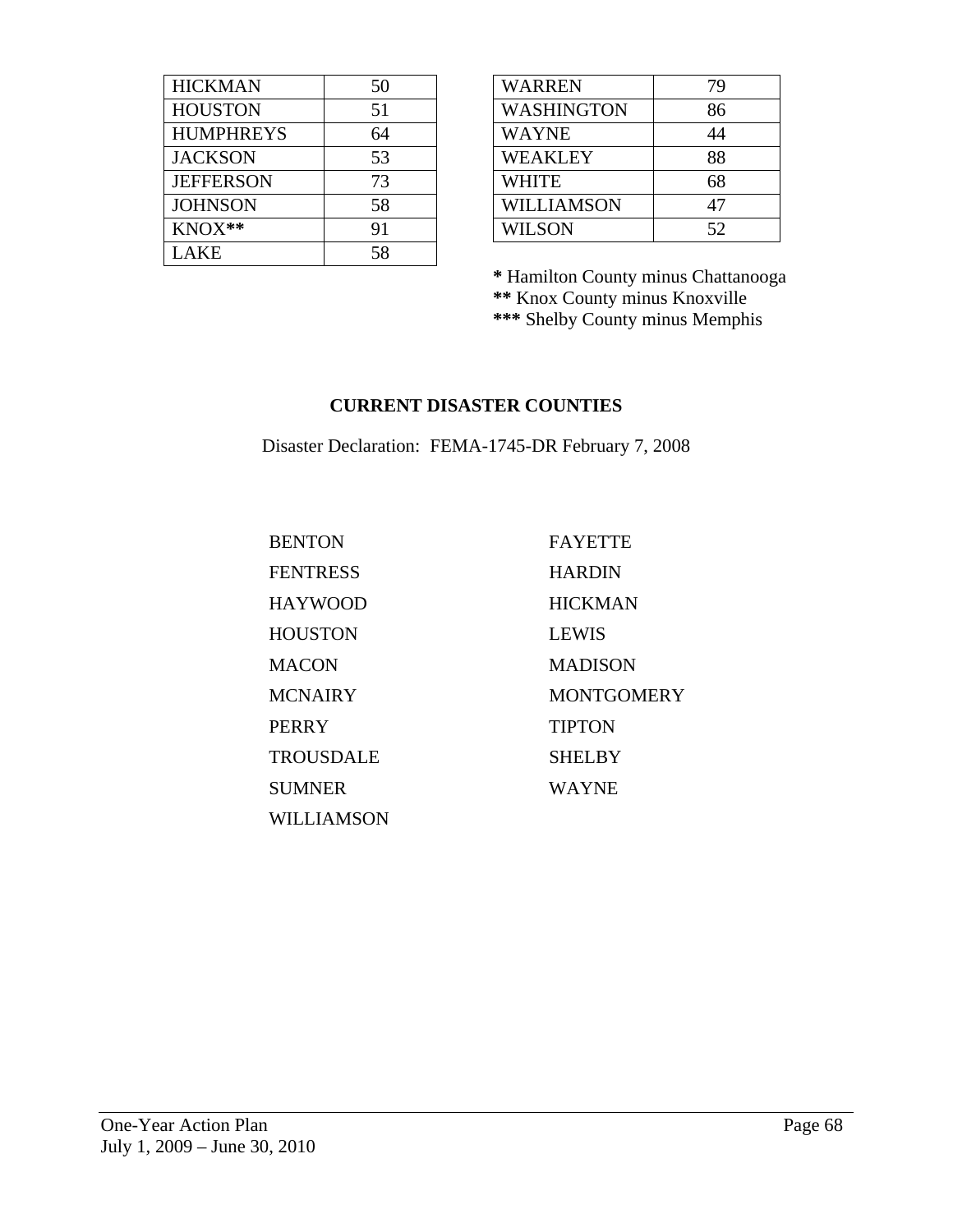## **REPORTED INCIDENTS OF DOMESTIC VIOLENCE**

| <b>COUNTY</b>     | <b>POINTS</b>  | <b>COUNTY</b>     | <b>POIN</b>             |
|-------------------|----------------|-------------------|-------------------------|
| <b>ANDERSON</b>   | 4              | <b>LAUDERDALE</b> | 3                       |
| <b>BEDFORD</b>    | $\overline{4}$ | <b>LAWRENCE</b>   | $\overline{5}$          |
| <b>BENTON</b>     | 3              | <b>LEWIS</b>      | $\overline{c}$          |
| <b>BLEDSOE</b>    | $\mathbf{1}$   | <b>LINCOLN</b>    | $\overline{4}$          |
| <b>BLOUNT</b>     | 5              | <b>LOUDON</b>     | $\overline{4}$          |
| <b>BRADLEY</b>    | 5              | <b>MACON</b>      | $\overline{2}$          |
| <b>CAMPBELL</b>   | $\overline{4}$ | <b>MADISON</b>    | 5                       |
| <b>CANNON</b>     | $\mathbf{1}$   | <b>MARION</b>     | $\overline{c}$          |
| <b>CARROLL</b>    | $\overline{2}$ | <b>MARSHALL</b>   | $\overline{4}$          |
| <b>CARTER</b>     | $\overline{4}$ | <b>MAURY</b>      | 5                       |
| <b>CHEATHAM</b>   | $\overline{4}$ | <b>MCMINN</b>     | $\overline{5}$          |
| <b>CHESTER</b>    | $\mathbf{1}$   | <b>MCNAIRY</b>    | $\overline{3}$          |
| <b>CLAIBORNE</b>  | 3              | <b>MEIGS</b>      | $\mathbf{1}$            |
| <b>CLAY</b>       | $\mathbf{1}$   | <b>MONROE</b>     | $\overline{4}$          |
| <b>COCKE</b>      | 3              | <b>MONTGOMERY</b> | $\overline{5}$          |
| <b>COFFEE</b>     | $\overline{4}$ | <b>MOORE</b>      | $\mathbf{1}$            |
| <b>CROCKETT</b>   | $\mathbf{1}$   | <b>MORGAN</b>     | $\mathbf{1}$            |
| <b>CUMBERLAND</b> | 3              | <b>OBION</b>      | $\mathfrak{Z}$          |
| <b>DAVIDSON</b>   |                | <b>OVERTON</b>    | $\overline{2}$          |
| <b>DECATUR</b>    | $\mathbf{1}$   | <b>PERRY</b>      | $\overline{1}$          |
| <b>DEKALB</b>     | $\overline{2}$ | <b>PICKETT</b>    | $\mathbf{1}$            |
| <b>DICKSON</b>    | $\overline{4}$ | <b>POLK</b>       | $\mathbf{1}$            |
| <b>DYER</b>       | $\overline{4}$ | <b>PUTNAM</b>     | $\overline{4}$          |
| <b>FAYETTE</b>    | $\overline{2}$ | <b>RHEA</b>       | $\overline{4}$          |
| <b>FENTRESS</b>   | $\overline{2}$ | <b>ROANE</b>      | $\overline{4}$          |
| <b>FRANKLIN</b>   | $\overline{4}$ | <b>ROBERTSON</b>  | 5                       |
| <b>GIBSON</b>     | $\overline{4}$ | <b>RUTHERFORD</b> | $\overline{5}$          |
| <b>GILES</b>      | $\overline{4}$ | <b>SCOTT</b>      | $\overline{\mathbf{3}}$ |
| <b>GRAINGER</b>   | 3              | <b>SEQUATCHIE</b> | $\mathbf{1}$            |
| <b>GREENE</b>     | $\overline{4}$ | <b>SEVIER</b>     | 5                       |
| <b>GRUNDY</b>     | $\mathbf{1}$   | <b>SHELBY</b>     |                         |
| <b>HAMBLEN</b>    | $\overline{4}$ | <b>SMITH</b>      | $\overline{2}$          |
| <b>HAMILTON</b>   |                | <b>STEWART</b>    | $\mathfrak{Z}$          |
| <b>HANCOCK</b>    | 3              | <b>SULLIVAN</b>   | $\overline{5}$          |
| <b>HARDEMAN</b>   | $\overline{4}$ | <b>SUMNER</b>     | $\overline{5}$          |
| <b>HARDIN</b>     | 3              | <b>TIPTON</b>     | $\overline{4}$          |
| <b>HAWKINS</b>    | $\overline{4}$ | <b>TROUSDALE</b>  | $\mathbf{1}$            |
| <b>HAYWOOD</b>    | 3              | <b>UNICOI</b>     | $\overline{c}$          |
| <b>HENDERSON</b>  | 3              | <b>UNION</b>      | $\overline{2}$          |

| <b>COUNTY</b>      | <b>POINTS</b>    | <b>COUNTY</b>     | <b>POINTS</b>  |
|--------------------|------------------|-------------------|----------------|
| <b>DERSON</b>      | $\overline{4}$   | <b>LAUDERDALE</b> | 3              |
| <b>PORD</b>        | $\overline{4}$   | <b>LAWRENCE</b>   | 5              |
| <b>NOTV</b>        | 3                | <b>LEWIS</b>      | $\overline{2}$ |
| <b>EDSOE</b>       | $\mathbf{1}$     | <b>LINCOLN</b>    | $\overline{4}$ |
| <b>JUNT</b>        | 5                | <b>LOUDON</b>     | $\overline{4}$ |
| <b>ADLEY</b>       | 5                | <b>MACON</b>      | $\overline{2}$ |
| <b>MPBELL</b>      | $\overline{4}$   | <b>MADISON</b>    | 5              |
| <b>NNON</b>        | $\mathbf{1}$     | <b>MARION</b>     | $\overline{2}$ |
| ROLL               | $\overline{2}$   | <b>MARSHALL</b>   | $\overline{4}$ |
| RTER               | $\overline{4}$   | <b>MAURY</b>      | 5              |
| <b>EATHAM</b>      | $\overline{4}$   | <b>MCMINN</b>     | 5              |
| <b>ESTER</b>       | $\mathbf{1}$     | <b>MCNAIRY</b>    | $\overline{3}$ |
| <b>MBORNE</b>      | 3                | <b>MEIGS</b>      | $\mathbf{1}$   |
| $\overline{\rm Y}$ | $\mathbf{1}$     | <b>MONROE</b>     | $\overline{4}$ |
| CKE                | 3                | <b>MONTGOMERY</b> | 5              |
| FFEE               | $\overline{4}$   | <b>MOORE</b>      | $\mathbf{1}$   |
| <b>CKETT</b>       | $\mathbf{1}$     | <b>MORGAN</b>     | $\mathbf{1}$   |
| MBERLAND           | 3                | <b>OBION</b>      | 3              |
| VIDSON             |                  | <b>OVERTON</b>    | $\overline{2}$ |
| CATUR              | $\mathbf{1}$     | <b>PERRY</b>      | $\mathbf{1}$   |
| <b>SALB</b>        | $\overline{2}$   | <b>PICKETT</b>    | $\mathbf{1}$   |
| <b>KSON</b>        | $\overline{4}$   | <b>POLK</b>       | $\mathbf{1}$   |
| ΞR                 | 4                | <b>PUTNAM</b>     | $\overline{4}$ |
| <b>ETTE</b>        | $\overline{2}$   | <b>RHEA</b>       | $\overline{4}$ |
| <b>ITRESS</b>      | $\boldsymbol{2}$ | <b>ROANE</b>      | $\overline{4}$ |
| <b>NKLIN</b>       | $\overline{4}$   | <b>ROBERTSON</b>  | 5              |
| SON                | $\overline{4}$   | <b>RUTHERFORD</b> | $\overline{5}$ |
| ES                 | 4                | <b>SCOTT</b>      | $\mathfrak{Z}$ |
| AINGER             | 3                | <b>SEQUATCHIE</b> | 1              |
| EENE               | $\overline{4}$   | <b>SEVIER</b>     | 5              |
| <b>JNDY</b>        | 1                | <b>SHELBY</b>     |                |
| <b>MBLEN</b>       | $\overline{4}$   | <b>SMITH</b>      | $\overline{2}$ |
| <b>MILTON</b>      |                  | <b>STEWART</b>    | 3              |
| <b>NCOCK</b>       | 3                | <b>SULLIVAN</b>   | 5              |
| RDEMAN             | $\overline{4}$   | <b>SUMNER</b>     | 5              |
| RDIN               | 3                | <b>TIPTON</b>     | $\overline{4}$ |
| WKINS              | $\overline{4}$   | <b>TROUSDALE</b>  | $\mathbf{1}$   |
| YWOOD              | 3                | <b>UNICOI</b>     | $\mathbf{2}$   |
| <b>NDERSON</b>     | 3                | <b>UNION</b>      | $\overline{2}$ |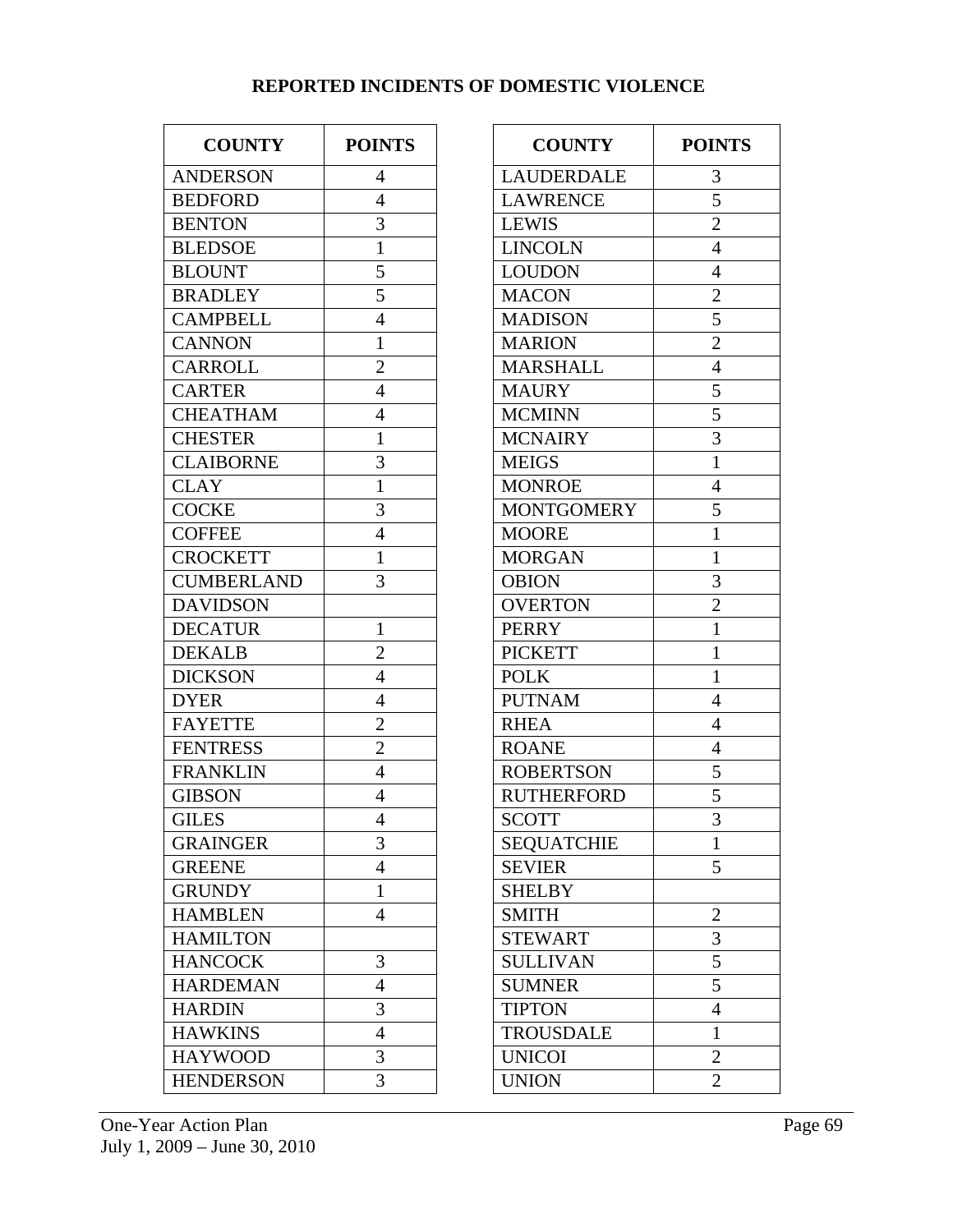| <b>HENRY</b>     | <b>VAN BUREN</b>  |   |
|------------------|-------------------|---|
| <b>HICKMAN</b>   | <b>WARREN</b>     | 4 |
| <b>HOUSTON</b>   | <b>WASHINGTON</b> |   |
| <b>HUMPHREYS</b> | <b>WAYNE</b>      |   |
| <b>JACKSON</b>   | WEAKLEY           | 3 |
| <b>JEFFERSON</b> | WHITE             | 3 |
| <b>JOHNSON</b>   | <b>WILLIAMSON</b> | 4 |
| <b>KNOX</b>      | <b>WILSON</b>     |   |
| AKE              |                   |   |

| <b>VAN BUREN</b>  |   |
|-------------------|---|
| <b>WARREN</b>     |   |
| <b>WASHINGTON</b> | 5 |
| <b>WAYNE</b>      |   |
| <b>WEAKLEY</b>    | 3 |
| <b>WHITE</b>      |   |
| <b>WILLIAMSON</b> |   |
| <b>WILSON</b>     |   |
|                   |   |

### **COUNTY INCIDENTS OF HOMELESS CHILDREN**

| <b>COUNTY</b>     | <b>POINTS</b>  | <b>COUNTY</b>     | <b>POIN</b>      |
|-------------------|----------------|-------------------|------------------|
| <b>ANDERSON</b>   | $\mathfrak{2}$ | <b>LAUDERDALE</b> | $\boldsymbol{0}$ |
| <b>BEDFORD</b>    | $\overline{2}$ | <b>LAWRENCE</b>   | $\overline{2}$   |
| <b>BENTON</b>     | $\overline{2}$ | <b>LEWIS</b>      | $\boldsymbol{0}$ |
| <b>BLEDSOE</b>    | $\overline{0}$ | <b>LINCOLN</b>    | $\overline{0}$   |
| <b>BLOUNT</b>     | $\overline{2}$ | <b>LOUDON</b>     | $\overline{2}$   |
| <b>BRADLEY</b>    | $\overline{3}$ | <b>MACON</b>      | $\overline{0}$   |
| <b>CAMPBELL</b>   | $\overline{0}$ | <b>MADISON</b>    | $\mathbf{1}$     |
| <b>CANNON</b>     | $\mathbf{1}$   | <b>MARION</b>     | $\overline{0}$   |
| <b>CARROLL</b>    | 5              | <b>MARSHALL</b>   | $\mathbf{1}$     |
| <b>CARTER</b>     | 3              | <b>MAURY</b>      | $\overline{4}$   |
| <b>CHEATHAM</b>   | $\overline{0}$ | <b>MCMINN</b>     | $\overline{4}$   |
| <b>CHESTER</b>    | $\mathbf{1}$   | <b>MCNAIRY</b>    | $\boldsymbol{0}$ |
| <b>CLAIBORNE</b>  | $\overline{0}$ | <b>MEIGS</b>      | $\mathbf{1}$     |
| <b>CLAY</b>       | $\overline{0}$ | <b>MONROE</b>     | $\overline{c}$   |
| <b>COCKE</b>      | 3              | <b>MONTGOMERY</b> | $\overline{3}$   |
| <b>COFFEE</b>     | $\overline{3}$ | <b>MOORE</b>      | $\overline{1}$   |
| <b>CROCKETT</b>   | $\overline{0}$ | <b>MORGAN</b>     | $\overline{0}$   |
| <b>CUMBERLAND</b> | 5              | <b>OBION</b>      | $\mathbf{1}$     |
| <b>DAVIDSON</b>   | 5              | <b>OVERTON</b>    | $\overline{0}$   |
| <b>DECATUR</b>    | $\overline{0}$ | <b>PERRY</b>      | $\overline{0}$   |
| <b>DEKALB</b>     | $\mathbf{1}$   | <b>PICKETT</b>    | $\overline{0}$   |
| <b>DICKSON</b>    | $\mathbf{1}$   | <b>POLK</b>       | $\overline{0}$   |
| <b>DYER</b>       | $\overline{0}$ | <b>PUTNAM</b>     | $\overline{3}$   |
| <b>FAYETTE</b>    | $\overline{4}$ | <b>RHEA</b>       | $\overline{4}$   |
| <b>FENTRESS</b>   | $\overline{0}$ | <b>ROANE</b>      | $\overline{0}$   |
| <b>FRANKLIN</b>   | $\mathbf{1}$   | <b>ROBERTSON</b>  | $\overline{0}$   |
| <b>GIBSON</b>     | $\overline{2}$ | <b>RUTHERFORD</b> | 5                |

| <b>COUNTY</b>           | <b>POINTS</b>  | <b>COUNTY</b>     | <b>POINTS</b>    |
|-------------------------|----------------|-------------------|------------------|
| <b>DERSON</b>           | $\overline{2}$ | <b>LAUDERDALE</b> | $\boldsymbol{0}$ |
| <b>PORD</b>             | $\overline{2}$ | <b>LAWRENCE</b>   | $\overline{2}$   |
| <b>NOTV</b>             | $\overline{2}$ | <b>LEWIS</b>      | $\overline{0}$   |
| EDSOE                   | $\overline{0}$ | <b>LINCOLN</b>    | $\boldsymbol{0}$ |
| <b>JUNT</b>             | $\overline{2}$ | <b>LOUDON</b>     | $\overline{2}$   |
| <b>ADLEY</b>            | 3              | <b>MACON</b>      | $\overline{0}$   |
| <b>MPBELL</b>           | $\overline{0}$ | <b>MADISON</b>    | $\mathbf{1}$     |
| <b>NNON</b>             | $\mathbf{1}$   | <b>MARION</b>     | $\overline{0}$   |
| ROLL                    | 5              | <b>MARSHALL</b>   | $\mathbf{1}$     |
| RTER                    | $\overline{3}$ | <b>MAURY</b>      | $\overline{4}$   |
| <b>EATHAM</b>           | $\overline{0}$ | <b>MCMINN</b>     | $\overline{4}$   |
| <b>ESTER</b>            | $\mathbf{1}$   | <b>MCNAIRY</b>    | $\overline{0}$   |
| <b>MBORNE</b>           | $\overline{0}$ | <b>MEIGS</b>      | $\mathbf{1}$     |
| $\overline{Y}$          | $\overline{0}$ | <b>MONROE</b>     | $\overline{c}$   |
| $\overline{\text{CKE}}$ | 3              | <b>MONTGOMERY</b> | $\overline{3}$   |
| FFEE                    | $\overline{3}$ | <b>MOORE</b>      | $\mathbf{1}$     |
| <b>CKETT</b>            | $\overline{0}$ | <b>MORGAN</b>     | $\overline{0}$   |
| <b>MBERLAND</b>         | 5              | <b>OBION</b>      | $\mathbf{1}$     |
| <b>VIDSON</b>           | 5              | <b>OVERTON</b>    | $\overline{0}$   |
| CATUR                   | $\overline{0}$ | <b>PERRY</b>      | $\overline{0}$   |
| <b>SALB</b>             | $\mathbf{1}$   | <b>PICKETT</b>    | $\overline{0}$   |
| <b>KSON</b>             | $\mathbf{1}$   | <b>POLK</b>       | $\overline{0}$   |
| $\overline{\mathbb{R}}$ | $\overline{0}$ | <b>PUTNAM</b>     | 3                |
| <b>ETTE</b>             | $\overline{4}$ | <b>RHEA</b>       | $\overline{4}$   |
| <b>TRESS</b>            | $\overline{0}$ | <b>ROANE</b>      | $\overline{0}$   |
| <b>NKLIN</b>            | 1              | <b>ROBERTSON</b>  | $\overline{0}$   |
| SON                     | $\overline{2}$ | <b>RUTHERFORD</b> | 5                |

One-Year Action Plan Page 70 July 1, 2009 – June 30, 2010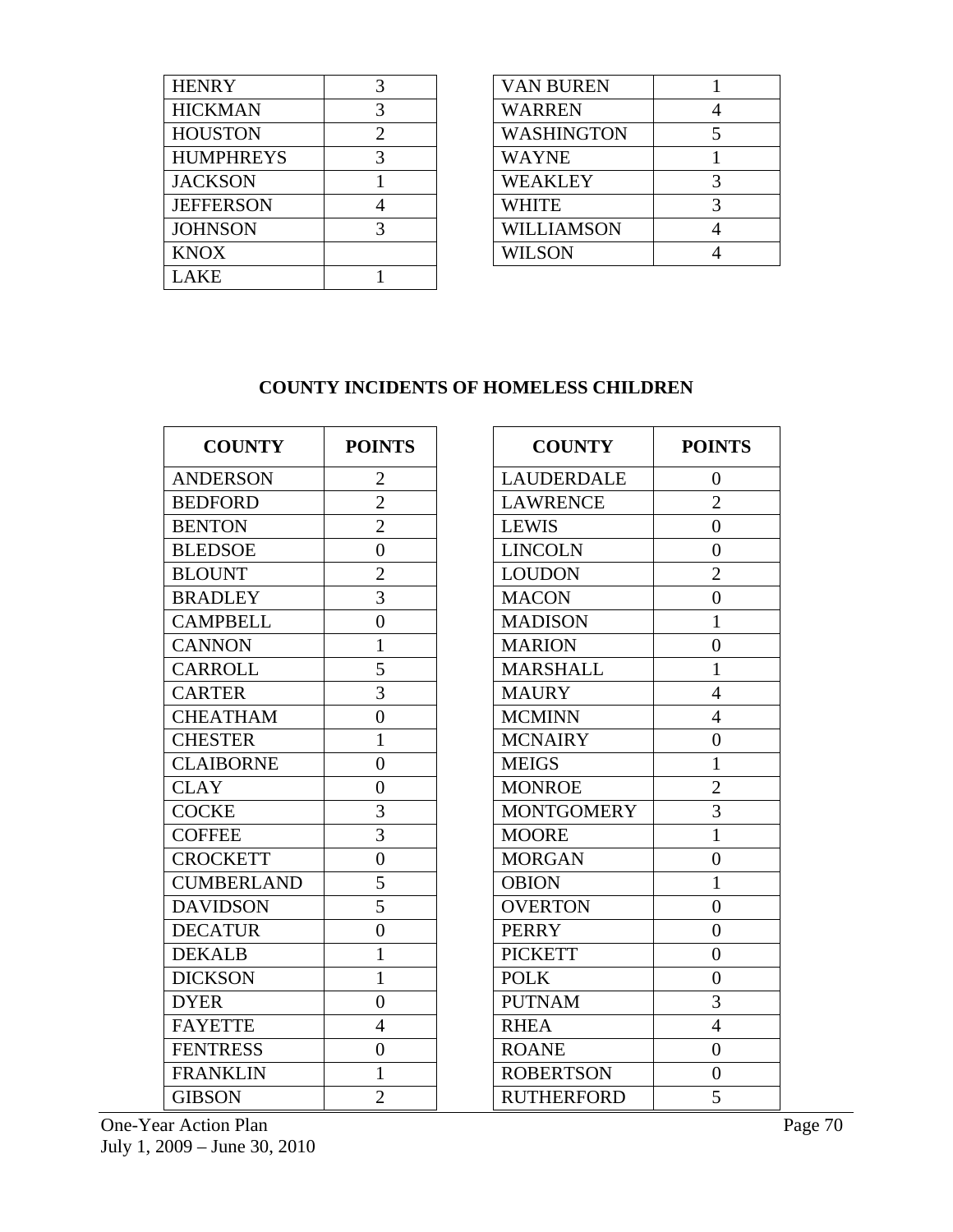| 1              | <b>SCOTT</b>      | $\overline{0}$   |
|----------------|-------------------|------------------|
| $\overline{2}$ | <b>SEQUATCHIE</b> | $\boldsymbol{0}$ |
| 1              | <b>SEVIER</b>     | 3                |
| $\overline{0}$ | <b>SHELBY</b>     | 3                |
| 5              | <b>SMITH</b>      | $\overline{2}$   |
| 5              | <b>STEWART</b>    | $\overline{0}$   |
| $\theta$       | <b>SULLIVAN</b>   | 5                |
| $\overline{2}$ | <b>SUMNER</b>     | $\overline{4}$   |
| $\overline{2}$ | <b>TIPTON</b>     | $\mathbf{1}$     |
| $\overline{4}$ | <b>TROUSDALE</b>  | $\overline{0}$   |
| $\overline{0}$ | <b>UNICOI</b>     | $\mathbf{1}$     |
| 3              | <b>UNION</b>      | $\overline{2}$   |
| $\overline{0}$ | <b>VAN BUREN</b>  | $\overline{2}$   |
| $\mathbf{1}$   | <b>WARREN</b>     | 5                |
| 1              | WASHINGTON        | 5                |
| $\theta$       | <b>WAYNE</b>      | $\overline{0}$   |
| $\overline{0}$ | WEAKLEY           | $\boldsymbol{0}$ |
| 1              | <b>WHITE</b>      | $\overline{0}$   |
| $\overline{0}$ | <b>WILLIAMSON</b> | $\overline{2}$   |
| 5              | <b>WILSON</b>     | 5                |
| 0              |                   |                  |
|                |                   |                  |

| <b>SCOTT</b>      | 0              |
|-------------------|----------------|
| <b>SEQUATCHIE</b> | $\overline{0}$ |
| <b>SEVIER</b>     | 3              |
| <b>SHELBY</b>     | 3              |
| <b>SMITH</b>      | $\overline{2}$ |
| <b>STEWART</b>    | $\overline{0}$ |
| <b>SULLIVAN</b>   | 5              |
| <b>SUMNER</b>     | $\overline{4}$ |
| <b>TIPTON</b>     | $\mathbf{1}$   |
| <b>TROUSDALE</b>  | $\overline{0}$ |
| <b>UNICOI</b>     | $\mathbf{1}$   |
| <b>UNION</b>      | $\overline{2}$ |
| <b>VAN BUREN</b>  | $\overline{2}$ |
| <b>WARREN</b>     | 5              |
| <b>WASHINGTON</b> | 5              |
| <b>WAYNE</b>      | 0              |
| <b>WEAKLEY</b>    | $\overline{0}$ |
| <b>WHITE</b>      | $\overline{0}$ |
| <b>WILLIAMSON</b> | $\overline{2}$ |
| WILSON            | 5              |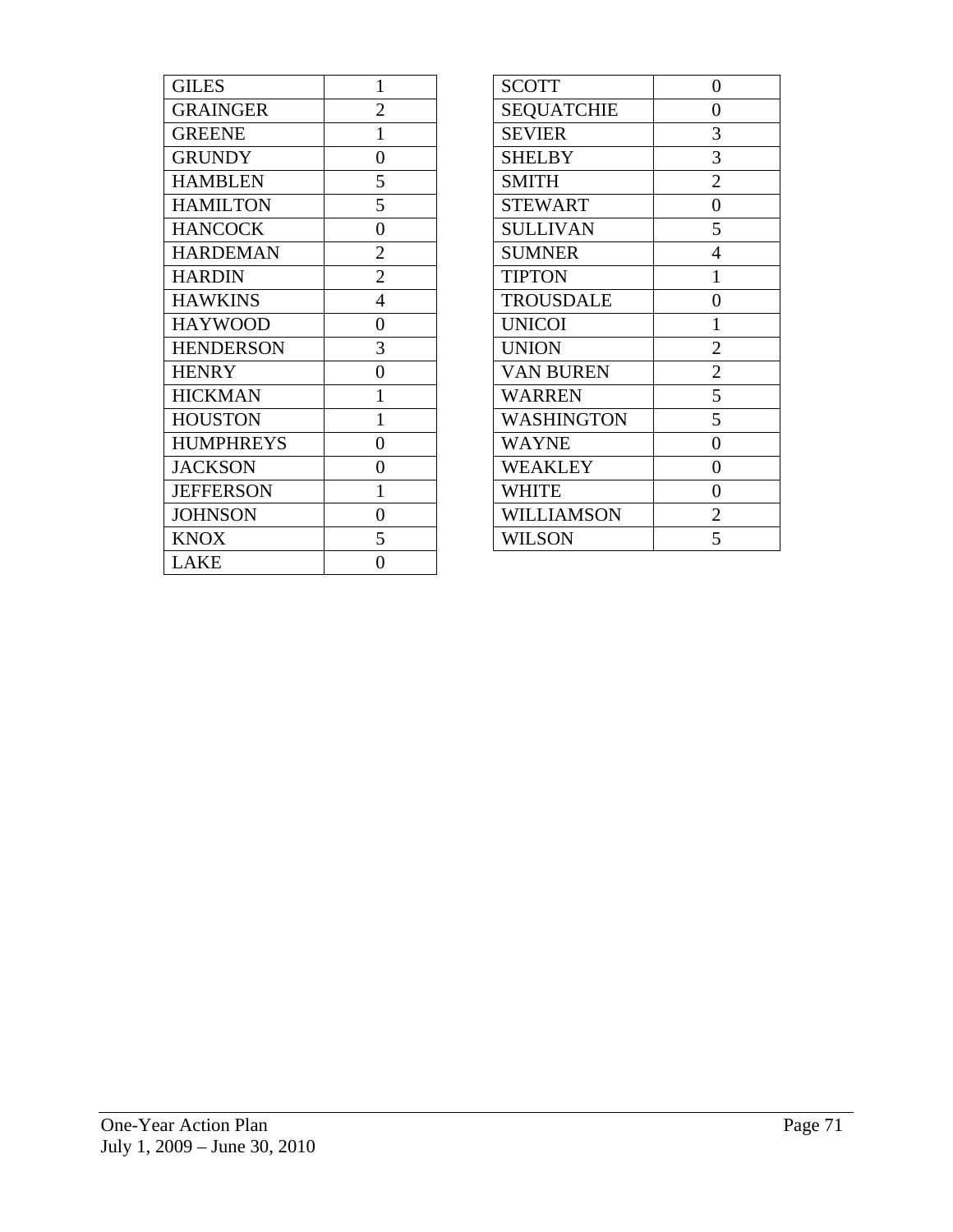## **Method of Distribution of Funds and Program Description Housing Opportunities for Persons with AIDS Program (HOPWA) Fiscal Year 2009-2010**

#### **I. Introduction**

The State of Tennessee anticipates receiving \$830,568 in federal funds for the Housing Opportunities for Persons with AIDS (HOPWA) program during the State of Tennessee 2009-2010 fiscal year. Two metropolitan areas of the State receive direct HOPWA funds from HUD, Nashville and Memphis. The State will administer funds to the remainder of Tennessee, and no more than 3% of the State's award will be retained by the Department of Health, HIV/AIDS/STD Section for administrative costs. The remaining 97% will be contractually awarded to the seven Project Sponsors across the State. These were originally selected using a request for grant proposal (RFGP) process for not-for-profit organizations and/or Community-Based Organizations (CBOs).

During the 1996 grant year, the State was notified that two of its metropolitan regions (Memphis and Nashville) qualified as Eligible Metropolitan Statistical Areas (EMSAs) for HOPWA formula allocations beginning in FY 1997. At that time, the State revised the geographic breakdown for HOPWA into seven regions, which include every county in the State not supported by the two EMSAs. Each of the seven (7) regions has one not-for-profit agency that is the Project Sponsor for HOPWA. The not-for-profit organizations were selected using the RFGP process.

In the winter of 2003, the Office of Management and Budget (OMB) released updated service areas, with HOPWA formula jurisdictions based on the 2000 Census. The update had been conducted periodically, since that time and, by 2005, fifteen counties had been removed from the State's service area. These include: Cannon, Cheatham, Davidson, Hickman, Macon, Robertson, Rutherford, Smith, Sumner, Trousdale, Williamson, and Wilson counties. They became the responsibility of the metropolitan statistical area of Nashville EMSA. Fayette, Shelby and Tipton counties are the responsibility of Memphis EMSA.

The RFGP process for HOPWA is based on a five-year cycle, which was last issued in 2005. The State is now approaching the fourth year of that RFGP, and all of the original Project Sponsors selected in 2005 have been retained. The contracts for these agencies are renewed annually for up to five years. However, the State reserves the right to terminate a contract should there be substandard performance by a Project Sponsor. In the event a contract is terminated, the State will solicit new agency proposals.

The Department of Health is contracting with established not-for-profit agencies that continually show both the capability to plan for, as well as the ability to provide direct intervention and housing assistance to eligible clients and their families. Proposals were submitted by the Project Sponsors and evaluated on criteria such as Technical Services, Organization and Experience, and Budget reasonableness, to name a few. Funds were originally awarded as available to sponsors who submitted proposals that best met, or exceeded the required criteria and provided a detailed budget which best met the needs of HOPWA clients. Renewal of the contract is determined by periodic evaluation of the Project Sponsors achieving, or exceeding the requirements outlined in the Scope of Services, which is found in each Project Sponsor's contract.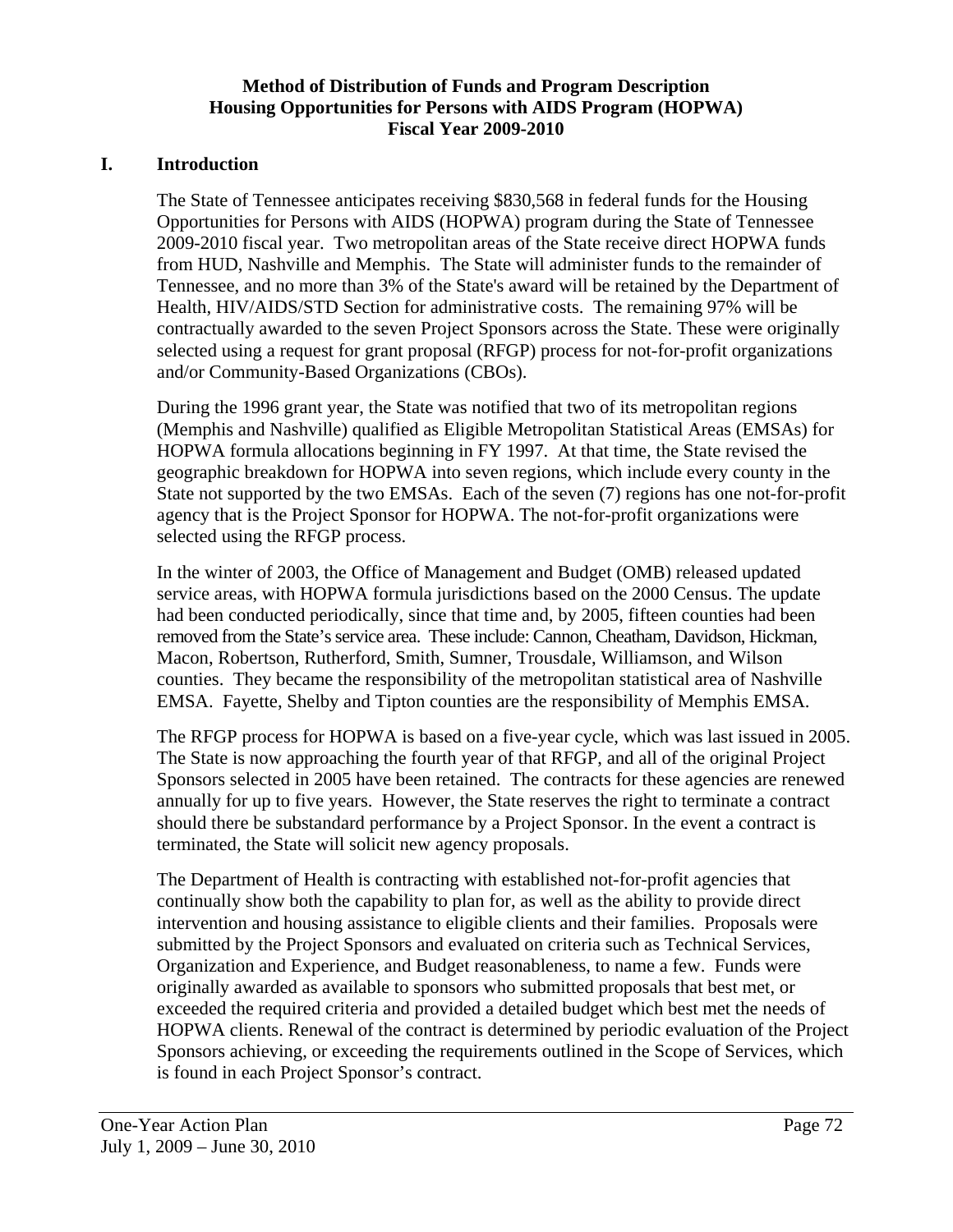In preparation for the development of the 2005 RFGP, the HIV/AIDS/STD Section staff reviewed the previous RFGP, incorporating any revisions, changes and deletions that had occurred since the original submission. The RFGP recommended the use the HOPWA funds for projects that address needs in the following areas:

A. Housing Information Services Program: including, but is not limited to, counseling, information, and referral services to help eligible clients locate, acquire, finance, and maintain housing. This may also include fair housing counseling for eligible beneficiaries who may encounter discrimination as described in the Federal and State Fair Housing Act.

B. Short-term Rent, Mortgage, and Utility payment Program: to prevent homelessness of the tenant or mortgagor of a dwelling.

C. Supportive Services Program: includes, but is not limited to, health, mental health, assessment, drug and alcohol abuse treatment and counseling, day care, nutritional services, intensive care when required, and assistance in gaining access to local, State, and federal government benefits and services. Health services may only be provided to clients with AIDS or related diseases, and not to family members, (see the definition of Family Member in Paragraph II.D.).

D. Permanent Housing Placement Program: permanent housing placement services may be used to help eligible persons establish a new residence where on-going occupancy is expected to continue.

The HIV/AIDS/STD Section issued an RFGP in 2005 for the three activities which HUD has now separated into four; this encouraged the maximum use of HOPWA funds for HIV infected clients and their family members threatened with homelessness. Proposals were reviewed by a panel of persons with expertise in AIDS health care, housing, and homelessness issues. Evaluators adhered to all aspects of the federal and State regulations governing HOPWA financial and resource management criteria and program goals. Additional consideration included the level of local or regional networking among area HIV service organizations; plans to identify HIV positive persons who are homeless but not part of any HIV support system; plans to serve both rural and urban residents; and the development of emergency housing plans for HIV positive persons.

# **II. Program Plan**

# A. Background and Need

Each plan includes a "Background and Need" section that: (a) identifies the applicant's HIV-specific program to date, concentrating heavily on specific clientrelated service, (b) analyzes the applicant's client caseload, concentrating specifically on data to show the need for HIV housing related services and activities, (c) documents how other HIV specific agencies have been consulted to decide local needs for housing related services, and (d) assesses for previous HOPWA grant recipients, the detailed demographic breakdown of their clients, including the three low income categories.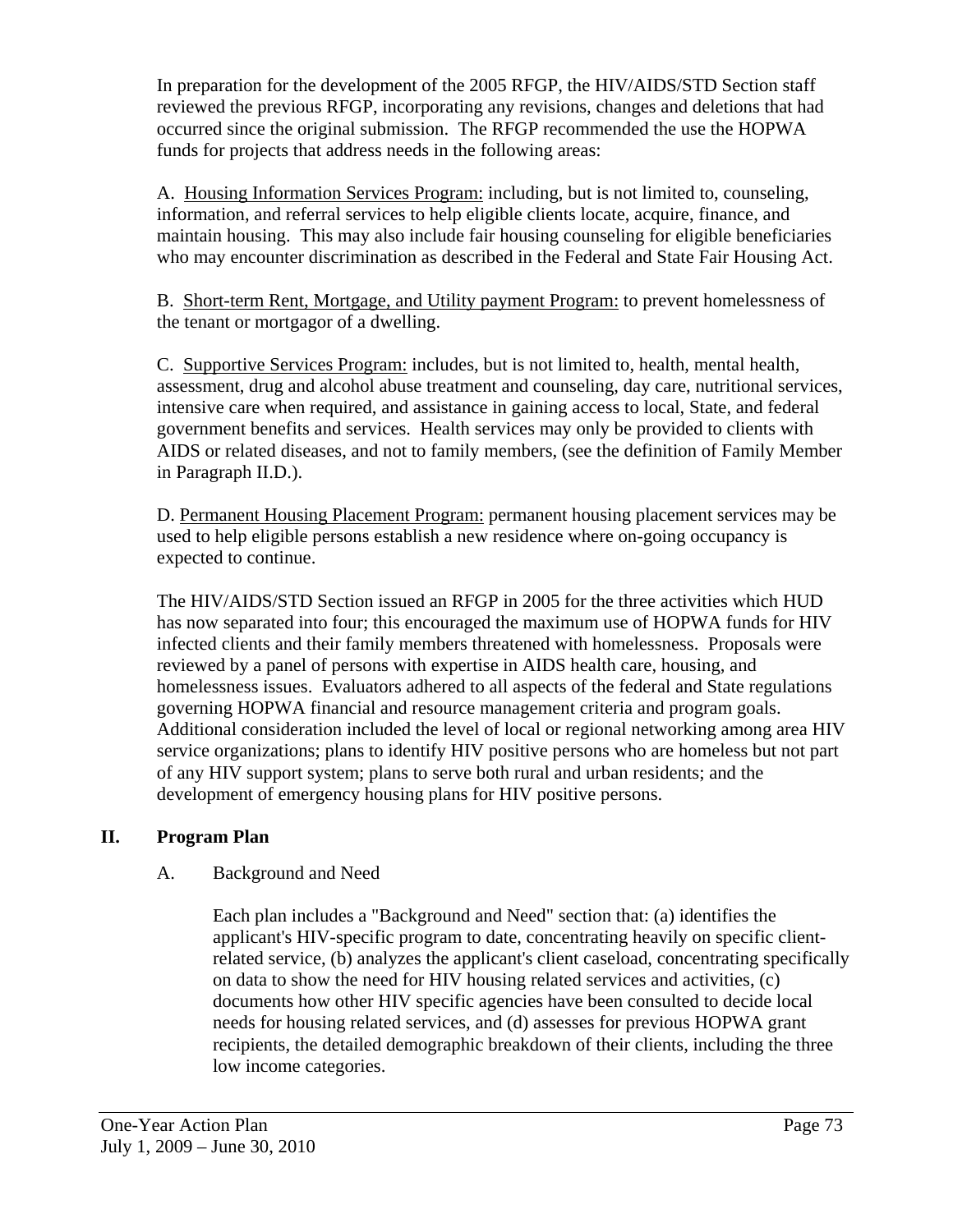#### B. Program Plan:

Based upon the information identified in the "Background and Need" section, each proposal provides a "Program Plan" that identifies each activity selected for inclusion in the proposal, as well as an estimate of the number of clients expected to be served.

The program plan outlines procedures expected to be initiated within each selected activity: (a) provide housing information services; (b) provide counseling and referral services; (c) assist eligible clients to locate, acquire, finance, and maintain housing; (d) prevent homelessness of eligible clients; (e) assist with short-term rent, mortgage and utility payments. and; (f) provide supportive services

#### C. Outreach and Networking

Each plan includes a means by which potentially eligible applicants and clients are notified of the availability of housing assistance. The plan also addresses individuals in need in the surrounding rural areas, as appropriate, as well as individuals who may be HIV infected and homeless, but not part of any existing HIV support system.

Each applicant includes a local and/or regional networking plan involving agencies that provide HIV related services that will be used for service referrals. Organizations participating in this network included local and regional health department AIDS programs, other HIV-related Community-Based Organizations, alcohol and drug abuse HIV outreach agencies, HIV specific clinics, counseling and testing sites, homeless shelters and soup kitchens, local social service agencies, local Red Cross and Planned Parenthood organizations, and other agencies involved in specified areas.

All plans will develop and describe procedures for interagency referral and followup. Documentation is maintained to ensure other needed services are discussed and information is placed on application identifying available services; this information is then made available to clients.

D. Definition of "Family Member"

HUD defines "family" as a household composed of two or more related persons. The term "family" also includes one or more eligible persons living with another person or persons who are determined to be important to their care or well being. Finally it includes the surviving member or members of any family described in this definition who are living in a unit, helped under the HOPWA program, with the person with AIDS at the time of his or her death. This definition gives consideration to relationships outside traditional marriage between opposite sexes, but is specific enough to prevent situations where an individual receives housing assistance and subsequently provides a place to live for one or more friends or acquaintances.

E. Geographic Target Area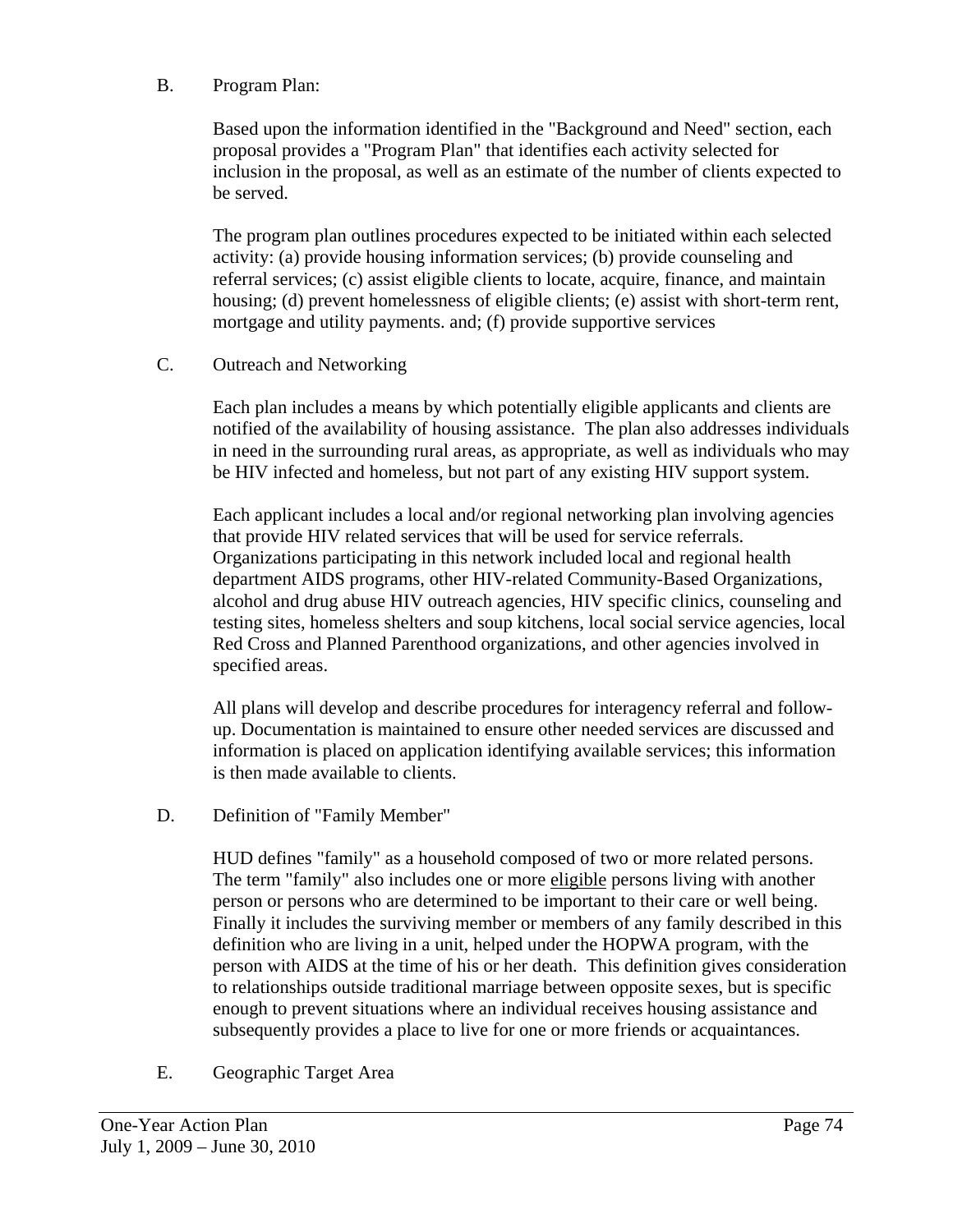The geographic target area to be covered by the awarded funds is detailed by each applicant. In the event the target area was limited to a metropolitan city, the plan addresses how needs/inquiries from clients in surrounding rural areas would be managed. All Tennessee counties not served by HOPWA EMSAs will be served by the State HOPWA program in FY 2009-2010.

F. Plan to Address the CPD Outcome System

The State envisions the use of STRMU services to enhance the availability and sustainability through Enhance Suitable Living Environment by way of the prevention of homelessness in our client population. The seven Project Sponsors across the State will implement supportive services of various types depending on the availability of funds, but at present we are primarily capable of only addressing the prevention of homelessness.

#### **HOPWA Methodology for Formula Distribution**

For the HOPWA program, the State is divided into seven regions. Sponsors wishing to receive HOPWA funds may submit applications to the HOPWA program when an RFGP is released. Total funding awards will not exceed the amount available for distribution within the region.

Funding for 2009-2010 will be distributed as follows:

| East Tennessee (East TN HRA)             | 32% | \$265,782 |
|------------------------------------------|-----|-----------|
| Mid Cumberland (Nashville CARES)         | 5%  | \$41,528  |
| Northeast Tennessee (Frontier Health)    | 10% | \$83,057  |
| Southeast Tennessee (Chattanooga CARES)  | 25% | \$207,642 |
| South Central Tennessee (Columbia CARES) | 6%  | \$49,834  |
| Upper Cumberland (Upper Cumberland HRA)  | 3%  | \$24,917  |
| West Tennessee (West TN Legal Service)   | 16% | \$132,891 |
| <b>Total Regional Distribution</b>       | 97% | \$805,651 |
| Grantee Administration (3%)              |     | \$24,917  |
| <b>TOTAL</b>                             |     | \$830,568 |

*HRA= Health Resources Agency, CARES = Nashville Community AIDS Resources Education Services, Chattanooga Council on AIDS Resources Education and Support, Columbia Comprehensive AIDS Resources Education Services*

Percentages of incidence changed slightly due to the movement of service areas and jurisdictions based on the OMB designations and changing disease incidence by region. The 2005 RFGP was revised to reflect those percentage changes. Adjustments in the contract amounts will be made each year to reflect changes in the percentage of AIDS cases in each region.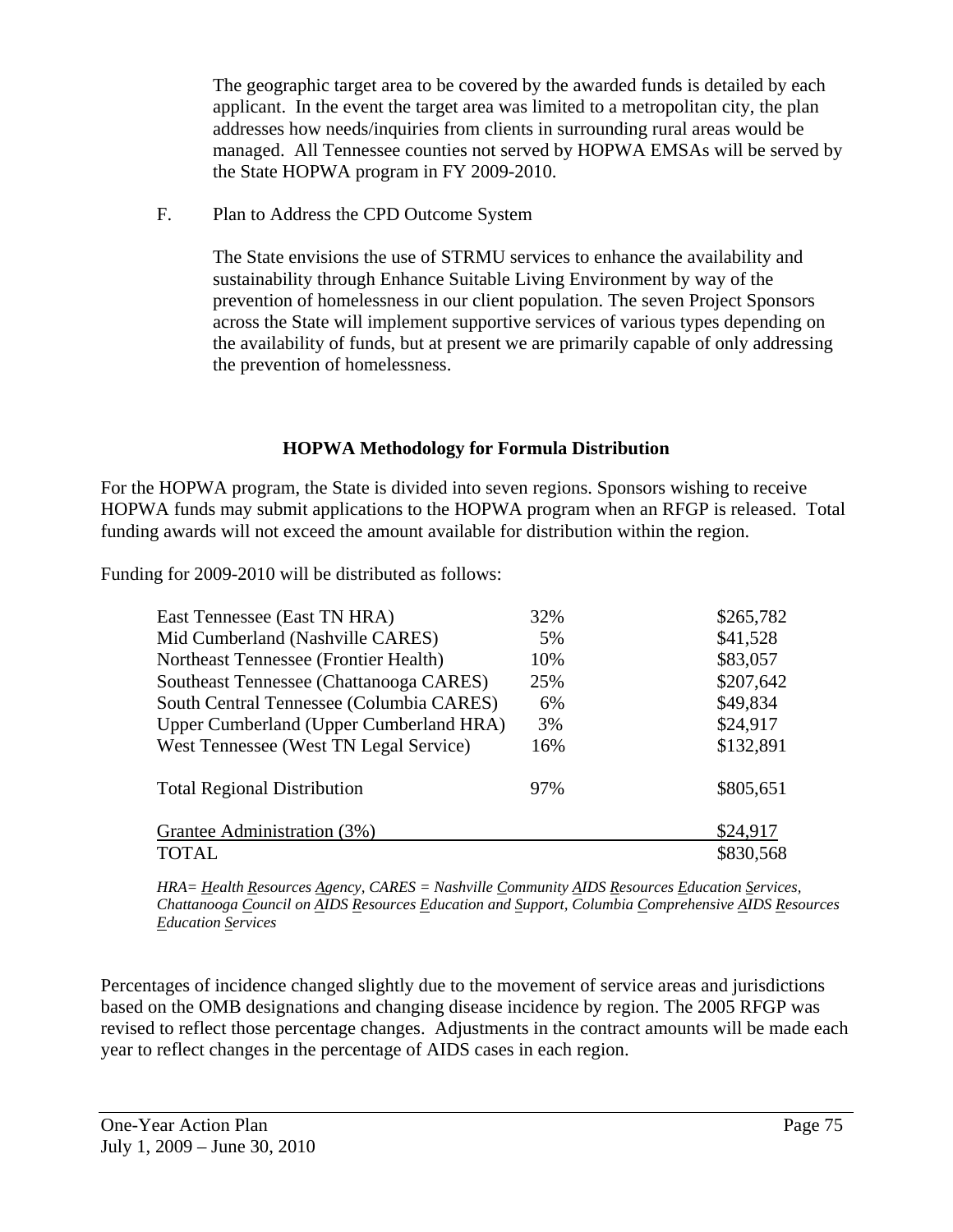#### **Method of Distribution of Funds and Program Description Neighborhood Stabilization Program (NSP) Fiscal Year 2009-2010**

The Neighborhood Stabilization Program (NSP) was authorized on July 30, 2008 as Title III of Division B of the Housing and Economic Recovery Act of 2008 (HERA) as amended by the American Recovery and Reinvestment Act (ARRA). THDA administers the federally funded NSP on behalf of the U.S. Department of Housing and Urban Development. The purpose of NSP is to provide emergency assistance to state and local governments to acquire and redevelop foreclosed properties that might otherwise become sources of abandonment and blight within their communities. Initial NSP funding is provided by formula based on the following criteria: areas with the greatest percentage of home foreclosures; areas with the highest percentage of homes financed with subprime mortgages; and, areas identified as likely to face a significant rise in the rate of home foreclosures.

# **The Neighborhood Stabilization Program**

#### **1. NSP Overview**

#### **1.1 Definitions**

The following definitions apply to the NSP program even if they are used differently in the CDBG program:

- A. ABANDONED. A home is abandoned when mortgage or tax foreclosure proceedings have been initiated for that property, no mortgage or tax payments have been made by the property owner for at least 90 days, AND the property has been vacant for at least 90 days.
- B. BLIGHTED STRUCTURE. A structure is blighted when it exhibits objectively determinable signs of deterioration sufficient to constitute a threat to human health, safety, and public welfare.
- C. CURRENT MARKET APPRAISED VALUE. The current market appraised value means the value of a foreclosed upon home *or* residential property that is established through an appraisal made in accordance with the appraisal requirements of the Uniform Relocation and Property Acquisition Act at 49 CFR 24.103 and completed within 60 days prior to an offer made for the property by a subrecipient, grantee, developer or individual homebuyer.
- D. FORECLOSED. A property "has been foreclosed upon" at the point that, under state or local law, the mortgage or tax foreclosure is complete, and title for the property has been transferred from the former homeowner under some type of foreclosure proceeding or transfer in lieu of foreclosure, in accordance with state or local law.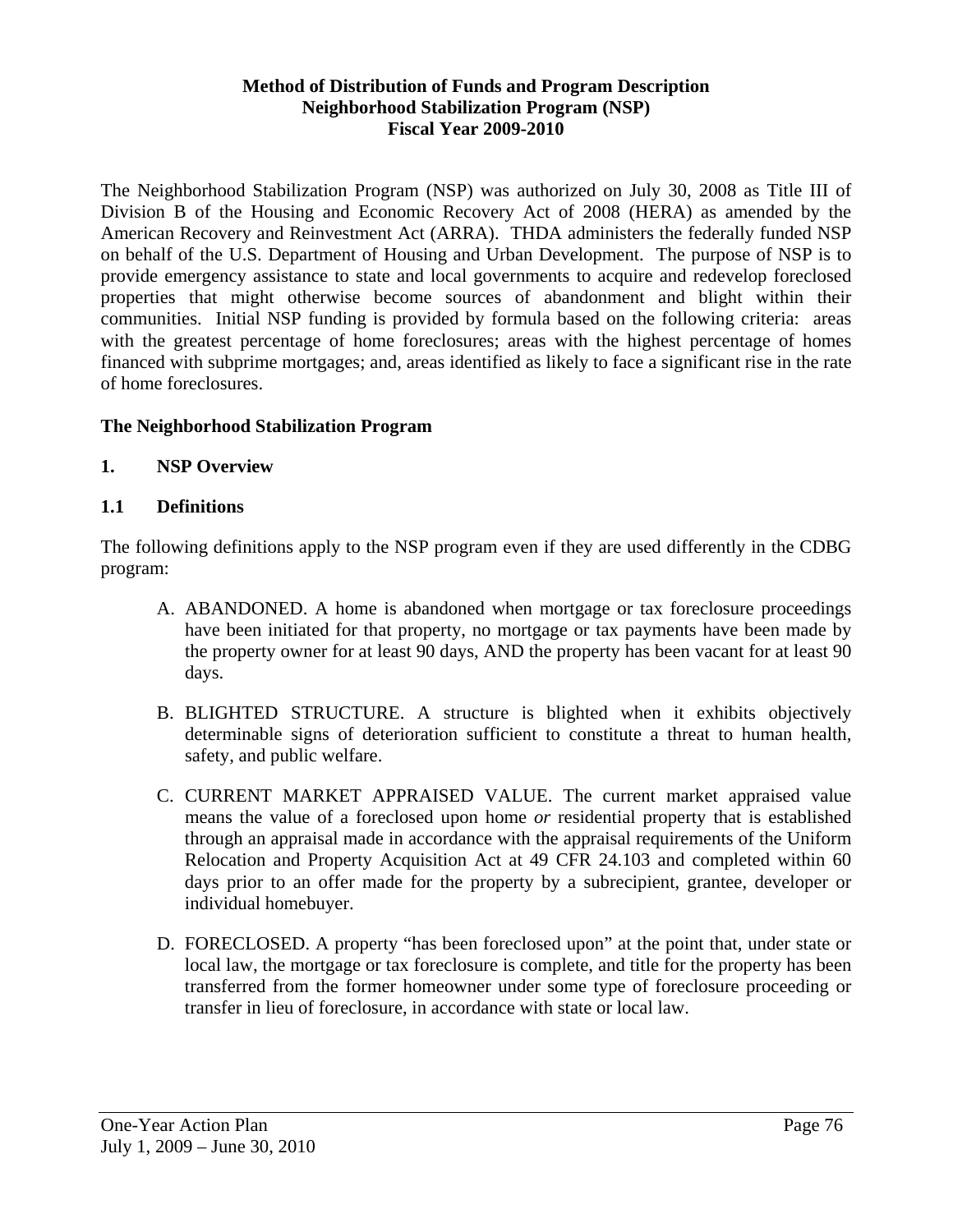#### **1.2 Eligible Applicants**

- A. Units of local government including CDBG entitlement cities and Small Cities jurisdictions
- B. Non-profit  $501(c)(3)$  organizations that have experience in developing, implementing and administering projects similar to NSP eligible activities and who demonstrate the financial and organizational capacity to accomplish the project.

*[Note: Unlike other federal programs, entitlement jurisdictions in Tennessee; namely, the city of Memphis, Nashville/Davidson County, the city of Knoxville, the city of Chattanooga and Shelby County, which are receiving a direct NSP allocation are also eligible to apply for State NSP funding.]* 

# **1.3 Eligible Activities**

The purpose of NSP is to stabilize neighborhoods by purchasing and redeveloping abandoned and foreclosed properties. In addition, each NSP-funded activity must also be an Entitlement CDBGeligible activity and meet a CDBG national objective. The following are the five eligible activities under HERA:

- A. Establish financing mechanisms for purchase and redevelopment of foreclosed upon homes and residential properties, including such mechanisms as soft-seconds, loan loss reserves, and shared-equity loans for low and moderate income homebuyers. This includes activity delivery costs as an eligible activity.
- B. Purchase and rehabilitate homes and residential properties that have been abandoned or foreclosed upon, in order to sell, rent or redevelop such homes and properties. This also includes relocation costs, direct homeownership assistance and housing counseling.
- C. Establish and operate land banks for homes and residential properties that have been foreclosed upon. The land bank may not hold the property for more than 10 years without obligating the property for a specific, eligible redevelopment of that property in accordance with NSP requirements.
- D. Demolish blighted structures.
- E. Redevelop demolished or vacant properties as housing, including the new construction of housing to redevelop demolished or vacant properties.

#### **1.4 Ineligible Activities**

- A. Activities ineligible under the CDBG program;
- B. Foreclosure prevention activities;
- C. Demolition of structures that are not blighted;
- D. Purchase of residential properties and homes that have not been foreclosed upon; and
- E. Pay for any cost that is not eligible under NSP.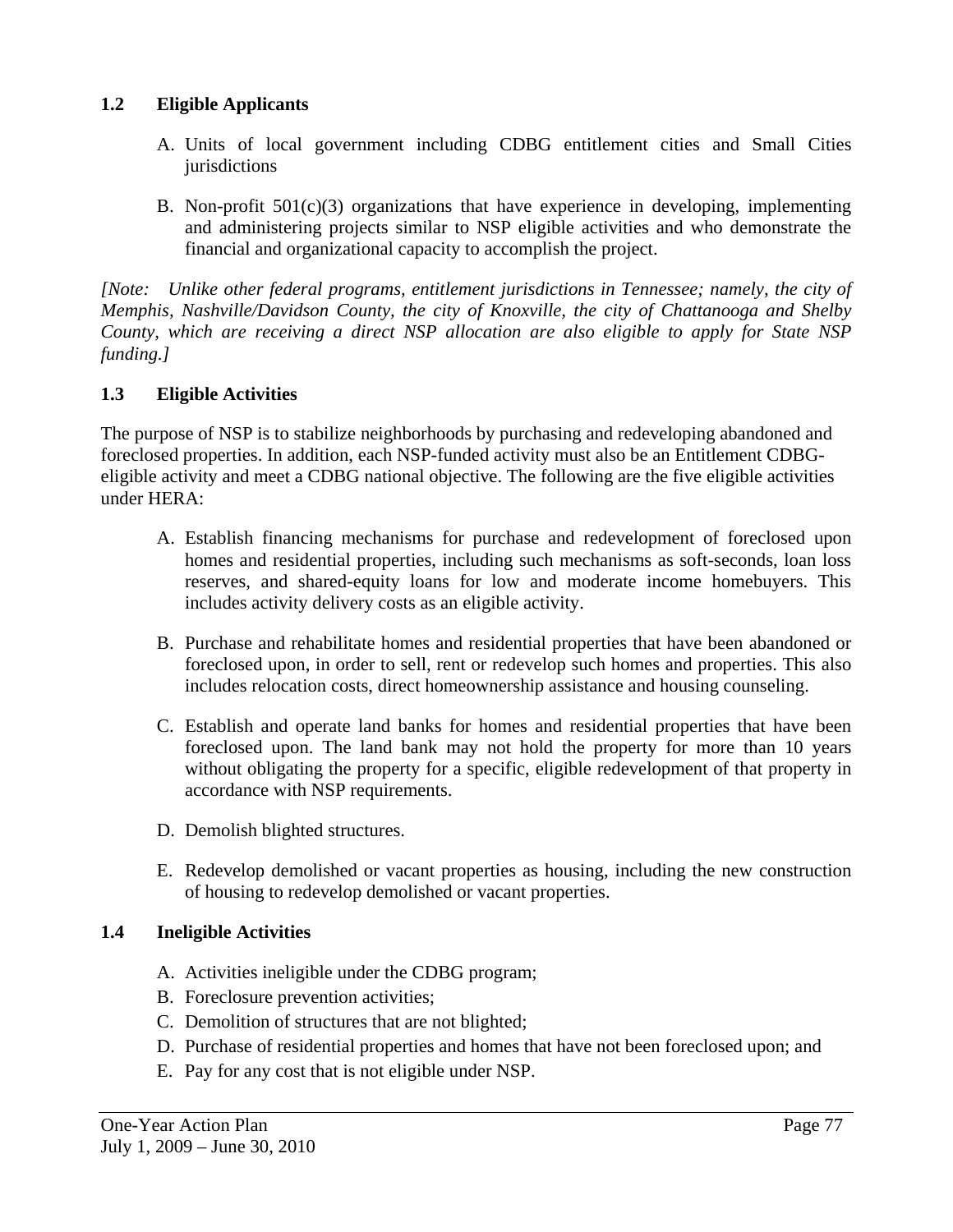## **2. NSP Requirements**

#### **2.1 Income Targeting**

Unlike the CDBG program, NSP requires that all of the funds be used with respect to individuals and families whose income does not exceed **120%** of area median income.

- A. "Low income" means a household whose income does not exceed 50% of the area median income, adjusted for family size;
- B. "Moderate income" means a household whose income exceeds 50% of the area median income, adjusted for family size, but does not exceed 80% of the area median income, adjusted for family size; and,
- C. "Middle income" means a household whose income does not exceed 120% of the area median income, adjusted for family size.

#### **2.2 National Objective**

For the purposes of NSP only, an activity may meet the low- and moderate-income national objective if the assisted activity:

- A. Provides or improves permanent residential structures that will be occupied by a household whose income in at or below 120% of area median income (abbreviated as LMMH);
- B. Serves an area in which at least 51% of the residents have incomes at or below 120% of area median income (abbreviated as LMMA);
- C. Creates or retains jobs for persons whose household incomes are at or below 120% of area median income (abbreviated as LMMJ); or
- D. Serves a limited clientele whose incomes are at or below 120% of area median income (abbreviated as LMMC).

*[Note: The income of the household to be reported for purposes of eligibility is the sum of the annual gross income of the beneficiary, the beneficiary's spouse, and any other family member residing in the home or rental unit. Annual gross income is "anticipated" for the next 12 months, based upon current circumstances or known upcoming changes, minus certain income exclusions. For rental property, the income limits apply to the incomes of the tenants, not to the owners of the property. Household income limits are updated annually by HUD. That information for your locality can be accessed by using the HUD website.]* 

**Activities do not qualify for NSP using the "prevent or eliminate slums or blight" or "address urgent community development needs" national objectives.** 

#### **2.3 Property Standards**

A. Local Codes and Zoning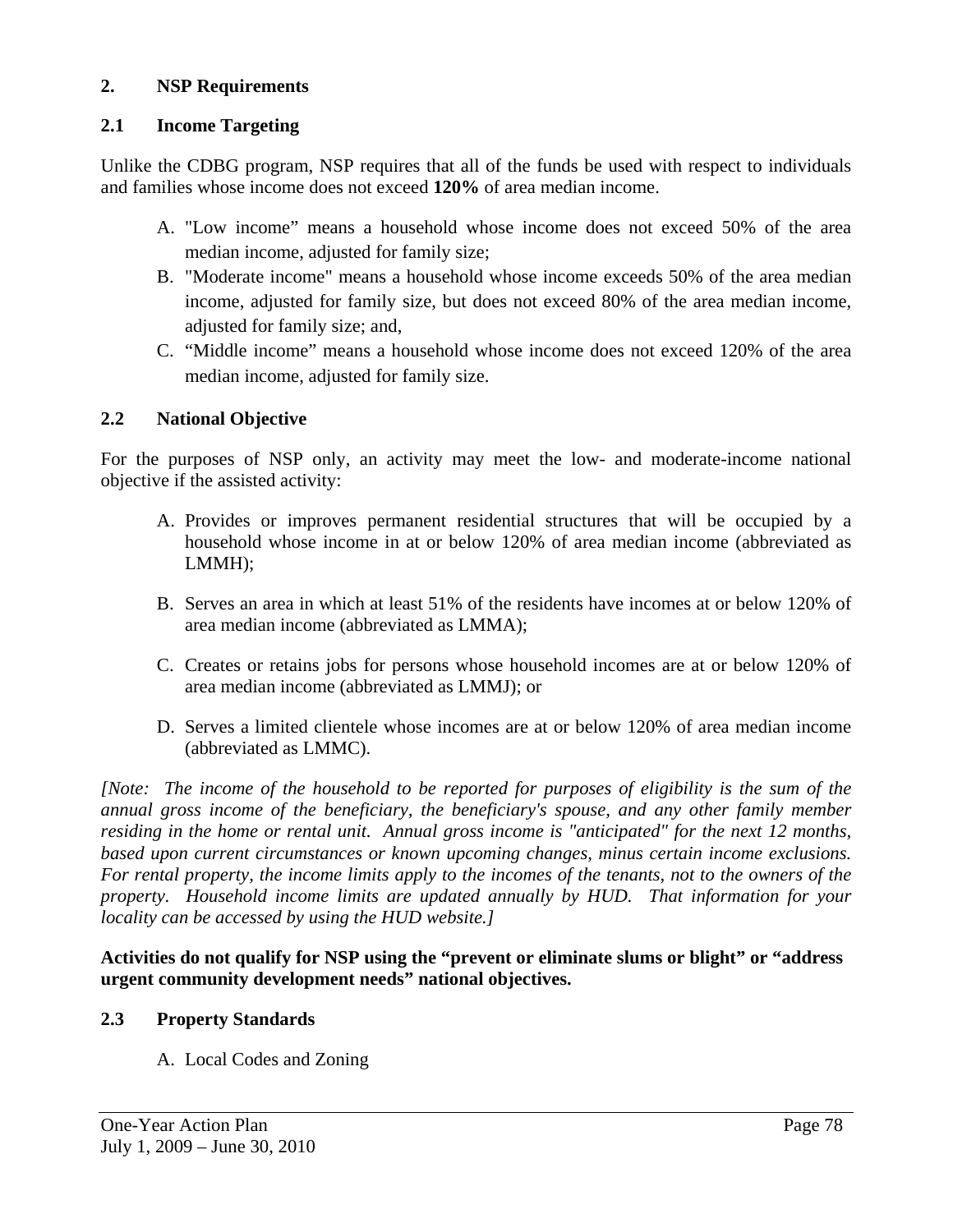Any housing constructed or rehabilitated with NSP funds must meet all applicable local codes, rehabilitation standards, and zoning ordinances at the time of project completion.

- B. Absence of Local Code In the absence of a local code:
	- a) new construction of multi-family apartments of 3 or more units must meet the 2003 International Building Code;
	- b) new construction or reconstruction of single-family units or duplexes must meet the 2003 International Residential Code for One- and Two-Family Dwellings;
	- c) rehabilitation of rental units or existing homeowner units must meet the 2003 International Property Maintenance Code; and,
	- d) rental units must, at a minimum, continue to meet Section 8 Housing Quality Standards (HQS) on an annual basis.

The International Code books are available from: International Code Council 4051 W. Flossmore Road Country Club Hills, IL 60478-5795 Telephone: (800) 786-4452 Fax: (866) 891-1695 Website: www.iccsafe.org

C. Green Building

Subrecipients are **strongly** encouraged to incorporate modern, green building and energy efficient improvements in all NSP activities to provide for the long-term affordability and increased sustainability of housing and neighborhoods.

D. Energy Code

New construction projects must also meet the 2003 International Energy Conservation Code. Copies of the Energy Code may also be obtained from the International Code Council at the address listed above.

E. Section 504

Section 504 of the Rehabilitation Act of 1973 prohibits discrimination in federallyassisted

activities and programs on the basis of handicap, and imposes requirements to ensure that qualified individuals with handicaps have access to these programs and activities.

a) For new construction of multi-family projects (five or more units), a minimum of 5% of the units in the project (but not less than one unit) must be accessible to individuals with mobility impairments, and at a minimum, an additional 2% of the units (but not less than one unit) must be accessible to individuals with sensory impairments. The total number of units in a NSP-assisted project, regardless of whether they are all NSP-assisted, is used as the basis for determining the minimum number of accessible units. Also, in a project where not all the units are NSPassisted, the accessible units may be either NSP-assisted or non-NSP-assisted.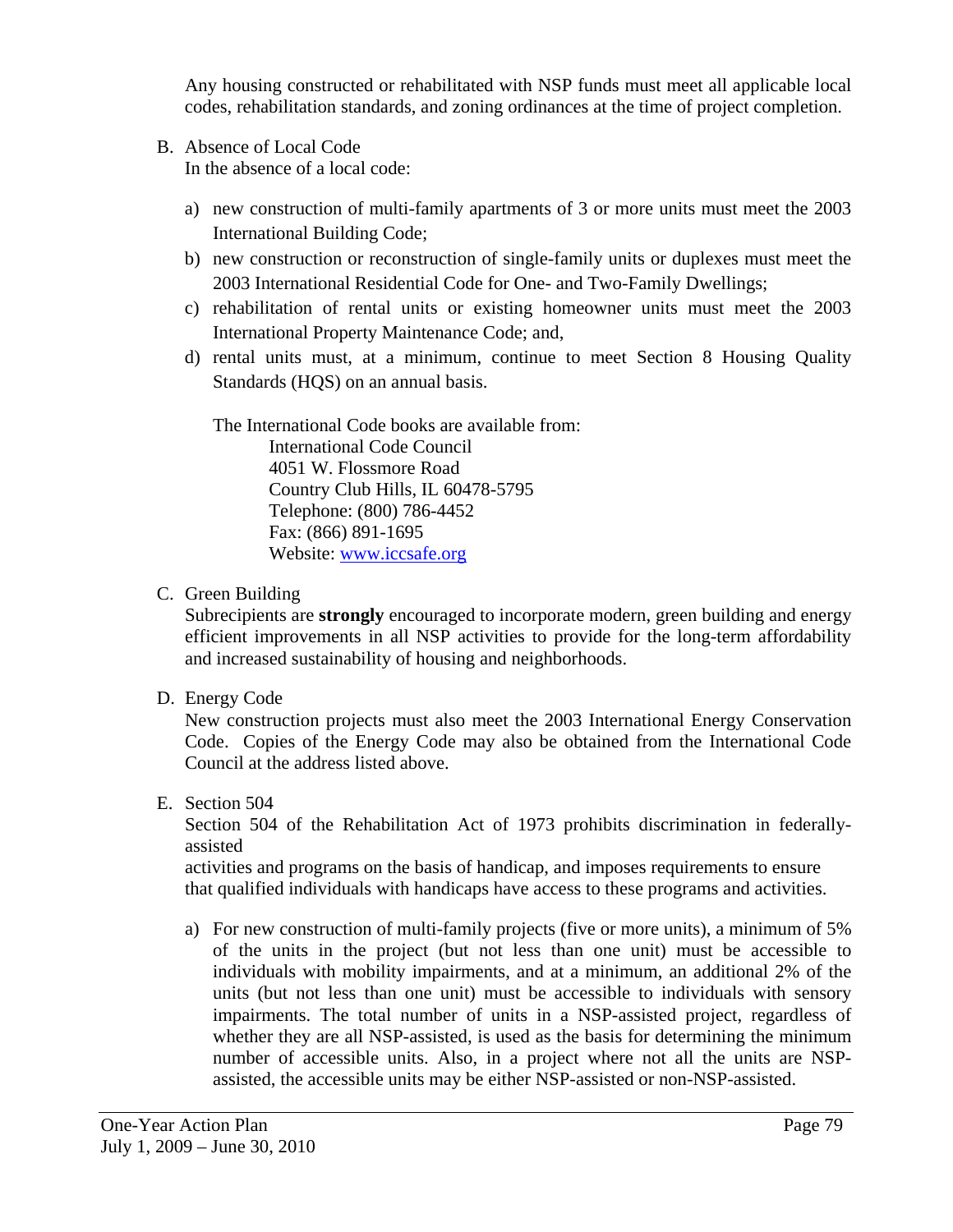- b) The Section 504 definition of substantial rehabilitation for multi-family projects includes construction in a project with 15 or more units for which the rehabilitation costs will be 75% or more of the replacement cost. In such developments, a minimum of 5% of the units in the project (but not less than one unit) must be accessible to individuals with mobility impairments, and an additional 2%, at a minimum, (but not less than one unit) must be accessible to individuals with sensory impairments. As in the case of new construction, the total number of units in a NSPassisted, regardless of whether they are all NSP-assisted, is used as the basis for determining the minimum number of accessible units, and, in a project where not all of the units are NSP-assisted, the accessible units may be either NSP-assisted or non-NSP-assisted.
- c) When rehabilitation less extensive than substantial rehabilitation is undertaken in projects of 15 or more units, alterations must, to the maximum extent feasible, make the units accessible to and usable by individuals with handicaps, until a minimum of 5% of the units (but not less than one unit) are accessible to people with mobility impairments. For this category of rehabilitation, the additional 2%of units requirement for individuals with sensory impairments does not apply. Alterations to common spaces must, to the maximum extent feasible, make those areas accessible.

## **2.4 Acquisition and Sale of Housing**

A. Purchase Price Discount

The purchase price of a foreclosed upon home or residential property under NSP must be discounted 15% from the current market appraised value of the home or property.

B. Appraisal

The current market appraised value must be established by an appraisal from a Tennessee state certified and licensed appraiser and subject to the requirements of 49 CFR 24.103. The appraisal is the responsibility of the subrecipient and must have been completed within 60 days of the offer to purchase.

#### *Because the Federal Housing Administration (FHA) has a portfolio of foreclosed upon properties it is willing to sell at a 50% discount in a bulk sale, THDA strongly encourages its subrecipients to purchase these properties if the acquisition activity meets the neighborhood revitalization goals of NSP.*

- C. Sales Price Requirements
	- a) The sale of the abandoned or foreclosed upon home or residential property to an individual as a primary residence must be in an amount equal to or less than the cost to acquire and redevelop or rehabilitate the home or property up to a decent, safe and habitable condition.
	- b) The maximum sales price is determined by aggregating all costs of acquisition, rehabilitation, and redevelopment including related project delivery costs and costs related to the sale of the property. The maximum sales price does not include the costs of boarding up, lawn mowing, or costs for maintaining the property in a static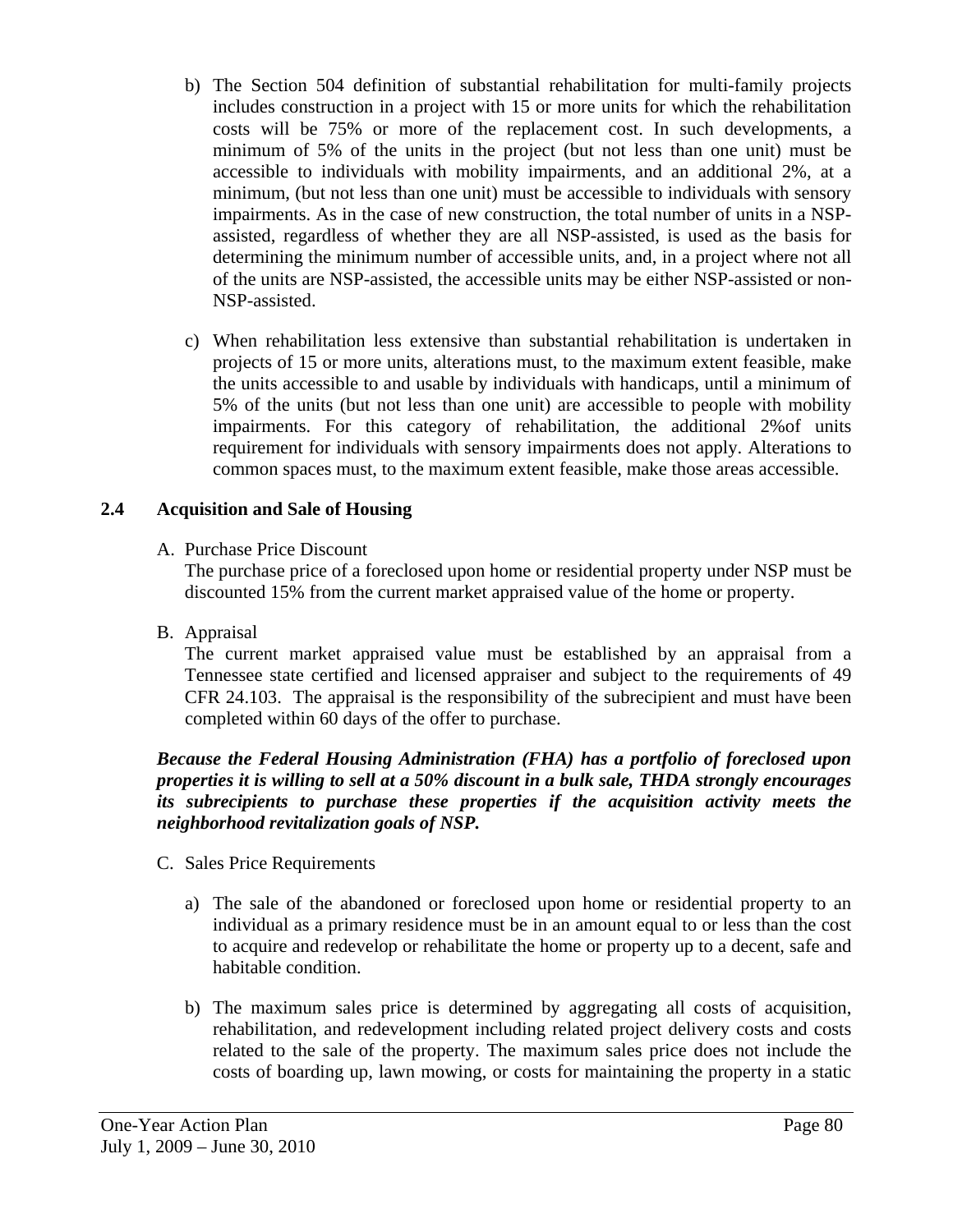condition. While these costs cannot be included in the sales price, they are recoverable with NSP funds.

c) In the absence of NSP-assisted rehabilitation or redevelopment, the costs of completing a sales transaction or other disposition may not be included by the grantee in the determination of the sales price.

# **2.5 Homeownership Programs**

A. Homebuyer Requirements

Under homeownership programs, the homebuyers must meet the following requirements:

- a) The household income must be at or below 120% of area median income as defined by the Section 8 Rental Assistance Program.
- b) The household must occupy the property as his/her principal residence.
- c) The property must be a single-family (1-4 family residence, condominium unit, or combination manufactured home and lot).
- d) The homebuyer must make an out-of-pocket contribution to the purchase of the home equal to 1% of the purchase price.
- e) The household must complete a homeownership education program from a HUD certified homebuyer education counselor prior to closing.
- f) The household must obtain fee simple title to the property.
- g) The permanent financing must be a THDA Great Rate mortgage or a USDA Rural Development Direct Loan.
- B. Period of Affordability

The sales price for a NSP-assisted unit to an eligible homebuyer must be as outlined at Section 2.4 – Acquisition and Sale of Housing. Subrecipients may further discount the sales price by as much as 50% to make the NSP assisted unit more affordable to the purchasing household. This subsidy will be in the form of a soft second mortgage, secured by a Grant Note and Deed of Trust, and will be subject to the following restrictions:

- a) The subsidy will be forgiven as long as the household continues to reside in the home as its principal residence during the affordability period.
- b) If the property is rented or otherwise does not remain the principal residence of the purchasing household during the period of affordability, the full amount of the NSP subsidy must be repaid.
- *c)* If the property is sold during the period of affordability, the amount of the NSP subsidy to be returned will be pro-rated based on the remaining years in the affordability period and the net proceeds are shared. *(Note: Net proceeds are the sales price minus closing costs and any non-NSP loan repayments.)* All recaptured funds are returned to THDA.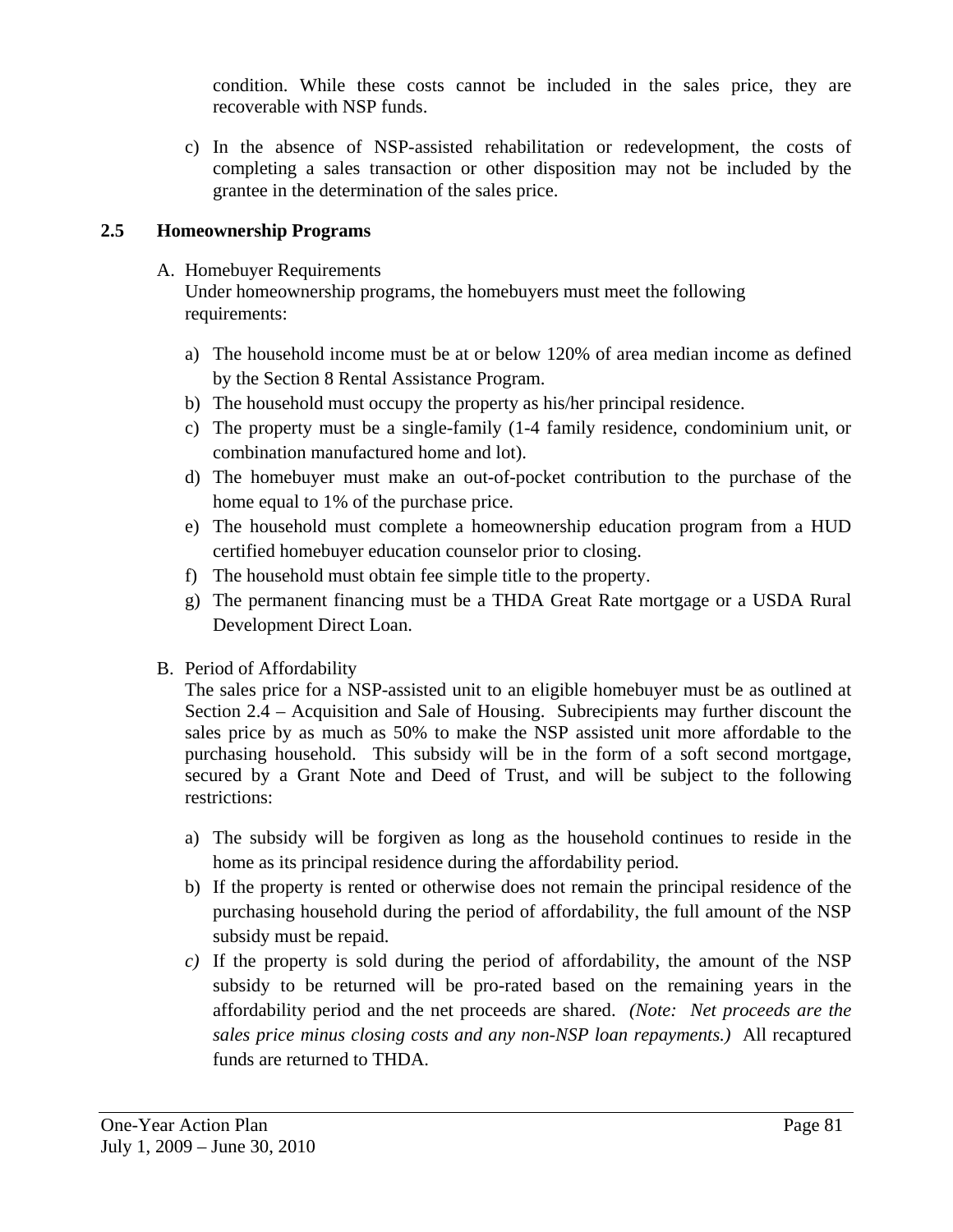d) Refinancing the first mortgage at any time during the NSP affordability period will require repayment of the full NSP grant to THDA.

The period of affordability for NSP subsidized homes is consistent with the HOME Program requirement at 24 CFR 92.254(a)(4) as follows:

| <b>NSP FUNDS PROVIDED</b> | <b>AFFORDABILITY PERIOD</b> |
|---------------------------|-----------------------------|
| Under \$15,000            | 5 Years                     |
| \$15,000 to \$40,000      | 10 Years                    |
| Over \$40,000             | 15 Years                    |

#### **2.6 Rental Housing Programs**

Subrecipients may use NSP to develop affordable rental housing for low income households through new construction or conversion, acquisition, or acquisition and rehabilitation.

#### A. Affordability Period

NSP-assisted rental units are rent and income controlled for a period of ten years regardless of the amount of NSP funds invested per unit. Prior to drawing down NSP funds, owners of rental projects will be required to sign a grant note, deed of trust and restrictive covenant to enforce the NSP affordability period.

#### B. NSP Allowable Rents

The maximum allowable rent for an NSP rental unit will be the applicable high HOME rent. *(Note: HOME Program Rents can be found on the HUD website at www.hud.gov. These rents are determined on an annual basis by HUD and include all utilities.)* 

C. Applicable Utility Allowance

The cost of utilities paid by tenants must be subtracted (using applicable utility allowances) from the published HOME rents to determine the maximum allowable rents.

D. Rental Program Income Net rental income, that is, after all operating expenses and project reserves have been

deducted, is considered program income and must be treated as CDBG program income.

#### E. Ongoing Requirements

The on-going requirements for a rental housing program include:

- a) Annual income certification of tenants;
- b) Adherence to the rent and income guidelines;
- c) Compliance with the Standard Housing Codes or Section 8 Housing Quality Standards;
- d) Reporting to THDA.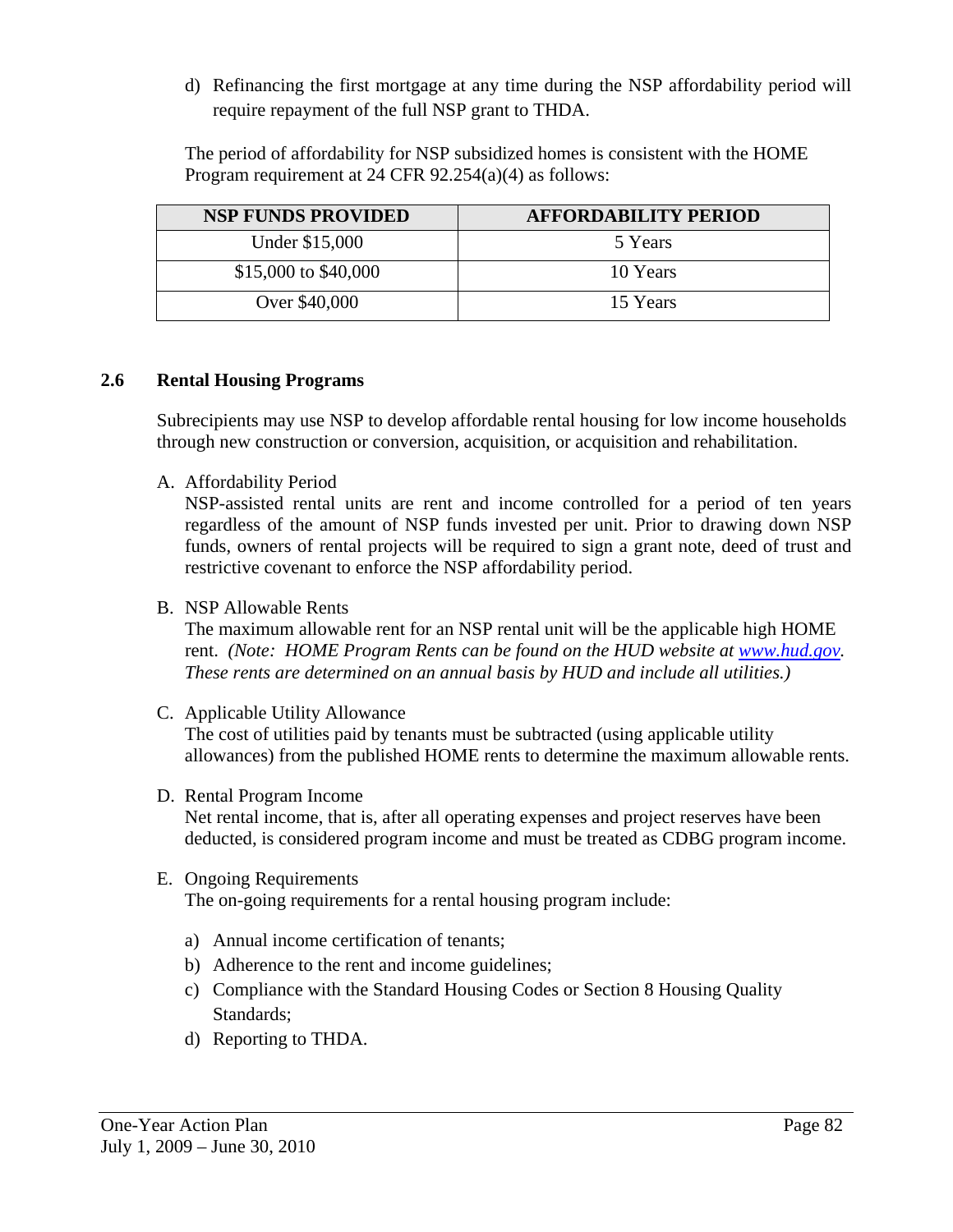#### F. Ongoing Compliance

After the project is officially closed out by letter to the Grantee, the record will be transferred to the Program Compliance Division of THDA for long-term compliance monitoring. The Program Compliance Division will provide Grantees with information on NSP Long Term Compliance. Each Grantee will be monitored annually to determine each project's compliance with the NSP Regulations. Each Grantee will also be monitored for adherence to its contract with THDA.

#### **2.7 Program Income**

A. General Program Income Requirements

Revenue received by a state, unit of local government or a subrecipient that is directly generated from the use of NSP funds constitutes CDBG Program Income and must be treated in compliance with 24 CFR 570.540. Program income derived from Tennessee NSP projects must be returned to THDA to be reallocated for NSP eligible activities.

## **2.8. Relocation Requirements**

#### **THDA DISCOURAGES PROJECTS INVOLVING DISPLACEMENT OR RELOCATION OF HOUSEHOLDS. IF A SUBRECIPIENT IS PLANNING ANY PROJECT THAT MAY INVOLVE DISPLACEMENT OR RELOCATION, CONTACT THDA BEFORE PROCEEDING.**

- A. URA
	- a) The Uniform Relocation Assistance and Real Property Acquisition Policies Act of 1970 (Uniform Act), and its implementing regulations, 49 CFR Part 24 requires relocation assistance where acquisition has occurred under the Uniform Act.
	- b) In addition, the Uniform Act coverage was expanded in 1987 amendments to cover displacement of individuals resulting from rehabilitation, demolition or private acquisition carried out under a federally assisted project or program.
- B. Section 104(d)
	- a) The one-for-one replacement requirement in Section 104(d) of the Housing and Community Development Act ("The Barney Frank Amendments") and HUD's Residential Anti-Displacement and Relocation Assistance Plan at 24 CFR 570.488, 570.606(c) and 42.375 are waived for low- and moderate-income dwelling units demolished or converted in connection with an activity assisted with NSP funds.
- C. Relocation Considerations

Understanding how relocation requirements are triggered, alternate ways of meeting them, and the costs of the alternatives is essential in making NSP program decisions.

a) Vacant buildings might enable a subrecipient to avoid relocation expense but the condition of the building might make it infeasible to place back in service.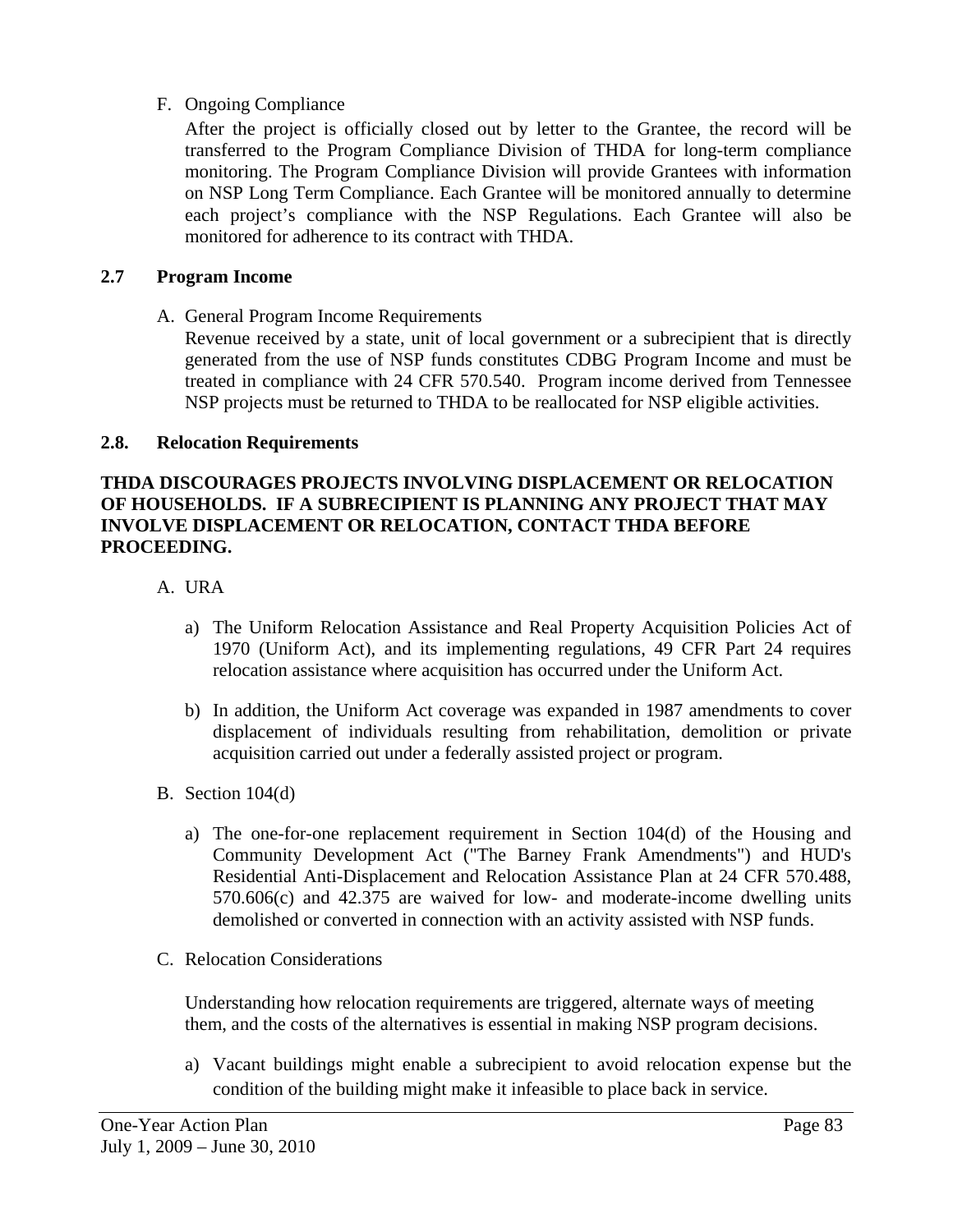- b) Rehabilitating an occupied building even with the cost of assisting tenants to remain or relocate, may be less costly than rehabilitating a vacant building.
- c) If occupied buildings, program administrators must consider whether occupants will be able to return after rehabilitation and whether Section 8 assistance is available to help meet relocation costs.
- d) Selecting vacant projects does not relieve all relocation concerns. Vacant buildings in good condition may have been recently occupied. If so, the program administrator must consider whether the owner removed the tenants in order to apply for NSP assistance for a vacant building. If so, these tenants are displaced persons.
- D. Handbook 1378

Failure to understand and follow relocation requirements can result in unnecessary costs for the local program. Handbook 1378, Tenant Assistance, Relocation and Real Property Acquisition consolidates relocation requirements for HUD programs into one document. Handbook 1378 and other information related to relocation and displacement can be located at www.hud.gov.

E. URA Triggers

URA requirements are triggered at the time the application is being prepared, and additional requirements are triggered at the time the working agreement is signed between the owner and the grantee and when rehabilitation is completed.

## F. Treatment of Displaced Person

Treatment of displaced persons depends upon whether the displaced person:

- a) is a tenant or owner;
- b) is a business or family;
- c) has income above or below the Section 8 Lower Income Limit.
- G. Who Is a Displaced Person?

Any person (family, individual, business, farm, or non-profit organization) that moves from the real property, permanently, as a direct result of rehabilitation, demolition, or acquisition for a project assisted with NSP funds. (*Note: Relocation requirements apply to all occupants of a project/site for which NSP assistance is sought even if less than 100% of the units are NSP assisted.)* 

- H. Who Is Not a Displaced Person?
	- a) A tenant evicted for cause, assuming the eviction was not undertaken to evade URA obligations.
	- b) A person with no legal right to occupy the property under State or local law (e.g., squatter).
	- c) A tenant who moved in after the application was submitted but before signing a lease and commencing occupancy, was provided written notice of the planned project, its possible impact on the person (e.g., the person may be displaced, temporarily relocated, or experience a rent increase), and the fact that the person would not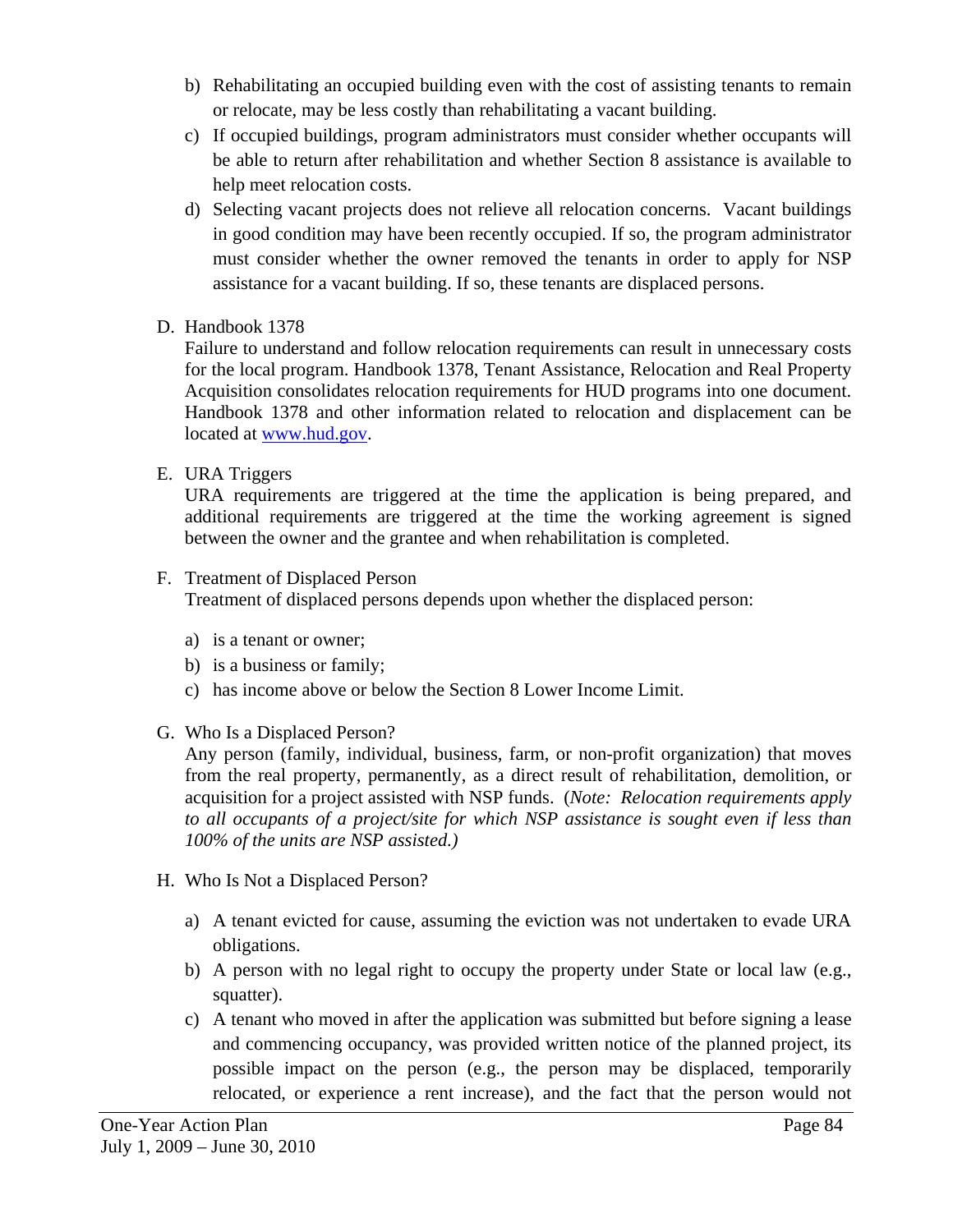qualify as a "displaced person" (or for any assistance under URA) as a result of the project.

- d) A person, after being fully informed of their rights, waives them by signing a Waiver Form.
- I. How Is Displacement Triggered?
	- a) *Before Application*. A tenant moves permanently from the property before the owner submits an application for NSP assistance **if** THDA or HUD determines that the displacement was a direct result of the rehabilitation, demolition, or acquisition for the NSP project. (e.g., THDA determines that the owner displaced tenants in order to propose a vacant building for NSP assistance.)
	- b) *After Application*. A tenant moves permanently from the property after submission of the application, or, if the applicant does not have site control, the date THDA or the local program administrator approves the site because: (1) the owner requires the tenant to move permanently; or (2) the owner fails to provide timely required notices to the tenant; or (3) the tenant is required to move temporarily and the owner does not pay all actual, reasonable out-of-pocket expenses or because the conditions of the move are unreasonable.
	- c) *After Execution of Agreement*. A tenant moves permanently from the project after execution of the agreement covering the acquisition, rehabilitation or demolition because the tenant is not provided the opportunity to lease a suitable, affordable unit in the project.

#### **Other Federal Requirements**

#### **3. Equal Opportunity and Fair Housing**

No person in the United States shall on the grounds of race, color, national origin, religion, age, disability, familial status, or sex be excluded from participation, denied benefits or subjected to discrimination under any program funded in whole or in part by NSP funds. The following Federal requirements as set forth in 24 CFR 5.105(a), Nondiscrimination and equal opportunity, are applicable to NSP projects:

| <b>Fair Housing</b>                                                                 | <b>Act 24 CFR 100</b> |
|-------------------------------------------------------------------------------------|-----------------------|
| Executive Order 11063, as amended<br>(Equal Opportunity in Housing)                 | 24 CFR 107            |
| Title VI of the Civil Rights Act of 1964<br>(Nondiscrimination in Federal programs) | 24 CFR 1              |
| Age Discrimination Act of 1975                                                      | 24 CFR 146            |
| Section 504 of the Rehabilitation Act of 1973                                       | 24 CFR 8              |
| Executive Order 11246, as amended                                                   | 41 CFR 60             |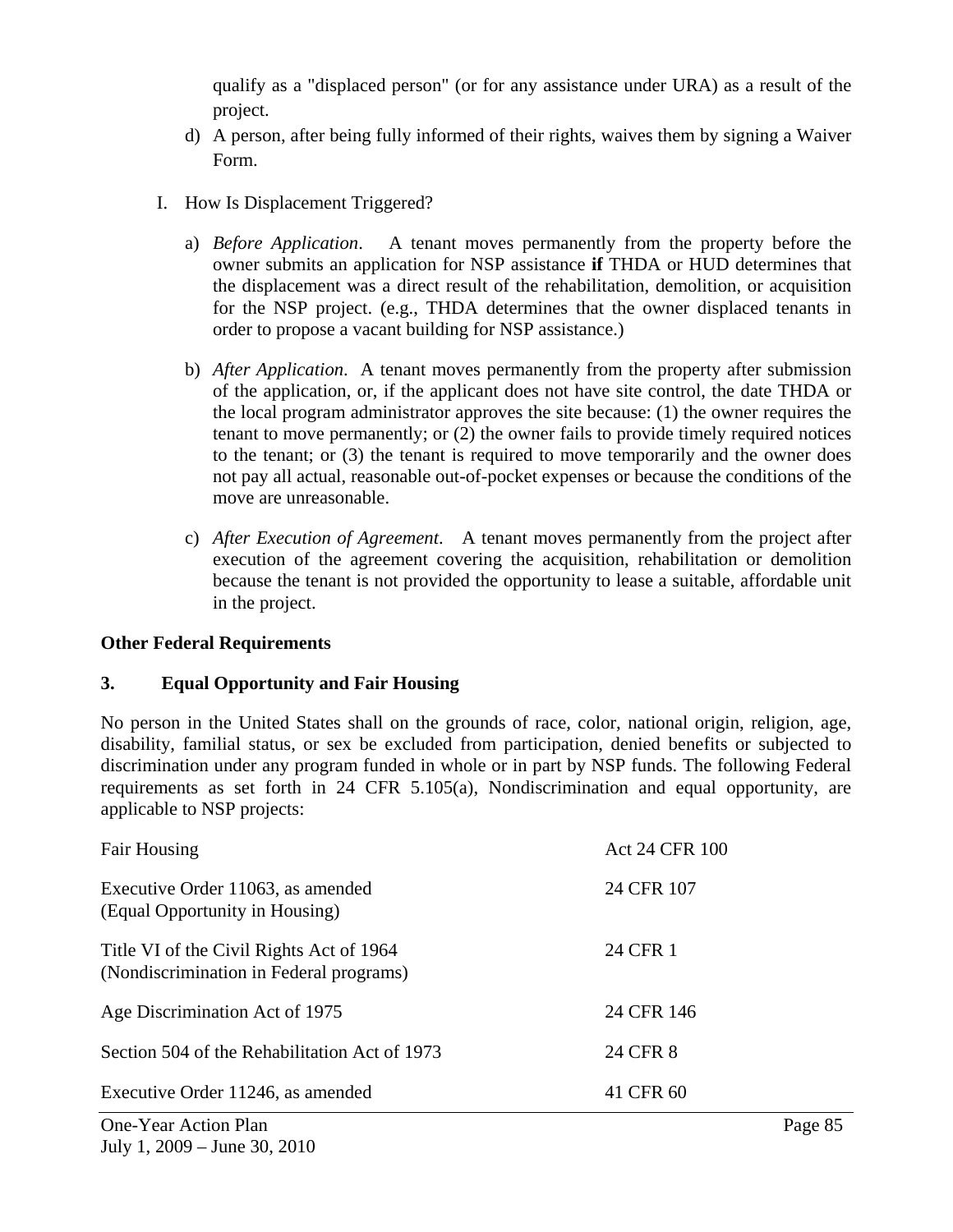(Equal Employment Opportunity Programs)

Section 3 of the Housing & Urban Development Act of 1968 24 CFR 135

*Section 3 requires that the employment and other economic opportunities generated by Federal financial assistance for housing and community development programs shall, to the greatest extent feasible, be directed toward low-income persons, particularly those who are recipients of government assistance for housing.* 

Executive Order 11625, as amended (Minority Business Enterprises)

Executive Order 12432, as amended (Minority Business Enterprise Development)

Executive Order 12138, as amended (Women's Business Enterprise)

*Executive Orders 11625, 12432, and 12138 (Minority/Women's Business Enterprise) require that PJs and local programs must prescribe procedures acceptable to HUD for a minority outreach program to ensure the inclusion, to the maximum extent possible, of minorities and women and entities owned by minorities and women in all contracts. Local programs must also develop acceptable policies and procedures if their application is approved by THDA.* 

In addition to the above requirements, the PJ and local programs must assure that its Equal Opportunity and Fair Housing policies in the NSP Program are consistent with its current Consolidated Plan.

#### **3.1. Site and Neighborhood Standards**

A. General

Housing provided through the NSP program must be suitable from the standpoint of facilitating and furthering full compliance with the applicable provisions of Title VI of the Civil Rights Act of 1964, the Fair Housing Act, Executive Order 11063, and HUD regulations issued pursuant thereto; and promotes greater choice of housing opportunities.

B. New rental housing

In carrying out the site and neighborhood requirements for new construction of rental housing, the grantee is responsible for making the determination that proposed sites for new construction meet the requirements in 24 CFR 983.6(b) which places limiting conditions on building in areas of "minority concentration" and "racially mixed" areas.

C. Common Sense Guidelines

These rules are complex and subject to interpretation. Several common sense actions will help in deciding on projects.

- a. Avoid action that would ultimately increase the racial segregation in your communities.
- b. Review rental new construction plans with your HUD field office.
- c. Try to get input from the Fair Housing person and the program person.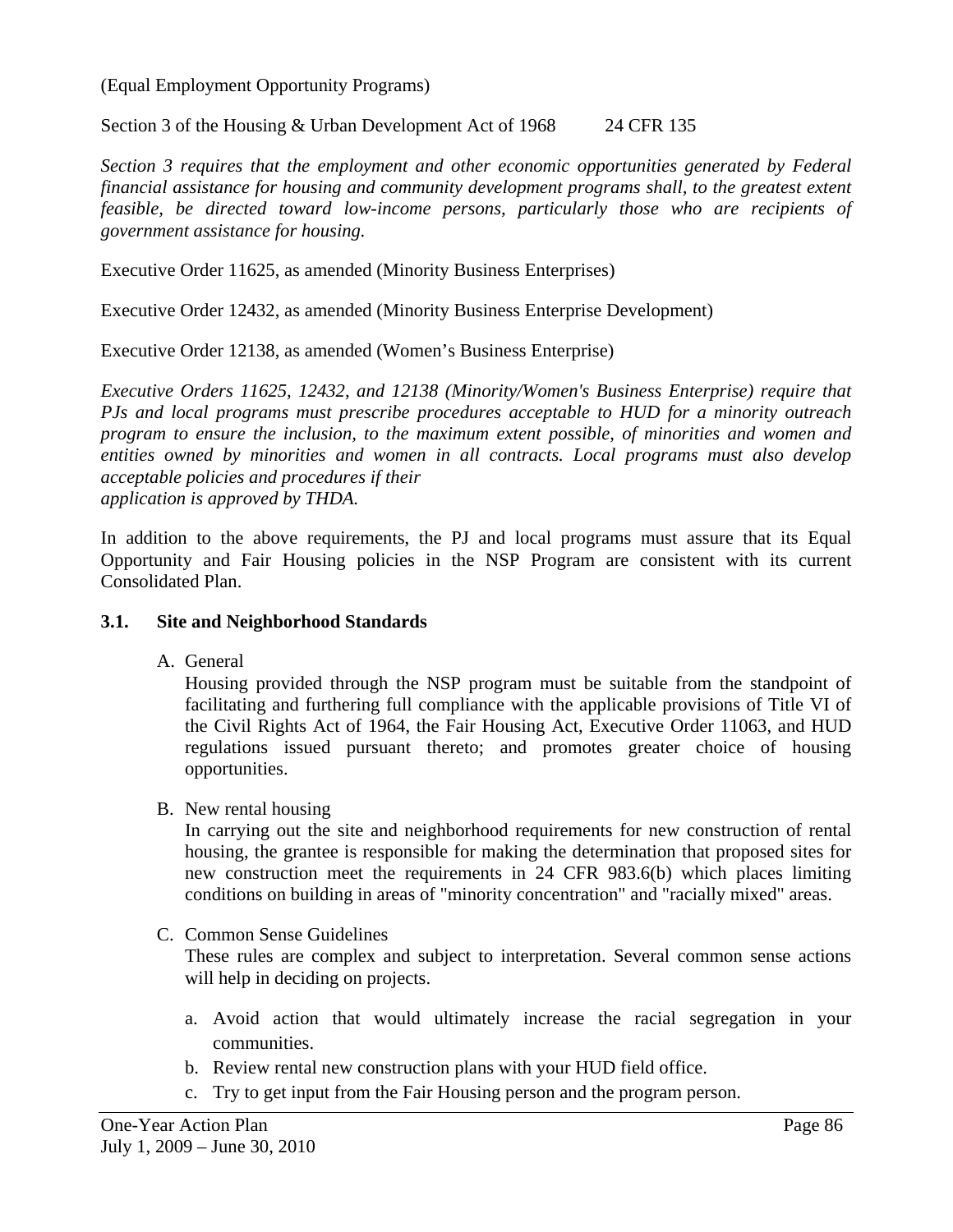d. Identify and address community concerns about projects to the greatest extent possible before committing funds.

# **3.2. Affirmative Marketing**

A. Affirmative Marketing Procedures for Rental Housing

Local programs must adopt affirmative marketing procedures and requirements for all NSP rental housing with five or more units. These must be approved by THDA prior to any NSP funds being committed to a project. Requirements and procedures must include:

- a) Methods for informing the public, owners and potential tenants about fair housing laws and the local program's policies;
- b) A description of what owners and/or the program administrator will do to affirmatively market housing assisted with NSP funds;
- c) A description of what owners and/or the program administrator will do to inform persons not likely to apply for housing without special outreach;
- d) Maintenance of records to document actions taken to affirmatively market NSPassisted units and to assess marketing effectiveness; and
- e) Description of how efforts will be assessed and what corrective actions will be taken where requirements are not met.

# **3.3 Environmental Review**

In implementing the NSP program, the environmental effects of each activity must be assessed in accordance with the provisions of the National Environment Policy Act of 1969 (NEPA) and the related authorities listed in HUD's regulations at 24 CFR Parts 50 and 58.

A. Environmental Review for Local Governments

THDA as the Responsible Entity and the units of local government funded by THDA will be responsible for carrying out environmental reviews. THDA will approve the release of funds for local governments.

# B. Environmental Review for Non-Profits

THDA must request the release of funds from HUD for any projects of non-profit organizations. The non-profit organizations will be responsible for gathering the information required for the environmental reviews.

C. Release of NSP Funds

NSP funds cannot be committed until the environmental review process has been completed. Commitments for expenditures made prior to the approval of the environmental review cannot be reimbursed with NSP funds.

# **3.4. Lead Based Paint**

# A. General

Housing assisted with NSP funds is subject to the Lead-Based Paint Poisoning Prevention Act (42 U.S.C. 4821 et seq.) and 24 CFR Part 35, Subparts C through M. The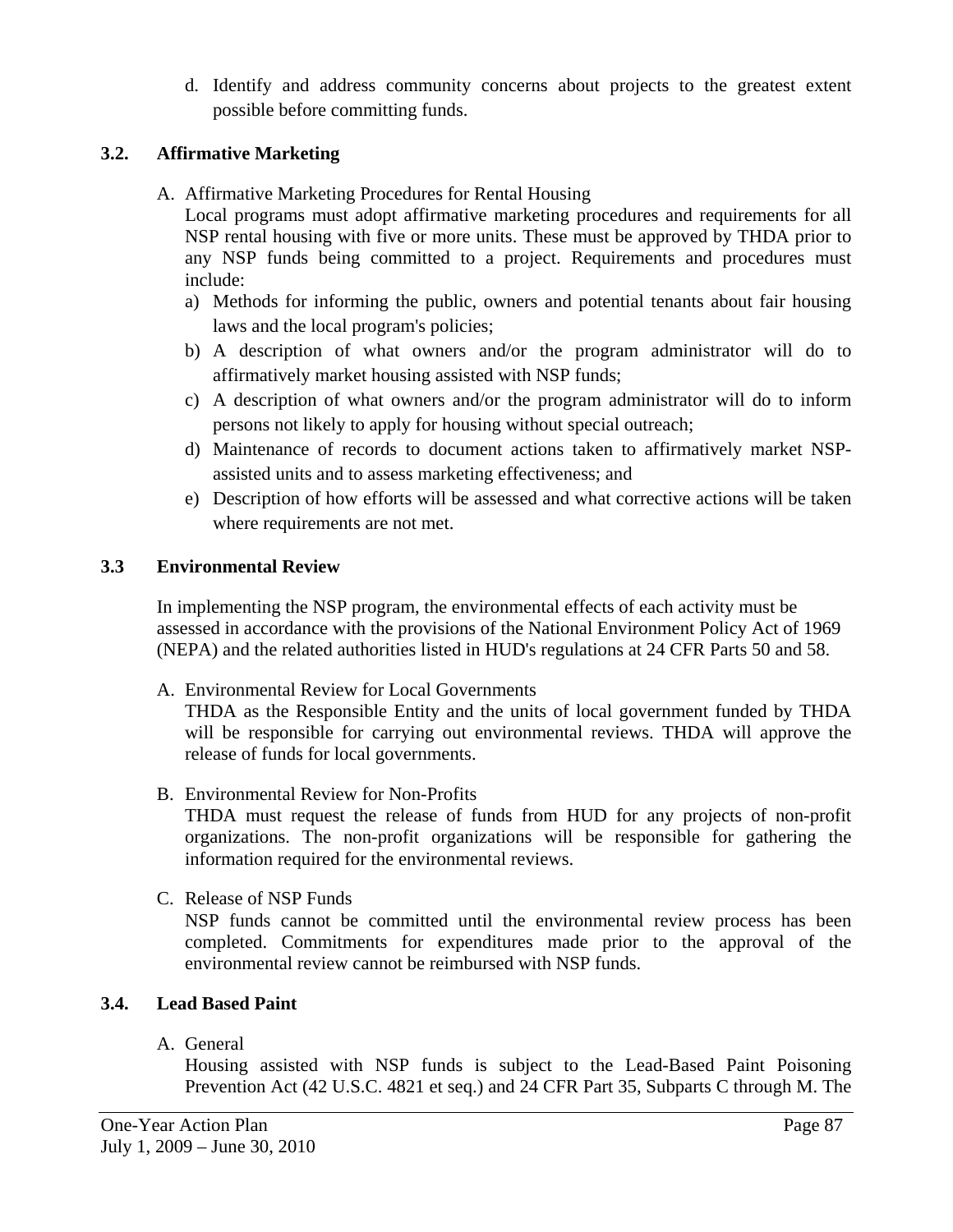lead-based paint provisions of 982.401(j) also apply, irrespective of the applicable property standard under 24 CFR 92.251. The Lead-Based Paint regulations are available at www.hud.gov/lea or by contacting 1-800-424-LEAD (5323).

## B. Rental Projects

In a rental project in which not all units are assisted with NSP funds, the lead-based paint requirements apply to all units and common areas in the project.

#### **3.5. Labor Standards**

A. General

Davis-Bacon wage compliance and other Federal laws and regulations pertaining to labor standards apply to all contracts for rehabilitating 8 or more residential units assisted with NSP funds.

#### B. Construction Contract

The contract for construction must contain the applicable wage provisions and labor standards.

C. Sweat Equity / Labor

Davis-Bacon does not apply to projects using volunteer labor or to sweat equity projects.

#### **3.6. Debarment and Suspension**

A. General

Local programs must require participants in lower-tier transactions covered by 24 CFR 24 to certify that neither it nor its principals are presently debarred, suspended, proposed for debarment, declared ineligible or voluntarily excluded from the covered transaction.

#### **3.7. Flood Plains**

A. Construction and Reconstruction

NSP funds may not be used to construct or reconstruct housing in an area identified by the Federal Emergency Management Agency as having special flood hazards.

B. Rehabilitation

In addition, THDA discourages the rehabilitation of units located in special flood hazard areas, but in a few instances and with written permission from THDA, houses located in a floodplain may be assisted.

C. Participation in National Flood Insurance Program The community must be participating in the National Flood Insurance Program and flood insurance must be obtained on the units.

#### **3.8. Conflict of Interest**

A. General

In the procurement of property and services, the conflict of interest provisions in 24 CFR 85.36 and 24 CFR 84.42, respectively, apply. In all cases not governed by 24 CFR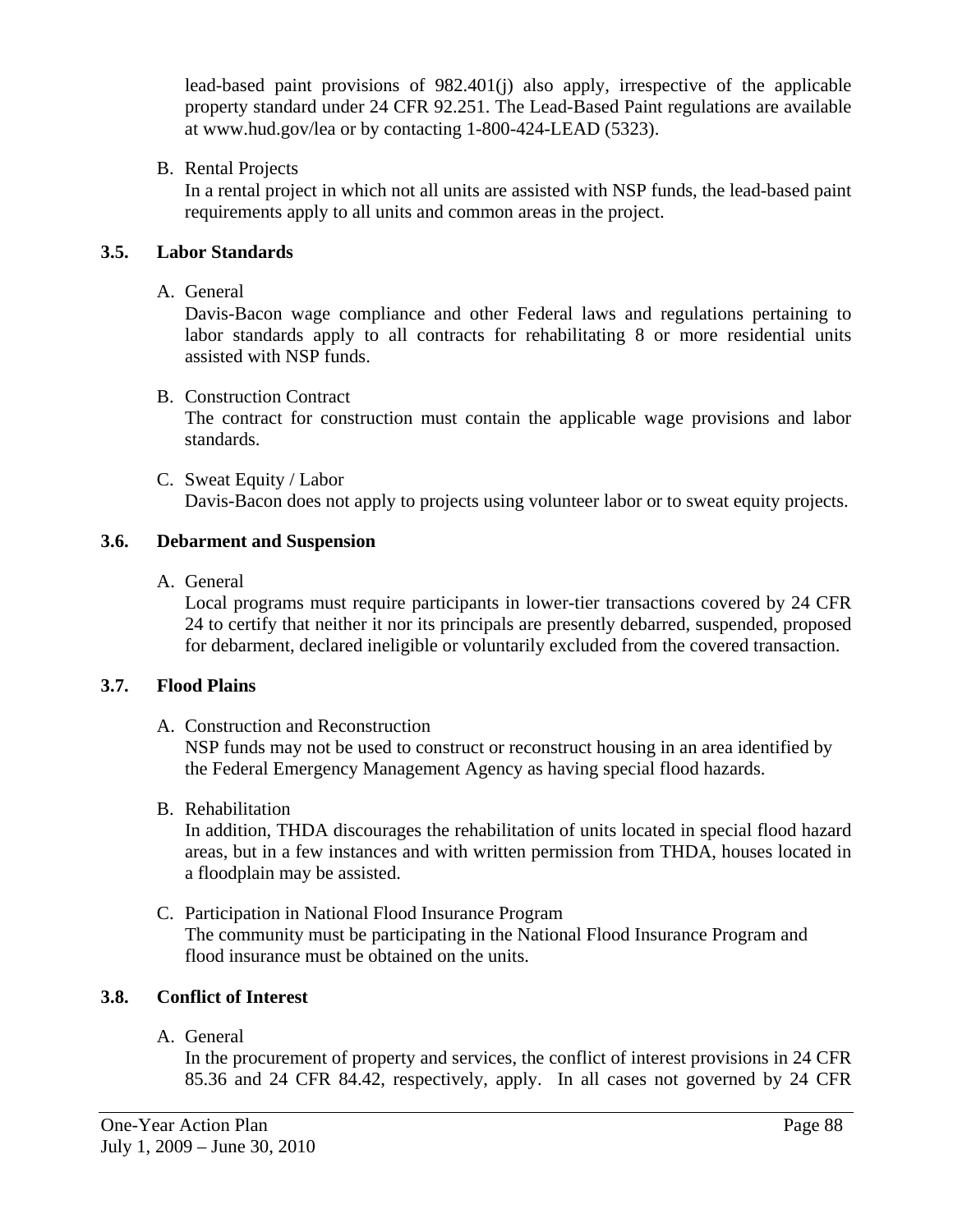85.36 and 24 CFR 84.42, the conflict of interest provisions of the CDBG program at 24 CFR 570.611 shall apply.

The CDBG conflict of interest provisions apply to any person who is an employee, agent, consultant, officer, elected official or appointed official of THDA, a State recipient or subrecipient receiving NSP funds. No person listed above who exercises or has exercised any functions or responsibilities with respect to activities assisted with NSP funds or who is in a position to participate in a decision-making process or gain inside information with regard to these activities may obtain a financial interest or benefit from an NSP assisted activity, or have an interest in any contract, subcontract or agreement with respect thereto, or the proceeds thereunder, either for themselves or those with whom they have family or business ties, during their tenure or for one year thereafter.

#### **3.9. Procurement**

A. Procurement Policies

It is important to keep the solicitation of bids for goods and services as well as professional services *contracts open* and competitive. Cities, counties and non-profit organizations must follow their procurement policies and meet state and federal requirements. At a minimum, cities and counties must comply with 24 CFR 85.36 and non-profits must comply with 24 CFR 84.40 – 84.48.

B. Competitive Bids

Applicants should obtain 3 to 5 bids using formal advertising or requests for proposals for the procurement of professional services such as grant administration, inspections and work write-ups.

C. Defined Selection Procedures

There must be an established selection procedure and a written rationale for selecting the successful bid or proposal.

# **NSP Allocation Plan**

The State of Tennessee will receive an NSP allocation in the amount of \$49,360,421. These funds will be distributed to units of local government and non-profit organizations as follows:

*a)* **\$34,365,295** for areas of highest need throughout the State*.* 

*b)* **\$12,340,105** *(twenty*‐*five percent of the total allocation)* to assist households and individuals at or below fifty percent of the area median income. *(Note: These funds are being made available by application to the agencies that participate in the Continuums of Care in non*‐*Metro Tennessee counties.)*

*c)* **\$2,655,021** for administrative expenses. Ten percent of the State allocation is available for administrative expenses. THDA will retain five percent (**\$2,468,021**) for its program administration and will make the balance available to grantees.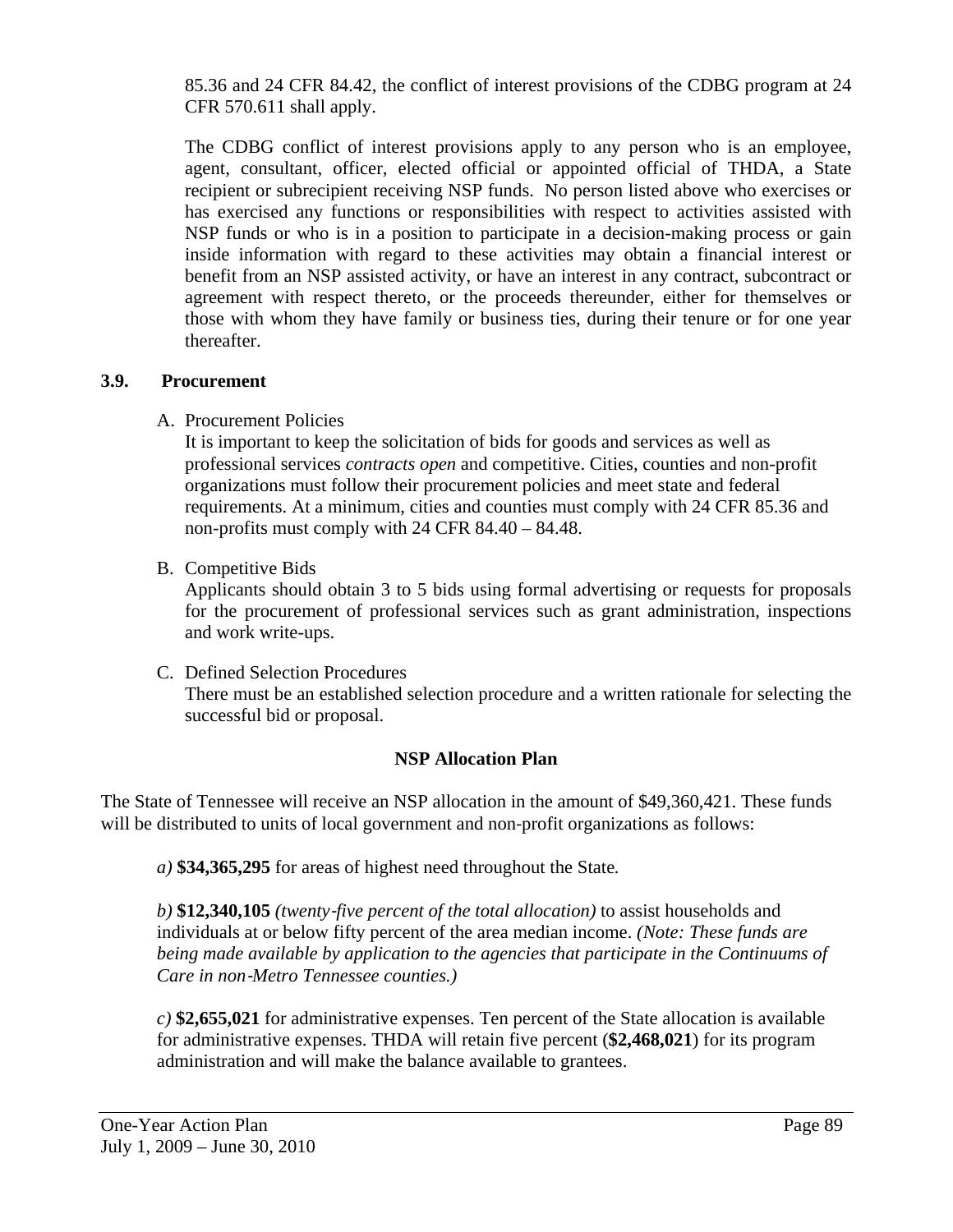#### **Method of Distribution of Funds Other Federal and Non-Federal Resources**

#### **HUD Section 8 Tenant-Based and Project-Based Rental Assistance Program**

While several agencies throughout the State administer the Section 8 Tenant Based program, the THDA program is authorized to operate in all counties, and is administered through nine Field Offices located in Cookeville, Covington, Erin, Knoxville, Lewisburg, Milan, Madison, Selmer, and Tullahoma. Each Field Office serves area counties, maintains a waiting list of potential recipients, and receives an allocation of vouchers based on the area served. Issuing of Section 8 vouchers is a continual process and occurs throughout the year.

Since 2000, the THDA Contract Administration division has had the responsibility for administration of Section 8 Project Based contracts throughout the state. As of the end of calendar year 2008 the Division has 381 contracts representing 30,504 families, and monthly Housing Assistance Payments (HAP) averaged approximately \$10.8 million per month. The Division expects the number of contracts, number of families, and amount of HAPs per month to be the similar for calendar year 2009.

# **Low Income Housing Tax Credit Program**

As tax credit authority is made available to the State from the Internal Revenue Service, tax credits are offered on a competitive basis to eligible applicants throughout the State. THDA administers this program and offers one or more application cycles based on level of tax credit authority, demand, and quality of applications submitted. A minimum of ten percent of the total state authority is reserved for qualified nonprofit applicants. Scoring criteria for tax credit applications gives preference to developments that:

- ♦ have marketing plans, lease-up plans, or operating policies and procedures which will give a priority to persons on current Public Housing waiting lists or to persons with Section 8 Housing Choice Vouchers in counties with high Section 8 voucher turnover;
- ♦ plan to develop housing designed for large families, elderly, persons with disabilities, or single-room occupancy;
- ♦ include extended use restrictions for low income occupancy beyond 15 years; or
- ♦ elect to set aside a minimum of 20% of the units for households with income no higher than 50% of area median income.

# **THDA Homeownership Program**

Through the issuance of tax exempt mortgage revenue bonds, THDA makes homeownership funds available for first-time, low- and moderate-income homebuyers. THDA does not serve as a direct lender, but works with approximately 90 originating agents (OAs) throughout the state. The originating agents prepare and package the application along with other required documentation. The package is then sent to THDA for underwriting. THDA then issues a commitment of funding, usually within one to two weeks, to the originating agent, and the loan goes to closing. Each time a bond issue occurs, the agency notifies originating agents as well as real estate agents.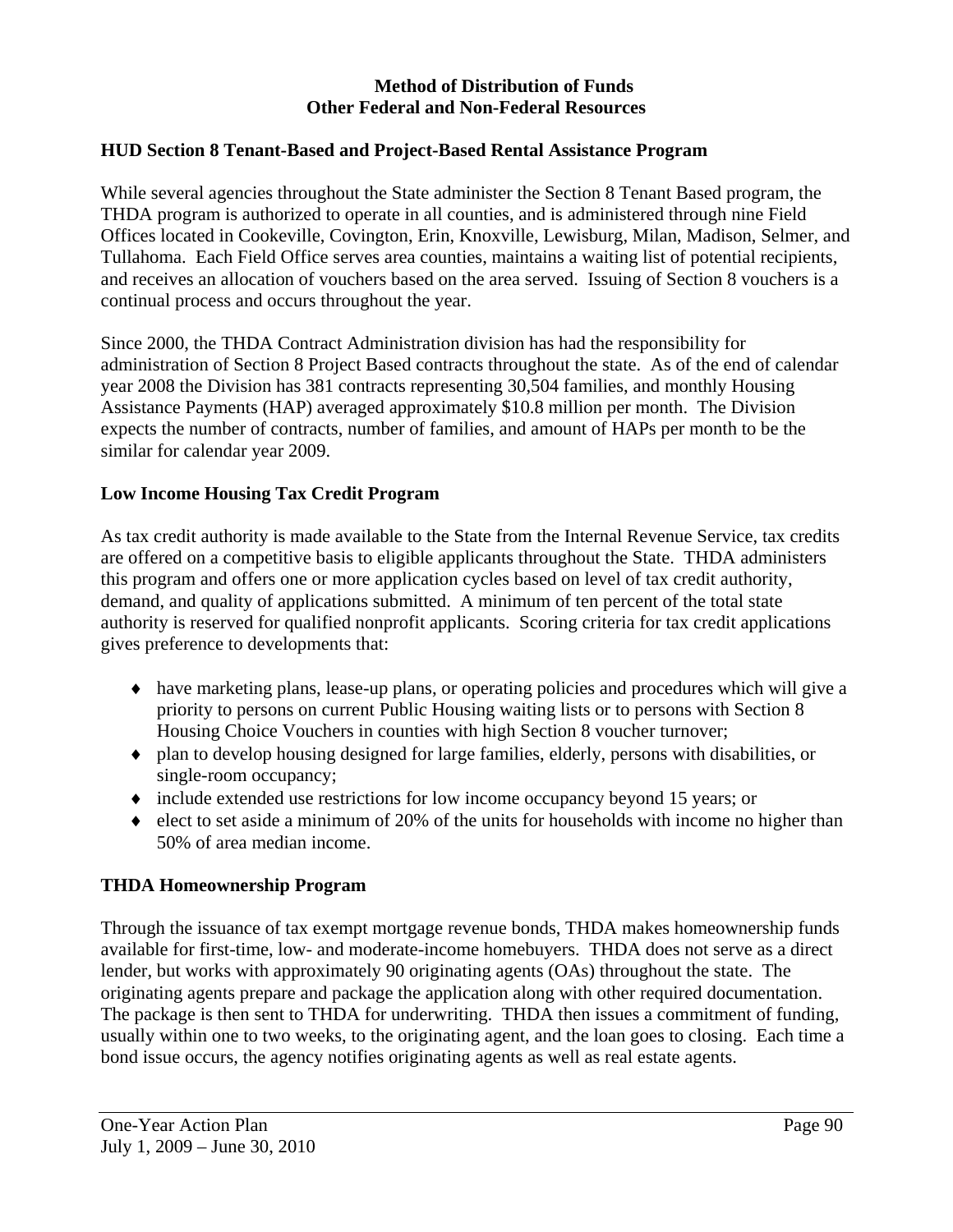At present, the agency has five Homeownership programs. Income limits and acquisition limits apply to each.

In the **Great Rate** program, the interest rate as of April 17, 2009 is 5.55%. Income limits vary by county and by household size. The lowest household income rates, which occur in the rural nonmetro counties, are \$54,500 for a household of one or two persons and \$62,675 for a household of three or more persons. The highest household income rates occur in Nashville MSA counties and are \$64,900 for households of one or two persons, and \$74,635 for households of three or more persons. Acquisition cost limits are \$200,160 for all counties except those in the Nashville MSA, where the limit is \$226,100. Income and acquisition cost limits are *subject to change*. In addition, homebuyer education is not required for this program.

The newest program, **Great Save**, is a temporary loan product designed for low- and moderateincome borrowers who currently have an adjustable rate mortgage loan on their principal residence that was made after December 31, 2001, and before January 1, 2008, that, as determined by THDA, would be reasonably likely to cause a financial hardship to the borrower if not refinanced ("Qualified Adjustable Rate Mortgage Loan"). A financial hardship must be established by demonstrating that any one of the following criteria is met at the time of application for and closing of a Great Save loan:

• The payment to income ratio based on the current payment for the Qualified Adjustable Rate Mortgage Loan or based on the payment following the next anticipated rate adjustment will be greater than 31% of current credit qualifying income; or

• The payment to income ratio based on the lifetime capped interest rate (fully indexed) of the Qualified Adjustable Rate Mortgage Loan will be greater than 35% of current credit qualifying income; or

• The lifetime capped interest rate for the Qualified Adjustable Rate Mortgage Loan exceeds the Great Save interest rate offered by THDA by more than 2%; or

• The Qualified Adjustable Rate Mortgage Loan includes a prepayment penalty of \$1,000.00 or greater; or

• An involuntary reduction of household income of at least 5% monthly or increased expenditures due to death, permanent disability, serious illness or injury of the borrower or co-borrower has occurred since the origination of the Qualified Adjustable Rate Mortgage Loan.

The interest rate for this program, as of April 17, 2009 is 5.55%. To help the new home buyer avoid delinquent payments or foreclosure, homebuyer education or counseling is required. The income and acquisition cost limits of the Great Rate program apply to Great Save also.

**Great Advantage** offers a 2% down payment and closing cost assistance on FHA and VA loans to qualified buyers. The interest rate for this program, as of April 17, 2009 is 5.85%. To help the new home buyer avoid delinquent payments or foreclosure, homebuyer education or counseling is required. The income and acquisition cost limits of the Great Rate program apply to Great Advantage also.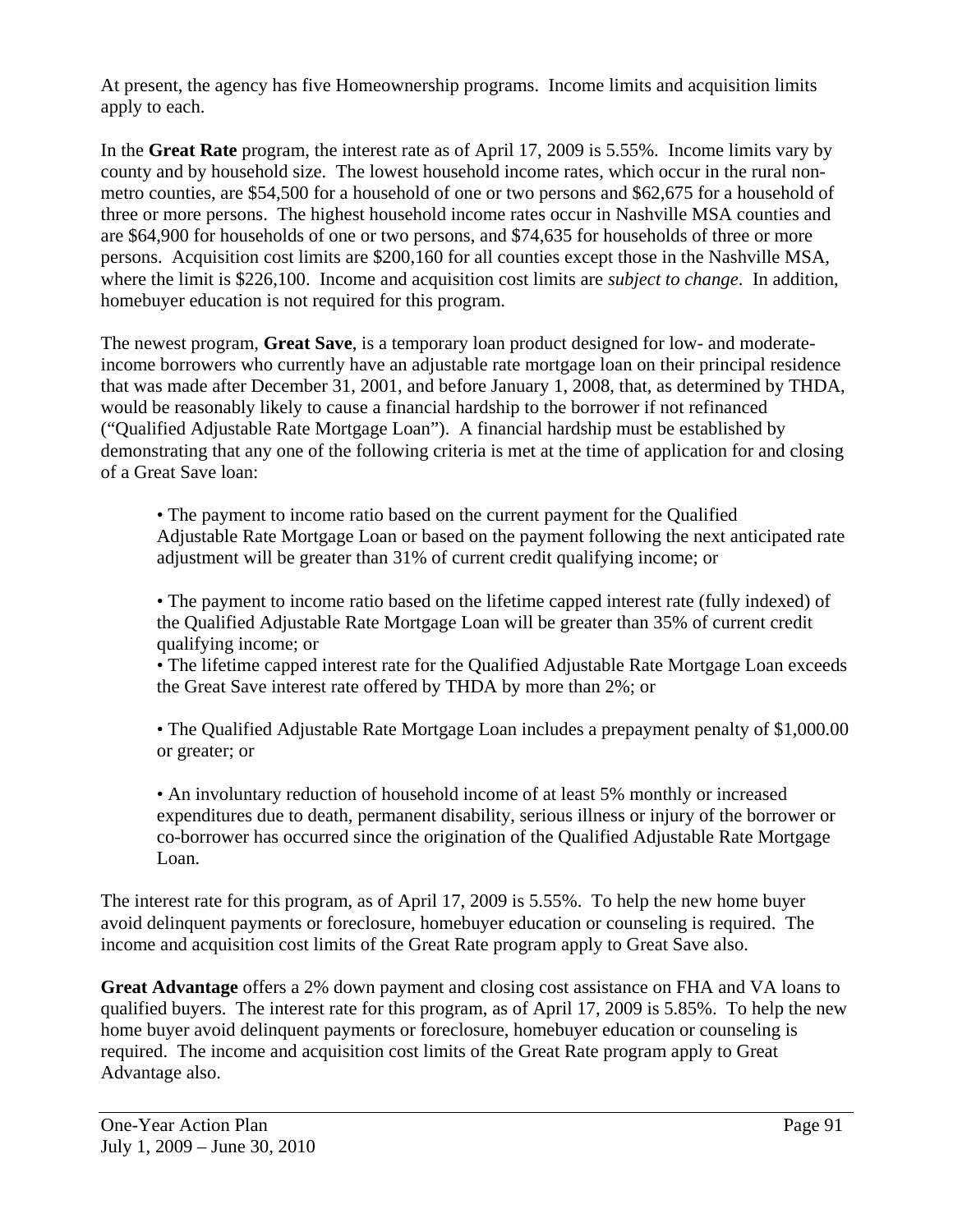**Great Start** offers a 4% down payment and closing cost assistance on FHA and VA loans to qualified buyers. The interest rate for this program, as of April 17, 2009 is 6.15%. To help the new home buyer avoid delinquent payments or foreclosure, homebuyer education or counseling is required. The income and acquisition cost limits of the Great Rate program apply to Great Start program also.

The **New Start 0% Mortgage Loan Program**, designed to promote the construction of new homes for very low-income Tennesseans, is delivered through non-profit organizations with established programs for the construction of single family housing for low and very low income households. The non-profit is responsible for selecting the homebuyer, determining eligibility, constructing the home, providing homebuyer education, and originating and servicing the New Start Loan. THDA currently works with approximately 36 non-profit partners. Effective in January 2006, the New Start Program is delivered in two tiers:

Tier I- The maximum household income limit is \$30,720 which is 60% of the statewide median income. The interest rate for the Tier 1 Program is 0%. The maximum loan amount cannot exceed 75% of the appraised value.

Tier II – The maximum household income limit for the Tier II program cannot exceed \$35,840 which is 70% of the statewide median income. Currently the interest rate on the Tier II program is 2.995%. The Tier II interest rate is subject to change. The maximum loan amount cannot exceed 75% of the appraised value.

## **Preserve Home Improvement Loan Program**

In conjunction with public/private partnerships between THDA and Fifth Third Bank, THDA will make available \$3,250,000 for Preserve Loans to eligible low- and moderate- income homeowners whose primary residence is located in Middle Tennessee for eligible rehabilitation and home improvement activities. The interest rate for this program is 4% and the loan amount cannot exceed \$30,000. Income limits vary by county and by household size. The lowest household income rates, which occur in the rural non-metro counties, are \$51,200 for a household of one or two persons and \$58,880 for a household of three or more persons. The highest household income rates occur in Nashville MSA counties and are \$61,600 for households of one or two persons, and \$70,840 for households of three or more persons. Appraised value of the property prior to closing shall not exceed the acquisition cost limits for the THDA Homeownership Choices Program for Middle Tennessee which is \$200,160 for all counties except those in the Nashville MSA, where the limit is \$226,100.

#### **Community Investment Tax Credit**

The Community Investment Tax Credit (CITC) was authorized by a bill signed into law by Governor Phil Bredesen in June 2005. The program is administered by THDA in cooperation with the Tennessee Department of Revenue. The Law allows any financial institution a credit against franchise and excise tax liability when that institution makes a qualified loan, investment, grant or contribution to an eligible housing entity that engages in activities which are eligible low income housing activities. Qualified housing entities include Tennessee nonprofit organizations, development districts, public housing authorities, and THDA. Qualified activities include those that create or preserve affordable housing, activities that assist in obtaining affordable housing, activities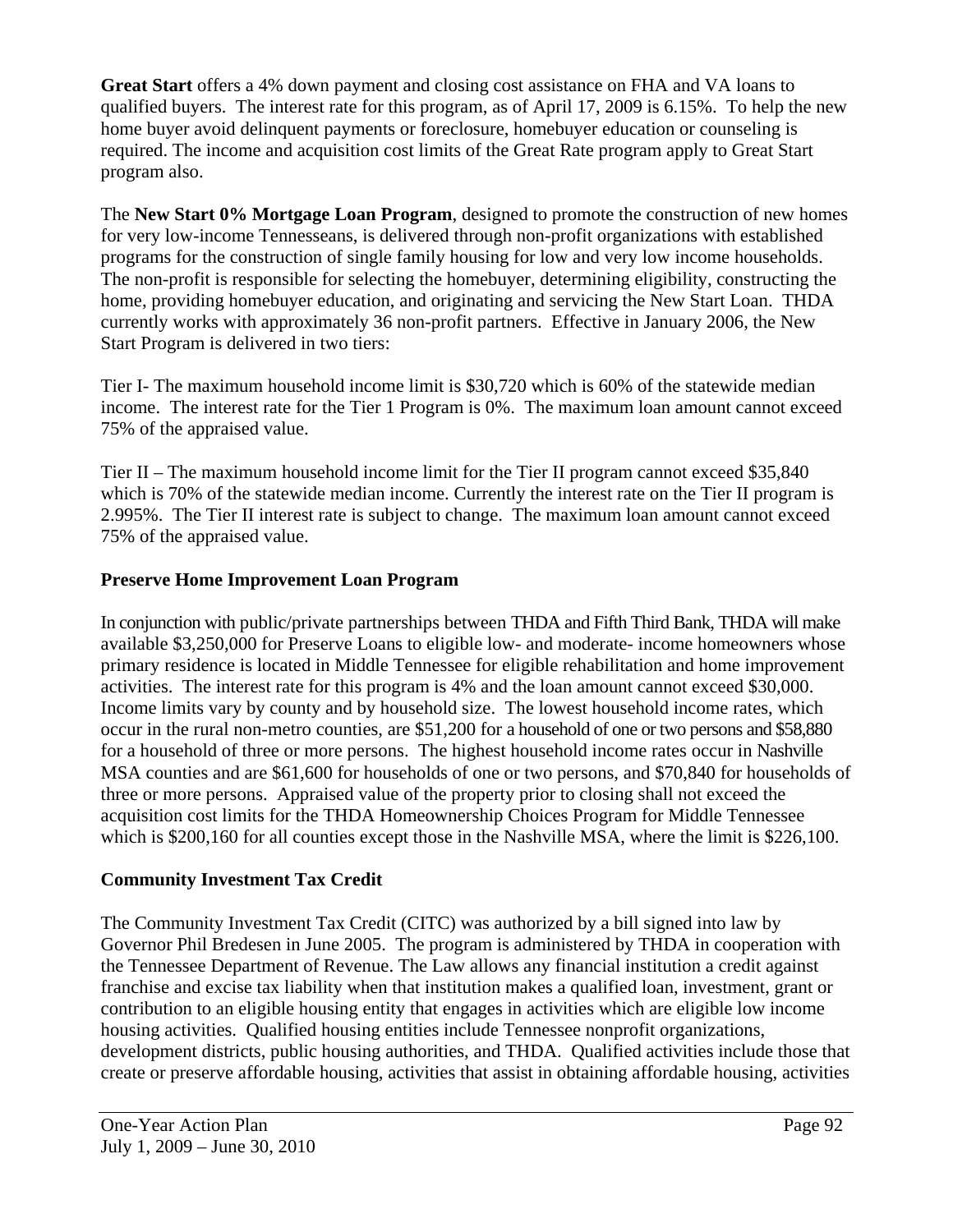that help build the capacity of a nonprofit to provide affordable housing, and any other activity as approved the THDA Executive Director and the Commissioner of the Department of Revenue.

# **BUILD Loan Program**

In November 2005, THDA initiated the BUILD Loan Program to build the capacity of nonprofit organizations to provide affordable housing to low income Tennesseans. The \$5.0 million loan program supports the production of affordable housing by providing low interest short term loans to eligible nonprofit organizations. BUILD loan funds may be used for new construction or rehabilitation of units for homeownership or rental housing, land acquisition, pre-development activities, site preparation, program or operating expenses.

# **Emergency Repair Program for the Elderly**

In January 2007, THDA combined \$1 million appropriated by the State Legislature with \$1 million in Agency funds to create a \$2 million state-wide Emergency Repair Program for the Elderly. The program provides grants to low income, elderly homeowners who are 60 years or older to correct, repair, or replace an essential system and/or a critical structural problem. The purpose of the program is to stabilize the elderly homeowner's residence by making rapid, essential repairs to make the home livable. This is not a comprehensive homeowner rehabilitation program. THDA's Board of Directors has allocated another \$2 million to continue the program in FY 09-10.

# **Foreclosure Prevention Initiative**

In March 2008, in addition to \$350,000 committed by their Board of Directors, THDA received a \$1,329,700 grant from NeighborWorks® America to support Tennessee's state-wide foreclosure prevention counseling efforts. The funding will enable foreclosure prevention counselors to provide counseling to the state's homeowners in danger of foreclosure.

THDA has a three-pronged effort to help people save their homes: Outreach/Public awareness, Training/Certification, and Counseling.

• Outreach / Public Awareness: Letters are being sent by THDA each quarter to homeowners whose adjustable rate mortgages are scheduled to reset, urging them to review their documents and confirm they can afford the new interest rate on their mortgages. The letter includes local counselors' contact information and the national toll-free help line. Additionally, THDA sent to Tennessee media a website with public service announcements to be placed in the Spring and Summer, educating the public about the seriousness of foreclosure. Lack of action on a homebuyer's part does not stop the problem.

• Training/Certification – THDA partnered with NeighborWorks® America to certify experienced staff with 23 counseling agencies as foreclosure prevention counselors.

• Counseling – THDA will provide funding to the organizations that have certified counselors to underwrite the cost of the actual counseling.

The Tennessee Department of Financial Institutions and Regions Bank have supported the initiative and more industry partners are expected to join.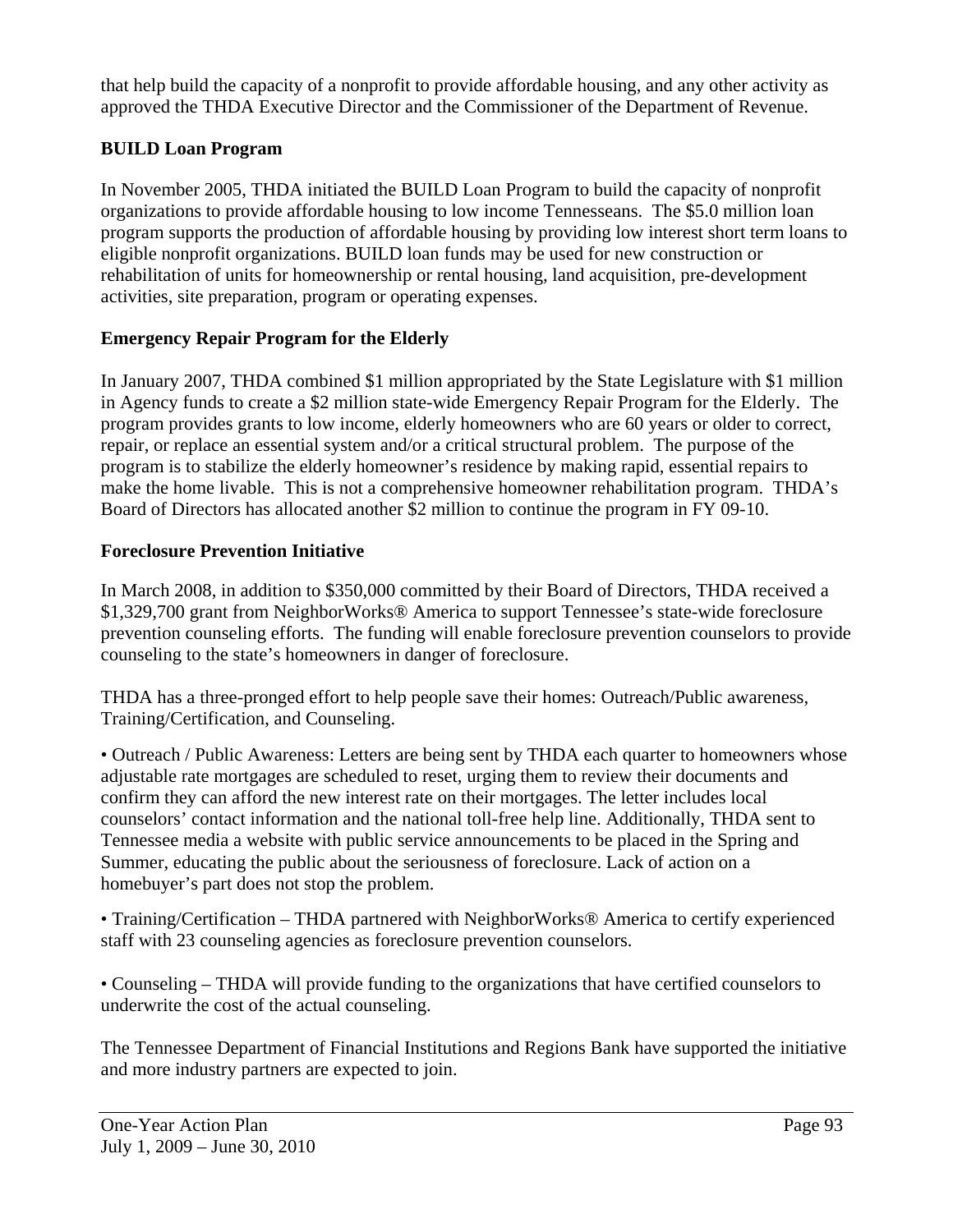# **Method of Distribution**

| <b>CDBG</b>                            |                |                  |
|----------------------------------------|----------------|------------------|
|                                        | Min Amt.       | Max Amt.         |
| Competitive                            | 26,022,619     | 26,022,619       |
| Formula                                | $\theta$       | 0                |
| <b>Retained for State Project</b>      | 0              | $\mathbf{0}$     |
| Non-Competitive                        | 1,000,000      | 1,000,000        |
| <b>State Administration of Program</b> | 638,241        | 638,241          |
|                                        |                |                  |
| <b>Total</b>                           | \$27,660,860   | \$27,660,860     |
|                                        |                |                  |
| <b>ESG</b>                             |                |                  |
|                                        | Min Amt.       | Max Amt.         |
| Competitive                            | 645,206        | 645,206          |
| Formula                                | 698,973        | 698,973          |
| <b>Retained for State Project</b>      | 0              | $\Omega$         |
| Non-Competitive                        | 100,000        | 100,000          |
| <b>State Administration of Program</b> | 76,009         | 76,009           |
|                                        |                |                  |
| <b>Total</b>                           | \$1,520,188    | \$1,520,188      |
|                                        |                |                  |
| <b>HOME</b>                            |                |                  |
|                                        | Min Amt.       | Max Amt.         |
| Competitive                            | 16,977,577     | 16,977,577       |
| Formula                                | $\overline{0}$ | $\theta$         |
| <b>Retained for State Project</b>      | $\theta$       | $\theta$         |
| Non-Competitive                        | $\theta$       |                  |
| <b>State Administration of Program</b> | 525,080        | 525,080          |
| <b>Total</b>                           | \$17,502,657   | \$17,502,657     |
|                                        |                |                  |
| <b>HOPWA</b>                           |                |                  |
|                                        | Min Amt.       | Max Amt.         |
| Competitive                            | $\theta$       | $\left( \right)$ |
| Formula                                | 805,651        | 805,651          |
| Retained for State Project             | $\theta$       | $\theta$         |
| Non-Competitive                        | $\overline{0}$ | $\theta$         |
| <b>State Administration of Program</b> | 24,917         | <u>24,917</u>    |
|                                        |                |                  |
| <b>Total</b>                           | \$830,568      | \$830,568        |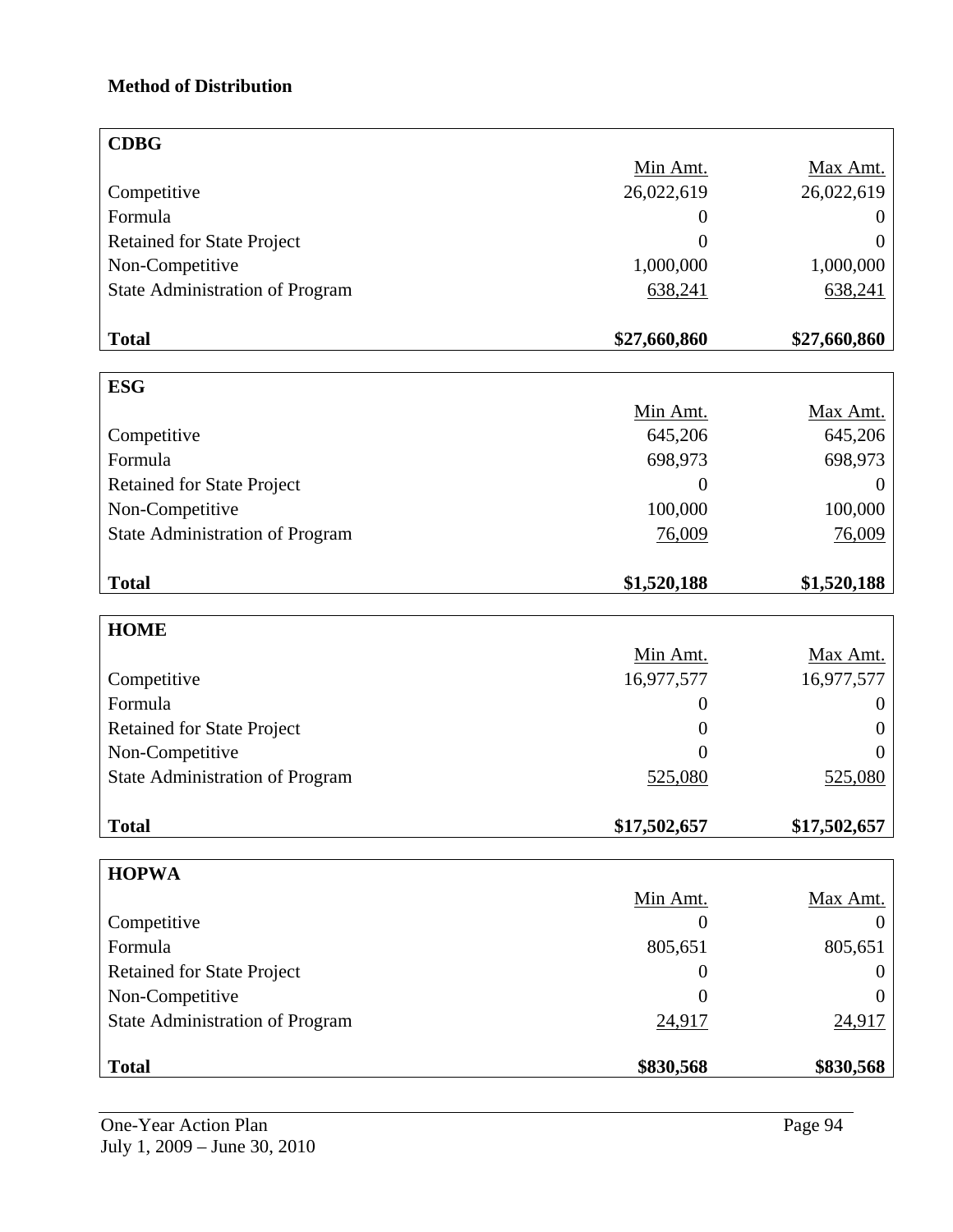| <b>NSP</b>                             |              |              |
|----------------------------------------|--------------|--------------|
|                                        | Min Amt.     | Max Amt.     |
| Competitive                            | 46,705,400   | 46,705,400   |
| Formula                                | 0            | 0            |
| <b>Retained for State Project</b>      | 0            | 0            |
| Non-Competitive                        | 0            | 0            |
| <b>State Administration of Program</b> | 2,655,021    | 2,655,021    |
| <b>Total</b>                           | \$49,360,421 | \$49,360,421 |

# **HOW THE PROPOSED DISTRIBUTION OF FUNDS WILL ADDRESS THE PRIORITY NEEDS AND SPECIFIC OBJECTIVES DESCRIBED IN THE CONSOLIDATED PLAN AND THE HUD OUTCOME SYSTEM OBJECTIVES**

The new HUD Outcome System lists the following three objectives: Suitable Living Environment, Decent Housing, and Economic Opportunity. A review of the state's priorities, as listed below, indicate how they fit within the HUD Outcome System Priorities. The State of Tennessee Consolidated Plan 2005-2010, as approved by HUD, establishes the priorities listed below.

## **Housing**

## **Increase the Amount of Affordable Housing and Preserve the Affordable Housing Stock.**

Action Steps

- ♦ Preserve affordable housing stock through housing rehabilitation targeted toward low- very lowand moderate-income populations in the state.
- ♦ Encourage the production of multifamily housing to serve low-income individuals in the state.
- ♦ Target funds toward housing for elderly in the state with emphasis on handicapped accessibility.
- ♦ Encourage the preservation of 2-3 bedroom affordable housing for low-income families in the state.
- ♦ Increase/Maintain the number of housing facilities in the state for homeless individuals.
- ♦ Increase the homeownership rates, especially among lower income and minority households.

#### **Non-Housing Community Development Needs**

## **Provide for the viability of communities through insuring infrastructure, community livability, health and safety, and economic development.**

Action Steps

- ♦ Provide for the safety and well-being of low- and moderate-income families in the state by improving the quality and quantity of water in areas which do not have safe, reliable water sources.owater and sewer-related services to under served areas of the state
- ♦ Provide safe, reliable wastwater services to low- and moderate-income families in underserved areas of the state.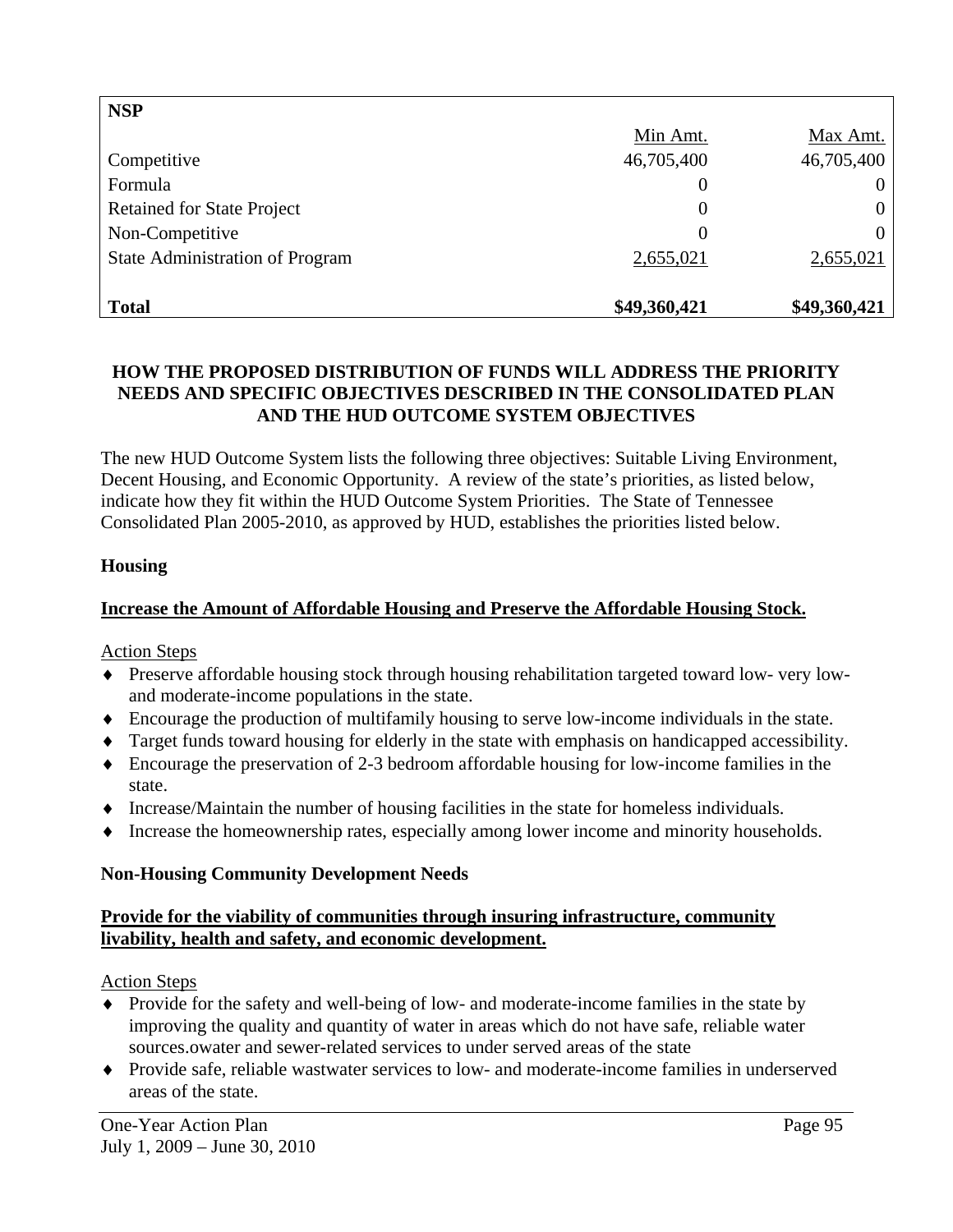- ♦ Provide economic development opportunities through infrastructure development, industrial buildings and equipment.
- ♦ Provide economic development opportunities through the financing of infrastructure development, manufacturing facilities, and equipment, that support job creation for low and moderate income people.
- ♦ General enhancement of quality of life in low- and moderate-income neighborhoods throughout the state.

#### **Provide for the housing and supportive services needs of homeless individuals and other special needs populations.**

## Action Steps

- ♦ Support the acquisition or rehabilitation of facilities to house homeless persons.
- ♦ Provide funds to assist persons at risk for homelessness.
- ♦ Encourage the development of resource directories to assist homeless persons.
- ♦ Increase the amount of services provided to mentally ill homeless.
- ♦ Encourage programs to support children in homeless facilities to receive preventive and emergency medical care as well as other developmental or cognitive services.
- ♦ Provide supportive services and housing-related services for persons diagnosed with HIV/AIDS.

## **Affirmatively further fair housing and assure access to business opportunities in the state for women and minority owned business .**

Action Steps

- ♦ Convene fair housing workshops in the state for local governments, grantees, housing providers, advocates, and citizens
- ♦ Provide public service announcements to the media throughout the state informing citizens of their housing rights
- ♦ Encourage reporting of fair housing violations by making citizens aware of their rights and providing information on access to fair housing advocates and organizations in the state

This One-Year Action Plan includes a Listing of Proposed Projects at the end of this section that details each funding category within each of the four HUD programs. By regulation, the State is not required to establish quantitative goals for these projects.

The funding categories shown in the Listing of Proposed Projects are very general but encompass all of the Priorities listed by the state. CDBG will be used to fund Acquisition, Public Facilities, Clearance and Demolition, Relocation, Housing Rehabilitation, and Economic Development. HOME funds will be used to fund Acquisition, New Construction, and Housing Rehabilitation. HOPWA funds will be used to fund Operating Costs of programs for persons with AIDS, and ESG funds will be used to fund Homeless Facilities and Operating Costs of Homeless Prevention programs. Other federal and non-federal funding sources also add to the accomplishment of the goals.

During this year, CDBG, HOME, and NSP Program funds will be used to provide housing rehabilitation by preserving the affordable housing stock and revitalizing deteriorated neighborhoods. CDBG funds will be used for Public Facilities projects by providing water and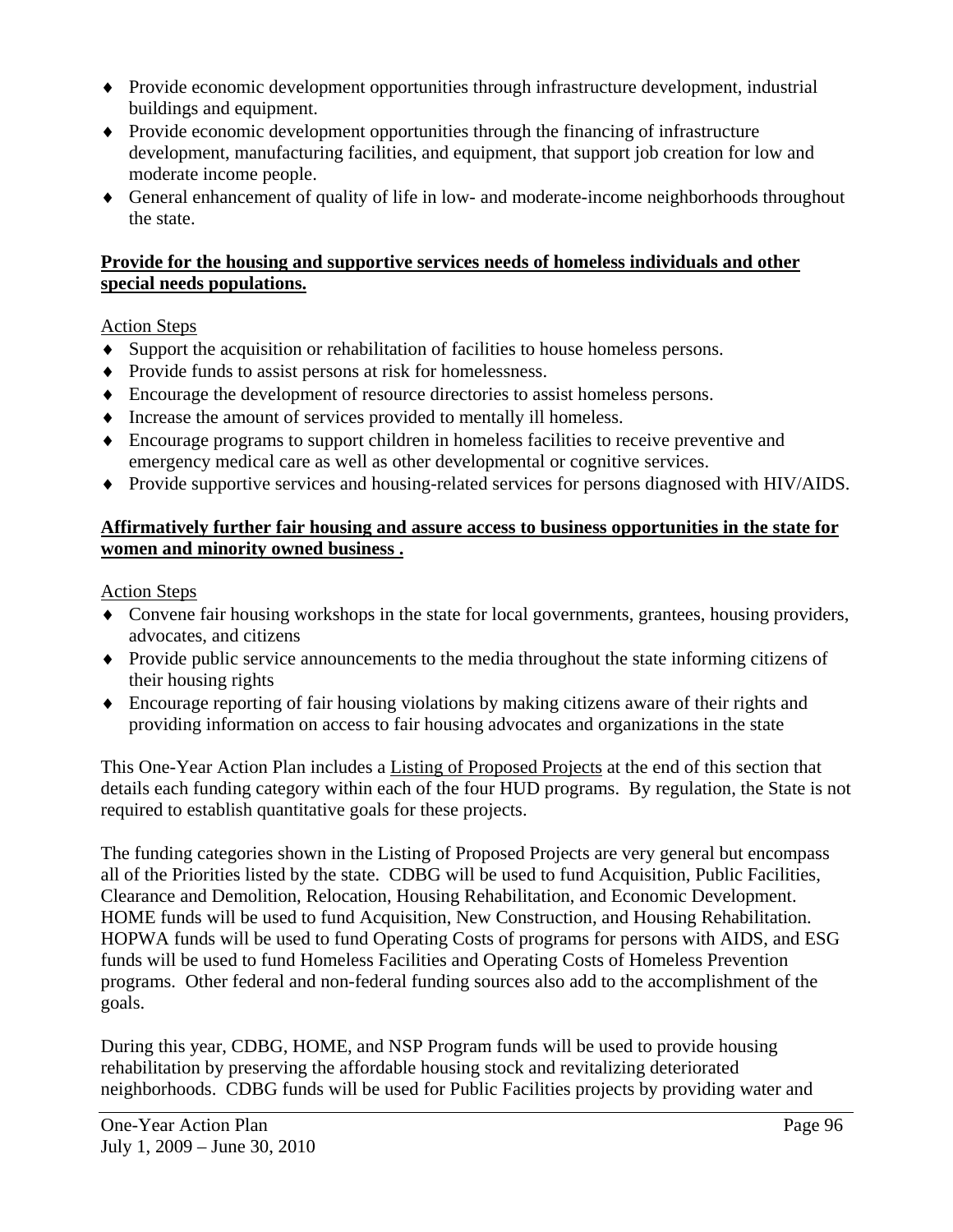sewer services to low-income areas, thereby improving the safety and livability of neighborhoods and communities. CDBG funds will be used for Economic Development activities that increase access to capital and increase the accessibility to jobs.

HOME funds will be used for new construction of both single-family units and multifamily units. Tax Credits will be used for other projects that incorporate other federal, local, and private funding sources outside of those administered by the State. The program will address the issues of providing multifamily affordable housing, preserving the affordable housing stock, increasing the supply of supportive housing for persons with special needs, and revitalizing deteriorating neighborhoods and communities.

NSP Funds will be used to stabilize neighborhoods by purchasing and redeveloping abandoned and foreclosed properties. The program will address the issues of preserving the affordable housing stock and revitalizing deteriorated neighborhoods.

The HOPWA and ESG programs will fund services for AIDS patients, homeless persons, and persons at risk of becoming homeless. HOPWA provides numerous housing services including counseling, information and referral, resource identification, short terms rent, mortgage, and utility payments, and supportive services relating to health, mental health, permanent housing placement, drug and alcohol abuse treatment and counseling, day care, nutritional services, and assistance in accessing other benefits and services. ESG will fund renovations or expansions of homeless facilities, as well as services relating to homelessness. These activities address priorities related to decent housing and a suitable living environment, helping homeless persons and persons at risk of becoming homeless to obtain appropriate housing, and increasing the supply of supportive housing for persons with special needs.

The Section 8 program provides rental assistance and incorporates the Family Self-Sufficiency program into its operations. Family Self-Sufficiency provides for a five-year plan for Section 8 tenants that helps direct them to the skills, services, and jobs they need to eventually reduce or eliminate the need for public assistance. The Section 8 to Homeownership program allows eligible voucher participants to utilize the voucher to pay a portion of their mortgage.

The THDA Homeownership program provides low interest loans to low- and moderate-income borrowers. This activity increases the availability of affordable housing and makes mortgage financing available at reasonable rates.

The THDA Homebuyer Education Initiative (HBEI) provides training into areas of the state where homebuyer educational resources are limited or non-existent. THDA has provided Train the Trainer sessions and serves as a clearinghouse for homebuyer education resources and information. THDA has added a mentoring program to the HBEI designed to provide HBEI providers an opportunity to received direct training and technical assistance on homebuyer education program marketing, implementation and sustaining program viability. The program brings together successful providers directly with those providers who are either initially starting or require additional technical assistance.

The Governor's Interagency Council on Homelessness, created by Executive Order in December 2004, brings together a number of state agencies including THDA, the Departments of Human Services, Health, Mental Health, and other state agencies dealing with children, corrections,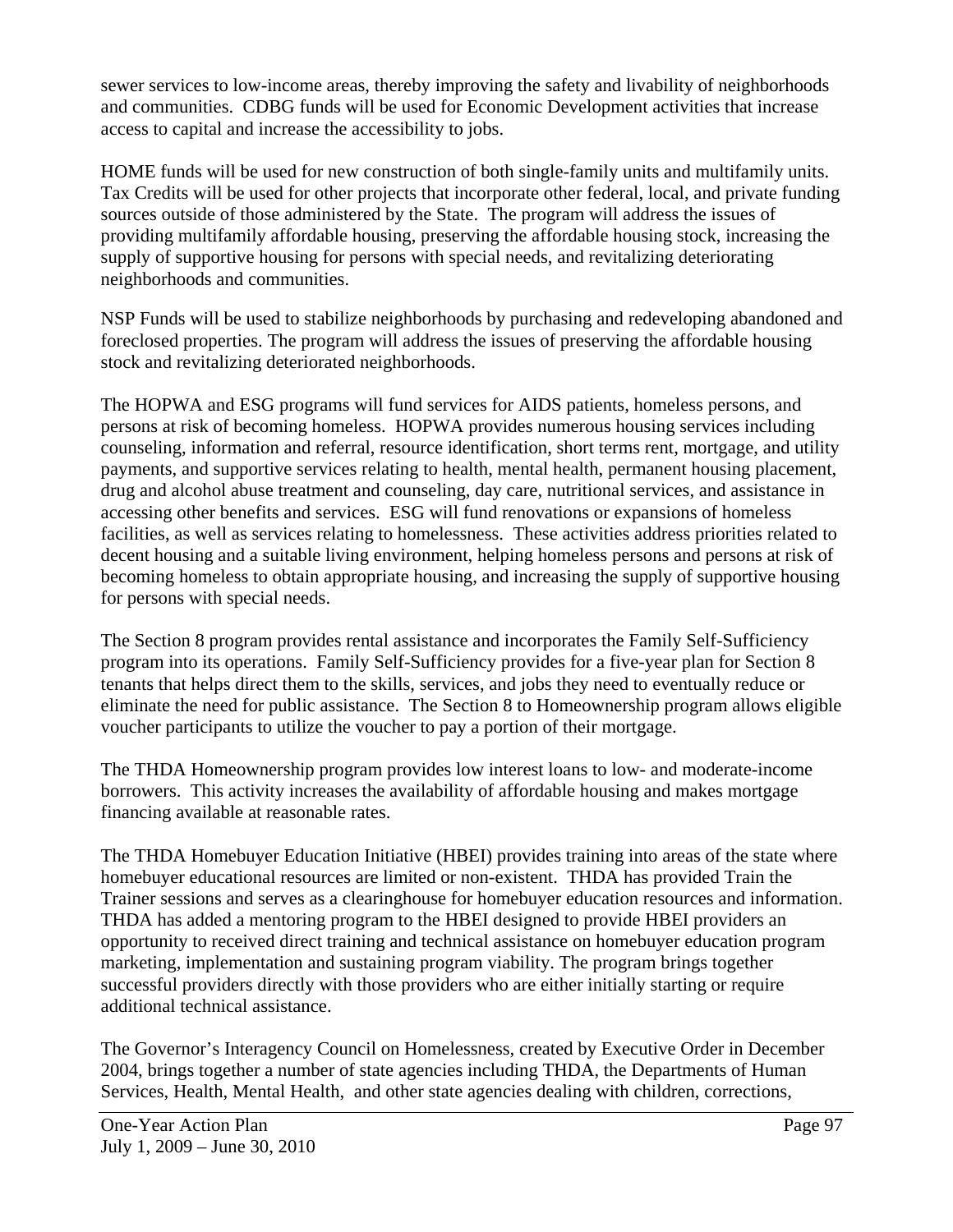education, persons with disabilities, mental health, veterans affairs, to "develop a long term plan to effectively address the homelessness challenge in Tennessee."

The Tennessee Reentry Collaborative (TREC) was created in the fall of 2004 to provide a continuum of services for all offenders reentering society. Led by the Tennessee Department of Correction and the Tennessee Board of Probation and Parole, the collaborative includes state agencies involved in housing, mental health, human services, veterans affairs, education, finance, workforce development, safety. Three non-profit, community based organizations are also involved. The collaborative intends to enhance public safety through improving the successful transition of offenders from prison to community and family through a collaborative effort of state agencies, community resources and the offender.

The THDA programs, CITC and BUILD, will both provide opportunities for the development of affordable housing throughout the state.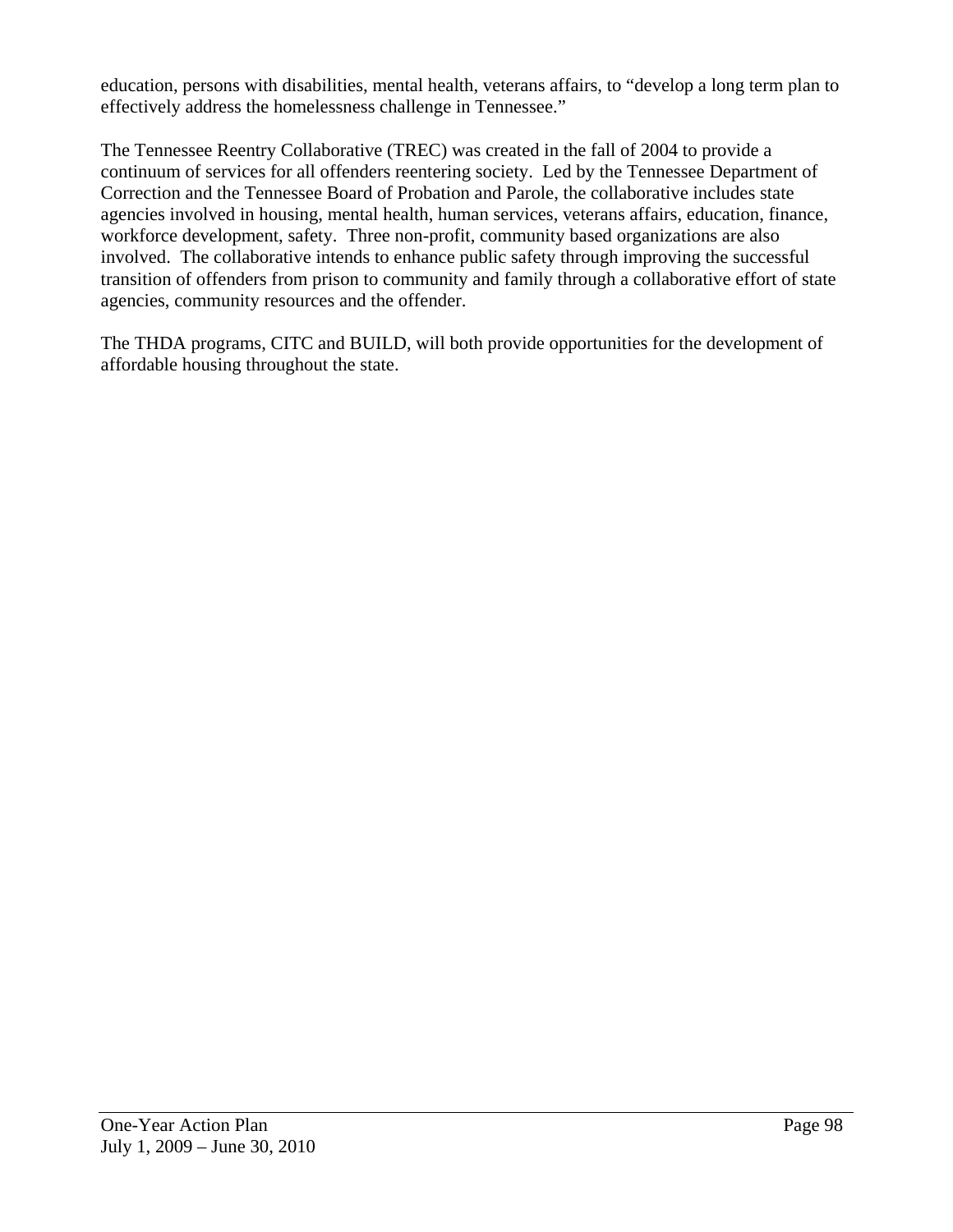## **GEOGRAPHIC DISTRIBUTION**

The programs described in this One-Year Action Plan reach all areas of the State of Tennessee, and specific targeting of HUD funds is to non-entitlement areas. There are, however, some exceptions to statewide distribution. Each program's geographic distribution is explained below:

#### **CDBG**

The State CDBG program is competitive for all city and county governments in Tennessee except for those CDBG entitlement cities which receive funding from HUD. Local governments excluded from the state-administered CDBG program include: the cities of Bristol, Chattanooga, Clarksville, Cleveland, Franklin, Jackson, Johnson City, Kingsport, Knoxville, Memphis, Morristown, Murfreesboro, Oak Ridge, the Metropolitan Government of Nashville-Davidson County, and the counties of Knox and Shelby.

#### **ESG**

The State ESG program makes funds available on a formula basis to seven CDBG entitlement cities that do not receive ESG funding directly from HUD. The remaining State ESG funds are made available to all non-entitlement local governments and eligible nonprofits on a competitive basis. The State will use the unmatched portion of ESG funds for Prevention activities.

#### **HOME**

The State HOME program is competitive within certain categories. As explained in the method of distribution narrative, HOME funds are made available for competition as follows: 15% to CHDO Set-aside, 10% to Special Needs set-aside, and 65% allocated regionally based upon the percentage of low-income households in the non-entitlement areas. Any funds allocated to a specific region and not fully utilized may be reallocated within that grand division, and un-funded applicants from the other two regions may compete for the remaining funds in that grand division. ADDI funds will be awarded across the state to eligible applicants with consideration to Section 8 to Homeownership participants, Special Needs clients, and minorities.

#### **HOPWA**

The State HOPWA program allocates funds by region in the state to Project Sponsors. Project Sponsor regions cover all of the counties in the State not covered by the HOPWA EMSA entitlements. Organizations meeting the requirements established in the RFGP may apply for state funds on a regional basis as part of a competitive application process.

#### **NSP**

The State NSP program is competitive for all city and county governments in Tennessee as well as Non-profit 501(c)(3) organizations that have experience in developing, implementing and administering projects similar to NSP eligible activities and who demonstrate the financial and organizational capacity to accomplish the project.Unlike other federal programs, entitlement jurisdictions in Tennessee are also eligible to apply for State NSP funding; namely, the city of Memphis, Nashville/Davidson County, the city of Knoxville, the city of Chattanooga and Shelby County, which are receiving a direct NSP allocation.

#### **OTHER PROGRAMS**

The remaining programs, including Section 8, Homeownership, LIHTC, BUILD, CITC, and Emergency Repair are all available statewide.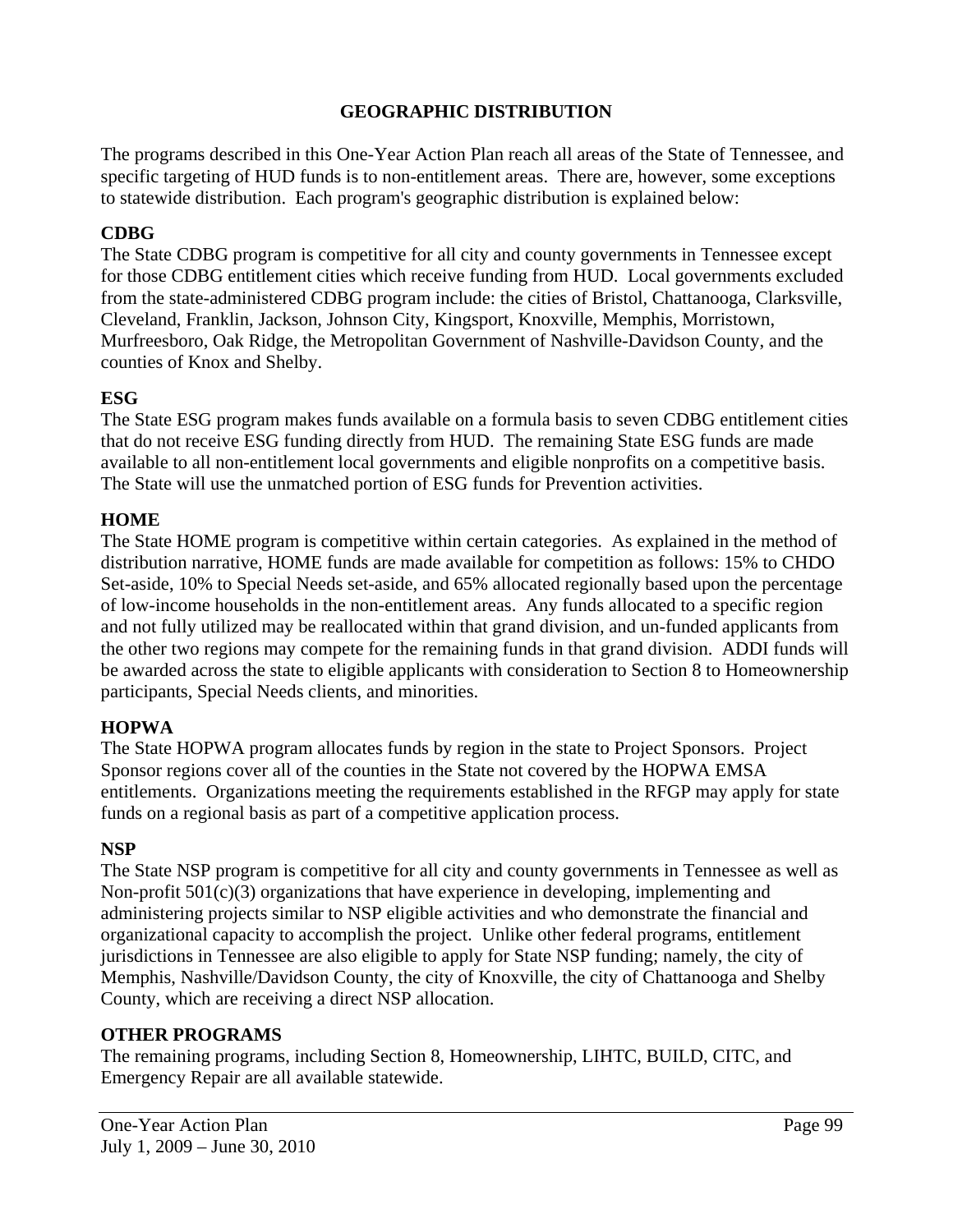#### **AFFORDABLE HOUSING GOALS**

Each of the three state agencies that carry out the five Consolidated Plan programs make funds available to sub recipients, who in turn propose to carry out certain activities that will address affordable housing and/or services to the homeless or those threatened with homelessness, or those requiring special services. At this time, the number of affordable housing units or the number of homeless, non-homeless, and special needs persons who may benefit from these programs cannot be accurately predicted until such time as awards are made to sub-recipients. The number of units or the number of individuals are dependant upon the amount of funding received by each of the four agencies, and the subsequent awarding of funds to sub recipients and the activities proposed by the sub recipients.

#### **HOMELESS AND OTHER SPECIAL NEEDS ACTIVITIES**

There are several activities mentioned in the previous section which address homeless and other special needs activities. The ESG program will provide funds to local governments and nonprofits to renovate, expand, or convert structures for use as homeless shelters. In most cases, these shelters serve as transitional housing for homeless individuals and families due to the services that are also provided. The services offered also help homeless persons make the transition to independent living.

HOPWA is a homeless prevention program for low income clients who are HIV positive or AIDS, and their families or significant others as out lined in 24 CFR 500-700, primarily through assistance with rent, mortgage, and utility payments assistance. In addition, the HOPWA program addresses the special needs of persons who are not homeless by providing counseling and supportive services including health, mental health, drug and alcohol abuse counseling and treatment, day care, nutritional services, intensive care, and assistance in gaining access to other local, state, and federal benefits and services. HOPWA also provides assistance with permanent housing placement.

THDA recognizes special needs populations through the HOME program. Ten percent of the total allocation will be reserved for eligible Applicants proposing special need projects. These projects include, but are not limited to, housing designed for persons with an unusual need due to a condition that can either be permanent or temporary. Permanent conditions may include a physical, emotional or mental impairment that substantially limits one or more major life activities, such as walking, caring for oneself, learning or working. Temporary conditions may include homelessness, recovering from addiction or alcoholism, battered spouses, or teens referred by the court.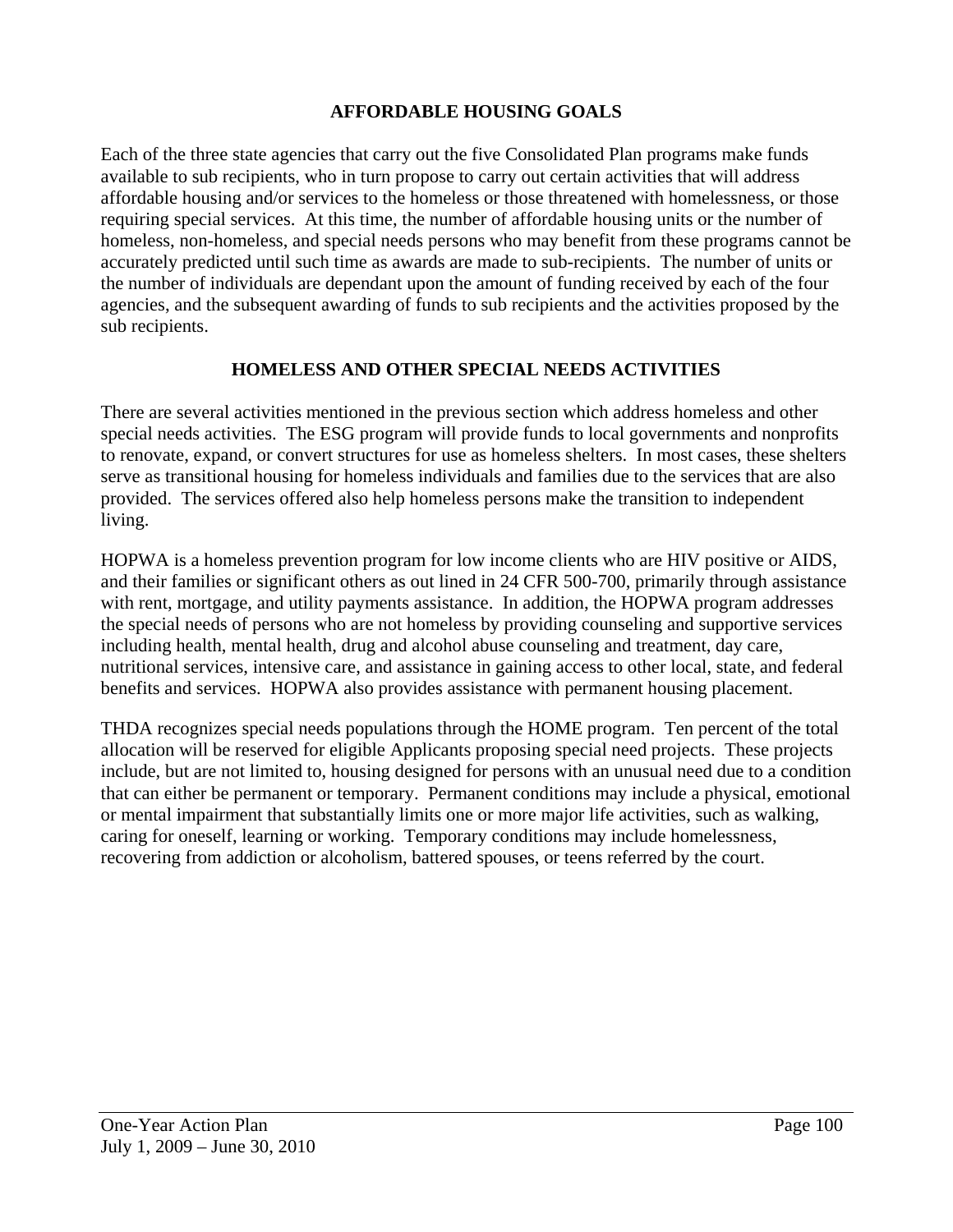# **OTHER ACTIONS**

## **Lead Based Paint**

The State of Tennessee addresses hazards of lead based paint in the state through the following programs/initiatives:

The Tennessee Department of Health, Childhood Lead Poisoning Prevention Program, provides lead poisoning facts such as lead sources and prevention tips for parents and health care professional. The Prevention Programs requires TennCare, the state health system for uninsured persons, to test children enrolled in the program. The department links with the Tennessee Department of Environment and Conservation's information on lead assessment and abatement programs.

In May 1999, by state legislation, the Tennessee Department of Environment and Conservation (TDEC) was given the necessary authority to have lead-based paint training in the state. The legislation also gave TDEC the authority to monitor lead abatement in the state to assure that contractors and owners of units comply with applicable laws. The division of solid waste management of TDEC received authorization from the Environmental Protection Agency (EPA) on January 17,2001, to administer the program in the state. The state has established guidelines for training of lead-abatement contractors and their workers in the state.

Lead-based paint policies are also in effect for the CDBG and HOME programs in the state. Specifically, grantees must give participants notice of possible lead hazards within the unit when the house is pre-1978, informing them of possible lead dangers.

For families with children under age seven, grantees must inspect units that might have lead contamination and provide the necessary abatement or encapsulation activities. Families must be given a federally approved pamphlet on lead poisoning prevention.

#### **Low Income Housing Tax Credits**

The Low-Income Housing Tax Credit (LIHTC) program is administered by THDA. The tax credits are allocated through an application cycle that includes a selection process, determination of credit amounts, reservations, and carry-over allocation. Ten percent of the total state authority is reserved for qualified not-for-profit applicants. The goal of the allocation strategy is to utilize the tax credits allocated to Tennessee to the fullest extent possible to create, maintain, and preserve affordable rental housing for low-income households.

The specific strategy for coordinating the LIHTC program with the development of housing affordable to low-and moderate-income families consists of the following:

- 1. Develop rental units affordable to households with as low an income as possible and for the longest time period possible.
- 2. Encourage the construction or rehabilitation of rental units in the areas of Tennessee with the greatest need for affordable housing.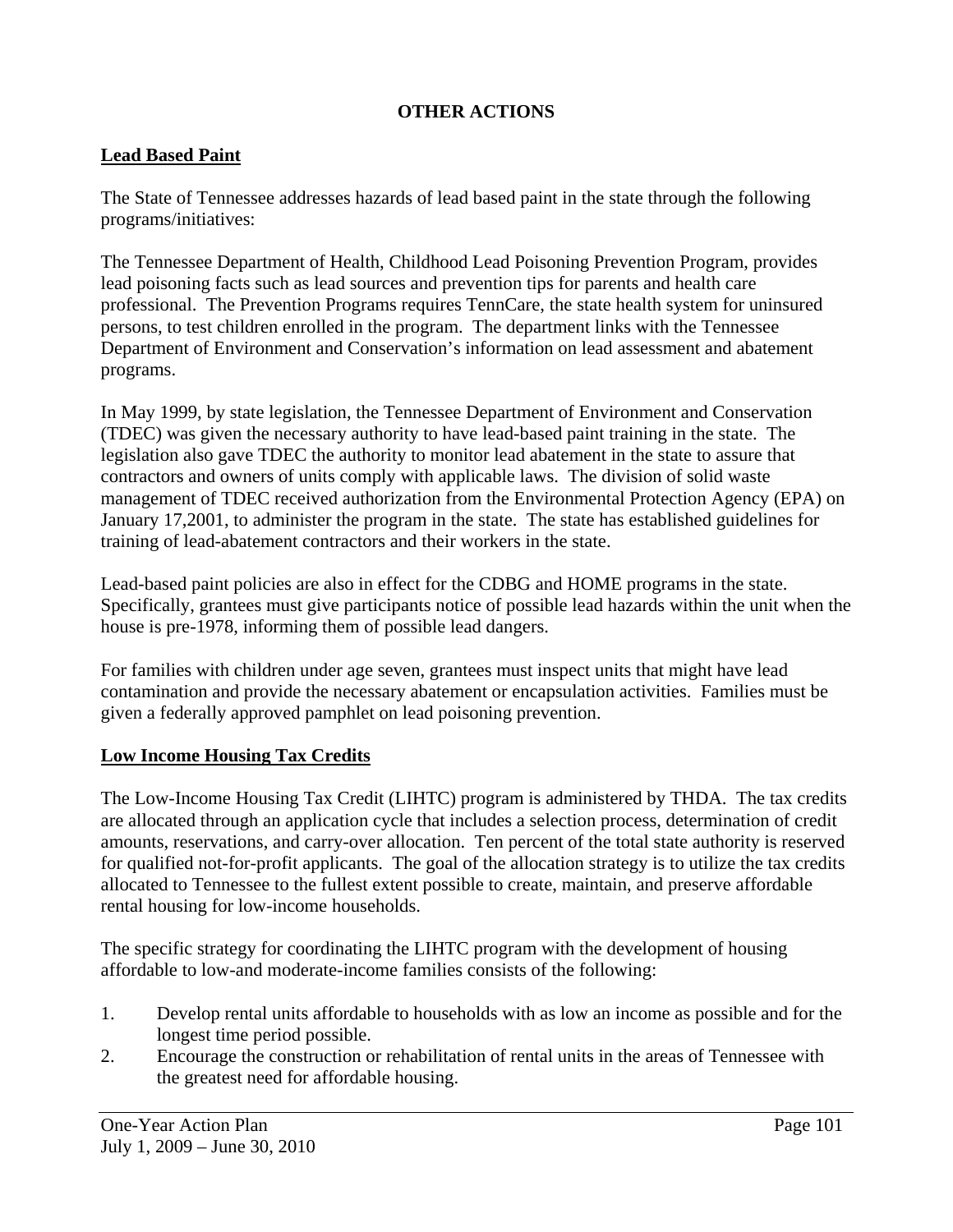- 3. Encourage the development of appropriate housing units for persons with special needs, including the elderly and persons who are homeless or have disabilities.
- 4. Discourage allocation of tax credits to developments for which tax credits are not necessary to create, improve or preserve rental housing for low-income persons.
- 5. Allocate only the minimum amount of tax credits necessary to make a development financially feasible and to ensure its viability as a qualified low –income development throughout the credit period.
- 6. Encourage non-profit entities to develop rental housing for low-income households.
- 7. Encourage energy efficient construction and rehabilitation.
- 8. Encourage fair distribution of Tax Credits amoung counties and developers or related parties.
- 9. Improve distribution among developments of varying sizes to ensure that developments with a smaller number of housing units receive fair consideration.
- 10. Allocate Tax Credits fairly.

# **Public Housing Resident Initiatives**

The state, through the Section 8 Rental Assistance program, encourages public housing residents to become involved in management and participate in homeownership.

The THDA Section 8 to Homeownership Program offers a mortgage subsidy to low income families that are not able to afford a mortgage payment for a home in the area where they reside without some financial assistance. In the Housing Choice Voucher program, families typically pay 30% of their monthly-adjusted income (or the family's Total Tenant Payment) toward homeownership expenses, and THDA pays the difference between the family's Total Tenant Payment and the actual monthly mortgage payment. The mortgage assistance payment must be paid directly to the lender or loan servicing company, and not to the family.

With the passage of the Quality Work Responsibility Act and the requirement of the Public Housing Authorities (PHA) to develop a five-year plan has altered the relationship between the state and the public housing authorities. In some cases, we continue to search for a delicate balance between the priorities and regulations governing public housing and the affordable housing issues facing the state, especially lower income residents of the state.

The state is currently required to sign off on the Public Housing Authority five-year plan and attempts to support PHAs by streamlining the review process. The state also tries to assure that residents have been informed of the impact that such plans have on them. Of special concern are those instances when Public Housing Authorities request to tear down viable public housing units. The state recognizes that in some cases demolition of units is necessary in order to have safe and financially viable public housing. The state, however, does not provide a "rubber stamp" approach to such requests for demolition. In an effort to minimize loss of much needed affordable housing the state has specified guidelines in place for proposals to demolish or reduce public housing units. These guidelines give public housing authorities flexibility to demolish units in extreme circumstances, but also give the state the needed flexibility to request additional information. A determination can then be made by the state regarding whether the specific request is consistent with the Consolidated Plan. A copy of the guidelines for the consistency with the state's plan is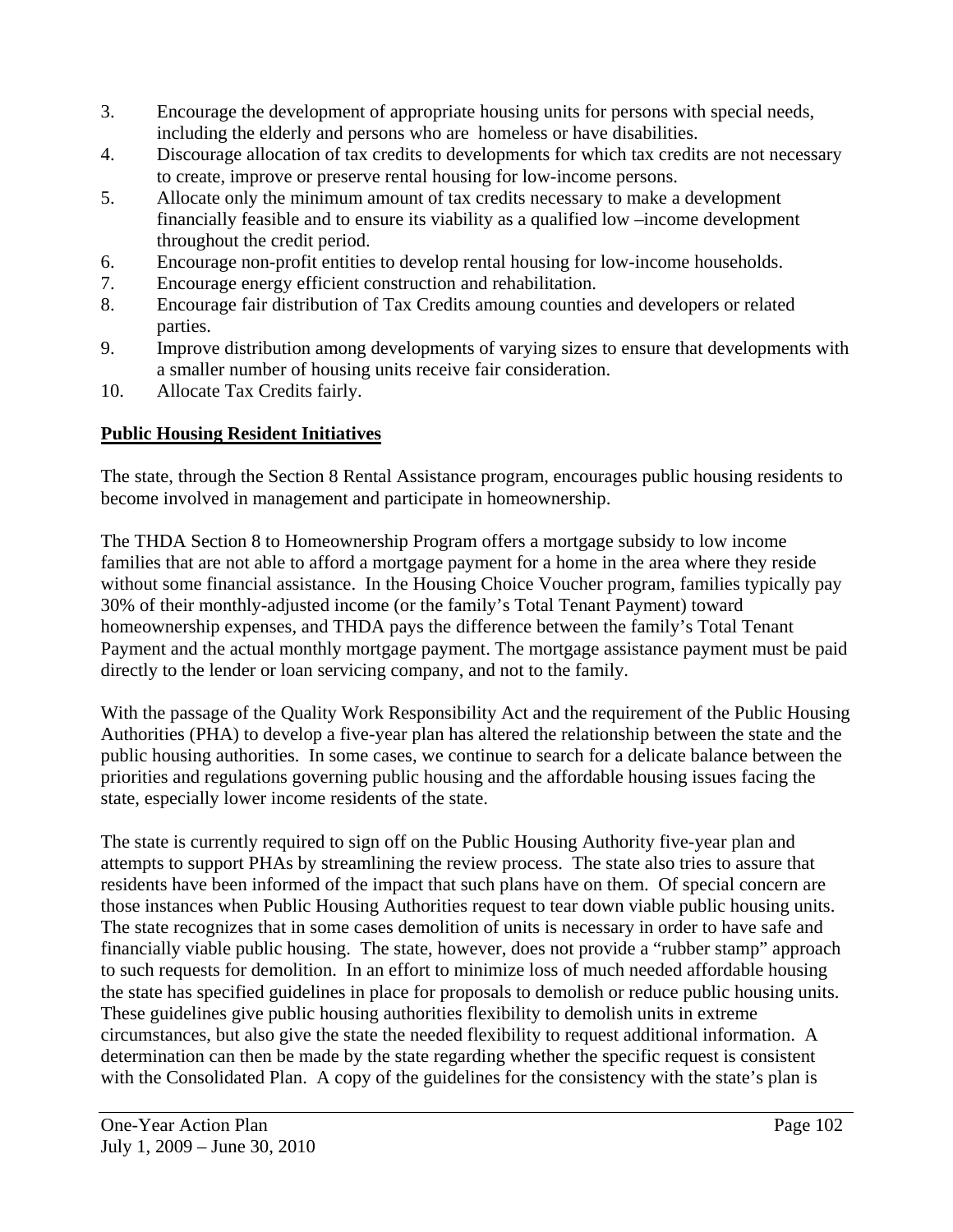located in Appendix 4 of the Plan and on line at www.state.tn.us/thda click on the Research and Planning Section to view the guidelines.

The state supports local PHA initiatives that provide self-sufficiency assistance to residents, encourages literacy, and provides safe places for children of public housing. The state further supports initiatives that serve the elderly and those with disabilities in public housing. The state does not assign priority to these populations over other poor families, rather the local PHAs assess their community needs and assign priorities.

# **Affirmatively Furthering Fair Housing**

The state, working with local governments, is beginning an update of the analysis of impediments, which helps to determine actions that can overcome the effects of identified impediments. Actions to be taken are as follows: education about fair housing rights and responsibilities through workshops for local government officials, grantees, housing providers, advocates, and consumers; informing citizens of their housing rights; encourage reporting of fair housing violations by making citizens aware of their rights and providing information on access to fair housing advocates and organizations in the state.

The state will continue to look at additional data to determine possible levels of discrimination using data provided by the Tennessee Human Rights Commission for the periods indicated. In FY 08-09 THRC accepted 186 new complaints and resolved 127.

#### Filing Summary

| Tennessee Human Rights Commission | July 1, 2007-June 30, 2008 |
|-----------------------------------|----------------------------|
| Total Complaints Filed            | 186                        |

The following information reflects housing cases resolved by issue.

| <b>Multiple Bases</b>                              | 42 |
|----------------------------------------------------|----|
| Race                                               | 39 |
| Disability                                         | 31 |
| National Origin                                    |    |
| Familial status (presence of children in household |    |
| under 18/pregnant female)                          |    |
| Gender                                             |    |
| Harassment                                         |    |
| <b>TOTAL</b>                                       |    |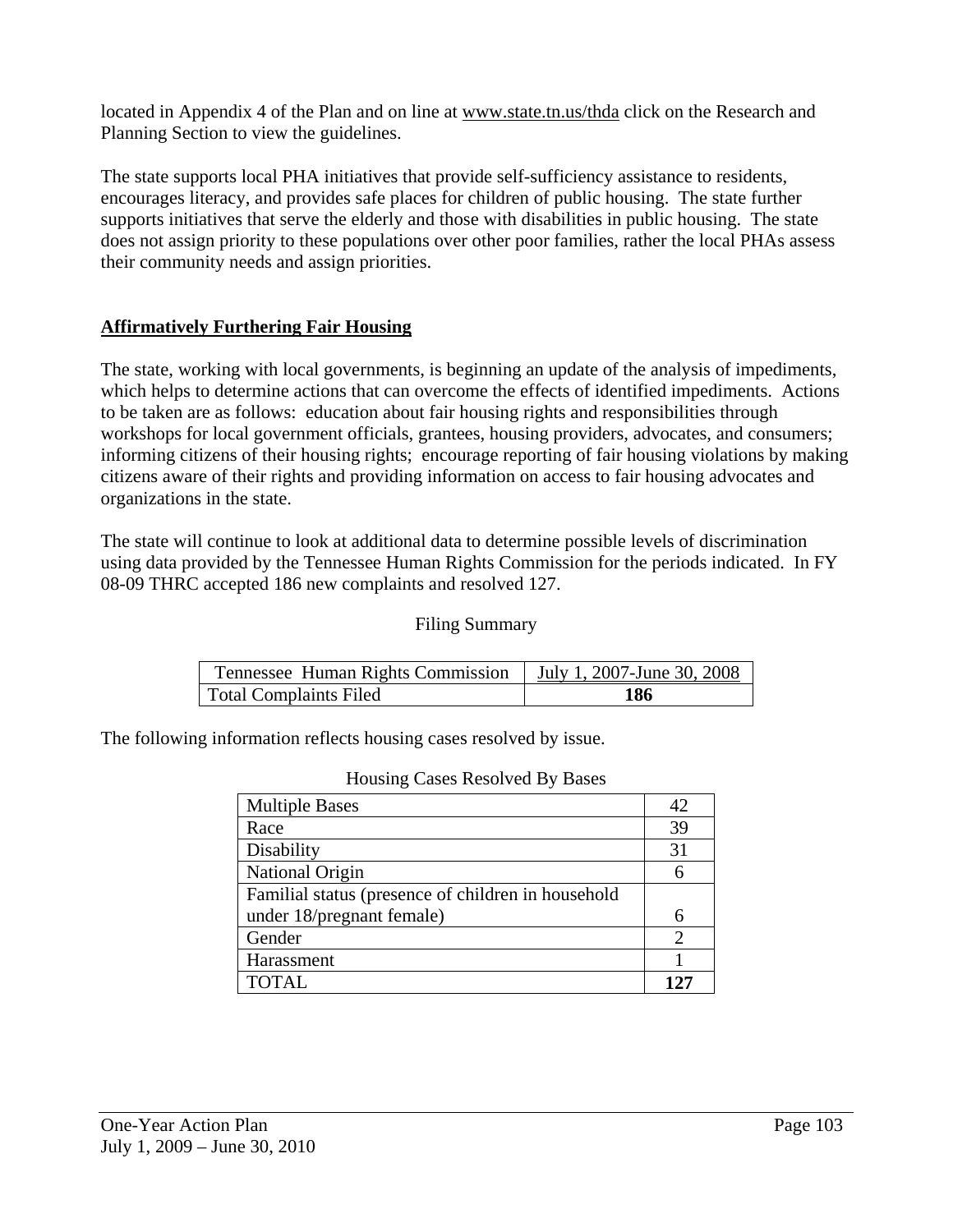| <b>Multiple Issues</b>                                | 52  |
|-------------------------------------------------------|-----|
| Terms and conditions (rental)                         | 22  |
| Services & Facilities                                 | 15  |
| <b>Failure to Make Reasonable</b>                     | 9   |
| Accommodation/Modification                            |     |
| Refusal to Rent & Negotiate Rental                    | 8   |
| Discriminatory financing                              | 6   |
| Discriminatory Acts Under Section 818                 | 3   |
| Refusal to Sell                                       | 3   |
| Terms and conditions (loans)                          |     |
| Ordinances in Zoning and Land Use                     |     |
| False denial or representation of availability – sale |     |
| Refusal to provide municipal services or property     |     |
| Sales Terms/Conditions/Privileges                     |     |
| <b>TOTAL</b>                                          | 123 |

Housing Cases Resolved By Issues

#### Summary of Resolutions

| No Probable Cause                           |    |
|---------------------------------------------|----|
| Settlement / Conciliation Agreement         | 16 |
| <b>FHAP Judicial Consent Order</b>          |    |
| <b>Complaint Withdrawn After Resolution</b> |    |
| <b>Untimely Filed</b>                       |    |
| Complaint Withdrawn W/out Resolution        |    |
| <b>Complainant Failed to Cooperate</b>      |    |
| TOTAL.                                      |    |

In order to continue affirmatively furthering fair housing, the State will continue to work with local governments and will provide and encourage educational activities, especially in schools.

Under the HOME program, local governments are required to ensure that its Equal Opportunity and Fair Housing policies are consistent with their own or this Consolidated Plan. The State's site and neighborhood standards for HOME state that housing provided through the HOME program must promote greater choice of housing opportunities and must be in full compliance with the Fair Housing Act.

The HOPWA program includes, as one of its activities, Housing Information Services, which assists HIV/AIDS clients and their families with counseling, information, and referral services to locate, acquire, finance, and maintain housing. This includes fair housing counseling for beneficiaries who may encounter discrimination based on race, color, religion, sex, age, national origin, familial status or disability.

Representatives of the four HUD funded programs (ESG, HOPWA, CDBG, and HOME) continue to confer regularly to track progress of fair housing initiatives. The agencies will collaborate on designing and conducting workshops and educational opportunities in order to educate and inform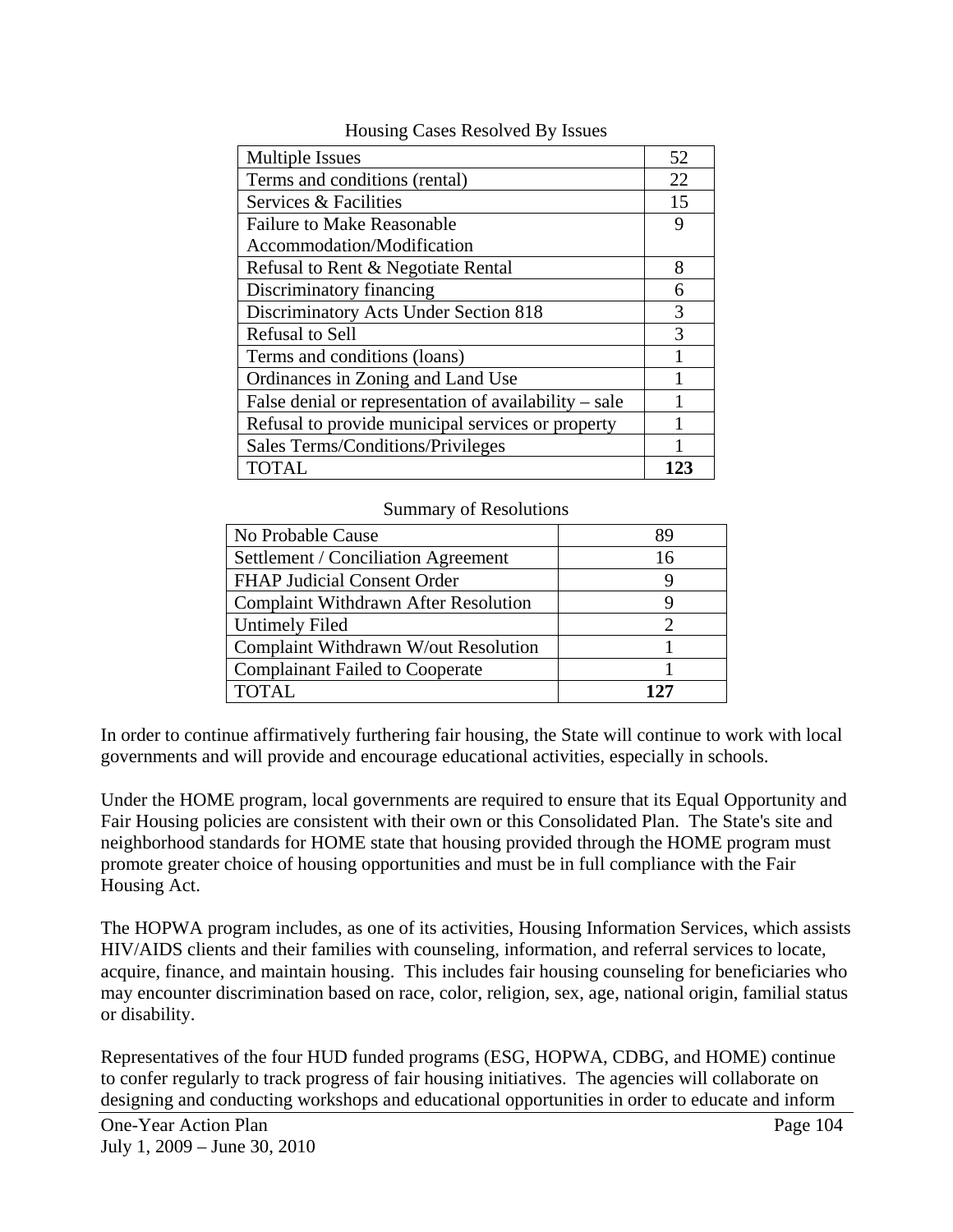both housing providers and consumers. Also continuing will be efforts to advise citizens about their rights, about procedures for reporting fair housing violations, and how to access fair housing advocates and organizations in the state.

## **Barriers to Affordable Housing**

The state addresses affordable housing barriers through the following goals:

- ♦ Increase the amount of affordable housing stock.
- ♦ Rehabilitate the current housing stock to maintain affordable and decrease the number of deteriorated units.
- ♦ Provide infrastructure improvements to encourage the construction of affordable homes and rehab of existing homes.
- ♦ Encourage the preservation of existing affordable housing units.
- ♦ Use housing subsidies to make housing more affordable to low-income families.

## **Anti-Poverty Strategy**

The anti-poverty strategy is designed to examine how both the CDBG and the HOME programs address the needs of individuals in the state with incomes below 30% of the median. While both the HOME program and the CDBG program serve persons up to 80% of the AMI, it is important to note that both programs recognize the special circumstances faced by extremely –low or very-low income individuals and families.

It is imperative that programs in the state pay special attention to the plight of these individuals in the use of funds designed to benefit disadvantaged populations in the state. The state addresses these areas in the following way:

HOME Program: HOME program data for the past two years indicate that 66% of the total households served were below 30% of the median income range, while 34% were in the 30%-50% of median income range. The HOME scoring mechanism awards additional points to applicant communities who serve census tracts that have a higher percentage of persons in poverty. THDA recommends that successful grantees use a formula to assure that those households with the greatest need based on income and family size be served first. To date, grantees in the state continue to use this formula assuring that persons below 30% of the AMI are served first. Additionally, the THDA Board of Directors has expressed concern that extremely low-income persons be served. In addition, as part of the rating system for ranking of qualified applicants,

CDBG: For several years the CDBG program did not separate low-and moderate- income beneficiary data to show participants below 30% of the AMI. That office is now collecting that data on program beneficiaries. Also, as a part of its scoring mechanism for housing rehabilitation, project need points are awarded based on the number of persons with higher poverty levels in the state, specifically persons 62 years of age or above, and/or female heads-of-household, and/or disabled individuals.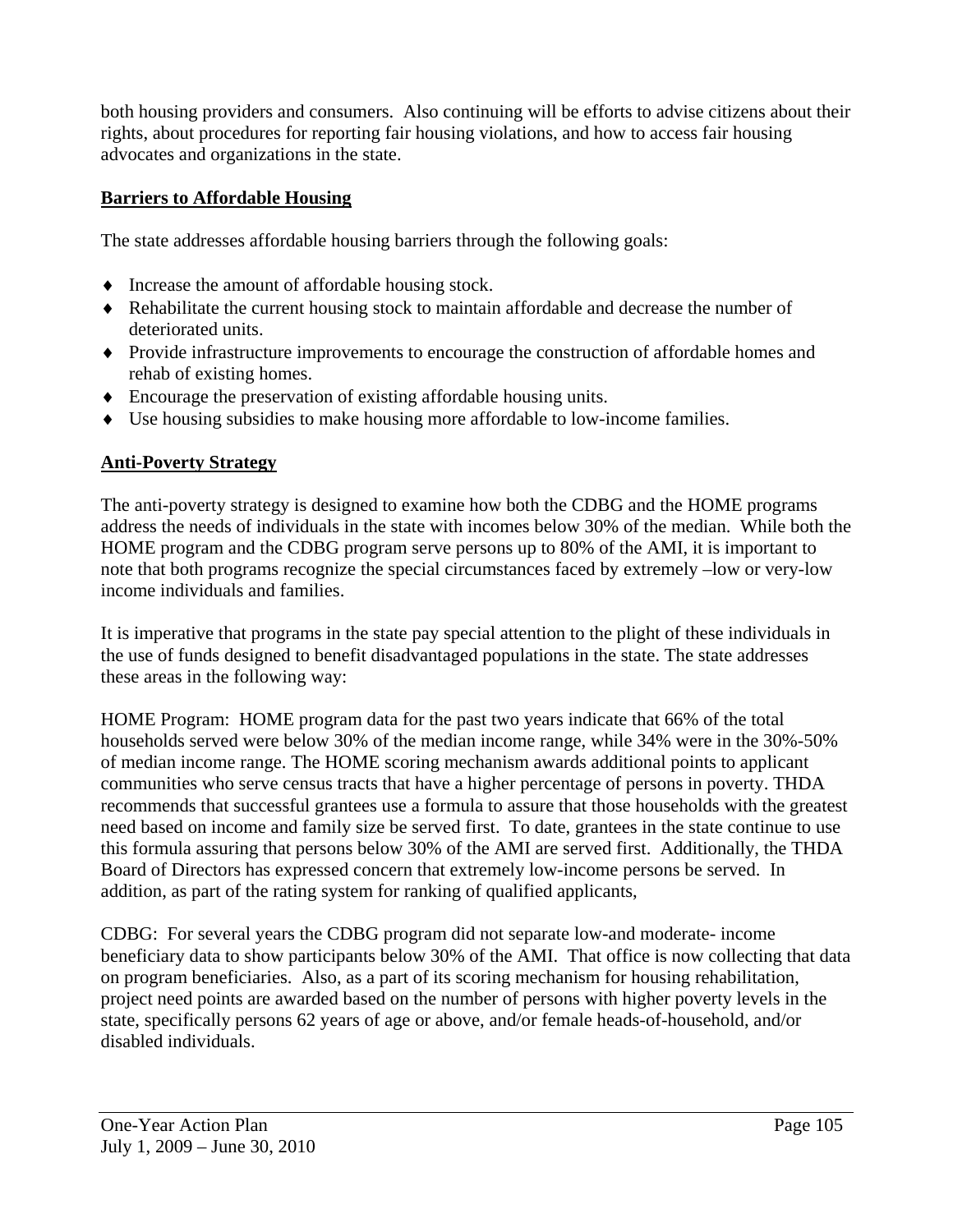In addition to the HOME and CDBG program, the state's anti-poverty strategy is addressed through other initiatives in the state, such as Workforce Development/Investment which involves a consortium of agencies in the state working together to assist persons in poverty find employment. Family Self Sufficiency Programs, Welfare to Work, and the Temporary Assistance for Needy Families (TANF) programs provide child care, help with transportation, as well as a number of other services to assist poor families in finding and maintaining employment.

## **Coordination of Public and Private Housing and Social Service Agencies**

The four HUD programs applied for with this One-Year Action Plan are carried out by entities other than the State. Funds are awarded by the State to these entities, which include local governments and nonprofit organizations, who conduct the actual activities. Of the other federal and non-federal resources discussed in this plan, Section 8 is the only program directly administered in its entirety by the State. The Low-Income Housing Tax Credit program is awarded to other entities, and the Homeownership program is carried out by local lenders. Coordination with social service agencies occurs primarily at the local level with the exception of the Section 8 program. THDA, who administers Section 8, works very closely with other State agencies including the State Department of Human Services, the State Department of Health, and the Department of Mental Health and Developmental Disabilities. This coordinated effort is expected to continue.

The State will continue to support applications from other entities for HUD program funds for both formula/entitlement programs and competitive programs.

# **MONITORING AND COMPLIANCE**

Each state department responsible for the administration and delivery of the four programs addressed in this action plan has developed the standards and procedures for monitoring the activities through the development of program guidelines and through ongoing monitoring of program recipients, such as regular monitoring visits and required progress reports. These activities insure that the ultimate recipients of program funds are carrying out the objectives of the program as described in the consolidated plan and annual action plans.

# **CITIZEN PARTICIPATION**

In accordance with the guidelines of the Consolidated Plan 2005, the notice describing the Action Plan is placed in major distribution newspapers throughout the state. The notice advises that copies of the Action Plan are available for citizen review and may be viewed at any of the nine development district offices in the state, at the offices of THDA, and on the THDA web site, which also provides for online comment. The Consolidated Plan specifies a 15 day comment period will be provided for citizen review and comment. Therefore the Action Plan for the State Fiscal Year 2009-2010 was presented for citizen comment from April 27, 2009 through May 12, 2009.